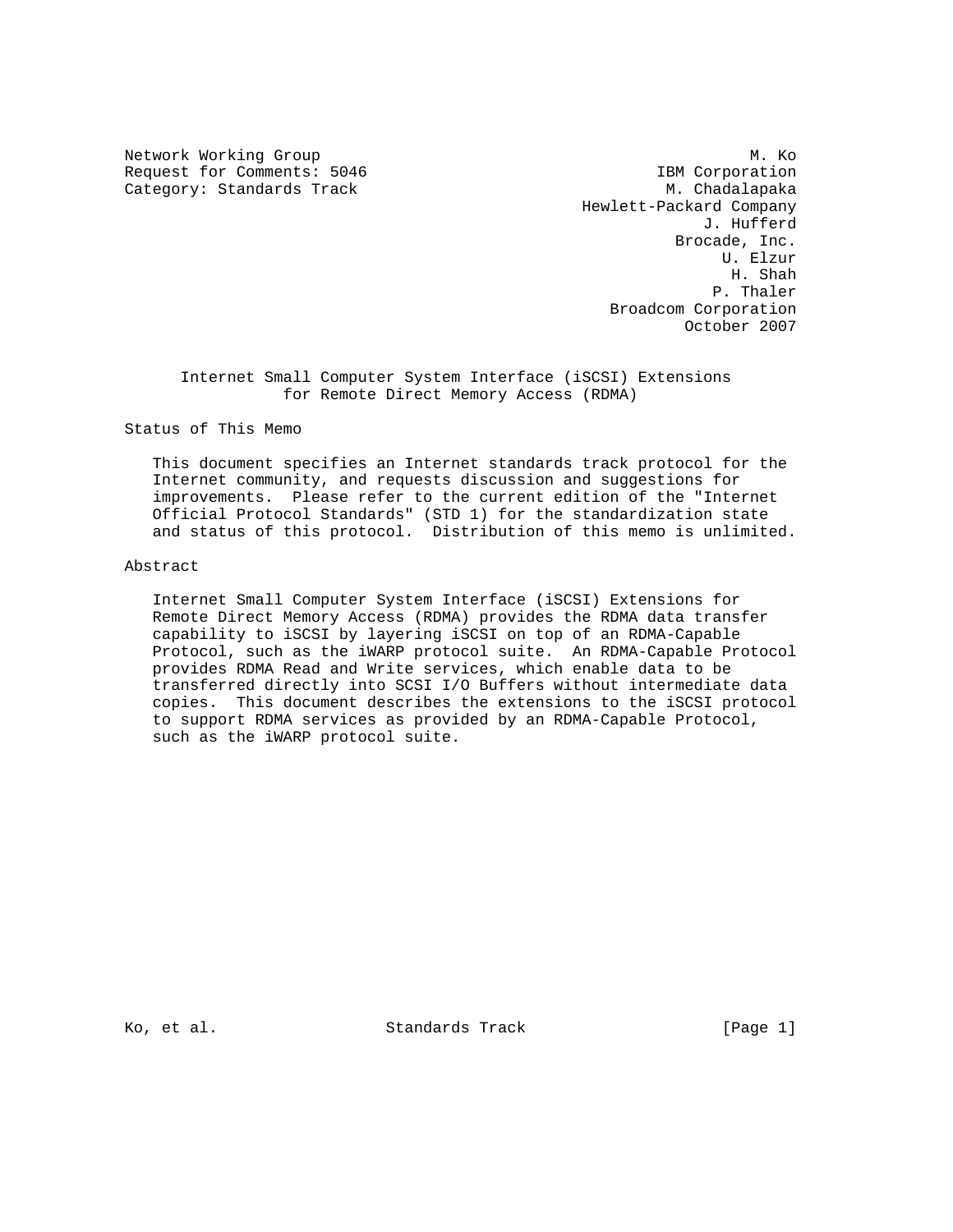## Table of Contents

| 3. Upper Layer Interface Requirements 19                   |  |
|------------------------------------------------------------|--|
| 3.1. Operational Primitives Offered by iSER 20             |  |
|                                                            |  |
|                                                            |  |
|                                                            |  |
| 3.1.4. Allocate Connection Resources 21                    |  |
| 3.1.5. Deallocate_Connection_Resources 22                  |  |
|                                                            |  |
| 3.1.7. Connection Terminate 22                             |  |
|                                                            |  |
| 3.1.9. Deallocate_Task_Resources 23                        |  |
| 3.2. Operational Primitives Used by iSER 23                |  |
|                                                            |  |
| 3.2.2. Data_Completion_Notify 24                           |  |
|                                                            |  |
| 3.2.4. Connection_Terminate_Notify 25                      |  |
| 3.3. iSCSI Protocol Usage Requirements 25                  |  |
| 4. Lower Layer Interface Requirements 26                   |  |
| 4.1. Interactions with the RCaP Layer 26                   |  |
| 4.2. Interactions with the Transport Layer 27              |  |
|                                                            |  |
|                                                            |  |
|                                                            |  |
|                                                            |  |
| 5.1.3. iSER Hello Exchange 32                              |  |
| 5.2. iSCSI/iSER Connection Termination 33                  |  |
| 5.2.1. Normal Connection Termination at the Initiator 33   |  |
| 5.2.2. Normal Connection Termination at the Target 34      |  |
| 5.2.3. Termination without Logout Request/Response PDUs 34 |  |

Ko, et al. Standards Track [Page 2]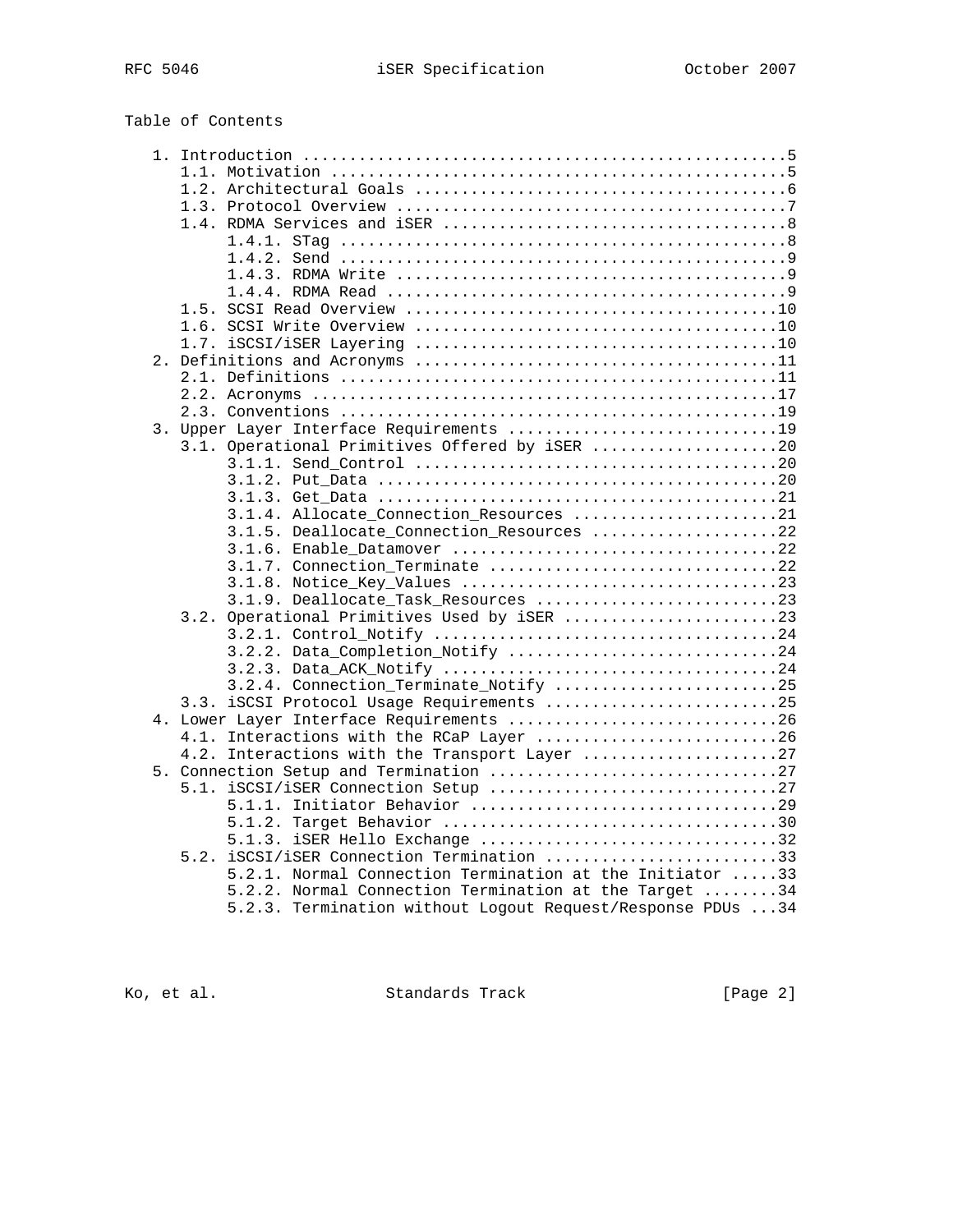|  | 6.1. HeaderDigest and DataDigest 35                        |  |
|--|------------------------------------------------------------|--|
|  | 6.2. MaxRecvDataSegmentLength 36                           |  |
|  |                                                            |  |
|  | 6.4. TargetRecvDataSegmentLength 37                        |  |
|  | 6.5. InitiatorRecvDataSegmentLength 38                     |  |
|  |                                                            |  |
|  | 6.7. MaxOutstandingUnexpectedPDUs 38                       |  |
|  |                                                            |  |
|  |                                                            |  |
|  |                                                            |  |
|  |                                                            |  |
|  |                                                            |  |
|  |                                                            |  |
|  | 7.3.3. Task Management Function Request/Response 44        |  |
|  |                                                            |  |
|  |                                                            |  |
|  | 7.3.6. Ready to Transfer (R2T) 48                          |  |
|  |                                                            |  |
|  | 7.3.8. Text Request and Text Response 50                   |  |
|  | 7.3.9. Login Request and Login Response 50                 |  |
|  | 7.3.10. Logout Request and Logout Response 51              |  |
|  |                                                            |  |
|  |                                                            |  |
|  | 7.3.13. NOP-Out and NOP-In 51                              |  |
|  |                                                            |  |
|  | 8.1. Flow Control for RDMA Send Message Types 52           |  |
|  | 8.1.1. Flow Control for Control-Type PDUs from the         |  |
|  |                                                            |  |
|  | 8.1.2. Flow Control for Control-Type PDUs from the         |  |
|  |                                                            |  |
|  | 8.2. Flow Control for RDMA Read Resources 56               |  |
|  |                                                            |  |
|  |                                                            |  |
|  | 8.3.2. Invalidation of STags 57                            |  |
|  |                                                            |  |
|  |                                                            |  |
|  | 9.2. iSER Header Format for the iSCSI Control-Type PDU 59  |  |
|  | 9.3. iSER Header Format for the iSER Hello Message 60      |  |
|  | 9.4. iSER Header Format for the iSER HelloReply Message 61 |  |
|  |                                                            |  |
|  |                                                            |  |
|  |                                                            |  |
|  |                                                            |  |
|  |                                                            |  |
|  |                                                            |  |
|  |                                                            |  |
|  |                                                            |  |

Ko, et al. Standards Track [Page 3]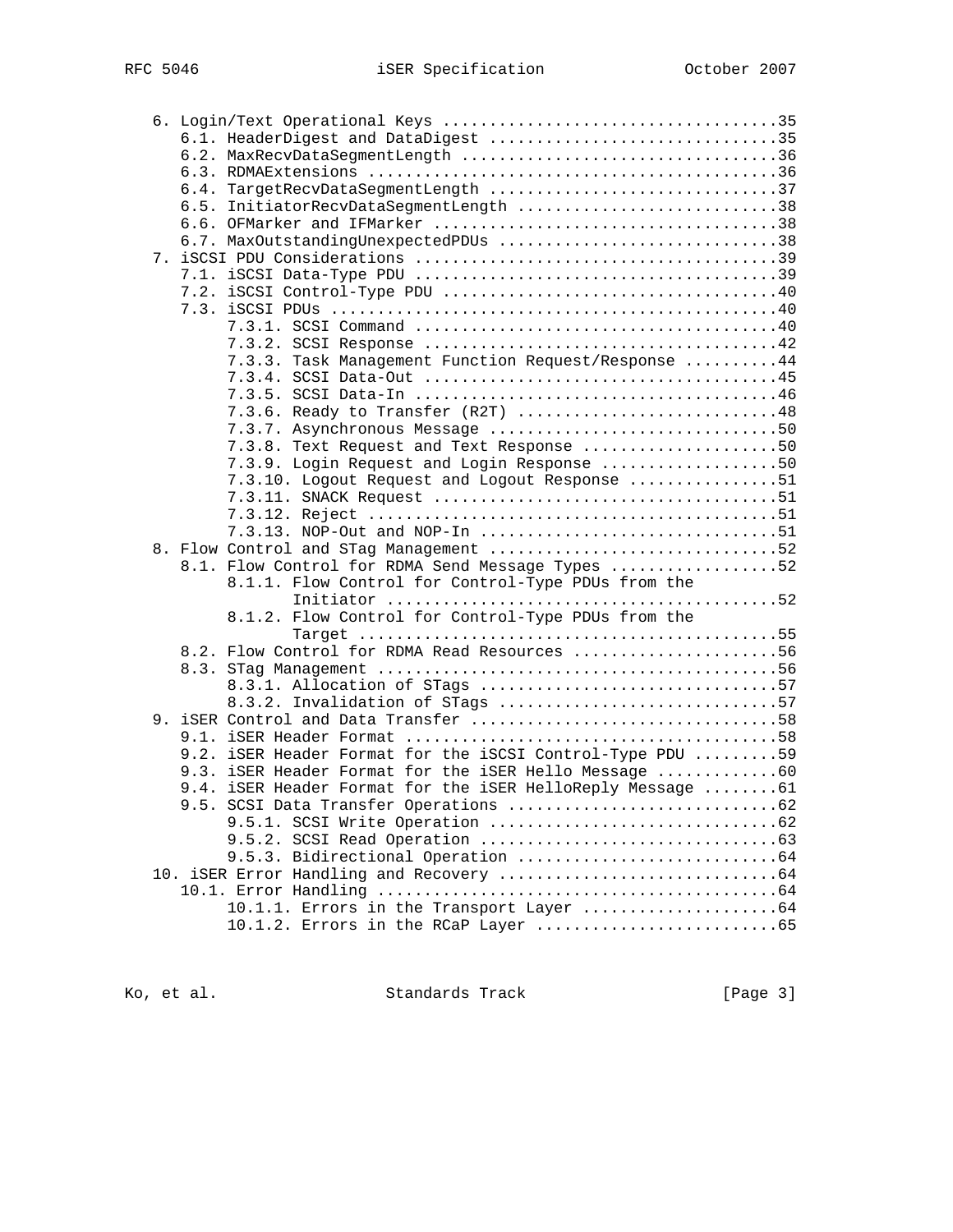| A.2. iWARP Message Format for iSER HelloReply Message 74        |
|-----------------------------------------------------------------|
| A.3. iWARP Message Format for SCSI Read Command PDU 75          |
| A.4. iWARP Message Format for SCSI Read Data 76                 |
| A.5. iWARP Message Format for SCSI Write Command PDU 77         |
| A.6. iWARP Message Format for RDMA Read Request 78              |
| A.7. iWARP Message Format for Solicited SCSI Write Data  79     |
| A.8. iWARP Message Format for SCSI Response PDU 80              |
| Appendix B. Architectural Discussion of iSER over InfiniBand 81 |
| B.1. The Host Side of the iSCSI and iSER Connections            |
|                                                                 |
| B.2. The Storage Side of the iSCSI and iSER Mixed               |
|                                                                 |
| B.3. Discovery Processes for an InfiniBand Host 82              |
|                                                                 |
|                                                                 |
|                                                                 |

## Table of Figures

|  | Figure 1. Example of iSCSI/iSER Layering in Full Feature Phase 11     |
|--|-----------------------------------------------------------------------|
|  |                                                                       |
|  | Figure 3. iSER Header Format for iSCSI Control-Type PDU 59            |
|  | Figure 4. iSER Header Format for iSER Hello Message 60                |
|  | Fiqure 5. iSER Header Format for iSER HelloReply Message 61           |
|  | Figure 6. SendSE Message containing an iSER Hello Message 72          |
|  | Figure 7. SendSE Message containing an iSER HelloReply Message  74    |
|  | Figure 8. SendSE Message containing a SCSI Read Command PDU 75        |
|  | Figure 9. RDMA Write Message containing SCSI Read Data 76             |
|  | Figure 10. SendSE Message containing a SCSI Write Command PDU 77      |
|  |                                                                       |
|  | Figure 12. RDMA Read Response Message containing SCSI Write Data  79  |
|  | Fiqure 13. SendInvSE Message containing SCSI Response PDU 80          |
|  |                                                                       |
|  | Figure 15. Storage Controller with TCP, iWARP, and IB Connections .82 |
|  |                                                                       |

Ko, et al. Standards Track [Page 4]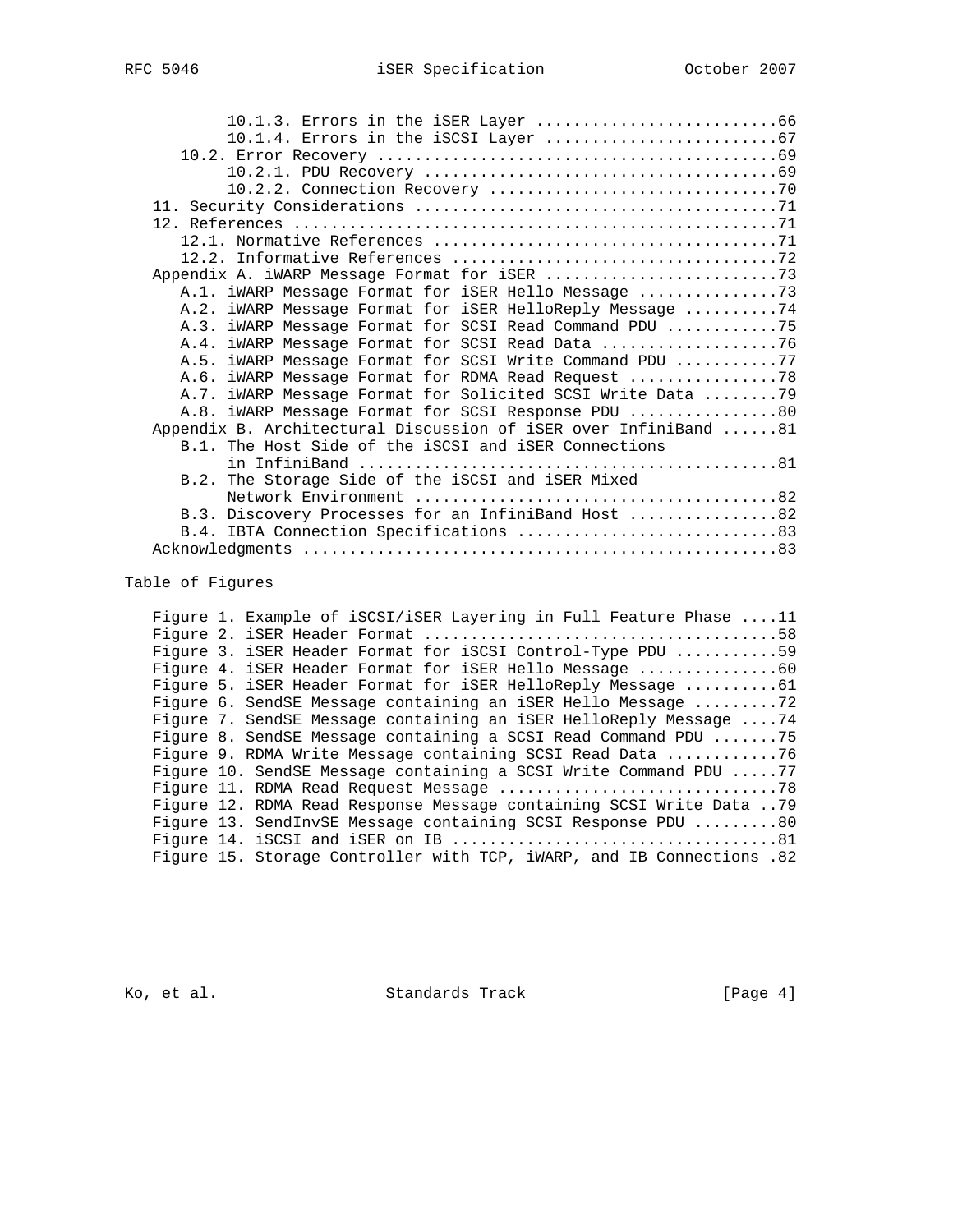## 1. Introduction

#### 1.1. Motivation

 The iSCSI protocol [RFC3720] is a mapping of the SCSI Architecture Model (see [SAM2]) over the TCP protocol. SCSI commands are carried by iSCSI requests, and SCSI responses and status are carried by iSCSI responses. Other iSCSI protocol exchanges and SCSI data are also transported in iSCSI Protocol Data Units (PDUs).

 Out-of-order TCP segments in the Traditional iSCSI model have to be stored and reassembled before the iSCSI protocol layer within an end node can place the data in the iSCSI buffers. This reassembly is required because not every TCP segment is likely to contain an iSCSI header to enable its placement, and TCP itself does not have a built-in mechanism for signaling Upper Level Protocol (ULP) message boundaries to aid placement of out-of-order segments. This TCP reassembly at high network speeds is quite counter-productive for the following reasons: wasted memory bandwidth in data copying, the need for reassembly memory, wasted CPU cycles in data copying, and the general store-and-forward latency from an application perspective. TCP reassembly was recognized as a serious issue in [RFC3720], and the notion of a "sync and steering layer" was introduced that is optional to implement and use. One specific sync and steering mechanism, called "markers", was defined in [RFC3720], which provides an application-level way of framing iSCSI Protocol Data Units (PDUs) within the TCP data stream even when the TCP segments are not yet reassembled to be in-order.

 With these defined techniques in [RFC3720], a Network Interface Controller customized for iSCSI (SNIC) could offload the TCP/IP processing and support direct data placement, but most iSCSI implementations do not support iSCSI "markers", making SNIC marker based direct data placement unusable in practice.

 The iWARP protocol stack provides direct data placement functionality that is usable in practice. In addition, there is interest in using iSCSI with other Remote Direct Memory Access (RDMA) protocol stacks that support direct data placement, such as the one provided by InfiniBand. The generic term RDMA-Capable Protocol (RCaP) is used to refer to the RDMA functionality provided by such protocol stacks.

 With the availability of RDMA-Capable Controllers within a host system, which does not have SNICs, it is appropriate for iSCSI to be able to exploit the direct data placement function of the RDMA- Capable Controller like other applications.

Ko, et al. Standards Track [Page 5]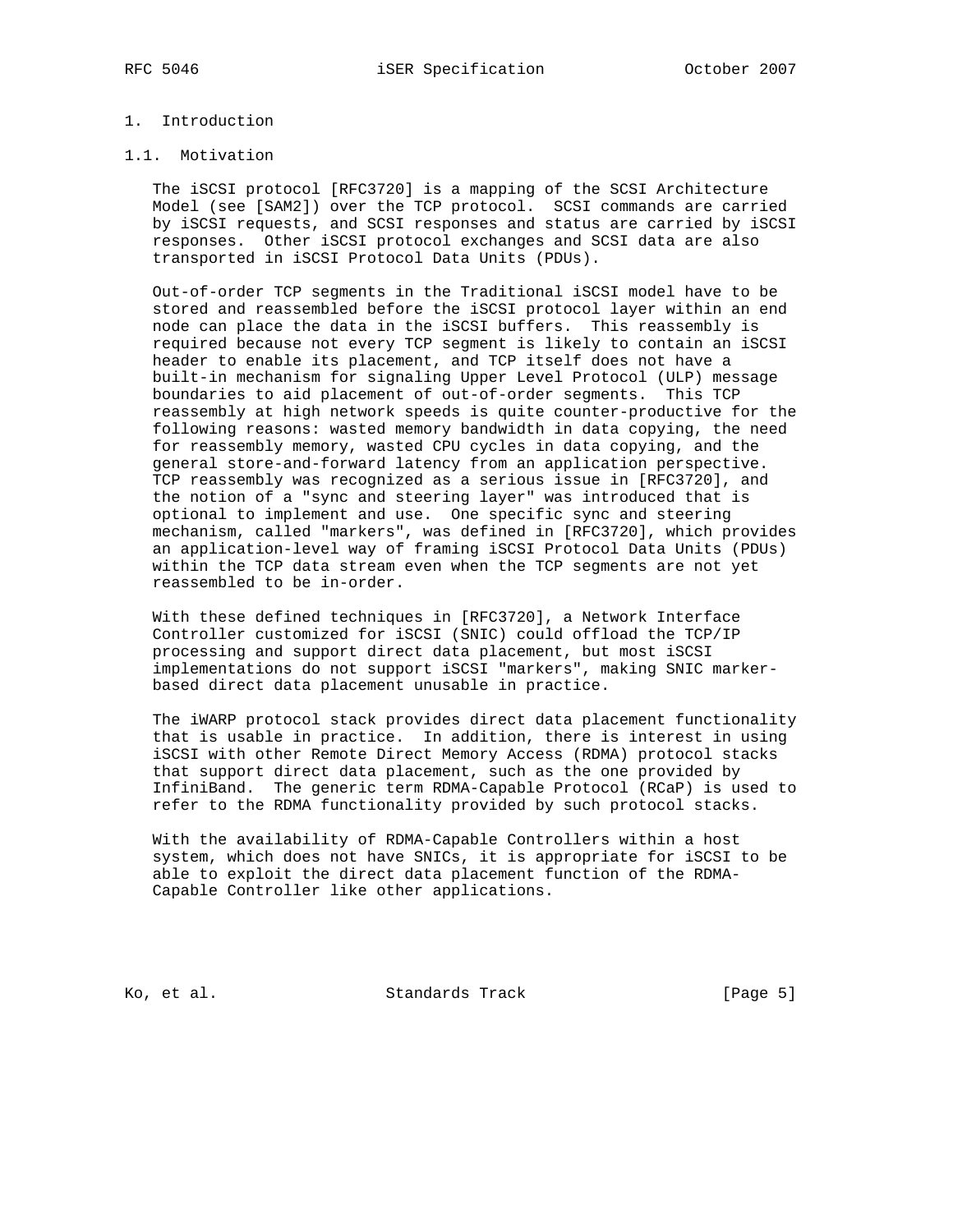iSCSI Extensions for RDMA (iSER) is designed precisely to take advantage of generic RDMA technologies -- iSER's goal is to permit iSCSI to employ direct data placement and RDMA capabilities using a generic RDMA-Capable Controller. In summary, the iSCSI/iSER protocol stack is designed to enable scaling to high speeds by relying on a generic data placement process and RDMA technologies and products, which enable direct data placement of both in-order and out-of-order data.

 This document describes iSER as a protocol extension to iSCSI, both for convenience of description and because it is true in a very strict protocol sense. However, note that iSER is in reality extending the connectivity of the iSCSI protocol defined in [RFC3720], and the name iSER reflects this reality.

 When the iSCSI protocol as defined in [RFC3720] (i.e., without the iSER enhancements) is intended in the rest of the document, the term "Traditional iSCSI" is used to make the intention clear.

1.2. Architectural Goals

 This section summarizes the architectural goals that guided the design of iSER.

- 1. Provide an RDMA data transfer model for iSCSI that enables direct in-order or out-of-order data placement of SCSI data into pre allocated SCSI buffers while maintaining in-order data delivery.
- 2. Not require any major changes to the SCSI Architecture Model [SAM2] and SCSI command set standards.
- 3. Utilize existing iSCSI infrastructure (sometimes referred to as "iSCSI ecosystem") including but not limited to MIB, bootstrapping, negotiation, naming and discovery, and security.
- 4. Require a session to operate in the Traditional iSCSI data transfer mode if iSER is not supported by either the initiator or the target (i.e., not require iSCSI Full Feature Phase interoperability between an end node operating in Traditional iSCSI mode, and an end node operating in iSER-assisted mode).
- 5. Allow initiator and target implementations to utilize generic RDMA-Capable Controllers such as RDMA-enabled Network Interface Controllers (RNICs), or to implement iSCSI and iSER in software (not require iSCSI- or iSER-specific assists in the RCaP implementation or RDMA-Capable Controller).

Ko, et al. Standards Track [Page 6]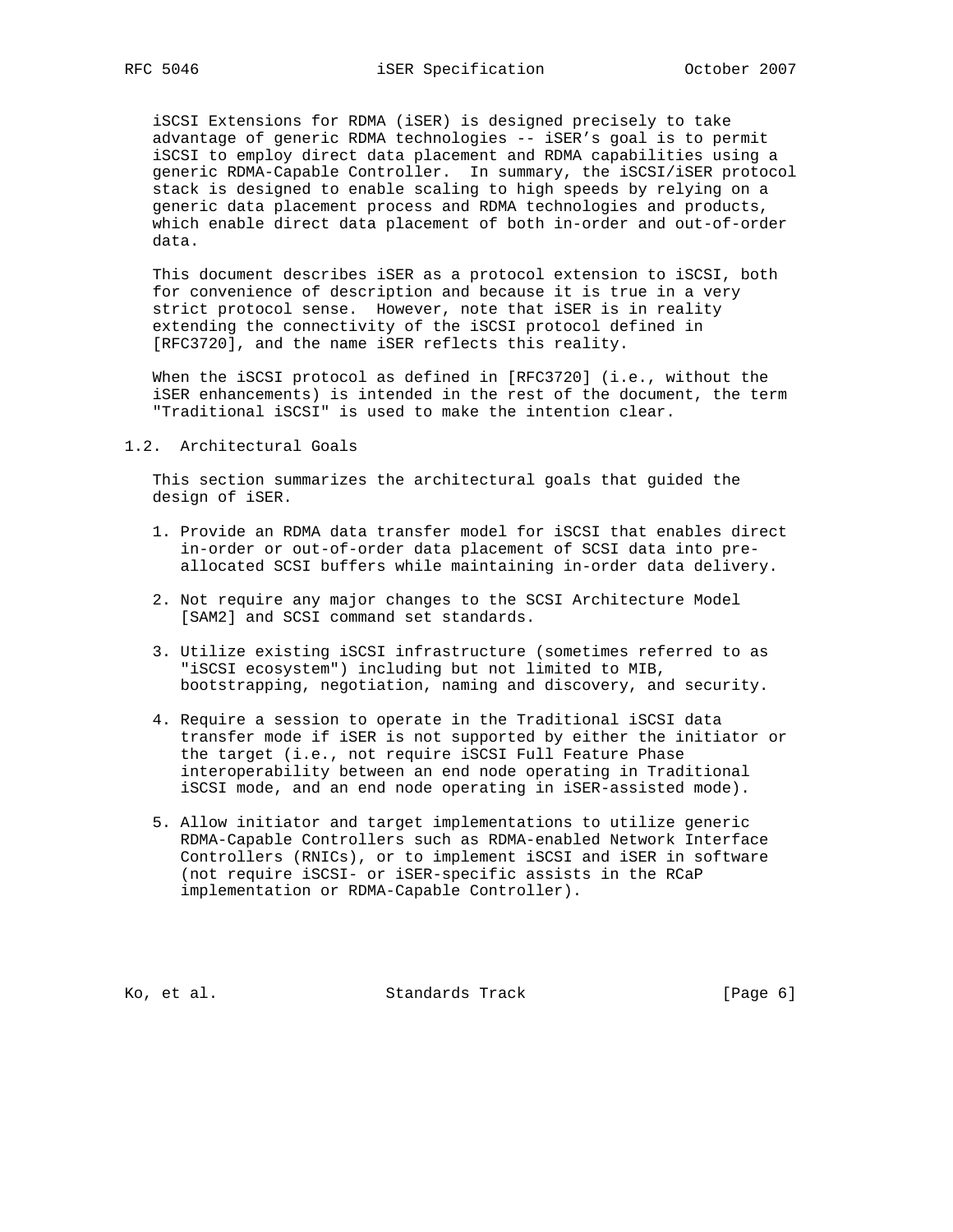- 6. Require full and only generic RCaP functionality at both the initiator and the target.
- 7. Implement a lightweight Datamover protocol for iSCSI with minimal state maintenance.
- 1.3. Protocol Overview

 Consistent with the architectural goals stated in Section 2.2, the iSER protocol does not require changes in the iSCSI ecosystem or any related SCSI specifications. The iSER protocol defines the mapping of iSCSI PDUs to RCaP Messages in such a way that it is entirely feasible to realize iSCSI/iSER implementations that are based on generic RDMA-Capable Controllers. The iSER protocol layer requires minimal state maintenance to assist an iSCSI Full Feature Phase connection, besides being oblivious to the notion of an iSCSI session. The crucial protocol aspects of iSER may be summarized thus:

- 1. iSER-assisted mode is negotiated during the iSCSI login for each session, and an entire iSCSI session can only operate in one mode (i.e., a connection in a session cannot operate in iSER-assisted mode if a different connection of the same session is already in Full Feature Phase in the Traditional iSCSI mode).
- 2. Once in iSER-assisted mode, all iSCSI interactions on that connection use RCaP Messages.
- 3. A Send Message Type is used for carrying an iSCSI control-type PDU preceded by an iSER header. See Section 7.2 for more details on iSCSI control-type PDUs.
- 4. RDMA Write, RDMA Read Request, and RDMA Read Response Messages are used for carrying control and all data information associated with the iSCSI data-type PDUs. See Section 7.1 for more details on iSCSI data-type PDUs.
- 5. Target drives all data transfer (with the exception of iSCSI unsolicited data) for SCSI writes and SCSI reads, by issuing RDMA Read Requests and RDMA Writes, respectively.
- 6. RCaP is responsible for ensuring data integrity. (For example, iWARP includes a CRC-enhanced framing layer called Marker PDU Aligned Framing for TCP (MPA) on top of TCP; and for InfiniBand, the CRCs are included in the Reliable Connection mode). For this reason, iSCSI header and data digests are negotiated to "None" for iSCSI/iSER sessions.

Ko, et al. Standards Track [Page 7]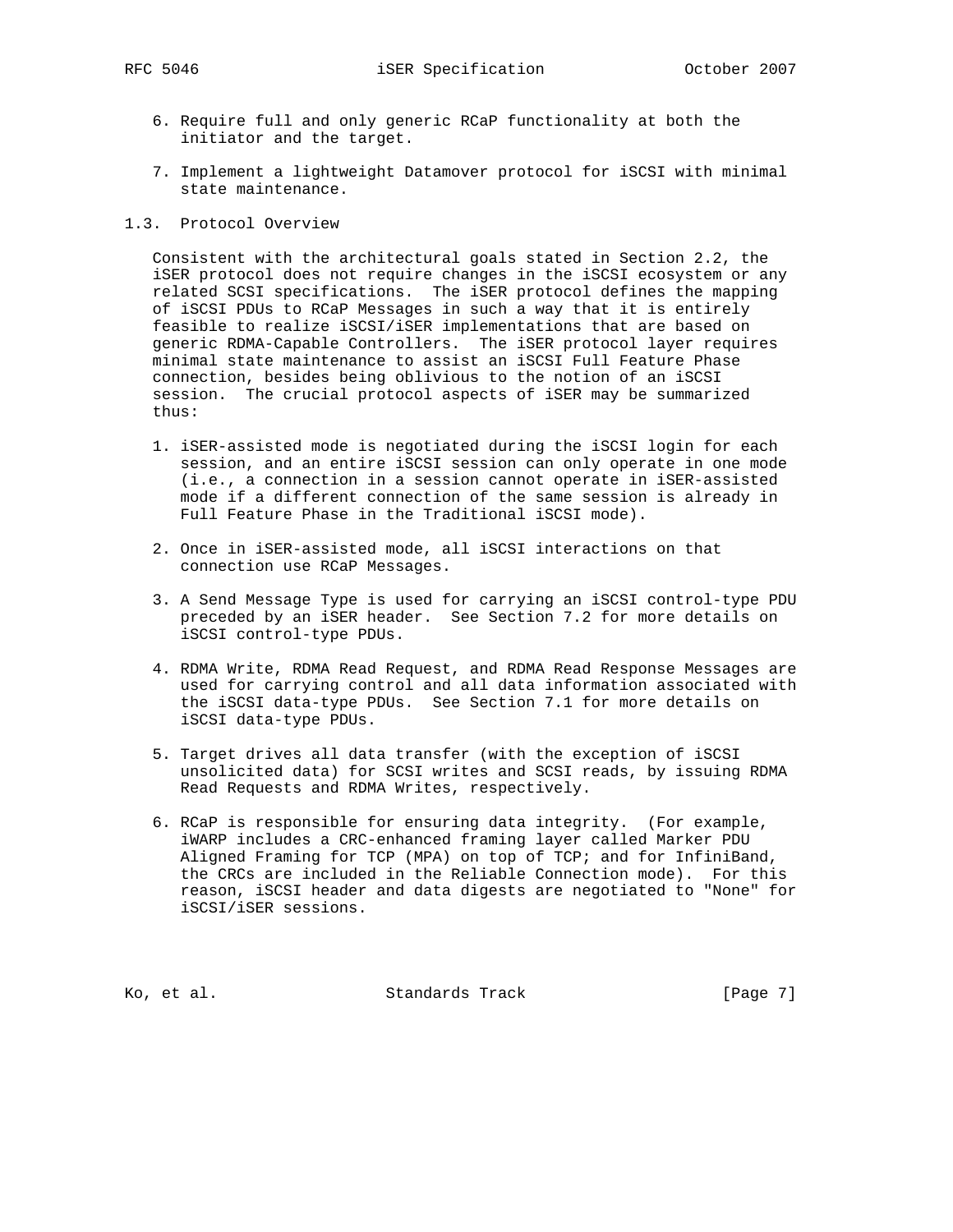- 7. The iSCSI error recovery hierarchy defined in [RFC3720] is fully supported by iSER. (However, see Section 7.3.11 on the handling of SNACK Request PDUs.)
- 8. iSER requires no changes to iSCSI authentication, security, and text mode negotiation mechanisms.

 Note that Traditional iSCSI implementations may have to be adapted to employ iSER. It is expected that the adaptation when required is likely to be centered around the upper layer interface requirements of iSER (Section 3).

## 1.4. RDMA Services and iSER

 iSER is designed to work with software and/or hardware protocol stacks providing the protocol services defined in RCaP documents such as [RDMAP], [IB], etc. The following subsections describe the key protocol elements of RCaP services that iSER relies on.

1.4.1. STag

 A Steering Tag (STag) is the identifier of an I/O Buffer unique to an RDMA-Capable Controller that the iSER layer Advertises to the remote iSCSI/iSER node in order to complete a SCSI I/O.

 In iSER, Advertisement is the act of informing the target by the initiator that an I/O Buffer is available at the initiator for RDMA Read or RDMA Write access by the target. The initiator Advertises the I/O Buffer by including the STag in the header of an iSER Message containing the SCSI Command PDU to the target. The base Tagged Offset is not explicitly specified, but the target must always assume it as zero. The buffer length is as specified in the SCSI Command PDU.

 The iSER layer at the initiator Advertises the STag for the I/O Buffer of each SCSI I/O to the iSER layer at the target in the iSER header of the Send with Solicited Event (SendSE) Message containing the SCSI Command PDU, unless the I/O can be completely satisfied by unsolicited data alone.

 The iSER layer at the target provides the STag for the I/O Buffer that is the Data Sink of an RDMA Read Operation (Section 2.4.4) to the RCaP layer on the initiator node -- i.e., this is completely transparent to the iSER layer at the initiator.

 The iSER protocol is defined so that the Advertised STag is automatically invalidated upon a normal completion of the associated task. This automatic invalidation is realized via the Send with

Ko, et al. Standards Track [Page 8]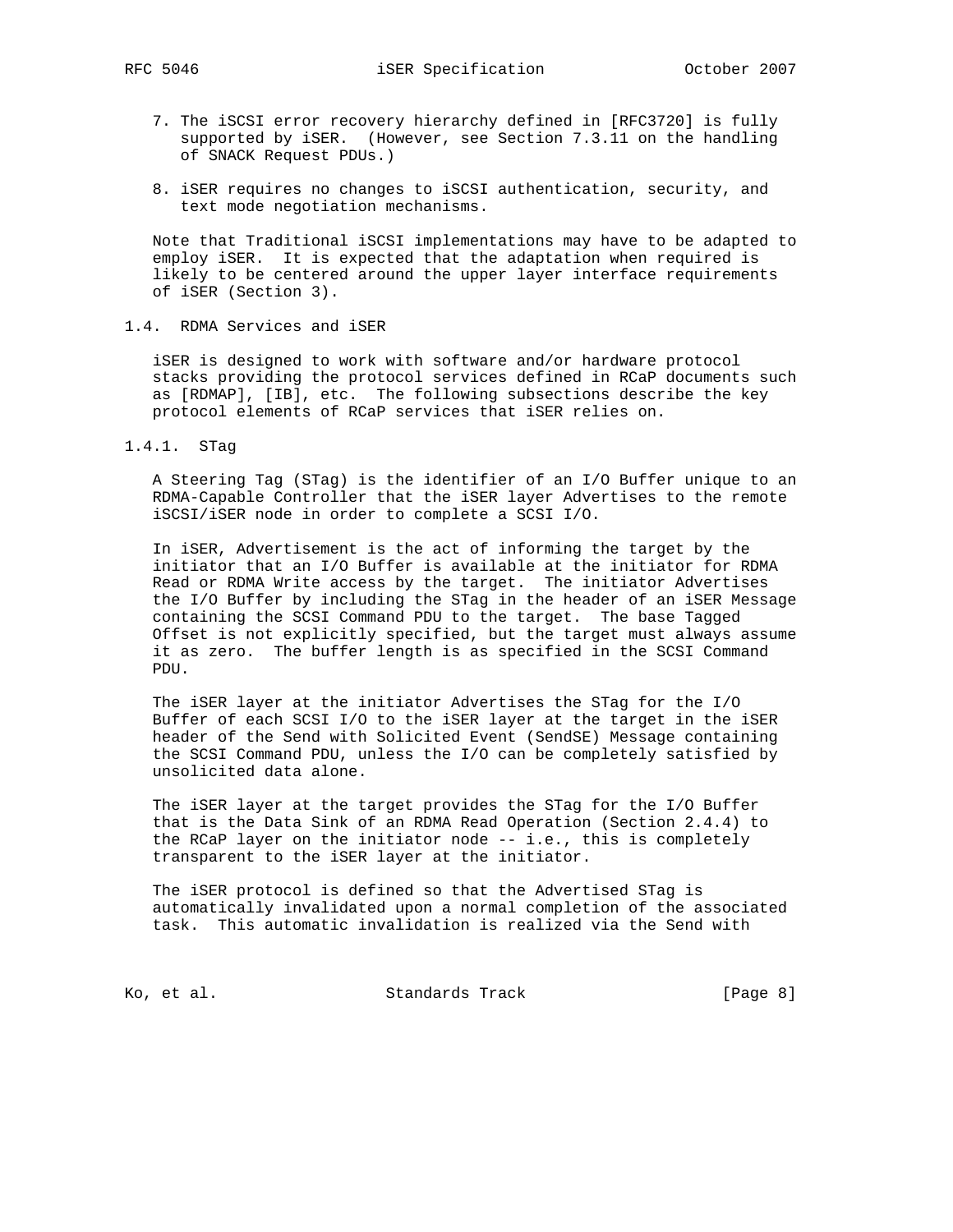Solicited Event and Invalidate (SendInvSE) Message carrying the SCSI Response PDU. There are two exceptions to this automatic invalidation -- bidirectional commands, and abnormal completion of a command. The iSER layer at the initiator is required to explicitly invalidate the STag in these cases, in addition to sanity checking the automatic invalidation even when that does happen.

#### 1.4.2. Send

 Send is the RDMA Operation that is not addressed to an Advertised buffer by the sending side, and thus uses Untagged buffers on the receiving side.

 The iSER layer at the initiator uses the Send Operation to transmit any iSCSI control-type PDU to the target. As an example, the initiator uses Send Operations to transfer iSER Messages containing SCSI Command PDUs to the iSER layer at the target.

 An iSER layer at the target uses the Send Operation to transmit any iSCSI control-type PDU to the initiator. As an example, the target uses Send Operations to transfer iSER Messages containing SCSI Response PDUs to the iSER layer at the initiator.

#### 1.4.3. RDMA Write

 RDMA Write is the RDMA Operation that is used to place data into an Advertised buffer on the receiving side. The sending side addresses the Message using an STag and a Tagged Offset that are valid on the Data Sink.

 The iSER layer at the target uses the RDMA Write Operation to transfer the contents of a local I/O Buffer to an Advertised I/O Buffer at the initiator. The iSER layer at the target uses the RDMA Write to transfer whole or part of the data required to complete a SCSI read command.

The iSER layer at the initiator does not employ RDMA Writes.

### 1.4.4. RDMA Read

 RDMA Read is the RDMA Operation that is used to retrieve data from an Advertised buffer on a remote node. The sending side of the RDMA Read Request addresses the Message using an STag and a Tagged Offset that are valid on the Data Source in addition to providing a valid local STag and Tagged Offset that identify the Data Sink.

 The iSER layer at the target uses the RDMA Read Operation to transfer the contents of an Advertised I/O Buffer at the initiator to a local

Ko, et al. Standards Track [Page 9]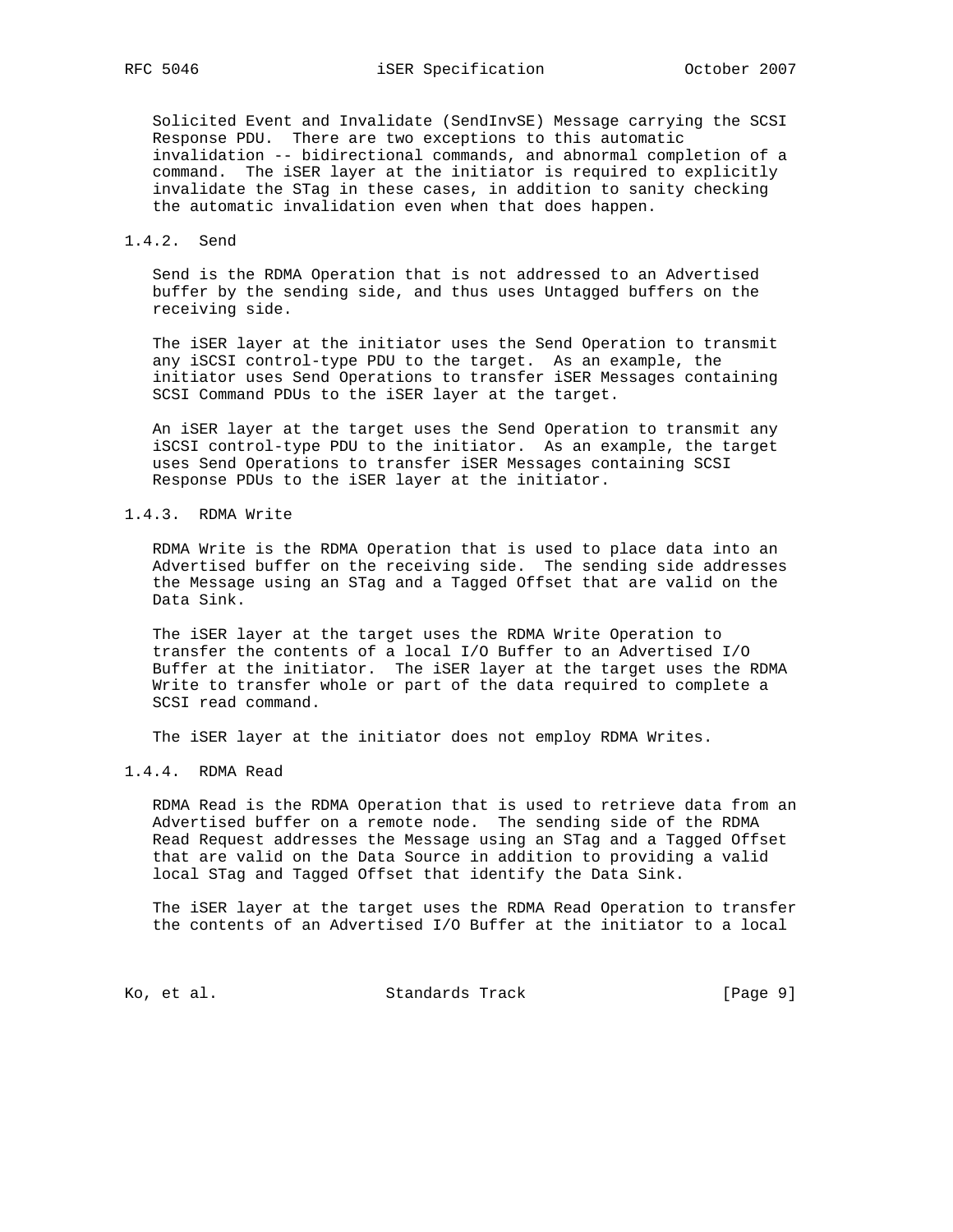I/O Buffer at the target. The iSER layer at the target uses the RDMA Read to fetch whole or part of the data required to complete a SCSI write command.

The iSER layer at the initiator does not employ RDMA Reads.

1.5. SCSI Read Overview

 The iSER layer at the initiator receives the SCSI Command PDU from the iSCSI layer. The iSER layer at the initiator generates an STag for the I/O Buffer of the SCSI Read and Advertises the buffer by including the STag as part of the iSER header for the PDU. The iSER Message is transferred to the target using a SendSE Message.

 The iSER layer at the target uses one or more RDMA Writes to transfer the data required to complete the SCSI Read.

 The iSER layer at the target uses a SendInvSE Message to transfer the SCSI Response PDU back to the iSER layer at the initiator. The iSER layer at the initiator notifies the iSCSI layer of the availability of the SCSI Response PDU.

#### 1.6. SCSI Write Overview

 The iSER layer at the initiator receives the SCSI Command PDU from the iSCSI layer. If solicited data transfer is involved, the iSER layer at the initiator generates an STag for the I/O Buffer of the SCSI Write and Advertises the buffer by including the STag as part of the iSER header for the PDU. The iSER Message is transferred to the target using a SendSE Message.

 The iSER layer at the initiator may optionally send one or more non immediate unsolicited data PDUs to the target using Send Message Types.

 If solicited data transfer is involved, the iSER layer at the target uses one or more RDMA Reads to transfer the data required to complete the SCSI Write.

 The iSER layer at the target uses a SendInvSE Message to transfer the SCSI Response PDU back to the iSER layer at the initiator. The iSER layer at the initiator notifies the iSCSI layer of the availability of the SCSI Response PDU.

#### 1.7. iSCSI/iSER Layering

 iSCSI Extensions for RDMA (iSER) is layered between the iSCSI layer and the RCaP layer. Note that the RCaP layer may be composed of one

Ko, et al. Standards Track [Page 10]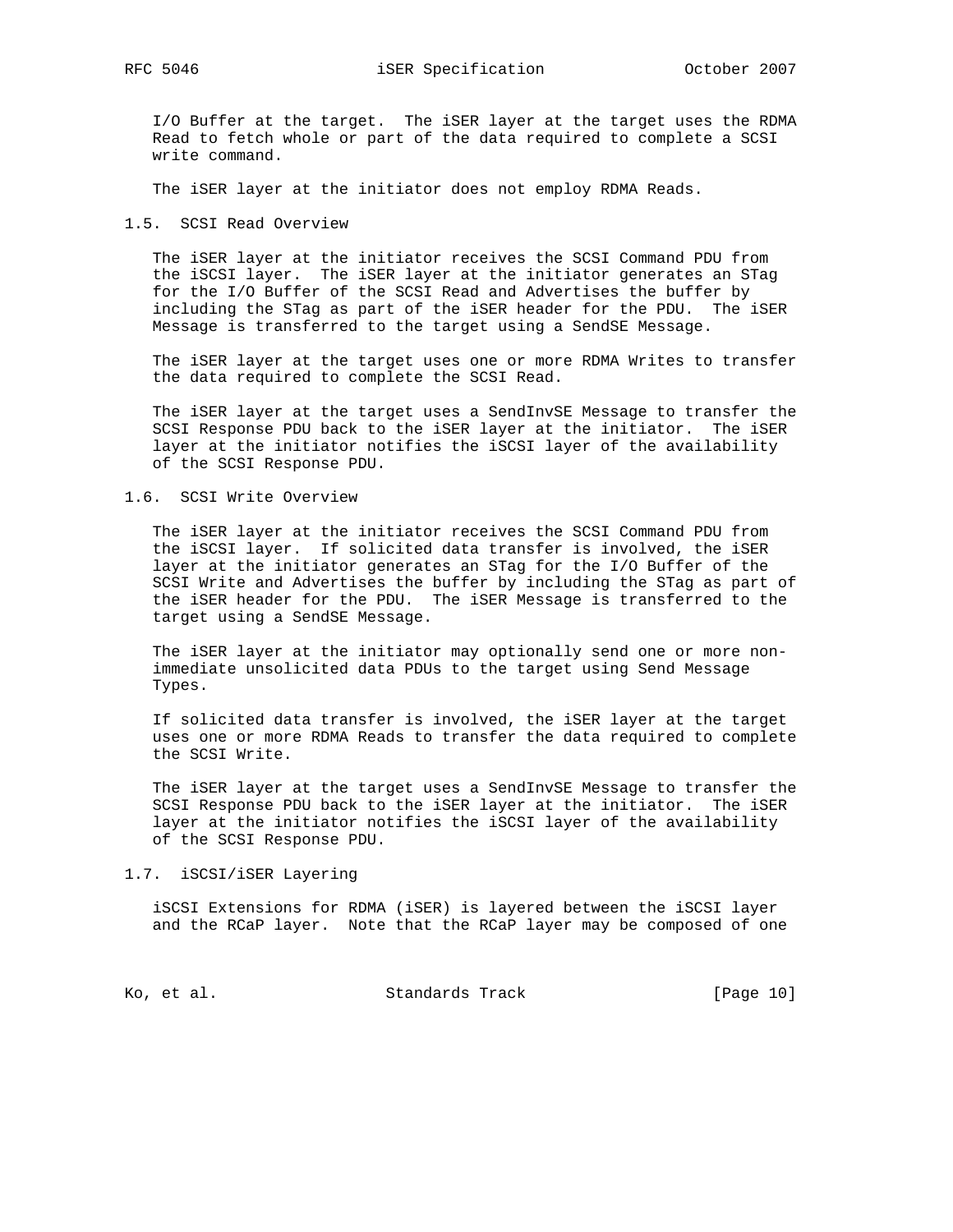or more distinct protocol layers depending on the specifics of the RCaP. Figure 1 shows an example of the relationship between SCSI, iSCSI, iSER, and the different RCaP layers. For TCP, the RCaP is iWARP. For InfiniBand, the RCaP is the Reliable Connected Transport Service. Note that the iSCSI layer as described here supports the RDMA Extensions as used in iSER.



Figure 1. Example of iSCSI/iSER Layering in Full Feature Phase

- 2. Definitions and Acronyms
- 2.1. Definitions
	- Advertisement (Advertised, Advertise, Advertisements, Advertises) The act of informing a remote iSER layer that a local node's buffer is available to it. A Node makes a buffer available for incoming RDMA Read Request Message or incoming RDMA Write Message access by informing the remote iSER layer of the Tagged Buffer identifiers (STag, TO, and buffer length). Note that this Advertisement of Tagged Buffer information is the responsibility of the iSER layer on either end and is not defined by the RDMA- Capable Protocol. A typical method would be for the iSER layer to embed the Tagged Buffer's STag, TO, and buffer length in a Send Message destined for the remote iSER layer.
	- Completion (Completed, Complete, Completes) Completion is defined as the process by the RDMA-Capable Protocol layer to inform the

Ko, et al. Standards Track [Page 11]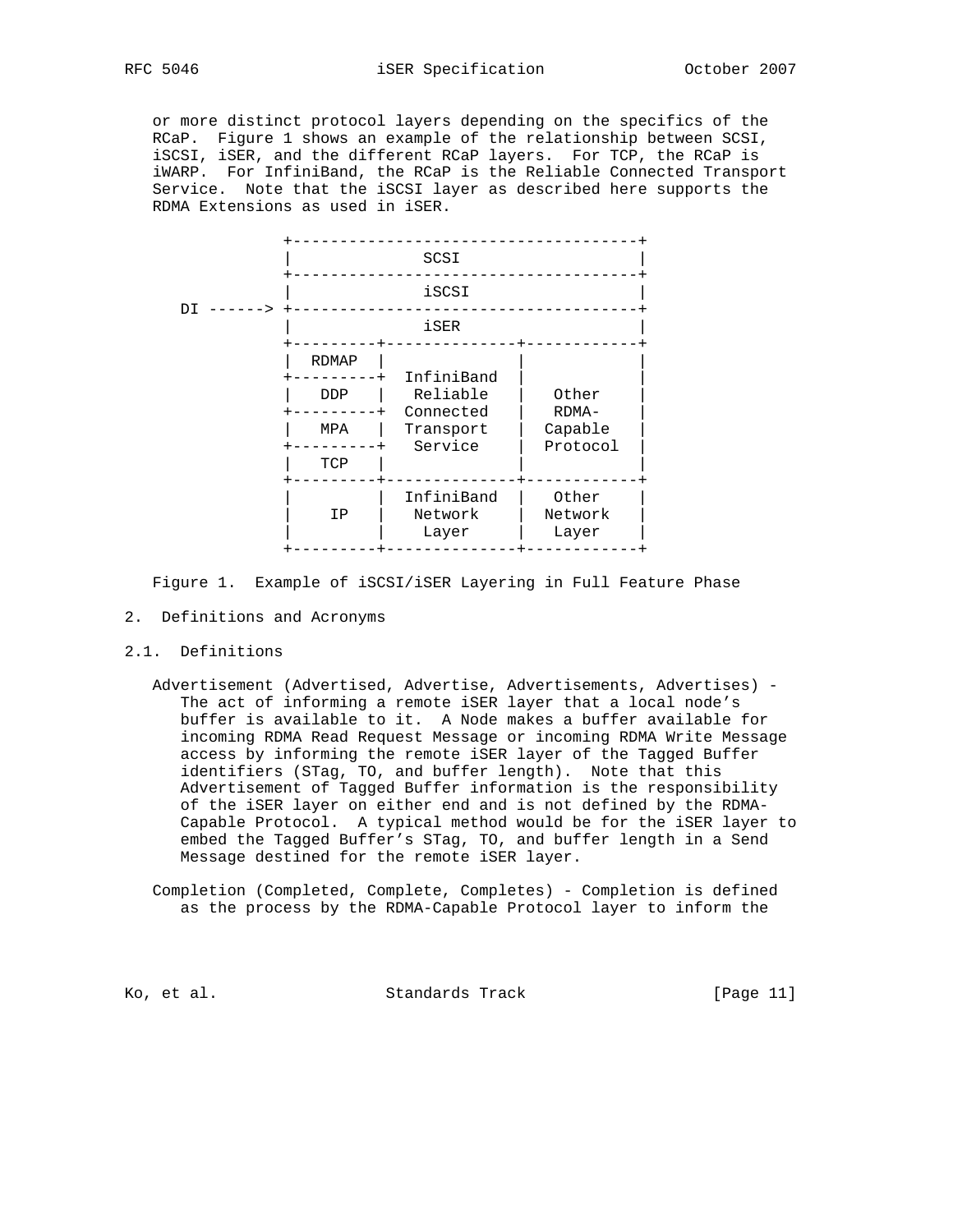iSER layer, that a particular RDMA Operation has performed all functions specified for the RDMA Operation.

- Connection A connection is a logical circuit between the initiator and the target, e.g., a TCP connection. Communication between the initiator and the target occurs over one or more connections. The connections carry control messages, SCSI commands, parameters, and data within iSCSI Protocol Data Units (iSCSI PDUs).
- Connection Handle An information element that identifies the particular iSCSI connection and is unique for a given iSCSI-iSER pair. Every invocation of an Operational Primitive is qualified with the Connection Handle.
- Data Sink The peer receiving a data payload. Note that the Data Sink can be required to both send and receive RCaP Messages to transfer a data payload.
- Data Source The peer sending a data payload. Note that the Data Source can be required to both send and receive RCaP Messages to transfer a data payload.
- Datamover Interface (DI) The interface between the iSCSI layer and the Datamover layer as described in [DA].
- Datamover Layer A layer that is directly below the iSCSI layer and above the underlying transport layers. This layer exposes and uses a set of transport independent Operational Primitives for the communication between the iSCSI layer and itself. The Datamover layer, operating in conjunction with the transport layers, moves the control and data information on the iSCSI connection. In this specification, the iSER layer is the Datamover layer.
- Datamover Protocol A Datamover protocol is the wire-protocol that is defined to realize the Datamover layer functionality. In this specification, the iSER protocol is the Datamover protocol.
- Event An indication provided by the RDMA-Capable Protocol layer to the iSER layer to indicate a Completion or other condition requiring immediate attention.
- Inbound RDMA Read Queue Depth (IRD) The maximum number of incoming outstanding RDMA Read Requests that the RDMA-Capable Controller can handle on a particular RCaP Stream at the Data Source. For some RDMA-Capable Protocol layers, the term "IRD" may be known by a different name. For example, for InfiniBand, the equivalent for IRD is the Responder Resources.

Ko, et al. Standards Track [Page 12]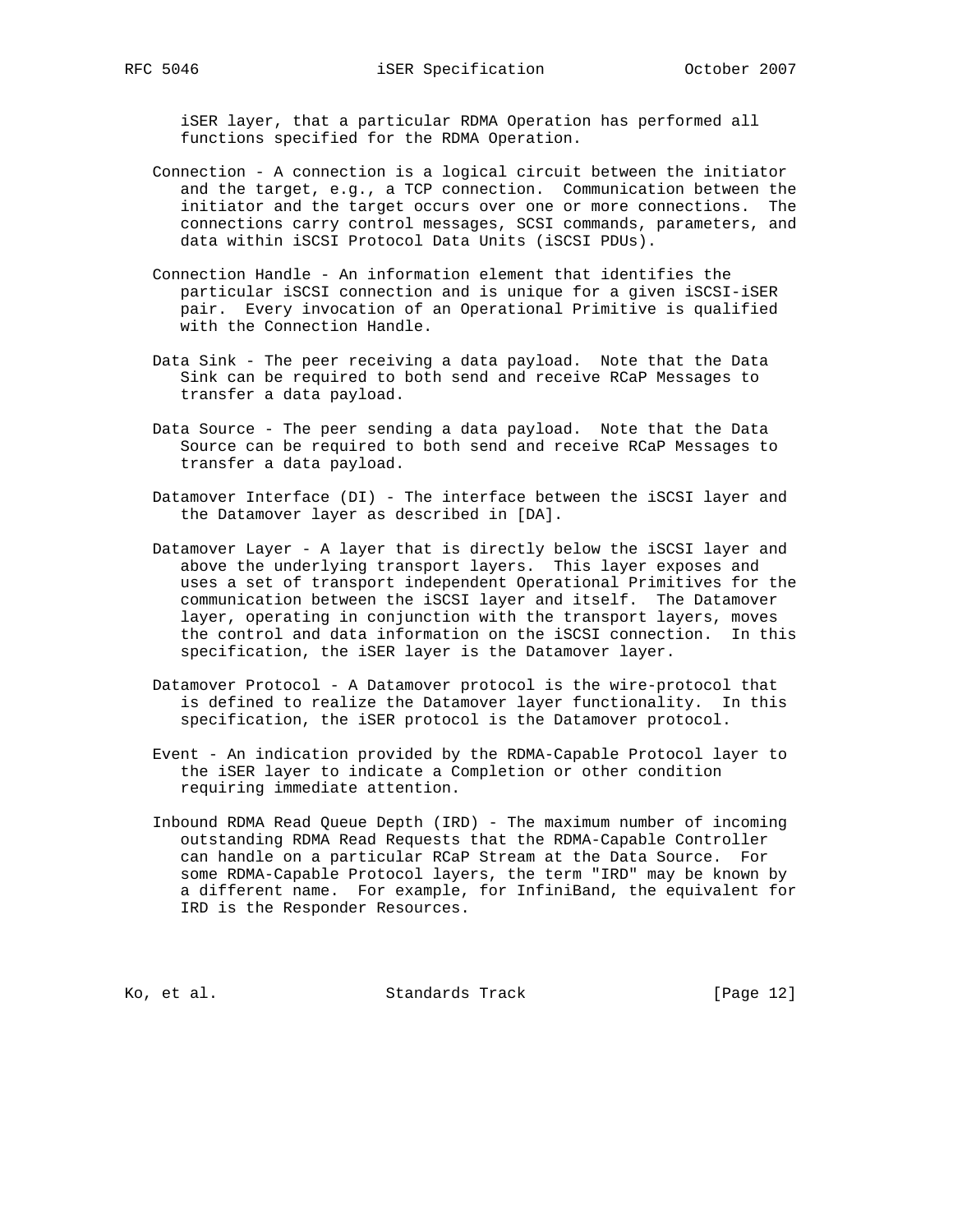- Invalidate STag A mechanism used to prevent the Remote Peer from reusing a previous explicitly Advertised STag, until the iSER layer at the local node makes it available through a subsequent explicit Advertisement.
- I/O Buffer A buffer that is used in a SCSI Read or Write operation so SCSI data may be sent from or received into that buffer.
- iSCSI The iSCSI protocol as defined in [RFC3720] is a mapping of the SCSI Architecture Model of SAM-2 over TCP.
- iSCSI control-type PDU Any iSCSI PDU that is not an iSCSI data type PDU and also not a SCSI Data-out PDU carrying solicited data is defined as an iSCSI control-type PDU. Specifically, it is to be noted that SCSI Data-out PDUs for unsolicited data are defined as iSCSI control-type PDUs.
- iSCSI data-type PDU An iSCSI data-type PDU is defined as an iSCSI PDU that causes data transfer, transparent to the remote iSCSI layer, to take place between the peer iSCSI nodes on a Full Feature Phase iSCSI connection. An iSCSI data-type PDU, when requested for transmission by the sender iSCSI layer, results in the associated data transfer without the participation of the remote iSCSI layer, i.e. the PDU itself is not delivered as-is to the remote iSCSI layer. The following iSCSI PDUs constitute the set of iSCSI data-type PDUs - SCSI Data-In PDU and R2T PDU.
- iSCSI Layer A layer in the protocol stack implementation within an end node that implements the iSCSI protocol and interfaces with the iSER layer via the Datamover Interface.
- iSCSI PDU (iSCSI Protocol Data Unit) The iSCSI layer at the initiator and the iSCSI layer at the target divide their communications into messages. The term "iSCSI protocol data unit" (iSCSI PDU) is used for these messages.

iSCSI/iSER Connection - An iSER-assisted iSCSI connection.

iSCSI/iSER Session - An iSER-assisted iSCSI session.

- iSCSI-iSER Pair The iSCSI layer and the underlying iSER layer.
- iSER iSCSI Extensions for RDMA, the protocol defined in this document.
- iSER-assisted A term generally used to describe the operation of iSCSI when the iSER functionality is also enabled below the iSCSI layer for the specific iSCSI/iSER connection in question.

Ko, et al. Standards Track [Page 13]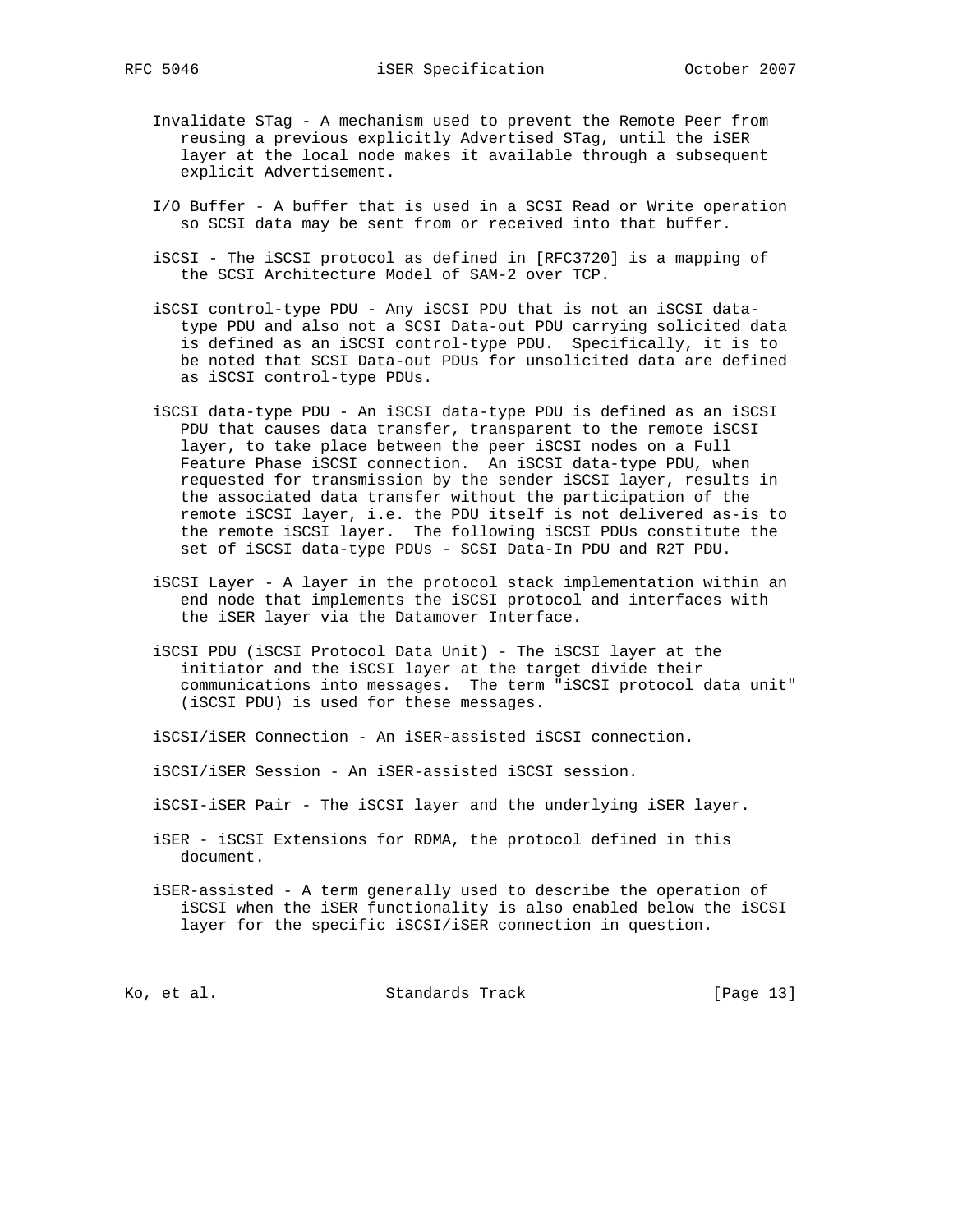- iSER-IRD This variable represents the maximum number of incoming outstanding RDMA Read Requests that the iSER layer at the initiator declares on a particular RCaP Stream.
- iSER-ORD This variable represents the maximum number of outstanding RDMA Read Requests that the iSER layer can initiate on a particular RCaP Stream. This variable is maintained only by the iSER layer at the target.
- iSER Layer The layer that implements the iSCSI Extensions for RDMA (iSER) protocol.
- iWARP A suite of wire protocols comprising of [RDMAP], [DDP], and [MPA] when layered above [TCP]. [RDMAP] and [DDP] may be layered above SCTP or other transport protocols.
- Local Mapping A task state record maintained by the iSER layer that associates the Initiator Task Tag to the local STag(s). The specifics of the record structure are implementation dependent.
- Local Peer The implementation of the RDMA-Capable Protocol on the local end of the connection. Used to refer to the local entity when describing protocol exchanges or other interactions between two Nodes.
- Node A computing device attached to one or more links of a network. A Node in this context does not refer to a specific application or protocol instantiation running on the computer. A Node may consist of one or more RDMA-Capable Controllers installed in a host computer.
- Operational Primitive An Operational Primitive is an abstract functional interface procedure that requests that another layer perform a specific action on the requestor's behalf or notifies the other layer of some event. The Datamover Interface between an iSCSI layer and a Datamover layer within an iSCSI end node uses a set of Operational Primitives to define the functional interface between the two layers. Note that not every invocation of an Operational Primitive may elicit a response from the requested layer. A full discussion of the Operational Primitive types and request-response semantics available to iSCSI and iSER can be found in [DA].
- Outbound RDMA Read Queue Depth (ORD) The maximum number of outstanding RDMA Read Requests that the RDMA-Capable Controller can initiate on a particular RCaP Stream at the Data Sink. For

Ko, et al. Standards Track [Page 14]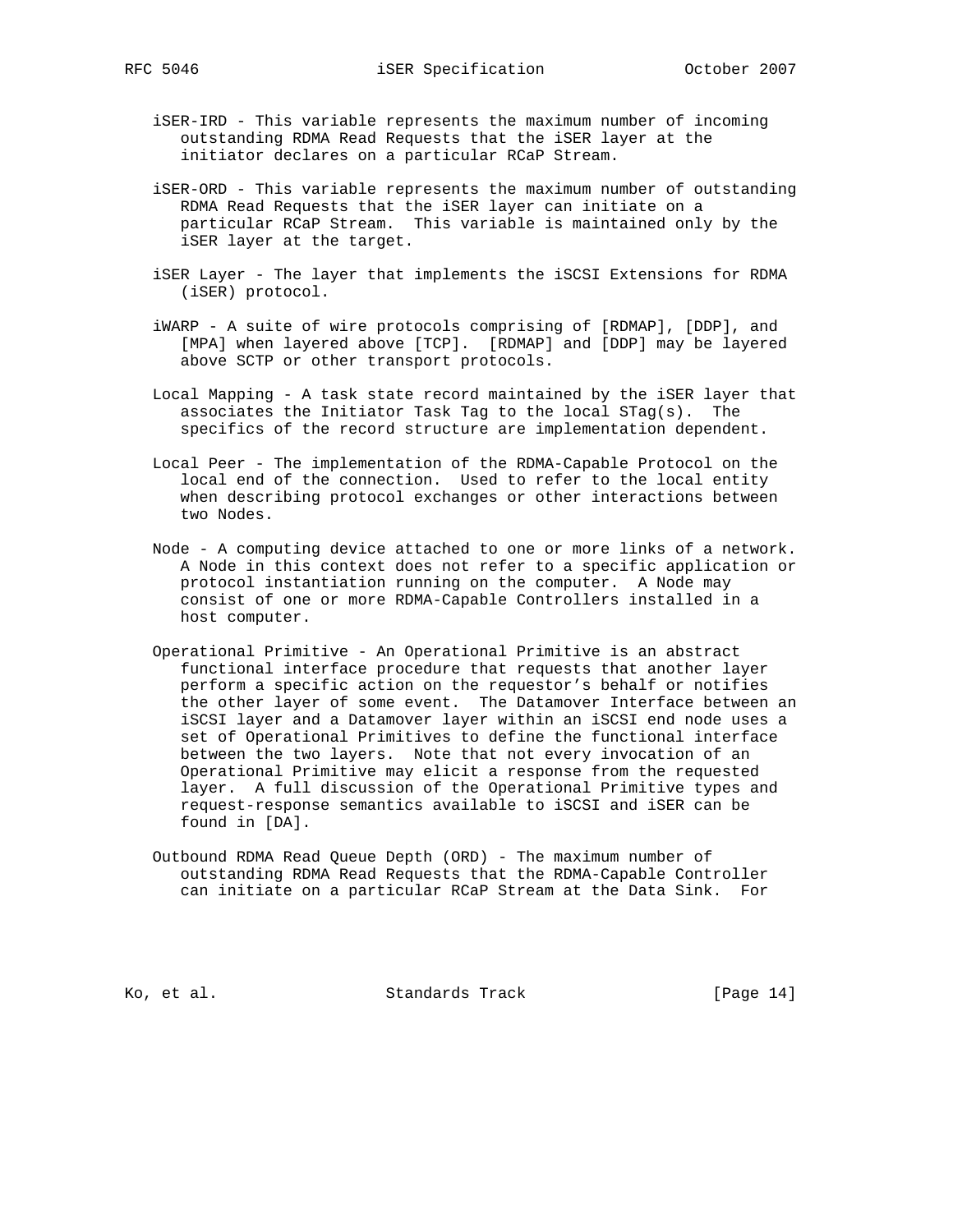some RDMA-Capable Protocol layer, the term "ORD" may be known by a different name. For example, for InfiniBand, the equivalent for ORD is the Initiator Depth.

- Phase-Collapse Refers to the optimization in iSCSI where the SCSI status is transferred along with the final SCSI Data-in PDU from a target. See Section 3.2 in [RFC3720].
- RCaP Message One or more packets of the network layer comprising a single RDMA Operation or a part of an RDMA Read Operation of the RDMA-Capable Protocol. For iWARP, an RCaP Message is known as an RDMAP Message.
- RCaP Stream A single bidirectional association between the peer RDMA-Capable Protocol layers on two Nodes over a single transport-level stream. For iWARP, an RCaP Stream is known as an RDMAP Stream, and the association is created when the connection transitions to iSER-assisted mode following a successful Login Phase during which iSER support is negotiated.
- RDMA-Capable Protocol (RCaP) The protocol or protocol suite that provides a reliable RDMA transport functionality, e.g., iWARP, InfiniBand, etc.
- RDMA-Capable Controller A network I/O adapter or embedded controller with RDMA functionality. For example, for iWARP, this could be an RNIC, and for InfiniBand, this could be a HCA (Host Channel Adapter) or TCA (Target Channel Adapter).
- RDMA-enabled Network Interface Controller (RNIC) A network I/O adapter or embedded controller with iWARP functionality.
- RDMA Operation A sequence of RCaP Messages, including control Messages, to transfer data from a Data Source to a Data Sink. The following RDMA Operations are defined - RDMA Write Operation, RDMA Read Operation, Send Operation, Send with Invalidate Operation, Send with Solicited Event Operation, Send with Solicited Event and Invalidate Operation, and Terminate Operation.
- RDMA Protocol (RDMAP) A wire protocol that supports RDMA Operations to transfer ULP data between a Local Peer and the Remote Peer as described in [RDMAP].
- RDMA Read Operation An RDMA Operation used by the Data Sink to transfer the contents of a Data Source buffer from the Remote Peer to a Data Sink buffer at the Local Peer. An RDMA Read operation consists of a single RDMA Read Request Message and a single RDMA Read Response Message.

Ko, et al. Standards Track [Page 15]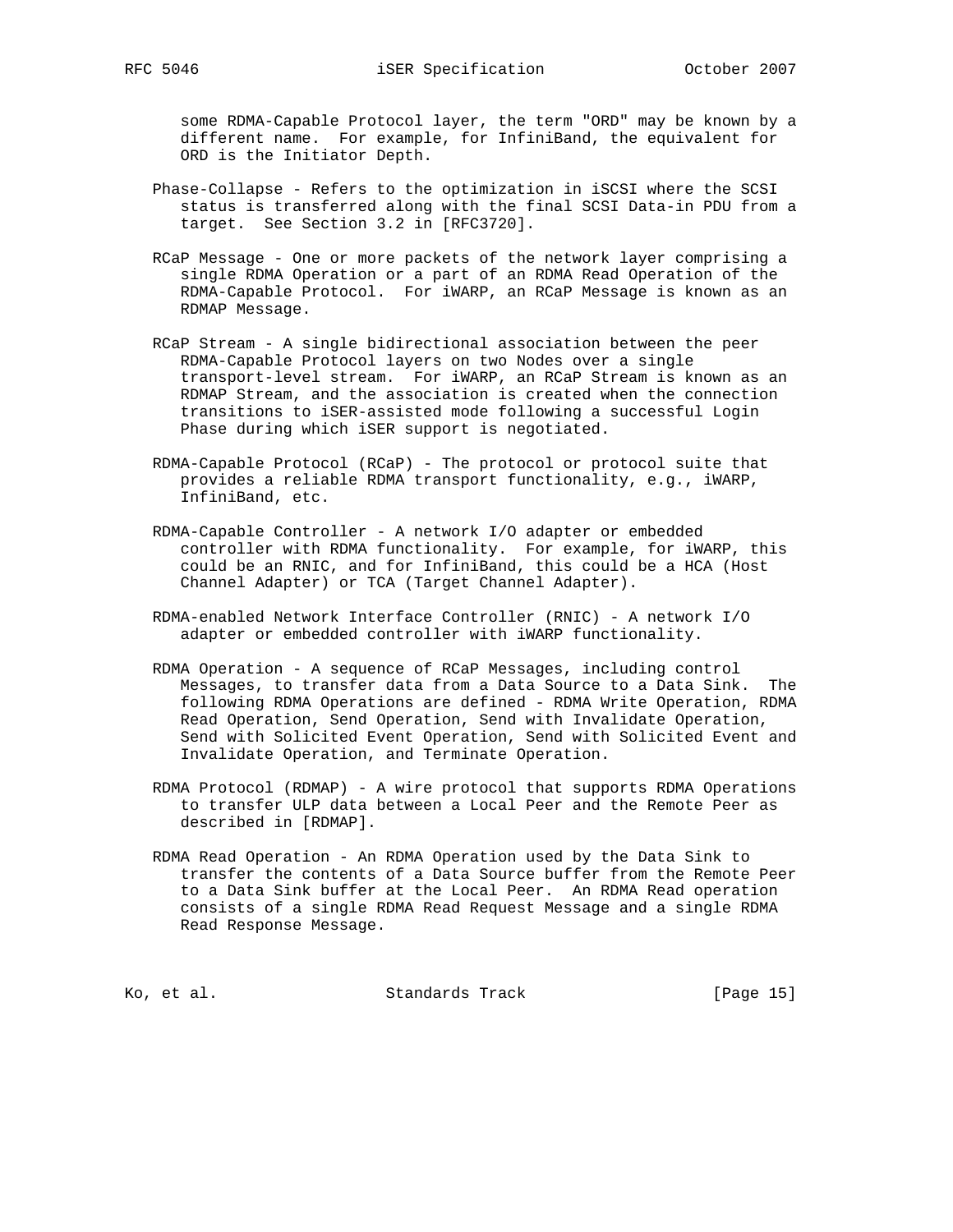- RDMA Read Request An RCaP Message used by the Data Sink to request that the Data Source transfer the contents of a buffer. The RDMA Read Request Message describes both the Data Source and the Data Sink buffers.
- RDMA Read Response An RCaP Message used by the Data Source to transfer the contents of a buffer to the Data Sink, in response to an RDMA Read Request. The RDMA Read Response Message only describes the Data Sink buffer.
- RDMA Write Operation An RDMA Operation used by the Data Source to transfer the contents of a Data Source buffer from the Local Peer to a Data Sink buffer at the Remote Peer. The RDMA Write Message only describes the Data Sink buffer.
- Remote Direct Memory Access (RDMA) A method of accessing memory on a remote system in which the local system specifies the remote location of the data to be transferred. Employing an RDMA- Capable Controller in the remote system allows the access to take place without interrupting the processing of the CPU(s) on the system.
- Remote Mapping A task state record maintained by the iSER layer that associates the Initiator Task Tag to the Advertised STag(s). The specifics of the record structure are implementation dependent.
- Remote Peer The implementation of the RDMA-Capable Protocol on the opposite end of the connection. Used to refer to the remote entity when describing protocol exchanges or other interactions between two Nodes.
- SCSI Layer This layer builds/receives SCSI CDBs (Command Descriptor Blocks) and sends/receives them with the remaining command execute [SAM2] parameters to/from the iSCSI layer.
- Send An RDMA Operation that transfers the contents of a Buffer from the Local Peer to a Buffer at the Remote Peer.
- Send Message Type A Send Message, Send with Invalidate Message, Send with Solicited Event Message, or Send with Solicited Event and Invalidate Message.
- SendInvSE Message A Send with Solicited Event and Invalidate Message.

SendSE Message - A Send with Solicited Event Message.

Ko, et al. Standards Track [Page 16]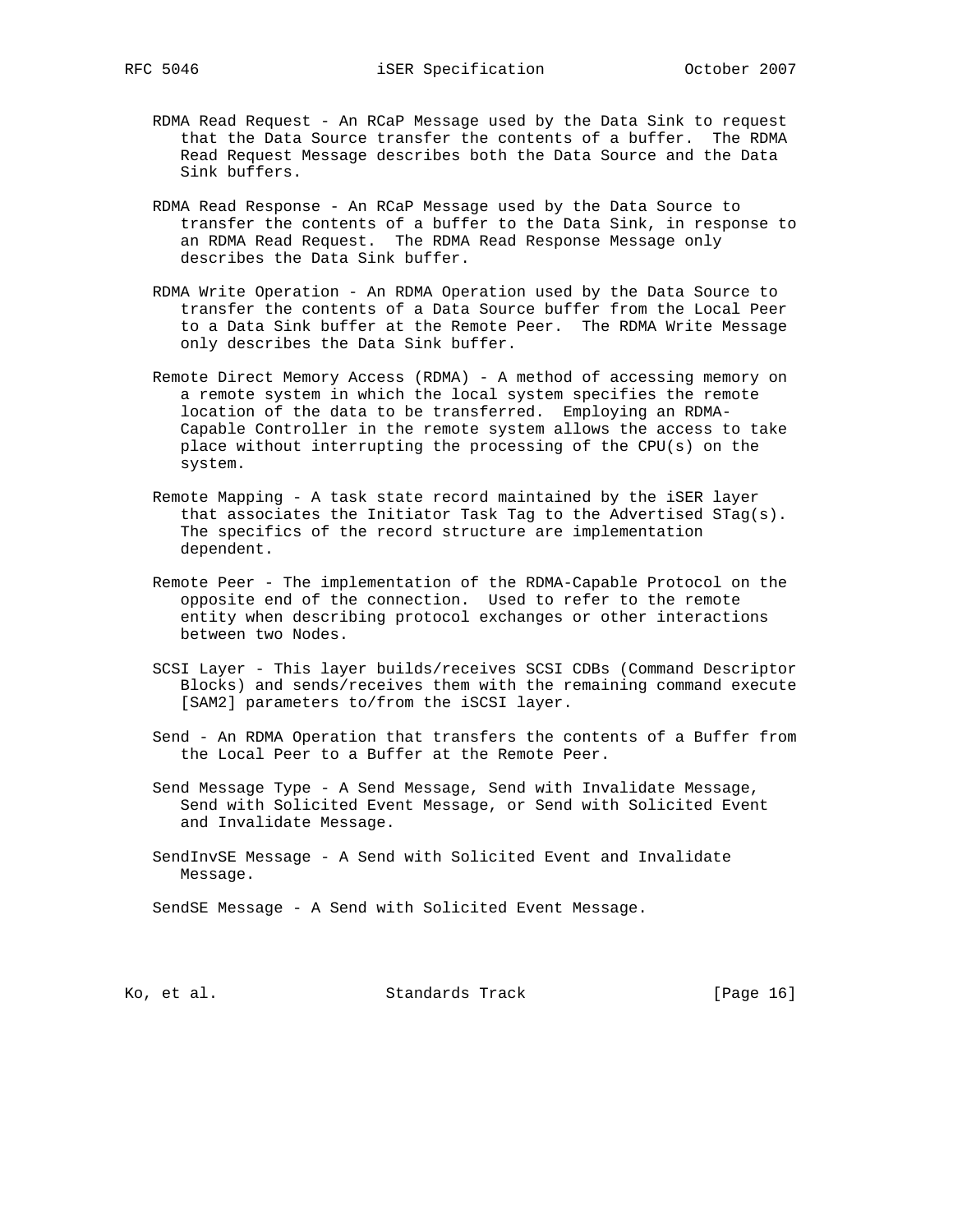- Sequence Number (SN) DataSN for a SCSI Data-in PDU and R2TSN for an R2T PDU. The semantics for both types of sequence numbers are as defined in [RFC3720].
- Session, iSCSI Session The group of connections that link an initiator SCSI port with a target SCSI port form an iSCSI session (equivalent to a SCSI I-T nexus). Connections can be added to and removed from a session even while the I-T nexus is intact. Across all connections within a session, an initiator sees one and the same target.
- Solicited Event (SE) A facility by which an RDMA Operation sender may cause an Event to be generated at the recipient, if the recipient is configured to generate such an Event, when a Send with Solicited Event or Send with Solicited Event and Invalidate Message is received.
- Steering Tag (STag) An identifier of a Tagged Buffer on a Node (Local or Remote) as defined in [RDMAP] and [DDP]. For other RDMA-Capable Protocols, the Steering Tag may be known by different names but will be herein referred to as STags. For example, for InfiniBand, a Remote STag is known as an R-Key, and a local STag is known as an L-Key, and both will be considered STags.
- Tagged Buffer A buffer that is explicitly Advertised to the iSER layer at the remote node through the exchange of an STag, Tagged Offset, and length.
- Tagged Offset (TO) The offset within a Tagged Buffer.
- Traditional iSCSI Refers to the iSCSI protocol as defined in [RFC3720] (i.e. without the iSER enhancements).
- Untagged Buffer A buffer that is not explicitly Advertised to the iSER layer at the remode node.
- 2.2. Acronyms

| Acronym    | Definition                |
|------------|---------------------------|
|            |                           |
| AHS        | Additional Header Segment |
| <b>BHS</b> | Basic Header Seqment      |
| CO         | Connection Only           |
| CRC.       | Cyclic Redundancy Check   |
|            |                           |

| Standards Track<br>Ko, et al. | [Page 17] |  |  |
|-------------------------------|-----------|--|--|
|-------------------------------|-----------|--|--|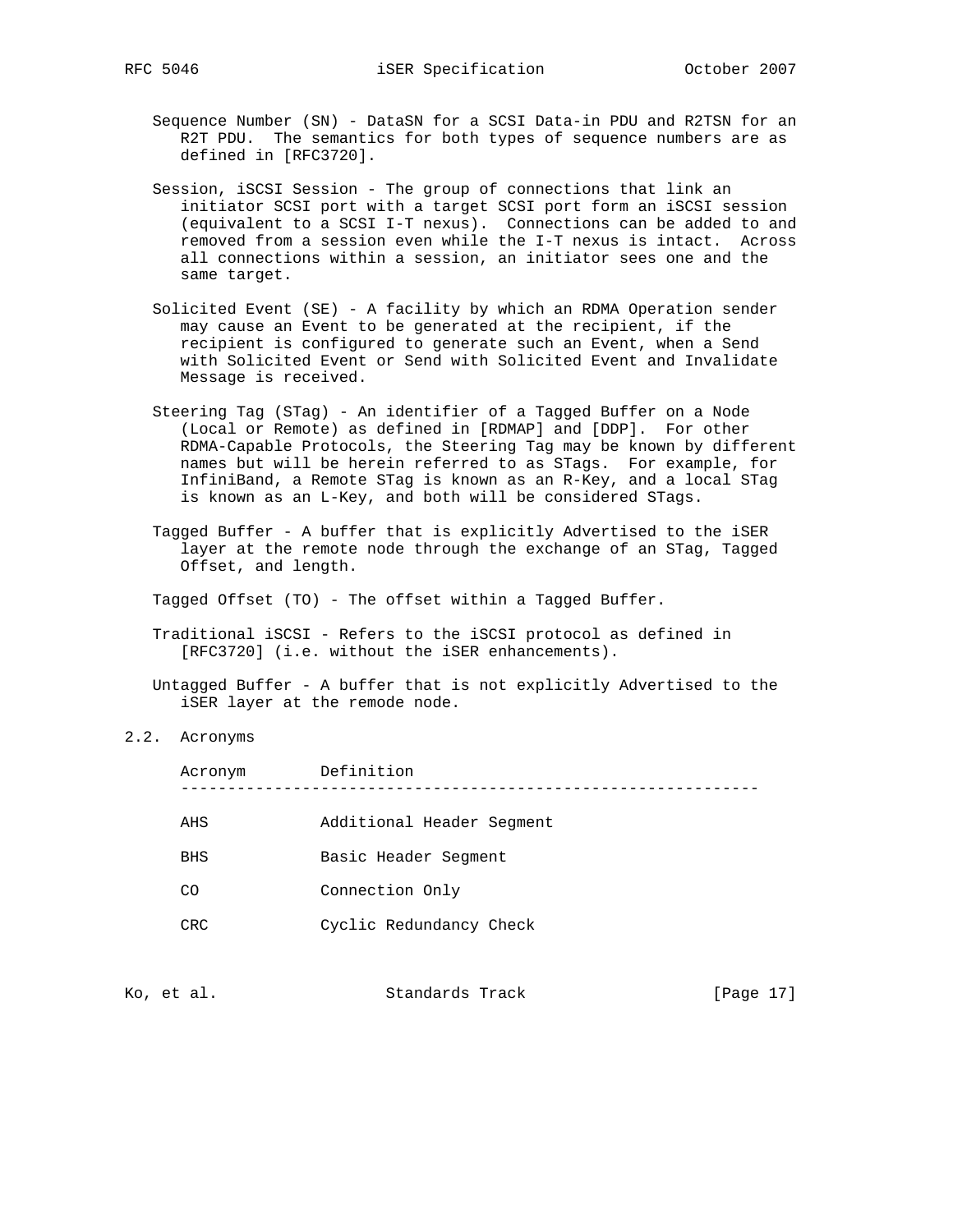RFC 5046 **iSER** Specification **October 2007** 

| DDP        | Direct Data Placement Protocol            |
|------------|-------------------------------------------|
| DI         | Datamover Interface                       |
| HCA        | Host Channel Adapter                      |
| IANA       | Internet Assigned Numbers Authority       |
| IΒ         | InfiniBand                                |
| IETF       | Internet Engineering Task Force           |
| I/O        | Input - Output                            |
| ΙO         | Initialize Only                           |
| ΙP         | Internet Protocol                         |
| IPoIB      | IP over InfiniBand                        |
| IPsec      | Internet Protocol Security                |
| iSER       | iSCSI Extensions for RDMA                 |
| ITT        | Initiator Task Tag                        |
| LO         | Leading Only                              |
| MPA        | Marker PDU Aligned Framing for TCP        |
| NOP        | No Operation                              |
| NSG        | Next Stage (during the iSCSI Login Phase) |
| 0S         | Operating System                          |
| PDU        | Protocol Data Unit                        |
| R2T        | Ready To Transfer                         |
| R2TSN      | Ready To Transfer Sequence Number         |
| RDMA       | Remote Direct Memory Access               |
| RDMAP      | Remote Direct Memory Access Protocol      |
| <b>RFC</b> | Request For Comments                      |

Ko, et al. Standards Track [Page 18]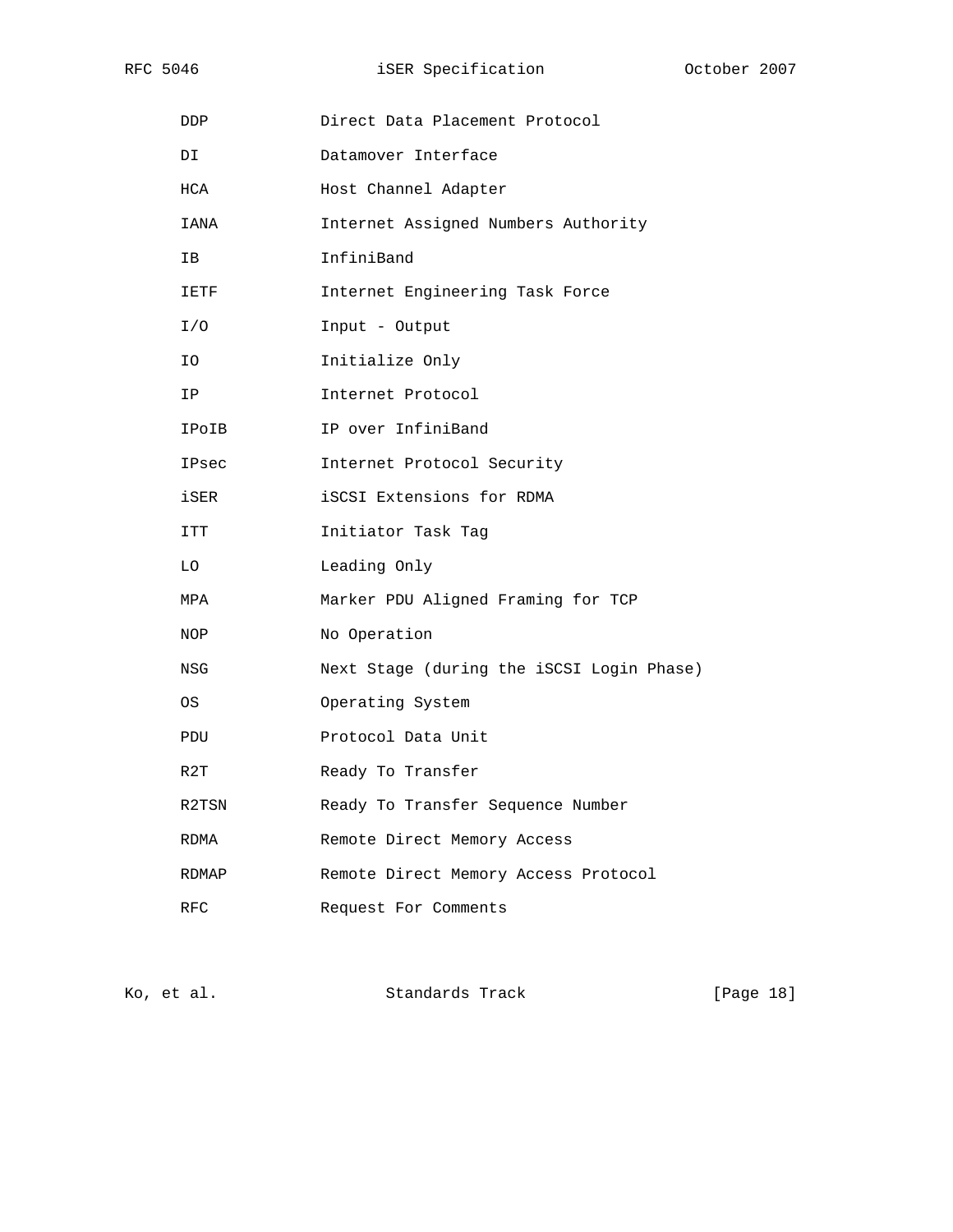- RNIC RDMA-enabled Network Interface Controller
- SAM2 SCSI Architecture Model 2
- SCSI Small Computer Systems Interface
- SNACK Selective Negative Acknowledgment also Sequence Number Acknowledgement for data
- STag Steering Tag
- SW Session Wide
- TCA Target Channel Adapter
- TCP Transmission Control Protocol
- TMF Task Management Function
- TTT Target Transfer Tag
- TO Tagged Offset
- ULP Upper Level Protocol

## 2.3. Conventions

 The key words "MUST", "MUST NOT", "REQUIRED", "SHALL", "SHALL NOT", "SHOULD", "SHOULD NOT", "RECOMMENDED", "MAY", and "OPTIONAL" in this document are to be interpreted as described in [RFC2119].

3. Upper Layer Interface Requirements

 This section discusses the upper layer interface requirements in the form of an abstract model of the required interactions between the iSCSI layer and the iSER layer. The abstract model used here is derived from the architectural model described in [DA]. [DA] also provides a functional overview of the interactions between the iSCSI layer and the Datamover layer as intended by the Datamover Architecture.

 The interface requirements are specified by Operational Primitives. An Operational Primitive is an abstract functional interface procedure between the iSCSI layer and the iSER layer that requests one layer to perform a specific action on behalf of the other layer or notifies the other layer of some event. Whenever an Operational Primitive in invoked, the Connection\_Handle qualifier is used to identify a particular iSCSI connection. For some Operational

Ko, et al. Standards Track [Page 19]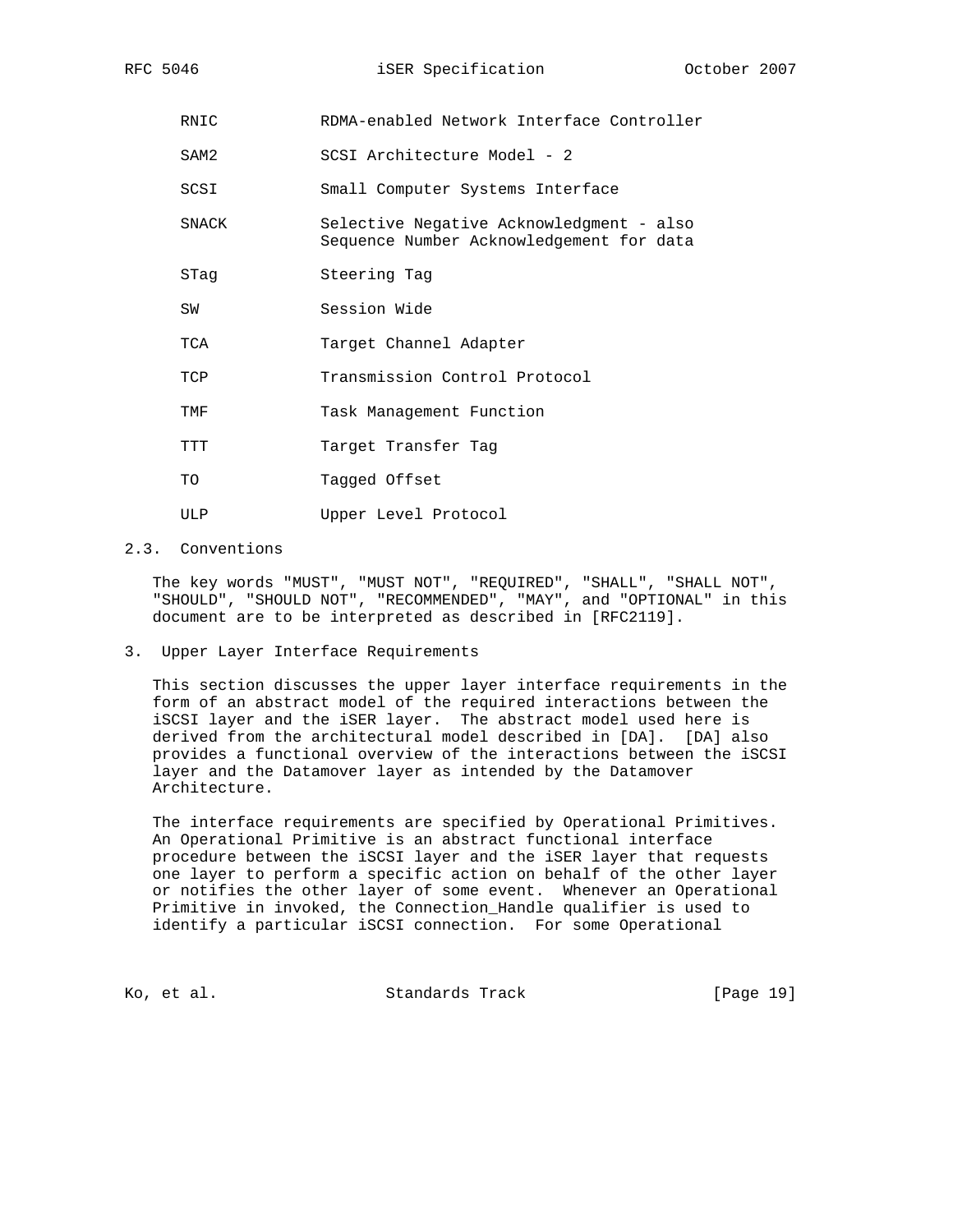Primitives, a Data\_Descriptor is used to identify the iSCSI/SCSI data buffer associated with the requested or completed operation.

 The abstract model and the Operational Primitives defined in this section facilitate the description of the iSER protocol. In the rest of the iSER specification, the compliance statements related to the use of these Operational Primitives are only for the purpose of the required interactions between the iSCSI layer and the iSER layer. Note that the compliance statements related to the Operational Primitives in the rest of this specification only mandate functional equivalence on implementations, but do not put any requirements on the implementation specifics of the interface between the iSCSI layer and the iSER layer.

 Each Operational Primitive is invoked with a set of qualifiers that specify the information context for performing the specific action being requested of the Operational Primitive. While the qualifiers are required, the method of realizing the qualifiers (e.g., by passing synchronously with invocation, or by retrieving from task context, or by retrieving from shared memory, etc.) is implementation dependent.

3.1. Operational Primitives Offered by iSER

 The iSER protocol layer MUST support the following Operational Primitives to be used by the iSCSI protocol layer.

3.1.1. Send\_Control

 Input qualifiers: Connection\_Handle, BHS and AHS (if any) of the iSCSI PDU, PDU-specific qualifiers

Return results: Not specified

 This is used by the iSCSI layers at the initiator and the target to request the outbound transfer of an iSCSI control-type PDU (see Section 7.2). Qualifiers that only apply for a particular control type PDU are known as PDU-specific qualifiers, e.g., ImmediateDataSize for a SCSI write command. For details on PDU specific qualifiers, see Section 7.3. The iSCSI layer can only invoke the Send\_Control Operational Primitive when the connection is in iSER-assisted mode.

3.1.2. Put\_Data

 Input qualifiers: Connection\_Handle, content of a SCSI Data-in PDU header, Data\_Descriptor, Notify\_Enable

Ko, et al. Standards Track [Page 20]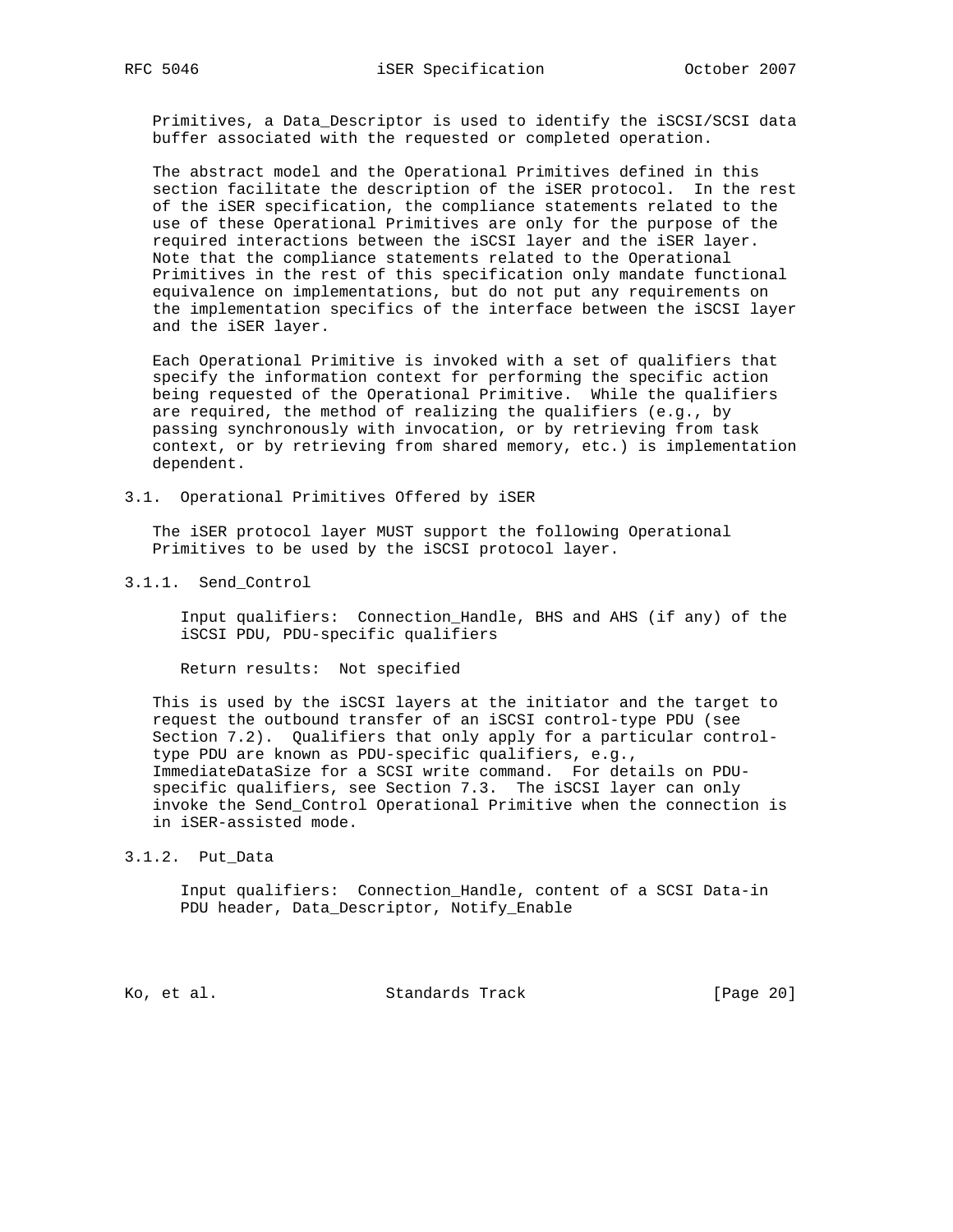Return results: Not specified

 This is used by the iSCSI layer at the target to request the outbound transfer of data for a SCSI Data-in PDU from the buffer identified by the Data\_Descriptor qualifier. The iSCSI layer can only invoke the Put\_Data Operational Primitive when the connection is in iSER assisted mode.

 The Notify\_Enable qualifier is used to indicate to the iSER layer whether or not it should generate an eventual local completion notification to the iSCSI layer. See Section 3.2.2 on Data\_Completion\_Notify for details.

3.1.3. Get\_Data

 Input qualifiers: Connection\_Handle, content of an R2T PDU, Data\_Descriptor, Notify\_Enable

Return results: Not specified

 This is used by the iSCSI layer at the target to request the inbound transfer of solicited data requested by an R2T PDU into the buffer identified by the Data\_Descriptor qualifier. The iSCSI layer can only invoke the Get\_Data Operational Primitive when the connection is in iSER-assisted mode.

 The Notify\_Enable qualifier is used to indicate to the iSER layer whether or not it should generate the eventual local completion notification to the iSCSI layer. See Section 3.2.2 on Data\_Completion\_Notify for details.

3.1.4. Allocate\_Connection\_Resources

 Input qualifiers: Connection\_Handle, Resource\_Descriptor (optional)

Return results: Status

 This is used by the iSCSI layers at the initiator and the target to request the allocation of all connection resources necessary to support RCaP for an operational iSCSI/iSER connection. The iSCSI layer may optionally specify the implementation-specific resource requirements for the iSCSI connection using the Resource\_Descriptor qualifier.

 A return result of Status=success means that the invocation succeeded, and a return result of Status=failure means that the invocation failed. If the invocation is for a Connection\_Handle for

Ko, et al. Standards Track [Page 21]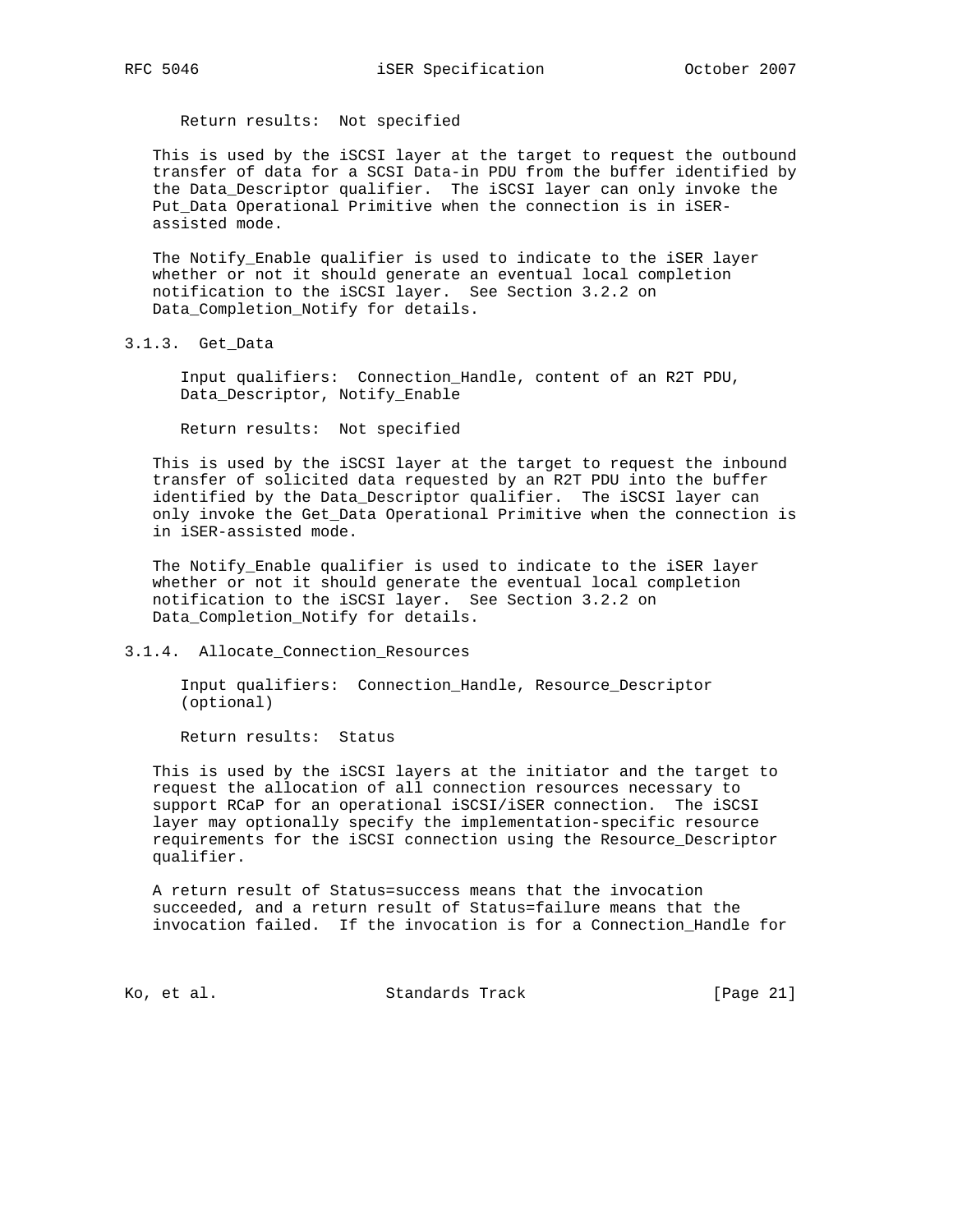which an earlier invocation succeeded, the request will be ignored by the iSER layer and the result of Status=success will be returned. Only one Allocate\_Connection\_Resources Operational Primitive invocation can be outstanding for a given Connection\_Handle at any time.

#### 3.1.5. Deallocate\_Connection\_Resources

Input qualifiers: Connection\_Handle

Return results: Not specified

 This is used by the iSCSI layers at the initiator and the target to request the deallocation of all connection resources that were allocated earlier as a result of a successful invocation of the Allocate\_Connection\_Resources Operational Primitive.

3.1.6. Enable\_Datamover

 Input qualifiers: Connection\_Handle, Transport\_Connection\_Descriptor, Final Login\_Response\_PDU (optional)

Return results: Not specified

 This is used by the iSCSI layers at the initiator and the target to request that a specified iSCSI connection be transitioned to iSER assisted mode. The Transport\_Connection\_Descriptor qualifier is used to identify the specific connection associated with the Connection\_Handle. The iSCSI layer can only invoke the Enable\_Datamover Operational Primitive when there is a corresponding prior resource allocation.

 The Final\_Login\_Response\_PDU input qualifier is applicable only for a target, and contains the final Login Response PDU that concludes the iSCSI Login Phase. If the underlying transport is TCP, the final Login Response PDU must be sent as a byte stream as expected by the iSCSI layer at the initiator. When this qualifier is used, the iSER layer at the target MUST transmit this final Login Response PDU before transitioning to iSER-assisted mode.

3.1.7. Connection\_Terminate

Input qualifiers: Connection\_Handle

Return results: Not specified

Ko, et al. Standards Track [Page 22]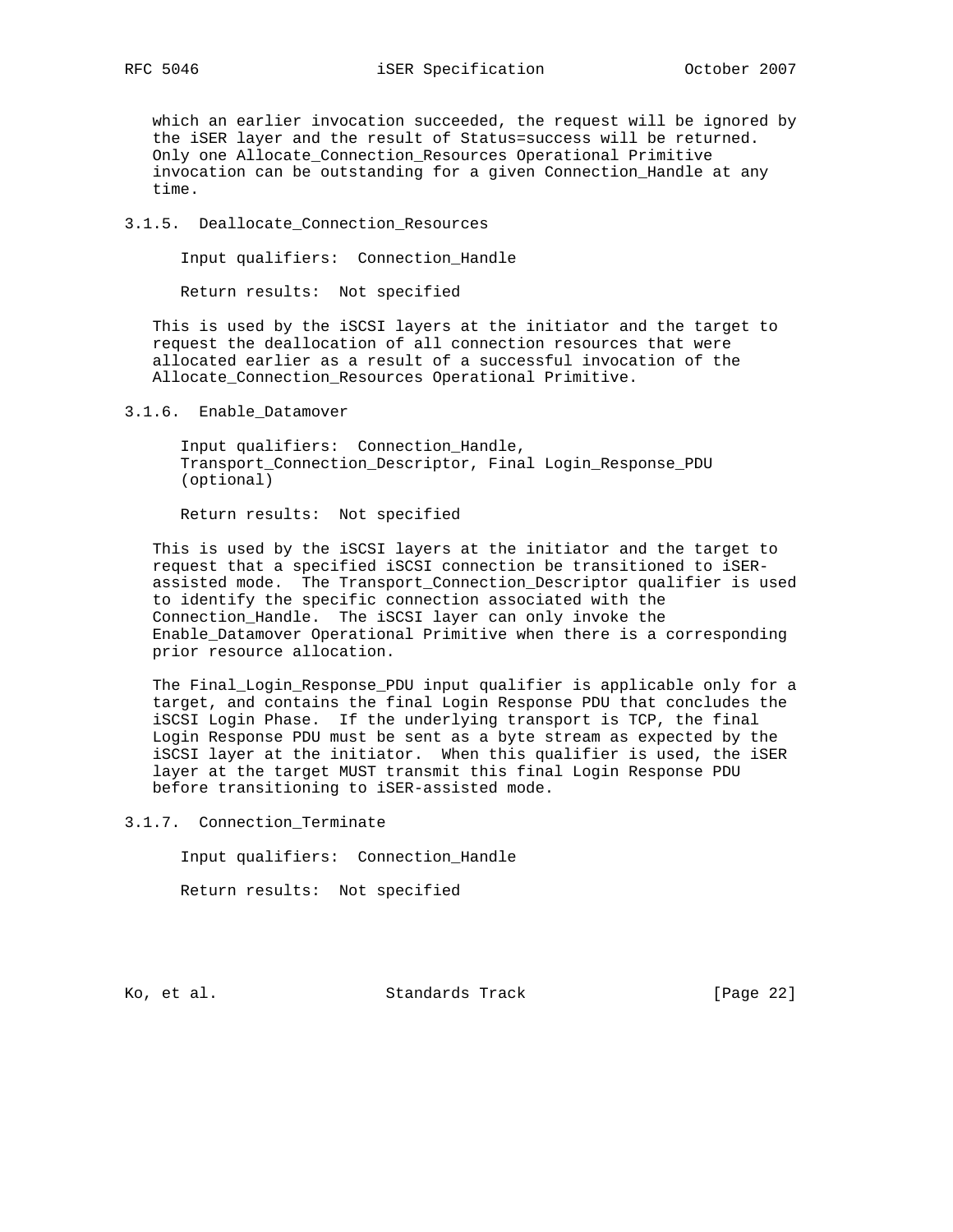This is used by the iSCSI layers at the initiator and the target to request that a specified iSCSI/iSER connection be terminated and all associated connection and task resources be freed. When this Operational Primitive invocation returns to the iSCSI layer, the iSCSI layer may assume full ownership of all iSCSI-level resources, e.g., I/O Buffers, associated with the connection.

3.1.8. Notice\_Key\_Values

 Input qualifiers: Connection\_Handle, number of keys, list of Key-Value pairs

Return results: Not specified

 This is used by the iSCSI layers at the initiator and the target to request that the iSER layer take note of the specified Key-Value pairs that were negotiated by the iSCSI peers for the connection.

3.1.9. Deallocate\_Task\_Resources

Input qualifiers: Connection\_Handle, ITT

Return results: Not specified

 This is used by the iSCSI layers at the initiator and the target to request the deallocation of all RCaP-specific resources allocated by the iSER layer for the task identified by the ITT qualifier. The iSER layer may require a certain number of RCaP-specific resources associated with the ITT for each new iSCSI task. In the normal course of execution, these task-level resources in the iSER layer are assumed to be transparently allocated on each task initiation and deallocated on the conclusion of each task as appropriate. In exception scenarios where the task does not conclude with a SCSI Response PDU, the iSER layer needs to be notified of the individual task terminations to aid its task-level resource management. This Operational Primitive is used for this purpose, and is not needed when a SCSI Response PDU normally concludes a task. Note that RCaP specific task resources are deallocated by the iSER layer when a SCSI Response PDU normally concludes a task, even if the SCSI status was not success.

3.2. Operational Primitives Used by iSER

 The iSER layer MUST use the following Operational Primitives offered by the iSCSI protocol layer when the connection is in iSER-assisted mode.

Ko, et al. Standards Track [Page 23]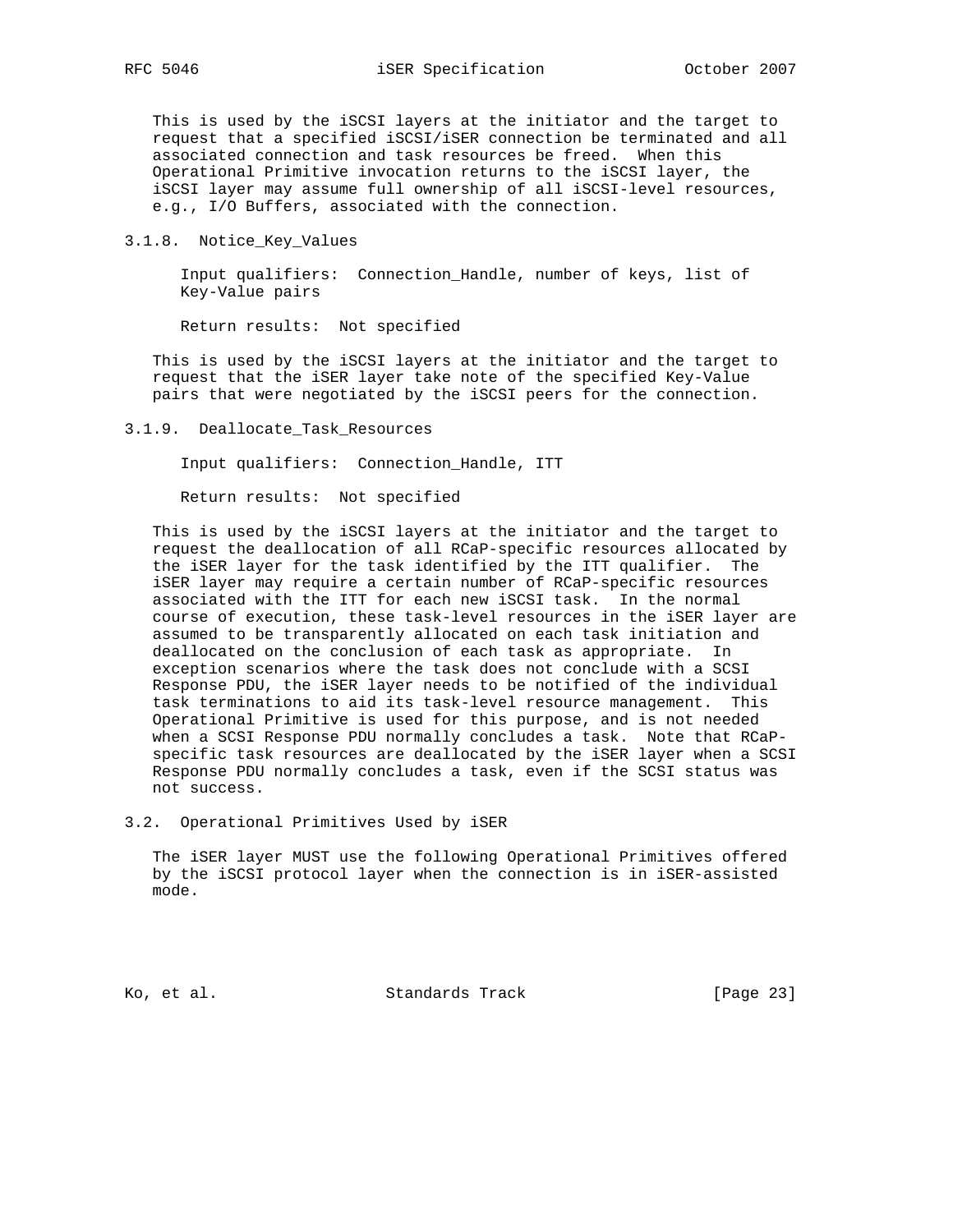#### 3.2.1. Control\_Notify

Input qualifiers: Connection\_Handle, an iSCSI control-type PDU

Return results: Not specified

 This is used by the iSER layers at the initiator and the target to notify the iSCSI layer of the availability of an inbound iSCSI control-type PDU. A PDU is described as "available" to the iSCSI layer when the iSER layer notifies the iSCSI layer of the reception of that inbound PDU, along with an implementation-specific indication as to where the received PDU is.

3.2.2. Data\_Completion\_Notify

Input qualifiers: Connection\_Handle, ITT, SN

Return results: Not specified

 This is used by the iSER layer to notify the iSCSI layer of the completion of outbound data transfer that was requested by the iSCSI layer only if the invocation of the Put\_Data Operational Primitive (see Section 3.1.2) was qualified with Notify\_Enable set. SN refers to the DataSN associated with the SCSI Data-in PDU.

 This is used by the iSER layer to notify the iSCSI layer of the completion of inbound data transfer that was requested by the iSCSI layer only if the invocation of the Get\_Data Operational Primitive (see Section 3.1.3) was qualified with Notify\_Enable set. SN refers to the R2TSN associated with the R2T PDU.

#### 3.2.3. Data\_ACK\_Notify

Input qualifier: Connection\_Handle, ITT, DataSN

Return results: Not specified

 This is used by the iSER layer at the target to notify the iSCSI layer of the arrival of the data acknowledgement (as defined in [RFC3720]) requested earlier by the iSCSI layer for the outbound data transfer via an invocation of the Put\_Data Operational Primitive where the A-bit in the SCSI Data-in PDU is set to 1. See Section 7.3.5. DataSN refers to the expected DataSN of the next SCSI Data-in PDU, which immediately follows the SCSI Data-in PDU with the A-bit set to which this notification corresponds, with semantics as defined in [RFC3720].

Ko, et al. Standards Track [Page 24]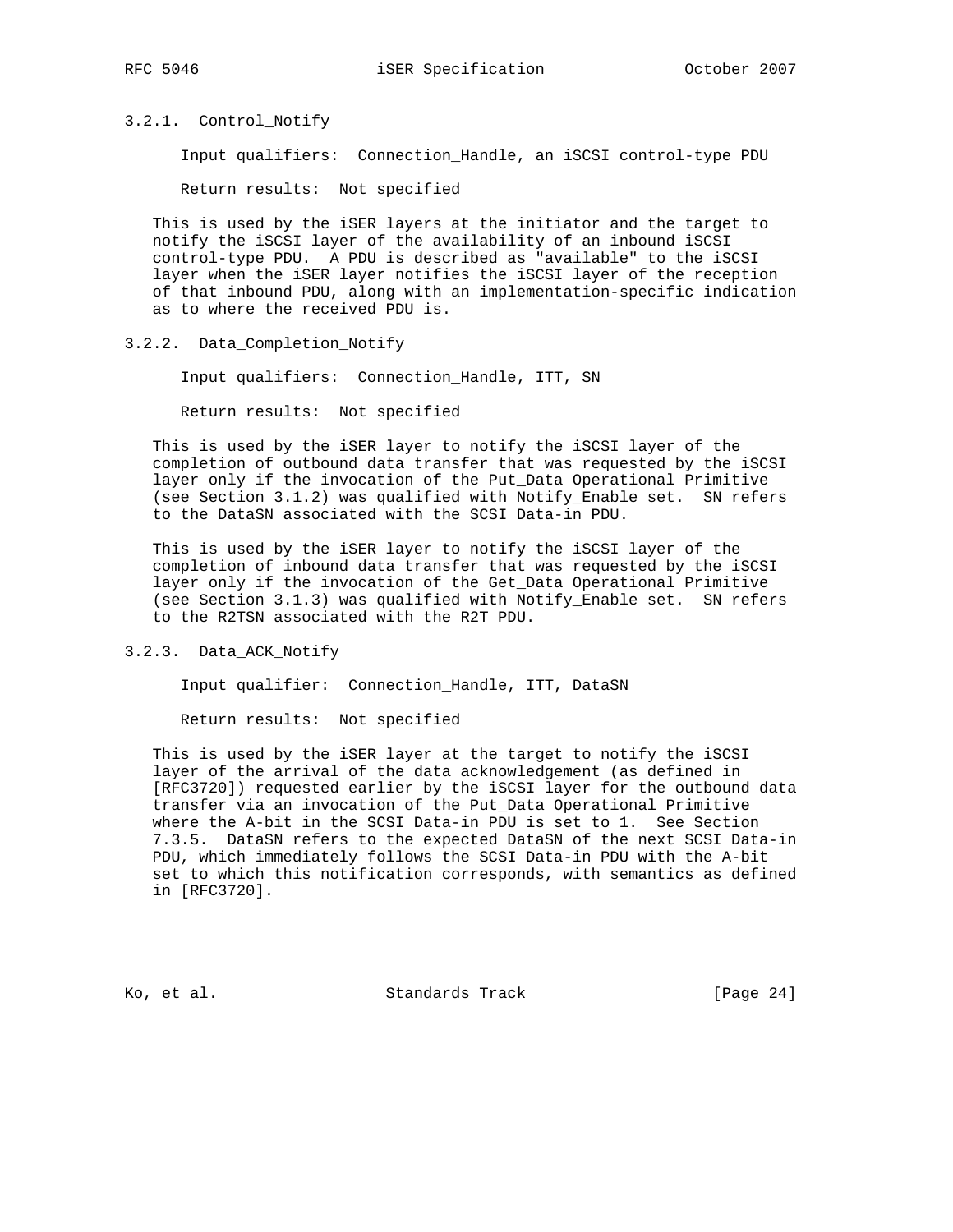3.2.4. Connection\_Terminate\_Notify

Input qualifiers: Connection\_Handle

Return results: Not specified

 This is used by the iSER layers at the initiator and the target to notify the iSCSI layer of the unsolicited termination or failure of an iSCSI/iSER connection. The iSER layer MUST deallocate the connection and task resources associated with the terminated connection before the invocation of this Operational Primitive. Note that the Connection\_Terminate\_Notify Operational Primitive is not invoked when the termination of the connection is earlier requested by the local iSCSI layer.

3.3. iSCSI Protocol Usage Requirements

 To operate in an iSER-assisted mode, the iSCSI layers at both the initiator and the target MUST negotiate the RDMAExtensions key (see Section 6.3) to "Yes" on the leading connection. If the RDMAExtensions key is not negotiated to "Yes", then iSER-assisted mode MUST NOT be used. If the RDMAExtensions key is negotiated to "Yes" but the invocation of the Allocate\_Connection\_Resources Operational Primitive to the iSER layer fails, the iSCSI layer MUST fail the iSCSI Login process or terminate the connection as appropriate. See Section 10.1.3.1 for details.

 If the RDMAExtensions key is negotiated to "Yes", the iSCSI layer MUST satisfy the following protocol usage requirements from the iSER protocol:

- 1. The iSCSI layer at the initiator MUST set ExpDataSN to 0 in Task Management Function Requests for Task Allegiance Reassignment for read/bidirectional commands, so as to cause the target to send all unacknowledged read data.
- 2. The iSCSI layer at the target MUST always return the SCSI status in a separate SCSI Response PDU for read commands, i.e., there MUST NOT be a "phase collapse" in concluding a SCSI read command.
- 3. The iSCSI layers at both the initiator and the target MUST support the keys as defined in Section 6 on Login/Text Operational Keys. If used as specified, these keys MUST NOT be answered with NotUnderstood, and the semantics as defined MUST be followed for each iSER-assisted connection.
- 4. The iSCSI layer at the initiator MUST NOT issue SNACKs for PDUs.

Ko, et al. Standards Track [Page 25]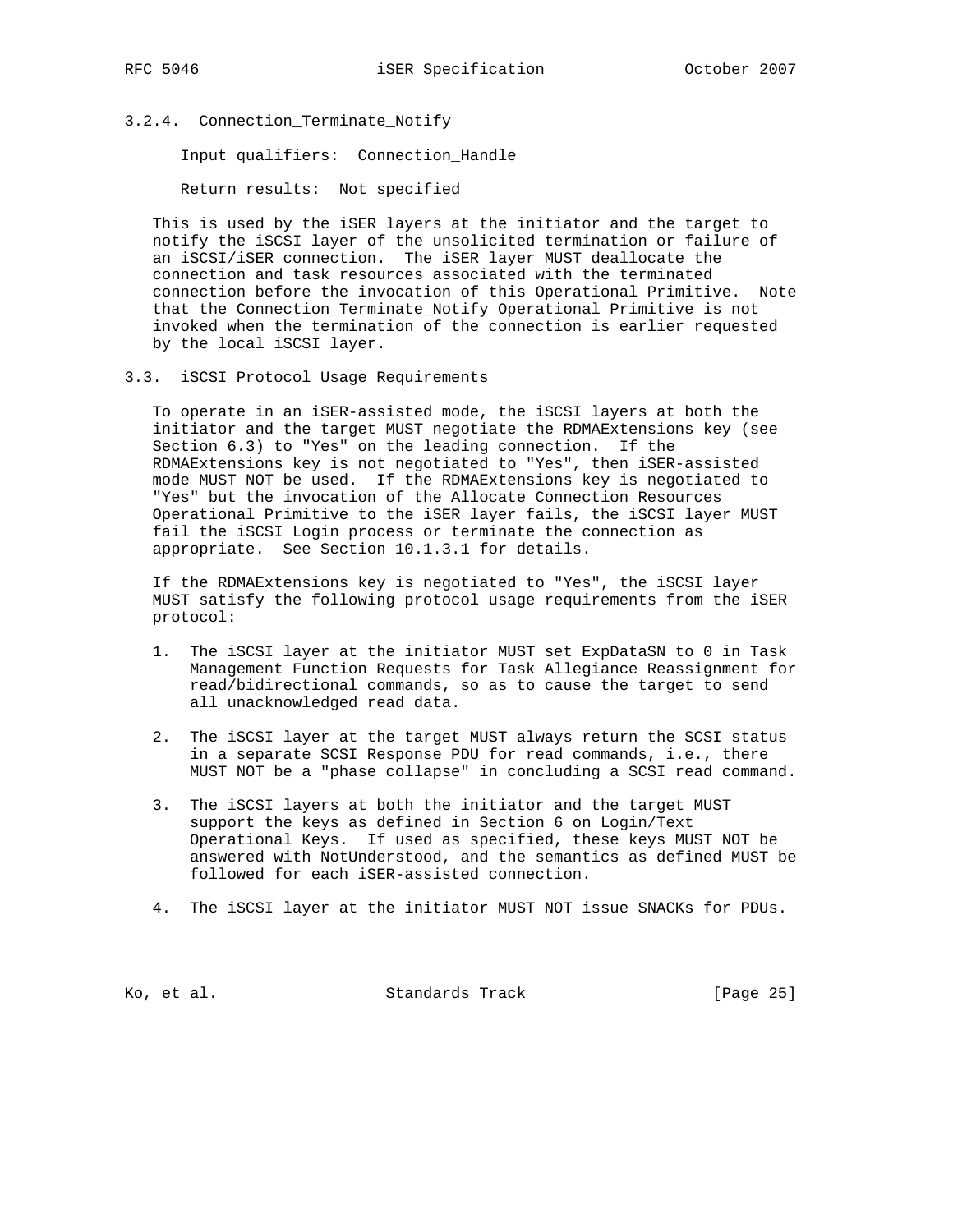- 4. Lower Layer Interface Requirements
- 4.1. Interactions with the RCaP Layer

 The iSER protocol layer is layered on top of an RCaP layer (see Figure 1) and the following are the key features that are assumed to be supported by any RCaP layer:

- \* The RCaP layer supports all basic RDMA operations, including RDMA Write Operation, RDMA Read Operation, Send Operation, Send with Invalidate Operation, Send with Solicited Event Operation, Send with Solicited Event and Invalidate Operation, and Terminate Operation.
- \* The RCaP layer provides reliable, in-order message delivery and direct data placement.
- \* When the iSER layer initiates an RDMA Read Operation following an RDMA Write Operation on one RCaP Stream, the RDMA Read Response Message processing on the remote node will be started only after the preceding RDMA Write Message payload is placed in the memory of the remote node.
- \* The RCaP layer encapsulates a single iSER Message into a single RCaP Message on the Data Source side. The RCaP layer decapsulates the iSER Message before delivering it to the iSER layer on the Data Sink side.
- \* When the iSER layer provides the STag to be remotely invalidated to the RCaP layer for a SendInvSE Message, the RCaP layer uses this STag as the STag to be invalidated in the SendInvSE Message.
- \* The RCaP layer uses the STag and Tagged Offset provided by the iSER layer for the RDMA Write and RDMA Read Request Messages.
- \* When the RCaP layer delivers the content of an RDMA Send Message Type to the iSER layer, the RCaP layer provides the length of the RDMA Send message. This ensures that the iSER layer does not have to carry a length field in the iSER header.
- \* When the RCaP layer delivers the SendSE or SendInvSE Message to the iSER layer, it notifies the iSER layer with the mechanism provided on that interface.
- \* When the RCaP layer delivers a SendInvSE Message to the iSER layer, it passes the value of the STag that was invalidated.

Ko, et al. Standards Track [Page 26]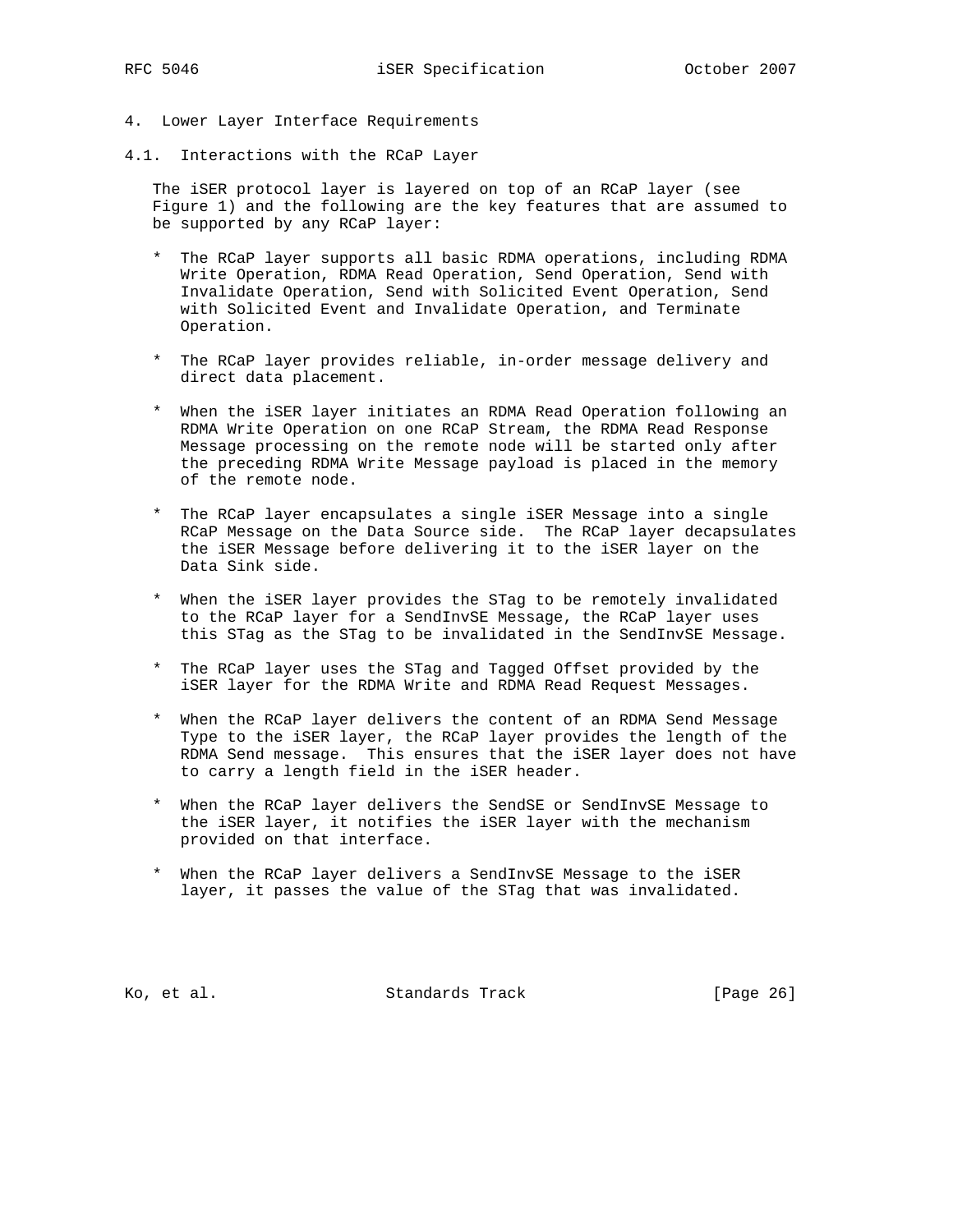- \* The RCaP layer propagates all status and error indications to the iSER layer.
- \* For a transport layer that operates in byte stream mode such as TCP, the RCaP implementation supports the enabling of the RDMA mode after connection establishment and the exchange of Login parameters in byte stream mode. For a transport layer that provides message delivery capability such as [IB], the RCaP implementation supports the use of the messaging capability by the iSCSI layer directly for the Login Phase after connection establishment before enabling iSER-assisted mode.
- \* Whenever the iSER layer terminates the RCaP Stream, the RCaP layer terminates the associated connection.
- 4.2. Interactions with the Transport Layer

 The iSER layer does not directly setup the transport layer connection (e.g., TCP, or [IB]). During connection setup, the iSCSI layer is responsible for setting up the connection. If the login is successful, the iSCSI layer invokes the Enable\_Datamover Operational Primitive to request the iSER layer to transition to the iSER assisted mode for that iSCSI connection. See Section 5.1 on iSCSI/iSER connection setup. After transitioning to iSER-assisted mode, the RCaP layer and the underlying transport layer are responsible for maintaining the connection and reporting to the iSER layer any connection failures.

- 5. Connection Setup and Termination
- 5.1. iSCSI/iSER Connection Setup

 During connection setup, the iSCSI layer at the initiator is responsible for establishing a connection with the target. After the connection is established, the iSCSI layers at the initiator and the target enter the Login Phase using the same rules as outlined in [RFC3720]. Transition to iSER-assisted mode occurs when the connection transitions into the iSCSI Full Feature Phase following a successful login negotiation between the initiator and the target in which iSER-assisted mode is negotiated and the connection resources necessary to support RCaP have been allocated at both the initiator and the target. The same connection MUST be used for both the iSCSI Login Phase and the subsequent iSER-assisted Full Feature Phase.

 iSER-assisted mode MUST be enabled only if it is negotiated on the leading connection during the LoginOperationalNegotiation stage of the iSCSI Login Phase. iSER-assisted mode is negotiated using the RDMAExtensions=<boolean-value> key. Both the initiator and the

Ko, et al. Standards Track [Page 27]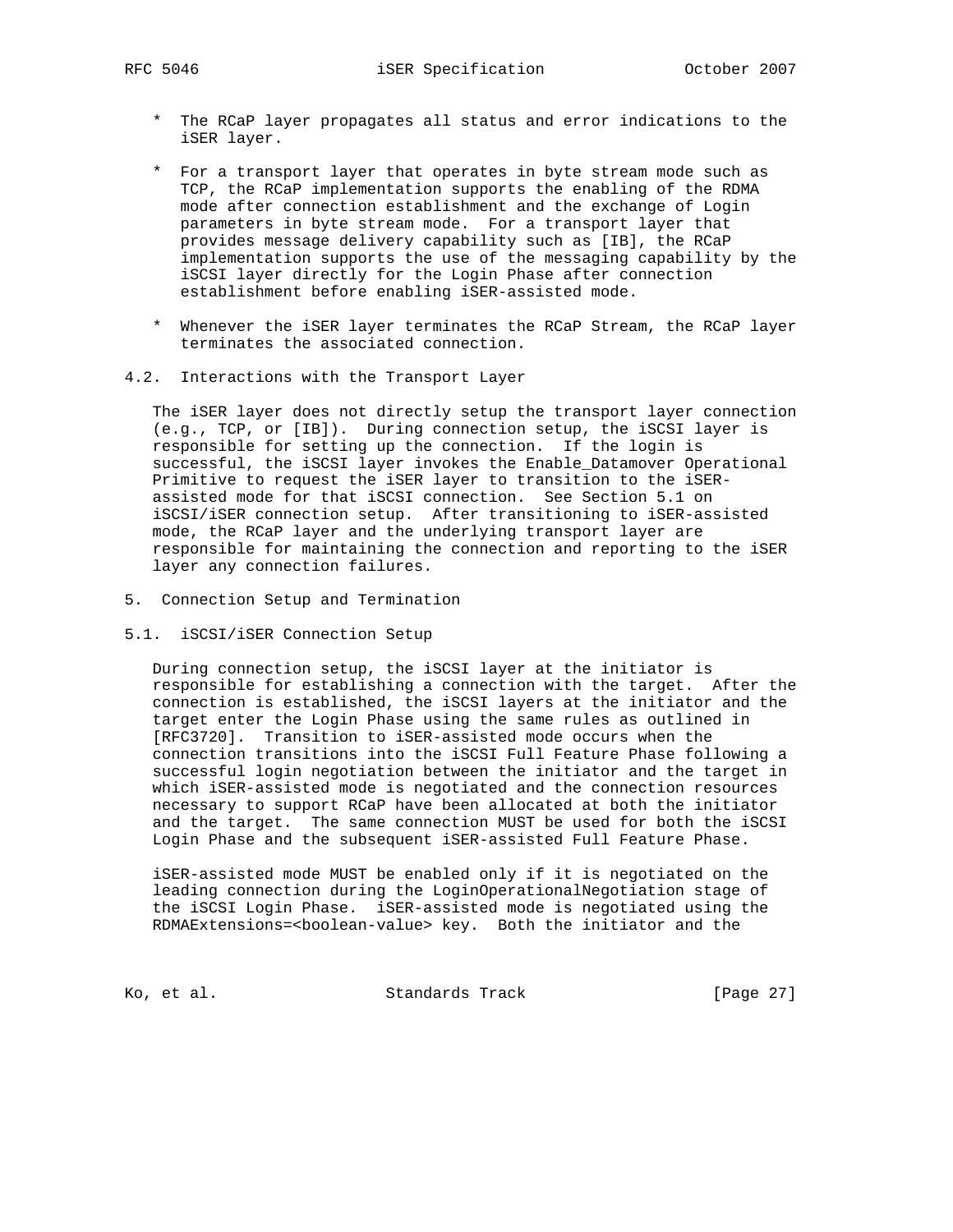target MUST exchange the RDMAExtensions key with the value set to "Yes" to enable iSER-assisted mode. If both the initiator and the target fail to negotiate the RDMAExtensions key set to "Yes", then the connection MUST continue with the login semantics as defined in [RFC3720]. If the RDMAExtensions key is not negotiated to Yes, then for some RCaP implementation (such as [IB]), the connection may need to be re-established in TCP capable mode. (For InfiniBand this will require an [IPoIB] type connection.)

 iSER-assisted mode is defined for a Normal session only and the RDMAExtensions key MUST NOT be negotiated for a Discovery session. Discovery sessions are always conducted using the transport layer as described in [RFC3720].

 An iSER enabled node is not required to initiate the RDMAExtensions key exchange if its preference is for the Traditional iSCSI mode. The RDMAExtensions key, if offered, MUST be sent in the first available Login Response or Login Request PDU in the LoginOperationalNegotiation stage. This is due to the fact that the value of some login parameters might depend on whether iSER-assisted mode is enabled.

 iSER-assisted mode is a session-wide attribute. If both the initiator and the target negotiate RDMAExtensions="Yes" on the leading connection of a session, then all subsequent connections of the same session MUST enable iSER-assisted mode without having to exchange an RDMAExtensions key during the iSCSI Login Phase.

 Conversely, if both the initiator and the target fail to negotiate RDMAExtensions to "Yes" on the leading connection of a session, then the RDMAExtensions key MUST NOT be negotiated further on any additional subsequent connection of the session.

 When the RDMAExtensions key is negotiated to "Yes", the HeaderDigest and the DataDigest keys MUST be negotiated to "None" on all iSCSI/iSER connections participating in that iSCSI session. This is because, for an iSCSI/iSER connection, RCaP is responsible for providing error detection that is at least as good as a 32-bit CRC for all iSER Messages. Furthermore, all SCSI Read data are sent using RDMA Write Messages instead of the SCSI Data-in PDUs, and all solicited SCSI write data are sent using RDMA Read Response Messages instead of the SCSI Data-out PDUs. HeaderDigest and DataDigest that apply to iSCSI PDUs, would not be appropriate for RDMA Read and RDMA Write operations used with iSER.

Ko, et al. Standards Track [Page 28]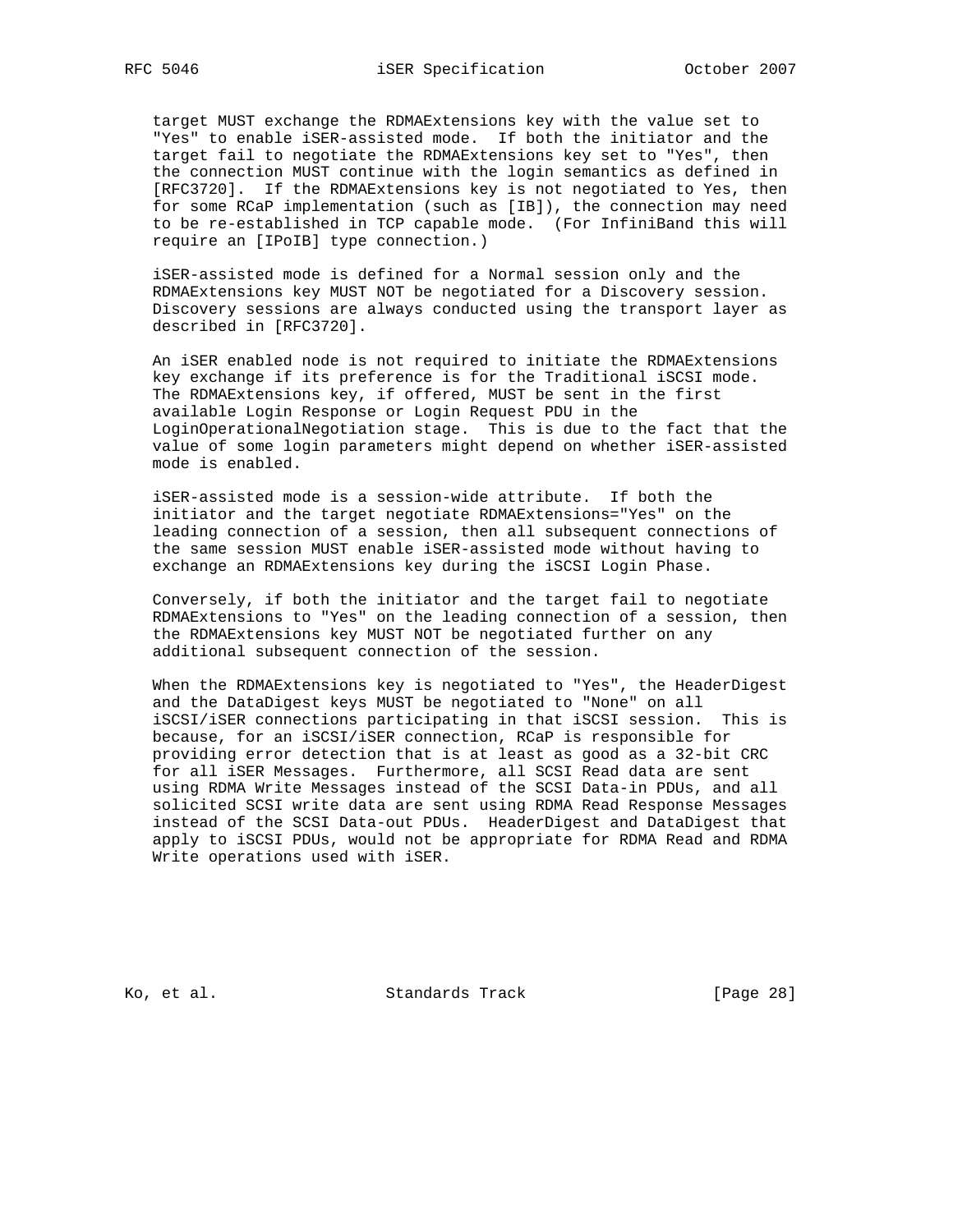## 5.1.1. Initiator Behavior

 If the outcome of the iSCSI negotiation is to enable iSER-assisted mode, then on the initiator side, prior to sending the Login Request with the T (Transit) bit set to 1 and the NSG (Next Stage) field set to FullFeaturePhase, the iSCSI layer MUST request that the iSER layer allocate the connection resources necessary to support RCaP by invoking the Allocate\_Connection\_Resources Operational Primitive. The connection resources required are defined by implementation and are outside the scope of this specification. The iSCSI layer may invoke the Notice\_Key\_Values Operational Primitive before invoking the Allocate\_Connection\_Resources Operational Primitive to request that the iSER layer take note of the negotiated values of the iSCSI keys for the connection. The specific keys to be passed as input qualifiers are implementation dependent. These may include, but are not limited to, MaxOutstandingR2T, ErrorRecoveryLevel, etc.

 To minimize the potential for a denial-of service attack, the iSCSI layer MUST NOT request that the iSER layer allocate the connection resources necessary to support RCaP until the iSCSI layer is sufficiently far along in the iSCSI Login Phase that it is reasonably certain that the peer side is not an attacker. In particular, if the Login Phase includes a SecurityNegotiation stage, the iSCSI layer MUST defer the connection resource allocation (i.e., invoking the Allocate\_Connection\_Resources Operational Primitive) to the LoginOperationalNegotiation stage [RFC3720] so that the resource allocation occurs after the authentication phase is completed.

 Among the connection resources allocated at the initiator is the Inbound RDMA Read Queue Depth (IRD). As described in Section 9.5.1, R2Ts are transformed by the target into RDMA Read operations. IRD limits the maximum number of simultaneously incoming outstanding RDMA Read Requests per an RCaP Stream from the target to the initiator. The required value of IRD is outside the scope of the iSER specification. The iSER layer at the initiator MUST set IRD to 1 or higher if R2Ts are to be used in the connection. However, the iSER layer at the initiator MAY set IRD to 0 based on implementation configuration, which indicates that no R2Ts will be used on that connection. Initially, the iSER-IRD value at the initiator SHOULD be set to the IRD value at the initiator and MUST NOT be more than the IRD value.

 On the other hand, the Outbound RDMA Read Queue Depth (ORD) MAY be set to 0, since the iSER layer at the initiator does not issue RDMA Read Requests to the target.

Ko, et al. Standards Track [Page 29]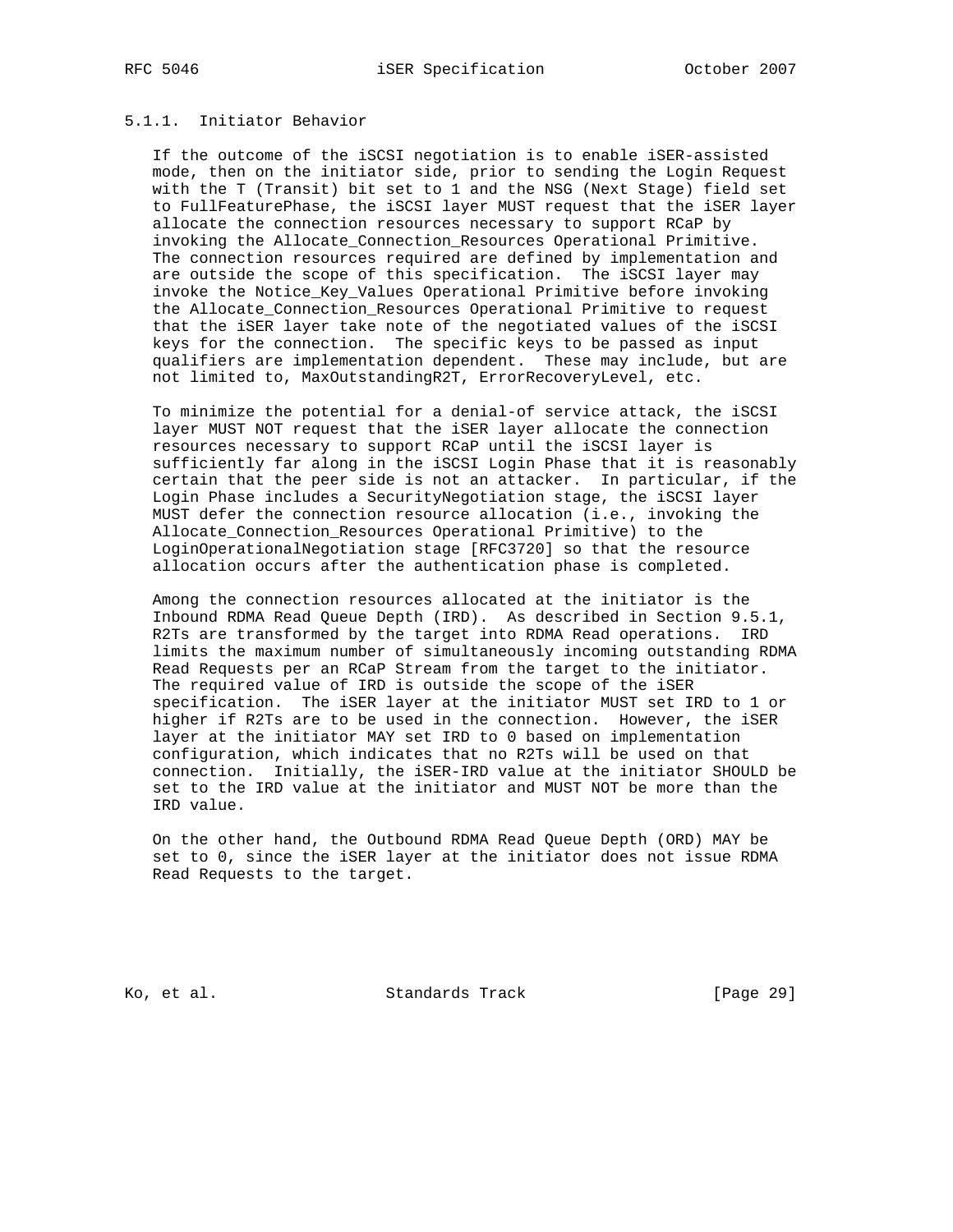Failure to allocate the requested connection resources locally results in a login failure and its handling is described in Section 10.1.3.1.

 If the iSER layer at the initiator is successful in allocating the connection resources necessary to support RCaP, the following events MUST occur in the specified sequence:

- 1. The iSER layer MUST return a success status to the iSCSI layer in response to the Allocate\_Connection\_Resources Operational Primitive.
- 2. After the target returns the Login Response with the T bit set to 1 and the NSG field set to FullFeaturePhase, and a status class of 0 (Success), the iSCSI layer MUST request that the iSER layer transition to iSER-assisted mode by invoking the Enable\_Datamover Operational Primitive with the following qualifiers. (See Section 10.1.4.6 for the case when the status class is not Success.):
	- a. Connection\_Handle that identifies the iSCSI connection.
	- b. Transport\_Connection\_Descriptor that identifies the specific transport connection associated with the Connection\_Handle.
- 3. If necessary, the iSER layer should enable RCaP and transition the connection to iSER-assisted mode. When the RCaP is iWARP, then this step MUST be done. Not all RCaPs may need it depending on the RCaP Stream start-up state.
- 4. The iSER layer MUST send the iSER Hello Message as the first iSER Message. See Section 5.1.3 on iSER Hello Exchange.

#### 5.1.2. Target Behavior

 If the outcome of the iSCSI negotiation is to enable iSER-assisted mode, then on the target side, prior to sending the Login Response with the T (Transit) bit set to 1 and the NSG (Next Stage) field set to FullFeaturePhase, the iSCSI layer MUST request that the iSER layer allocate the resources necessary to support RCaP by invoking the Allocate\_Connection\_Resources Operational Primitive. The connection resources required are defined by implementation and are outside the scope of this specification. Optionally, the iSCSI layer may invoke the Notice\_Key\_Values Operational Primitive before invoking the Allocate\_Connection\_Resources Operational Primitive to request that the iSER layer take note of the negotiated values of the iSCSI keys for the connection. The specific keys to be passed as input

Ko, et al. Standards Track [Page 30]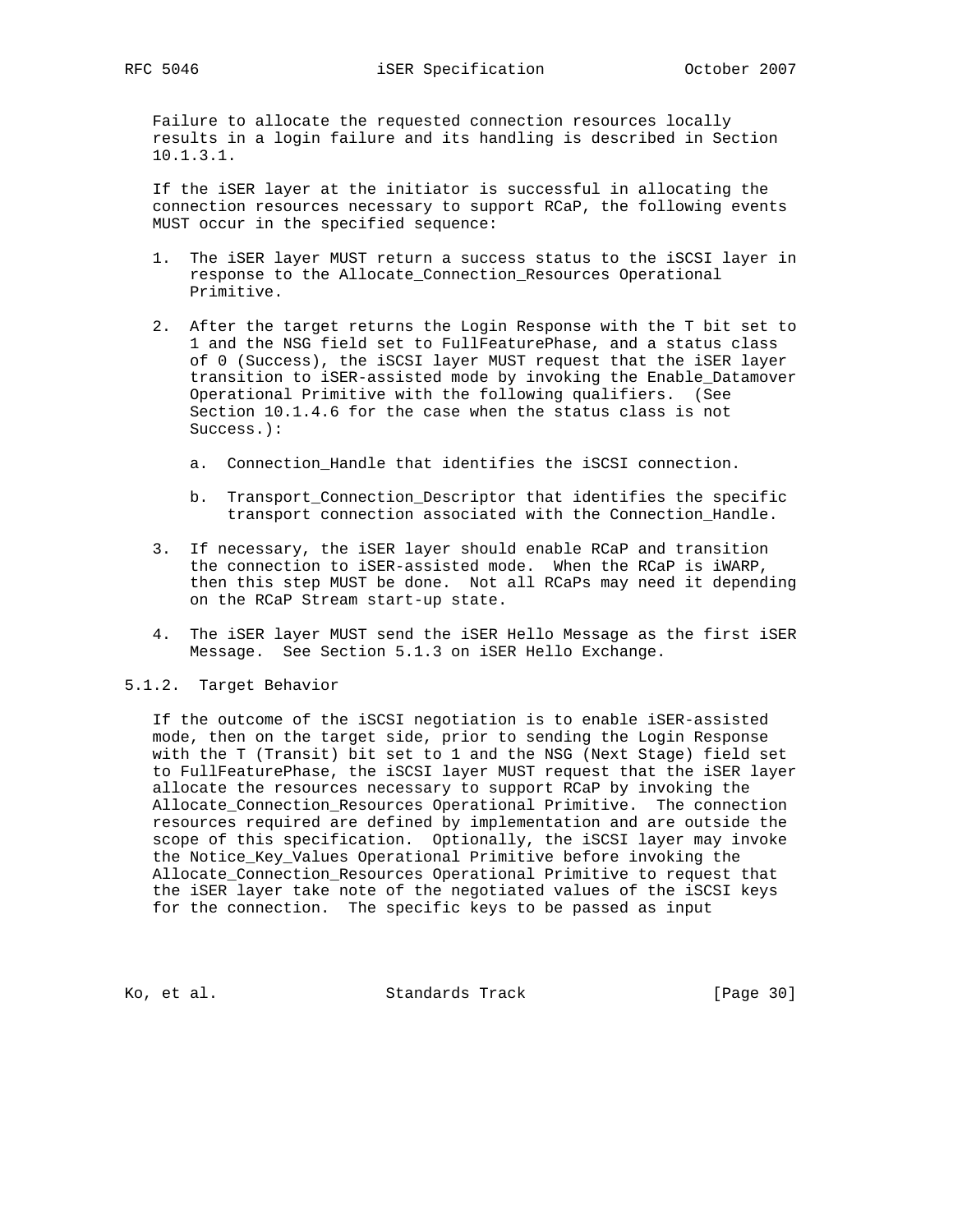qualifiers are implementation dependent. These may include, but are not limited to, MaxOutstandingR2T, ErrorRecoveryLevel, etc.

 To minimize the potential for a denial-of-service attack, the iSCSI layer MUST NOT request that the iSER layer allocate the connection resources necessary to support RCaP until the iSCSI layer is sufficiently far along in the iSCSI Login Phase that it is reasonably certain that the peer side is not an attacker. In particular, if the Login Phase includes a SecurityNegotiation stage, the iSCSI layer MUST defer the connection resource allocation (i.e., invoking the Allocate\_Connection\_Resources Operational Primitive) to the LoginOperationalNegotiation stage [RFC3720] so that the resource allocation occurs after the authentication phase is completed.

 Among the connection resources allocated at the target is the Outbound RDMA Read Queue Depth (ORD). As described in Section 9.5.1, R2Ts are transformed by the target into RDMA Read operations. The ORD limits the maximum number of simultaneously outstanding RDMA Read Requests per RCaP Stream from the target to the initiator. Initially, the iSER-ORD value at the target SHOULD be set to the ORD value at the target.

 On the other hand, the IRD at the target MAY be set to 0 since the iSER layer at the target does not expect RDMA Read Requests to be issued by the initiator.

 Failure to allocate the requested connection resources locally results in a login failure and its handling is described in Section 10.1.3.1.

 If the iSER layer at the target is successful in allocating the connection resources necessary to support RCaP, the following events MUST occur in the specified sequence:

- 1. The iSER layer MUST return a success status to the iSCSI layer in response to the Allocate\_Connection\_Resources Operational Primitive.
- 2. The iSCSI layer MUST request that the iSER layer transition to iSER-assisted mode by invoking the Enable\_Datamover Operational Primitive with the following qualifiers:
	- a. Connection\_Handle that identifies the iSCSI connection.
	- b. Transport\_Connection\_Descriptor that identifies the specific transport connection associated with the Connection\_Handle.

Ko, et al. Standards Track [Page 31]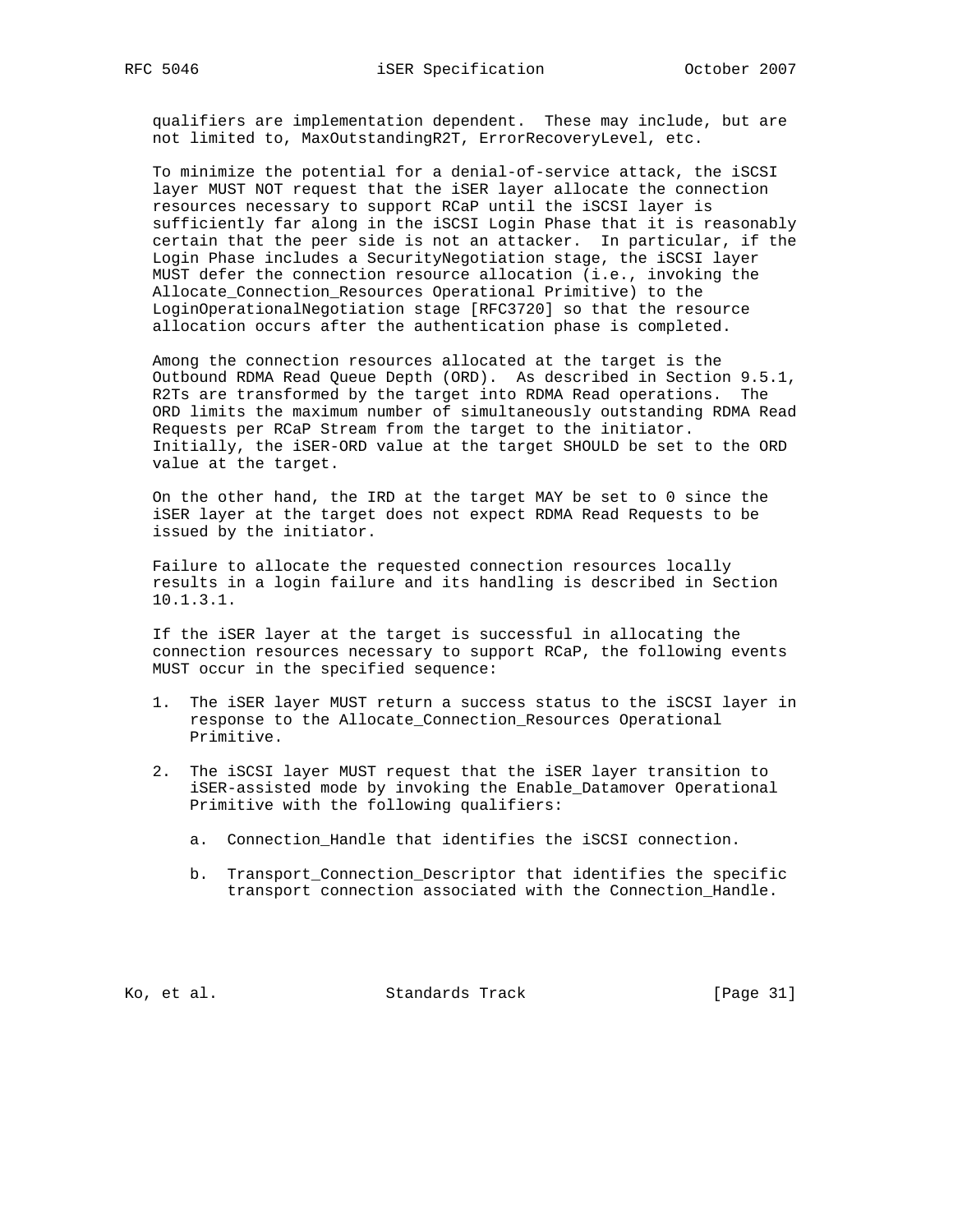- c. The final transport layer (e.g., TCP) message containing the Login Response with the T bit set to 1 and the NSG field set to FullFeaturePhase.
- 3. The iSER layer MUST send the final Login Response PDU in the native transport mode to conclude the iSCSI Login Phase. If the underlying transport is TCP, then the iSER layer MUST send the final Login Response PDU in byte stream mode.
- 4. After sending the final Login Response PDU, the iSER layer should enable RCaP if necessary and transition the connection to iSER assisted mode. When the RCaP is iWARP, then this step MUST be done. Not all RCaPs may need it depending on the RCaP Stream start-up state.
- 5. After receiving the iSER Hello Message from the initiator, the iSER layer MUST respond with the iSER HelloReply Message to be sent as the first iSER Message. See Section 5.1.3 on iSER Hello Exchange for more details.

 Note: In the above sequence, the operations as described in bullets 3 and 4 MUST be performed atomically for iWARP connections. Failure to do this may result in race conditions.

5.1.3. iSER Hello Exchange

 After the connection transitions into iSER-assisted mode, the first iSER Message sent by the iSER layer at the initiator to the target MUST be the iSER Hello Message. The iSER Hello Message is used by the iSER layer at the initiator to declare iSER parameters to the target. See Section 9.3 on iSER Header Format for the iSER Hello Message.

 In response to the iSER Hello Message, the iSER layer at the target MUST return the iSER HelloReply Message as the first iSER Message sent by the target. The iSER HelloReply Message is used by the iSER layer at the target to declare iSER parameters to the initiator. See Section 9.4 on iSER Header Format for the iSER HelloReply Message.

 In the iSER Hello Message, the iSER layer at the initiator declares the iSER-IRD value to the target.

 Upon receiving the iSER Hello Message, the iSER layer at the target MUST set the iSER-ORD value to the minimum of the iSER-ORD value at the target and the iSER-IRD value declared by the initiator. The iSER layer at the target MAY adjust (lower) its ORD value to match the iSER-ORD value if the iSER-ORD value is smaller than the ORD value at the target in order to free up the unused resources.

Ko, et al. Standards Track [Page 32]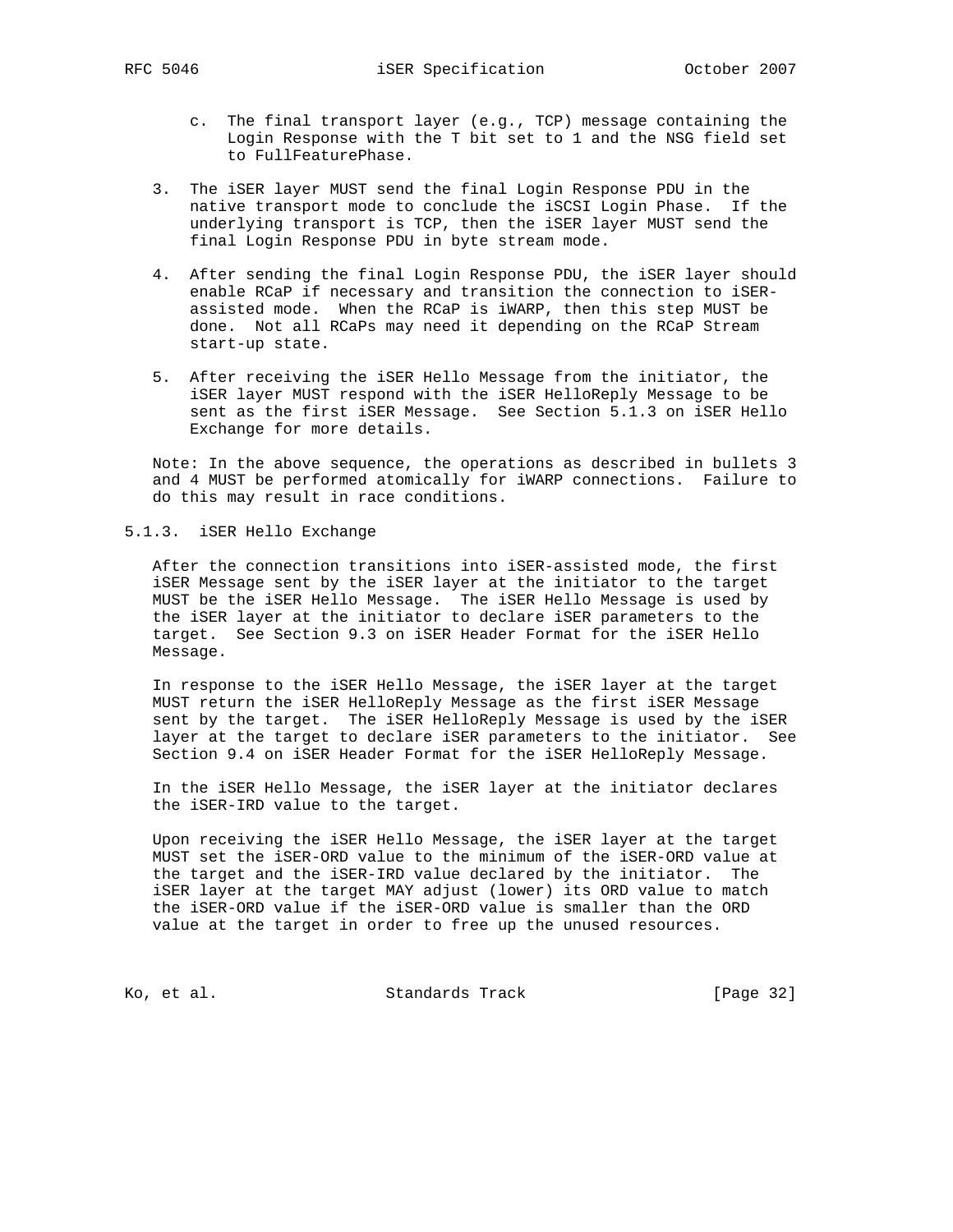In the iSER HelloReply Message, the iSER layer at the target declares the iSER-ORD value to the initiator.

 Upon receiving the iSER HelloReply Message, the iSER layer at the initiator MAY adjust (lower) its IRD value to match the iSER-ORD value in order to free up the unused resources, if the iSER-ORD value declared by the target is smaller than the iSER-IRD value declared by the initiator.

 It is an iSER level negotiation failure if the iSER parameters declared in the iSER Hello Message by the initiator are unacceptable to the target. This includes the following:

- \* The initiator-declared iSER-IRD value is greater than 0 and the target-declared iSER-ORD value is 0.
- \* The initiator-supported and the target-supported iSER protocol versions do not overlap.

See Section 10.1.3.2 for the handling of the error situation.

- 5.2. iSCSI/iSER Connection Termination
- 5.2.1. Normal Connection Termination at the Initiator

 The iSCSI layer at the initiator terminates an iSCSI/iSER connection normally by invoking the Send\_Control Operational Primitive qualified with the Logout Request PDU. The iSER layer at the initiator MUST use a SendSE Message to send the Logout Request PDU to the target. After the iSER layer at the initiator receives the SendSE Message containing the Logout Response PDU from the target, it MUST notify the iSCSI layer by invoking the Control\_Notify Operational Primitive qualified with the Logout Response PDU.

 After the iSCSI logout process is complete, the iSCSI layer at the target is responsible for closing the iSCSI/iSER connection as described in Section 5.2.2. After the RCaP layer at the initiator reports that the connection has been closed, the iSER layer at the initiator MUST deallocate all connection and task resources (if any) associated with the connection, and invalidate the Local Mapping(s) (if any) that associate the ITT(s) used on that connection to the local STag(s) before notifying the iSCSI layer by invoking the Connection\_Terminate\_Notify Operational Primitive.

Ko, et al. Standards Track [Page 33]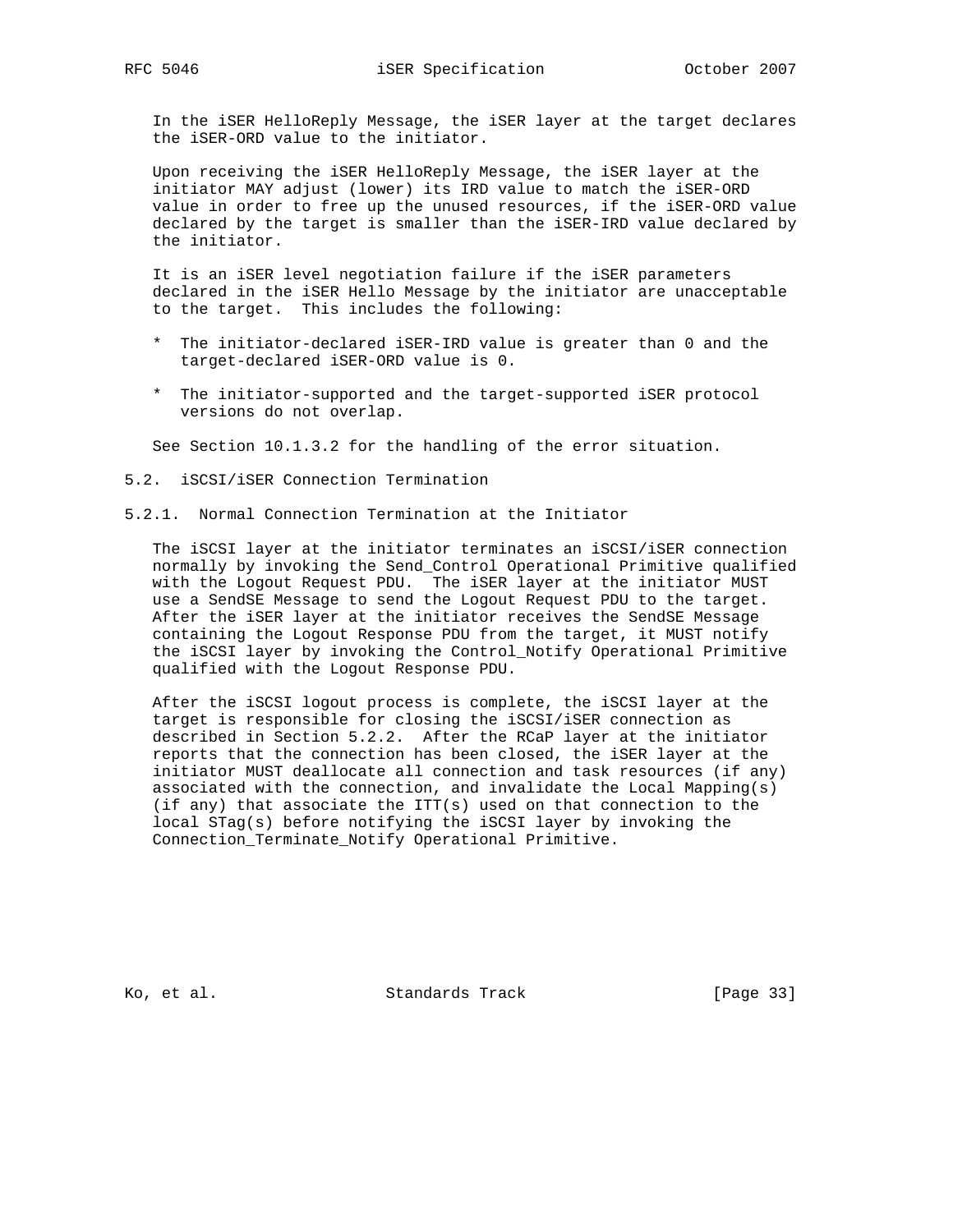#### 5.2.2. Normal Connection Termination at the Target

 Upon receiving the SendSE Message containing the Logout Request PDU, the iSER layer at the target MUST notify the iSCSI layer at the target by invoking the Control\_Notify Operational Primitive qualified with the Logout Request PDU. The iSCSI layer completes the logout process by invoking the Send\_Control Operational Primitive qualified with the Logout Response PDU. The iSER layer at the target MUST use a SendSE Message to send the Logout Response PDU to the initiator. After the iSCSI logout process is complete, the iSCSI layer at the target MUST request that the iSER layer at the target terminate the RCaP Stream by invoking the Connection\_Terminate Operational Primitive.

 As part of the termination process, the RCaP layer MUST close the connection. When the RCaP layer notifies the iSER layer after the RCaP Stream and the associated connection are terminated, the iSER layer MUST deallocate all connection and task resources (if any) associated with the connection, and invalidate the Local and Remote Mapping(s) (if any) that associate the  $ITT(s)$  used on that connection to the local STag(s) and the Advertised STag(s) respectively.

5.2.3. Termination without Logout Request/Response PDUs

5.2.3.1. Connection Termination Initiated by the iSCSI Layer

 The Connection\_Terminate Operational Primitive MAY be invoked by the iSCSI layer to request that the iSER layer terminate the RCaP Stream without having previously exchanged the Logout Request and Logout Response PDUs between the two iSCSI/iSER nodes. As part of the termination process, the RCaP layer will close the connection. When the RCaP layer notifies the iSER layer after the RCaP Stream and the associated connection are terminated, the iSER layer MUST perform the following actions.

 If the Connection\_Terminate Operational Primitive is invoked by the iSCSI layer at the target, then the iSER layer at the target MUST deallocate all connection and task resources (if any) associated with the connection, and invalidate the Local and Remote Mappings (if any) that associate the ITT(s) used on the connection to the local  $STag(s)$ and the Advertised STag(s), respectively.

 If the Connection\_Terminate Operational Primitive is invoked by the iSCSI layer at the initiator, then the iSER layer at the initiator MUST deallocate all connection and task resources (if any) associated with the connection, and invalidate the Local Mapping(s) (if any) that associate the  $IT(S)$  used on the connection to the local STag(s).

Ko, et al. Standards Track [Page 34]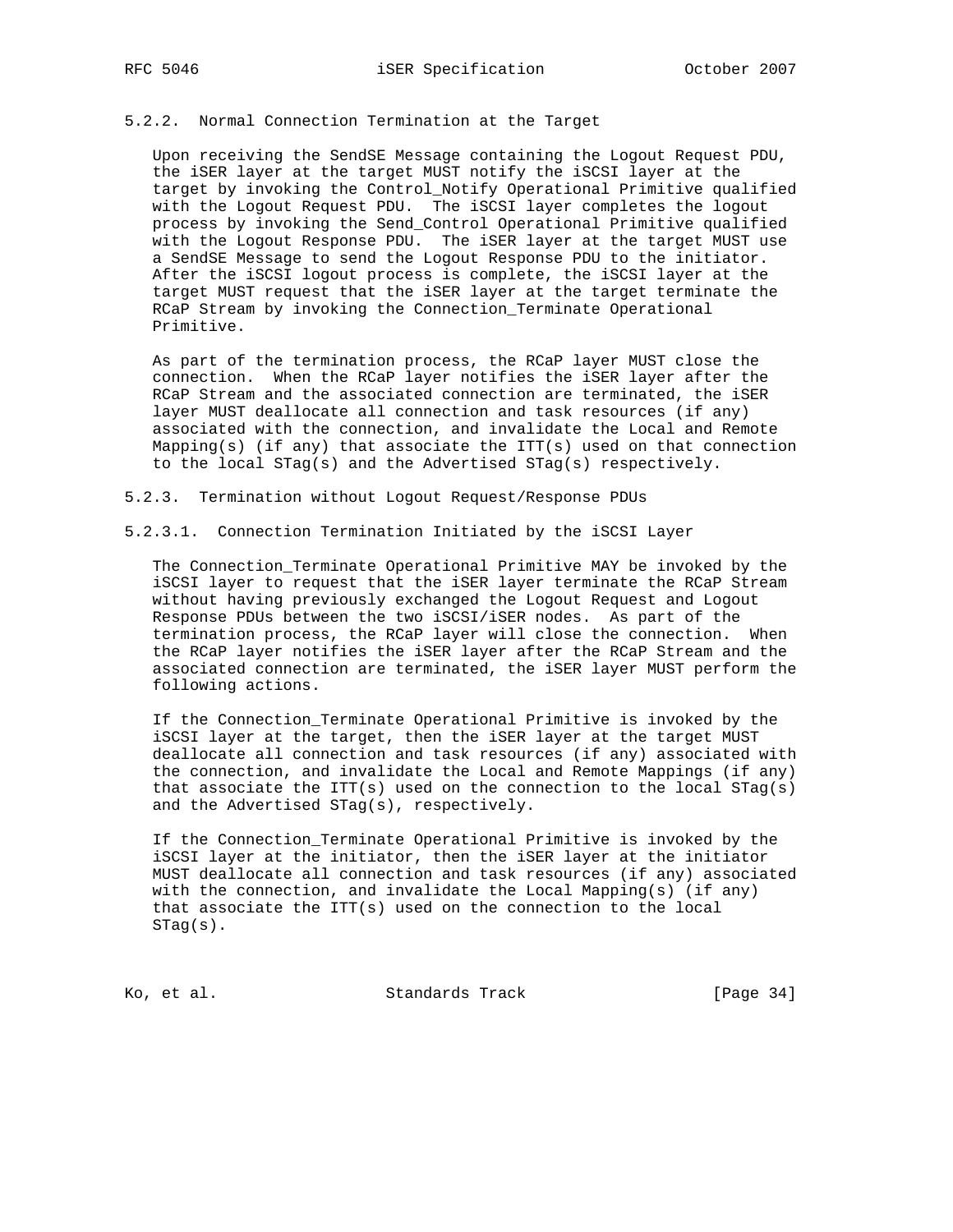# 5.2.3.2. Connection Termination Notification to the iSCSI Layer

 If the iSCSI/iSER connection is terminated without the invocation of Connection\_Terminate from the iSCSI layer, the iSER layer MUST notify the iSCSI layer that the iSCSI/iSER connection has been terminated by invoking the Connection\_Terminate\_Notify Operational Primitive.

 Prior to invoking Connection\_Terminate\_Notify, the iSER layer at the target MUST deallocate all connection and task resources (if any) associated with the connection, and invalidate the Local and Remote Mappings (if any) that associate the  $ITT(s)$  used on the connection to the local STag(s) and the Advertised STag(s), respectively.

 Prior to invoking Connection\_Terminate\_Notify, the iSER layer at the initiator MUST deallocate all connection and task resources (if any) associated with the connection, and invalidate the Local Mappings (if any) that associate the ITT(s) used on the connection to the local STag(s).

 If the remote iSCSI/iSER node initiated the closing of the connection (e.g., by sending a TCP FIN or TCP RST), the iSER layer MUST notify the iSCSI layer after the RCaP layer reports that the connection is closed by invoking the Connection\_Terminate\_Notify Operational Primitive.

 Another example of a connection termination without a preceding logout is when the iSCSI layer at the initiator does an implicit logout (connection reinstatement).

6. Login/Text Operational Keys

 Certain iSCSI login/text operational keys have restricted usage in iSER, and additional keys are used to support the iSER protocol functionality. All other keys defined in [RFC3720] and not discussed in this section may be used on iSCSI/iSER connections with the same semantics.

6.1. HeaderDigest and DataDigest

Irrelevant when: RDMAExtensions=Yes

 Negotiations resulting in RDMAExtensions=Yes for a session implies HeaderDigest=None and DataDigest=None for all connections in that session and overrides both the default and an explicit setting.

Ko, et al. Standards Track [Page 35]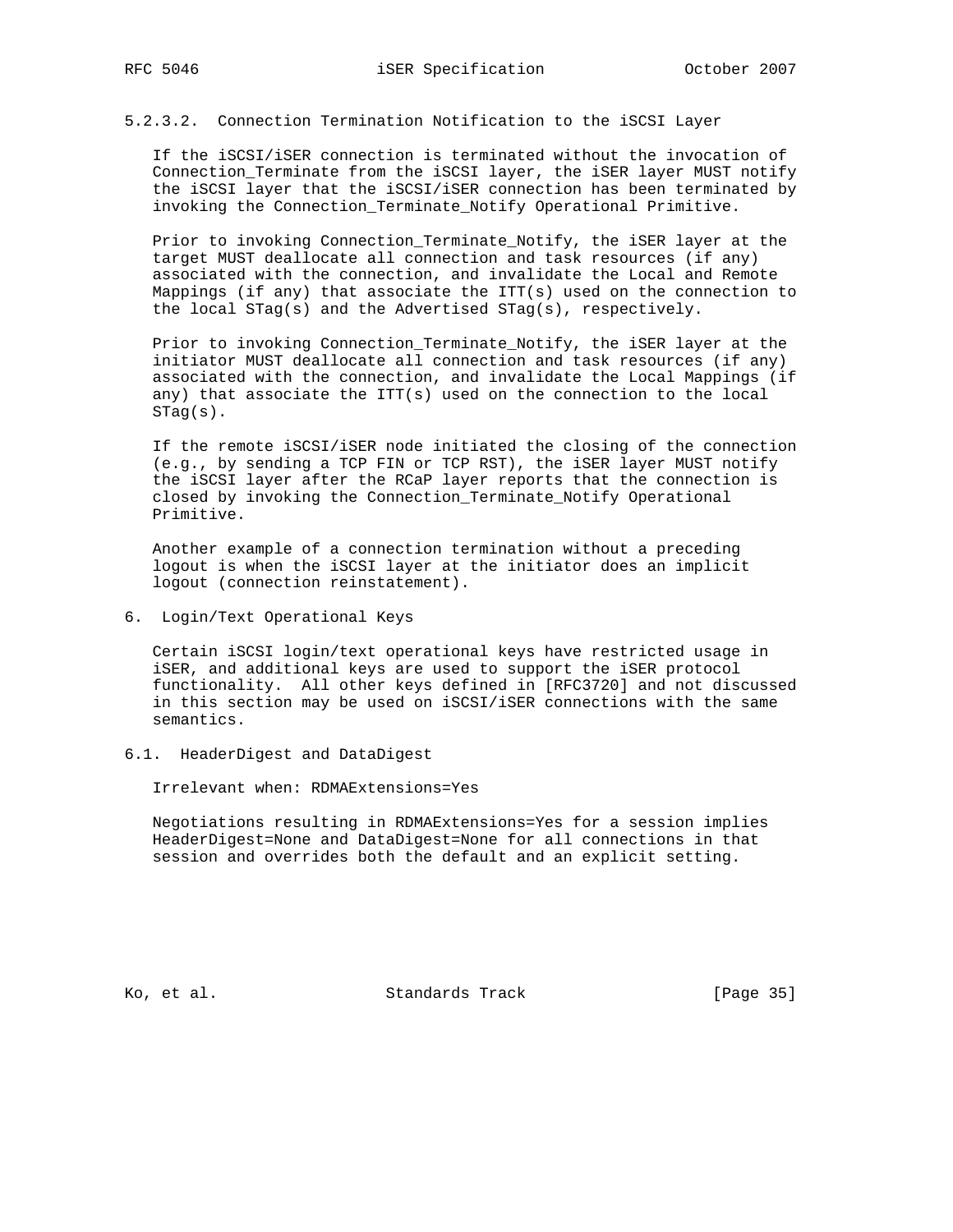#### 6.2. MaxRecvDataSegmentLength

 For an iSCSI connection belonging to a session in which RDMAExtensions=Yes was negotiated on the leading connection of the session, MaxRecvDataSegmentLength need not be declared in the Login Phase. Instead, InitiatorRecvDataSegmentLength (as described in Section 6.5) and TargetRecvDataSegmentLength (as described in Section 6.4) keys are negotiated. The values of the local and remote MaxRecvDataSegmentLength are derived from the InitiatorRecvDataSegmentLength and TargetRecvDataSegmentLength keys even if the MaxRecvDataSegmentLength is declared during the Login Phase.

 In the Full Feature Phase, the initiator MUST consider the value of its local MaxRecvDataSegmentLength (that it would have declared to the target) as having the value of InitiatorRecvDataSegmentLength, and the value of the remote MaxRecvDataSegmentLength (that would have been declared by the target) as having the value of TargetRecvDataSegmentLength. Similarly, the target MUST consider the value of its local MaxRecvDataSegmentLength (that it would have declared to the initiator) as having the value of TargetRecvDataSegmentLength, and the value of the remote MaxRecvDataSegmentLength (that would have been declared by the initiator) as having the value of InitiatorRecvDataSegmentLength.

 The MaxRecvDataSegmentLength key is applicable only for iSCSI control-type PDUs.

6.3. RDMAExtensions

Use: LO (leading only)

Senders: Initiator and Target

Scope: SW (session-wide)

RDMAExtensions=<boolean-value>

Irrelevant when: SessionType=Discovery

Default is No

Result function is AND

 This key is used by the initiator and the target to negotiate support for iSER-assisted mode. To enable the use of iSER-assisted mode, both the initiator and the target MUST exchange RDMAExtensions=Yes.

Ko, et al. Standards Track [Page 36]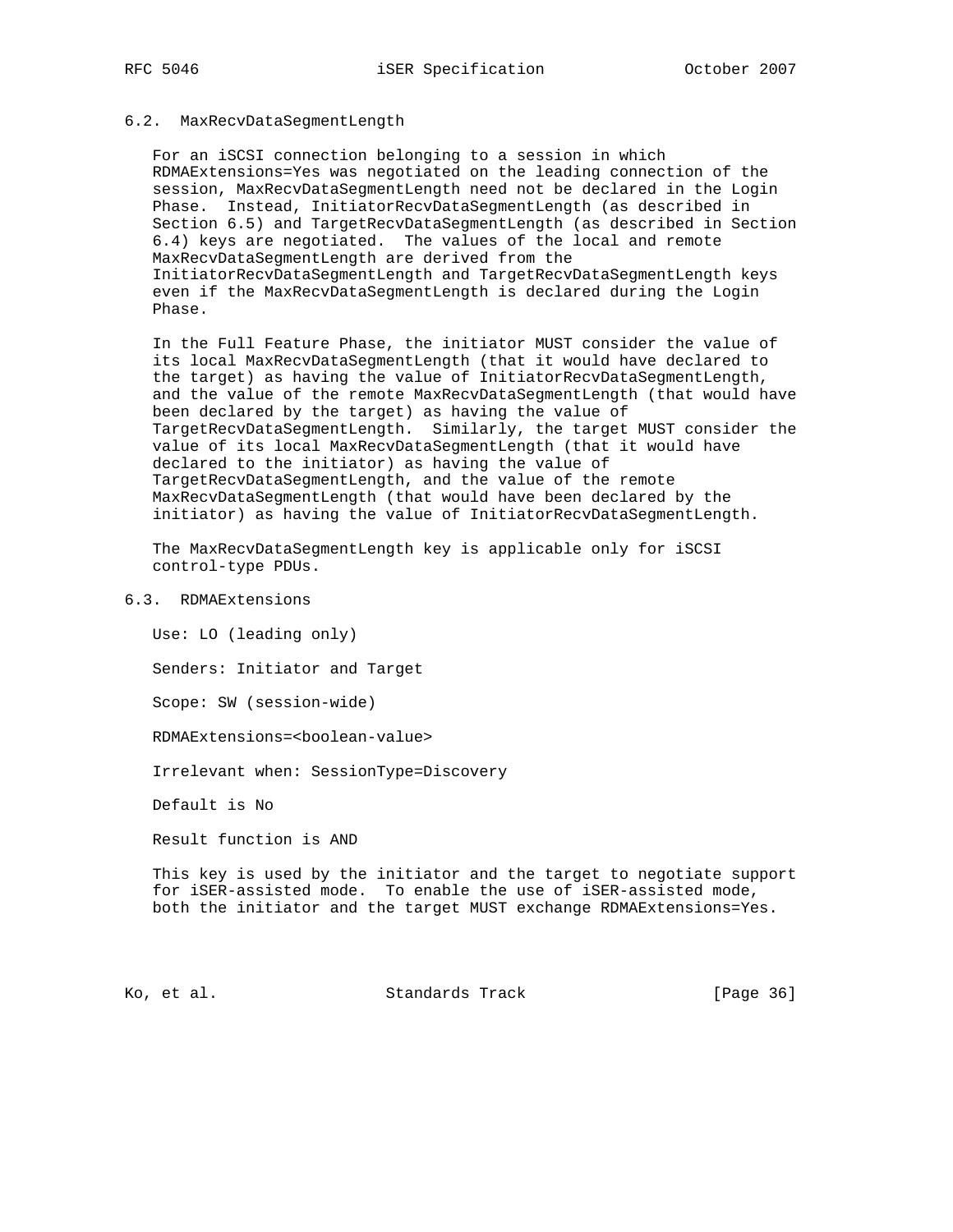iSER-assisted mode MUST NOT be used if either the initiator or the target offers RDMAExtensions=No.

 An iSER-enabled node is not required to initiate the RDMAExtensions key exchange if it prefers to operate in the Traditional iSCSI mode. However, if the RDMAExtensions key is to be negotiated, an initiator MUST offer the key in the first Login Request PDU in the LoginOperationalNegotiation stage of the leading connection, and a target MUST offer the key in the first Login Response PDU with which it is allowed to do so (i.e., the first Login Response PDU issued after the first Login Request PDU with the C bit set to 0) in the LoginOperationalNegotiation stage of the leading connection. In response to the offered key=value pair of RDMAExtensions=yes, an initiator MUST respond in the next Login Request PDU with which it is allowed to do so, and a target MUST respond in the next Login Response PDU with which it is allowed to do so.

 Negotiating the RDMAExtensions key first enables a node to negotiate the optimal value for other keys. Certain iSCSI keys such as MaxBurstLength, MaxOutstandingR2T, ErrorRecoveryLevel, InitialR2T, ImmediateData, etc., may be negotiated differently depending on whether the connection is in Traditional iSCSI mode or iSER-assisted mode.

6.4. TargetRecvDataSegmentLength

Use: IO (Initialize only)

Senders: Initiator and Target

Scope: CO (connection-only)

Irrelevant when: RDMAExtensions=No

TargetRecvDataSegmentLength=<numerical-value-512-to-(2\*\*24-1)>

Default is 8192 bytes

Result function is minimum

 This key is relevant only for the iSCSI connection of an iSCSI session if RDMAExtensions=Yes is negotiated on the leading connection of the session. It is used by the initiator and target to negotiate the maximum size of the data segment that an initiator may send to the target in an iSCSI control-type PDU in the Full Feature Phase. For SCSI Command PDUs and SCSI Data-out PDUs containing non-immediate unsolicited data to be sent by the initiator, the initiator MUST send all non-Final PDUs with a data segment size of exactly

Ko, et al. Standards Track [Page 37]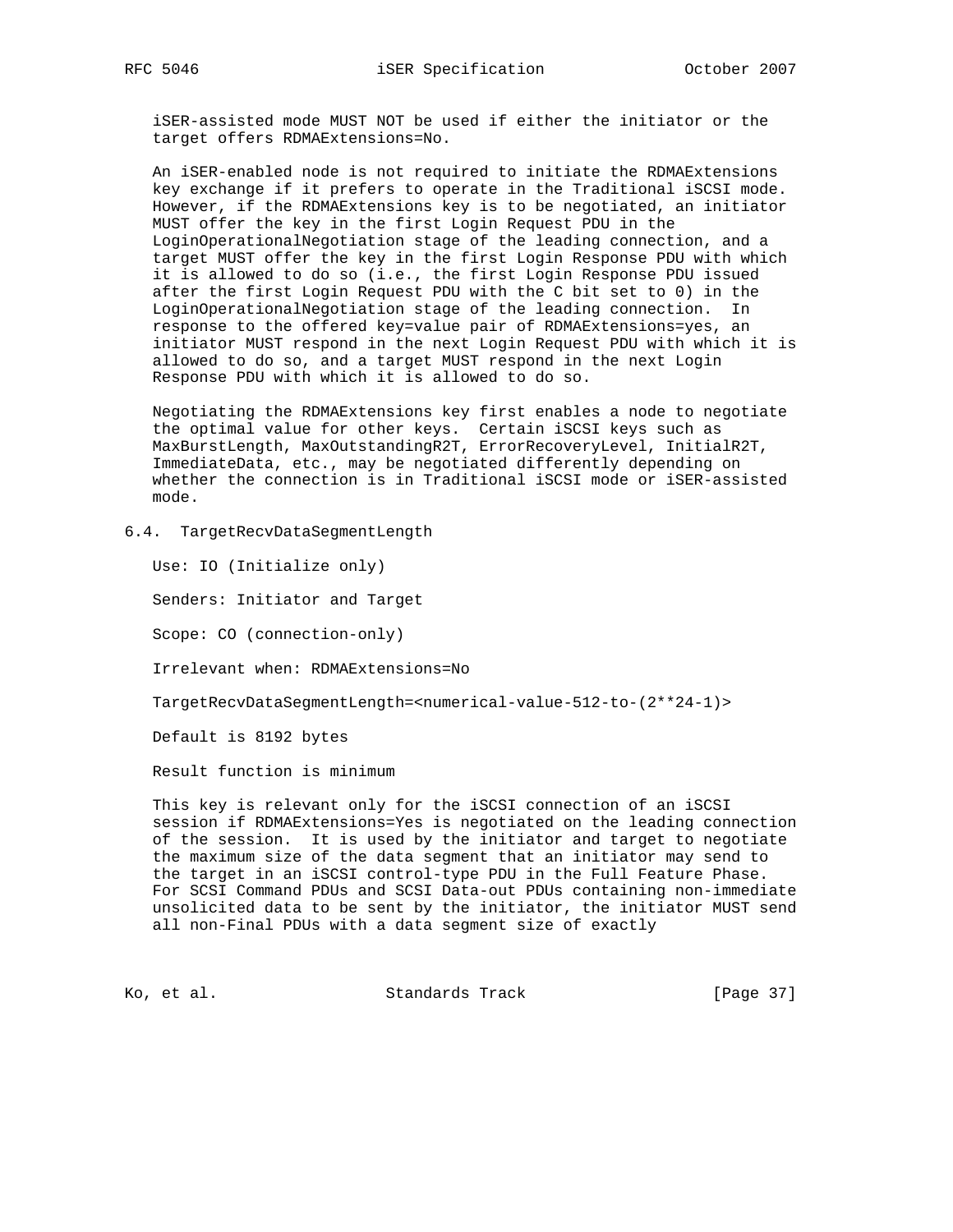TargetRecvDataSegmentLength whenever the PDUs constitute a data sequence whose size is larger than TargetRecvDataSegmentLength.

6.5. InitiatorRecvDataSegmentLength

Use: IO (Initialize only)

Senders: Initiator and Target

Scope: CO (connection-only)

Irrelevant when: RDMAExtensions=No

InitiatorRecvDataSegmentLength=<numerical-value-512-to-(2\*\*24-1)>

Default is 8192 bytes

Result function is minimum

 This key is relevant only for the iSCSI connection of an iSCSI session if RDMAExtensions=Yes is negotiated on the leading connection of the session. It is used by the initiator and target to negotiate the maximum size of the data segment that a target may send to the initiator in an iSCSI control-type PDU in the Full Feature Phase.

6.6. OFMarker and IFMarker

Irrelevant when: RDMAExtensions=Yes

 Negotiations resulting in RDMAExtensions=Yes for a session implies OFMarker=No and IFMarker=No for all connections in that session and overrides both the default and an explicit setting.

#### 6.7. MaxOutstandingUnexpectedPDUs

Use: LO (leading only), Declarative

Senders: Initiator and Target

Scope: SW (session-wide)

Irrelevant when: RDMAExtensions=No

MaxOutstandingUnexpectedPDUs=<numerical-value-from-2-to-(2\*\*32-1) |  $0>$ 

Default is 0

Ko, et al. Standards Track [Page 38]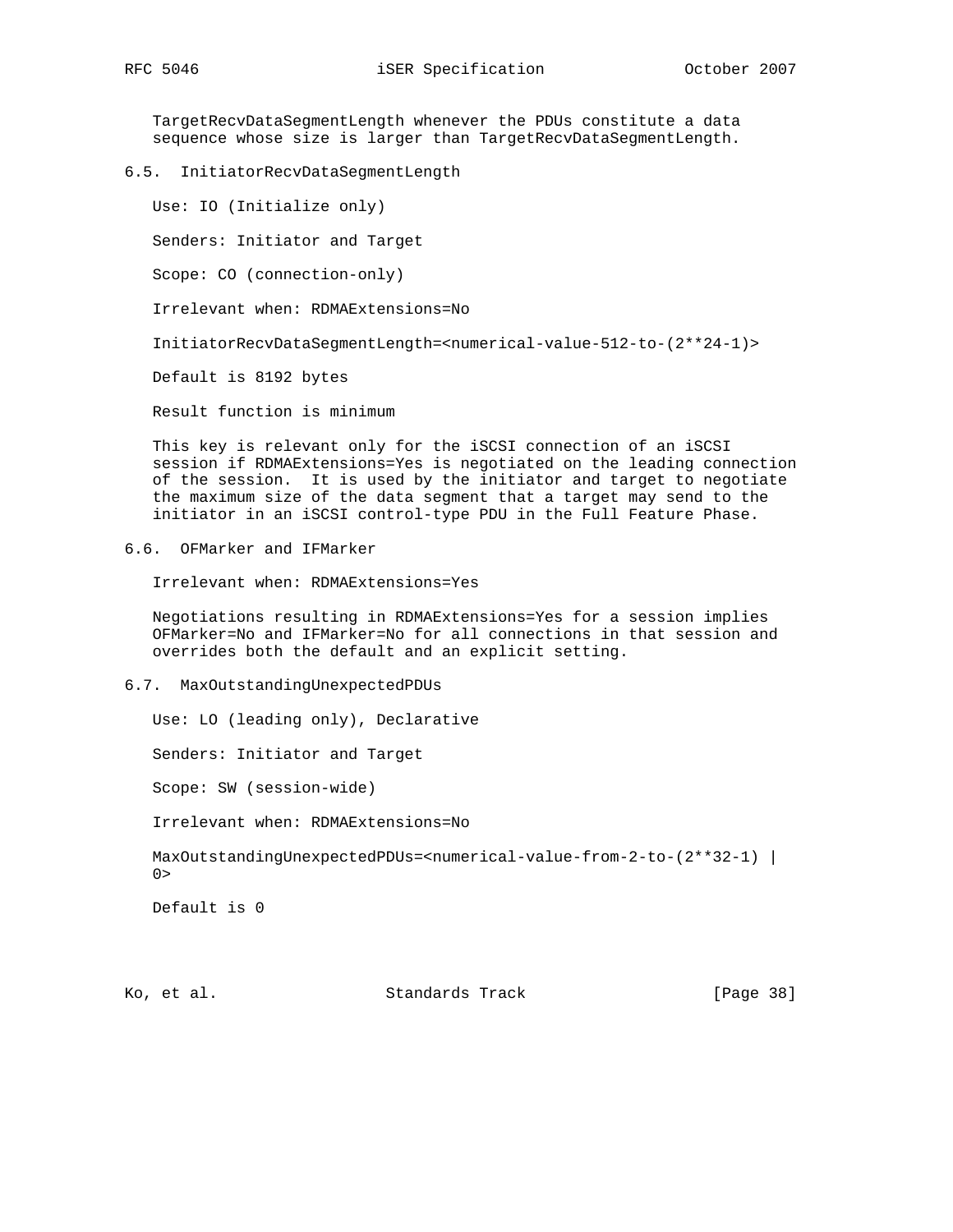This key is used by the initiator and the target to declare the maximum number of outstanding "unexpected" iSCSI control-type PDUs that it can receive in the Full Feature Phase. It is intended to allow the receiving side to determine the amount of buffer resources needed beyond the normal flow control mechanism available in iSCSI. An initiator or target should select a value such that it would not impose an unnecessary constraint on the iSCSI layer under normal circumstances. The value of 0 is defined to indicate that the declarer has no limit on the maximum number of outstanding "unexpected" iSCSI control-type PDUs that it can receive. See Sections 8.1.1 and 8.1.2 for the usage of this key. Note that iSER Hello and HelloReply Messages are not iSCSI control-type PDUs and are not affected by this key.

#### 7. iSCSI PDU Considerations

 When a connection is in the iSER-assisted mode, two types of message transfers are allowed between the iSCSI layer at the initiator and the iSCSI layer at the target. These are known as the iSCSI data type PDUs and the iSCSI control-type PDUs, and these terms are described in the following sections.

#### 7.1. iSCSI Data-Type PDU

 An iSCSI data-type PDU is defined as an iSCSI PDU that causes data transfer, transparent to the remote iSCSI layer, to take place between the peer iSCSI nodes in the full feature phase of an iSCSI/iSER connection. An iSCSI data-type PDU, when requested for transmission by the iSCSI layer in the sending node, results in the data being transferred without the participation of the iSCSI layers at the sending and the receiving nodes. This is due to the fact that the PDU itself is not delivered as-is to the iSCSI layer in the receiving node. Instead, the data transfer operations are transformed into the appropriate RDMA operations that are handled by the RDMA-Capable Controller. The set of iSCSI data-type PDUs consists of SCSI Data-in PDUs and R2T PDUs.

 If the invocation of the Operational Primitive by the iSCSI layer to request that the iSER layer process an iSCSI data-type PDU is qualified with Notify\_Enable set, then upon completing the RDMA operation, the iSER layer at the target MUST notify the iSCSI layer at the target by invoking the Data\_Completion\_Notify Operational Primitive qualified with ITT and SN. There is no data completion notification at the initiator since the RDMA operations are completely handled by the RDMA-Capable Controller at the initiator and the iSER layer at the initiator is not involved with the data transfer associated with iSCSI data-type PDUs.

Ko, et al. Standards Track [Page 39]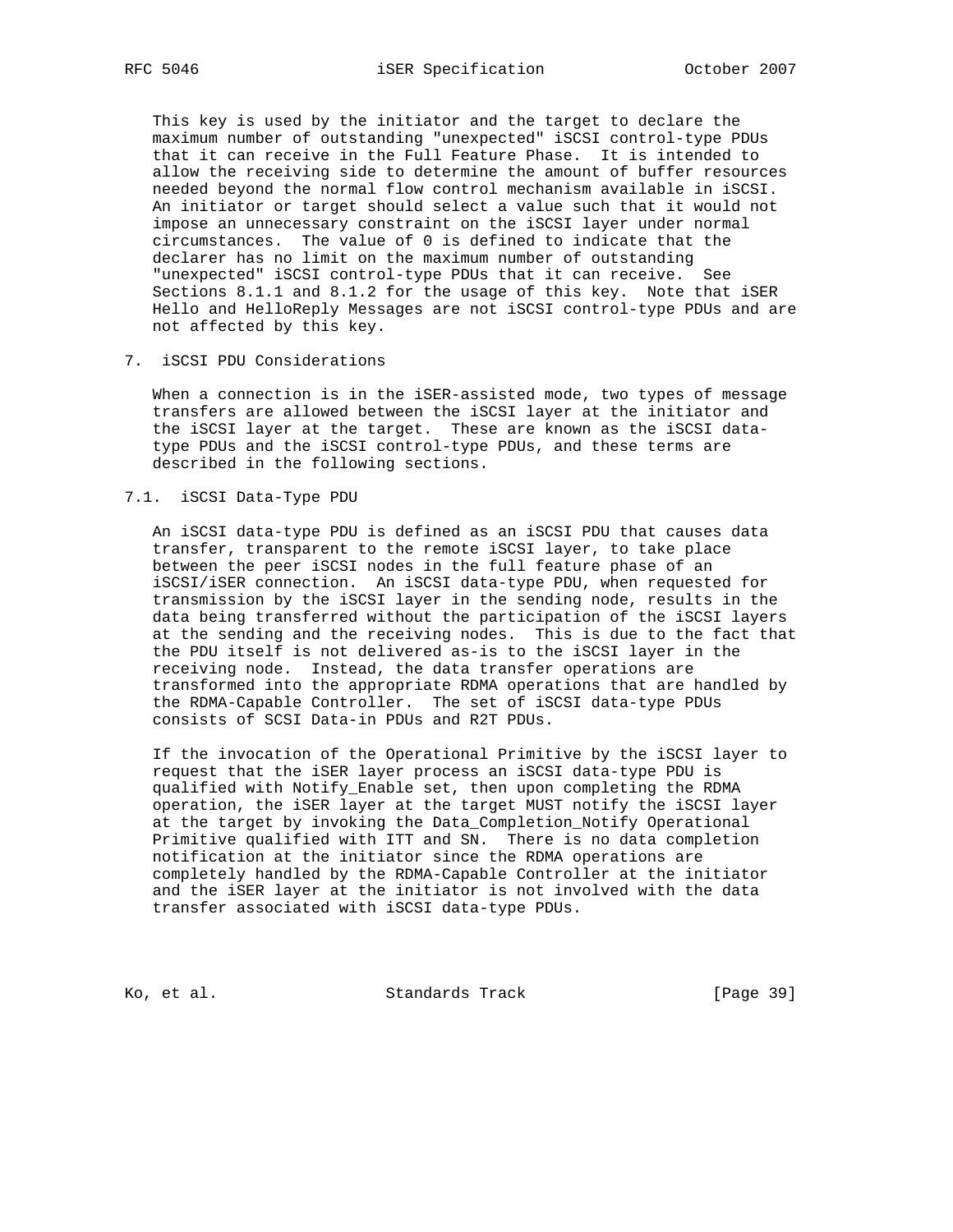If the invocation of the Operational Primitive by the iSCSI layer to request that the iSER layer process an iSCSI data-type PDU is qualified with Notify\_Enable cleared, then upon completing the RDMA operation, the iSER layer at the target MUST NOT notify the iSCSI layer at the target and MUST NOT invoke the Data\_Completion\_Notify Operational Primitive.

 If an operation associated with an iSCSI data-type PDU fails for any reason, the contents of the Data Sink buffers associated with the operation are considered indeterminate.

#### 7.2. iSCSI Control-Type PDU

 Any iSCSI PDU that is not an iSCSI data-type PDU and also not a SCSI Data-out PDU carrying solicited data is defined as an iSCSI control type PDU. The iSCSI layer invokes the Send\_Control Operational Primitive to request that the iSER layer process an iSCSI control type PDU. iSCSI control-type PDUs are transferred using Send Message Types of RCaP. Specifically, note that SCSI Data-out PDUs carrying unsolicited data are defined as iSCSI control-type PDUs. See Section 7.3.4 on the treatment of SCSI Data-out PDUs.

When the iSER layer receives an iSCSI control-type PDU, it MUST notify the iSCSI layer by invoking the Control\_Notify Operational Primitive qualified with the iSCSI control-type PDU.

# 7.3. iSCSI PDUs

 This section describes the handling of each of the iSCSI PDU types by the iSER layer. The iSCSI layer requests that the iSER layer process the iSCSI PDU by invoking the appropriate Operational Primitive. A Connection\_Handle MUST qualify each of these invocations. In addition, BHS and the optional AHS of the iSCSI PDU as defined in [RFC3720] MUST qualify each of the invocations. The qualifying Connection\_Handle, the BHS, and the AHS are not explicitly listed in the subsequent sections.

## 7.3.1. SCSI Command

Type: control-type PDU

 PDU-specific qualifiers (for SCSI Write or bidirectional command): ImmediateDataSize, UnsolicitedDataSize, DataDescriptorOut

 PDU-specific qualifiers (for SCSI read or bidirectional command): DataDescriptorIn

Ko, et al. Standards Track [Page 40]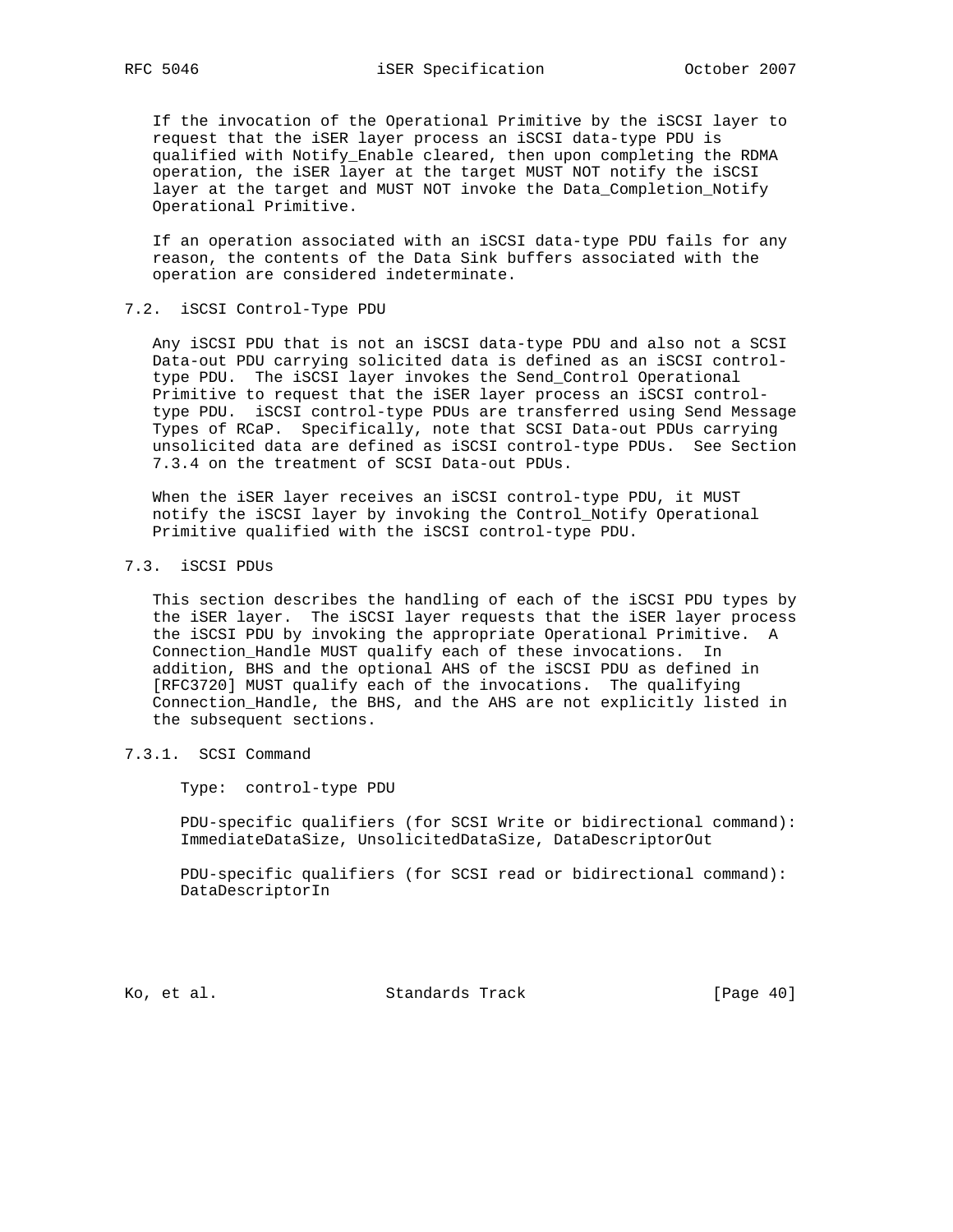The iSER layer at the initiator MUST send the SCSI command in a SendSE Message to the target.

 For a SCSI Write or bidirectional command, the iSCSI layer at the initiator MUST invoke the Send\_Control Operational Primitive as follows:

- \* If there is immediate data to be transferred for the SCSI Write or bidirectional command, the qualifier ImmediateDataSize MUST be used to define the number of bytes of immediate unsolicited data to be sent with the Write or bidirectional command, and the qualifier DataDescriptorOut MUST be used to define the initiator's I/O Buffer containing the SCSI Write data.
- \* If there is unsolicited data to be transferred for the SCSI Write or bidirectional command, the qualifier UnsolicitedDataSize MUST be used to define the number of bytes of immediate and non immediate unsolicited data for the command. The iSCSI layer will issue one or more SCSI Data-out PDUs for the non-immediate unsolicited data. See Section 7.3.4 on SCSI Data-out.
- \* If there is solicited data to be transferred for the SCSI write or bidirectional command, as indicated by the Expected Data Transfer Length in the SCSI Command PDU exceeding the value of UnsolicitedDataSize, the iSER layer at the initiator MUST do the following:
- a. It MUST allocate a Write STag for the I/O Buffer defined by the qualifier DataDescriptorOut. The DataDescriptorOut describes the I/O buffer starting with the immediate unsolicited data (if any), followed by the non-immediate unsolicited data (if any) and solicited data. This means that the BufferOffset for the SCSI Data-out for this command is equal to the TO. This implies that a zero TO for this STag points to the beginning of this I/O Buffer.
	- b. It MUST establish a Local Mapping that associates the Initiator Task Tag (ITT) to the Write STag.
	- c. It MUST Advertise the Write STag to the target by sending it as the Write STag in the iSER header of the iSER Message (the payload of the SendSE Message of RCaP) containing the SCSI write or bidirectional command PDU. See Section 9.2 on iSER Header Format for the iSCSI Control-Type PDU.

 For a SCSI read or bidirectional command, the iSCSI layer at the initiator MUST invoke the Send\_Control Operational Primitive qualified with DataDescriptorIn, which defines the initiator's I/O

Ko, et al. Standards Track [Page 41]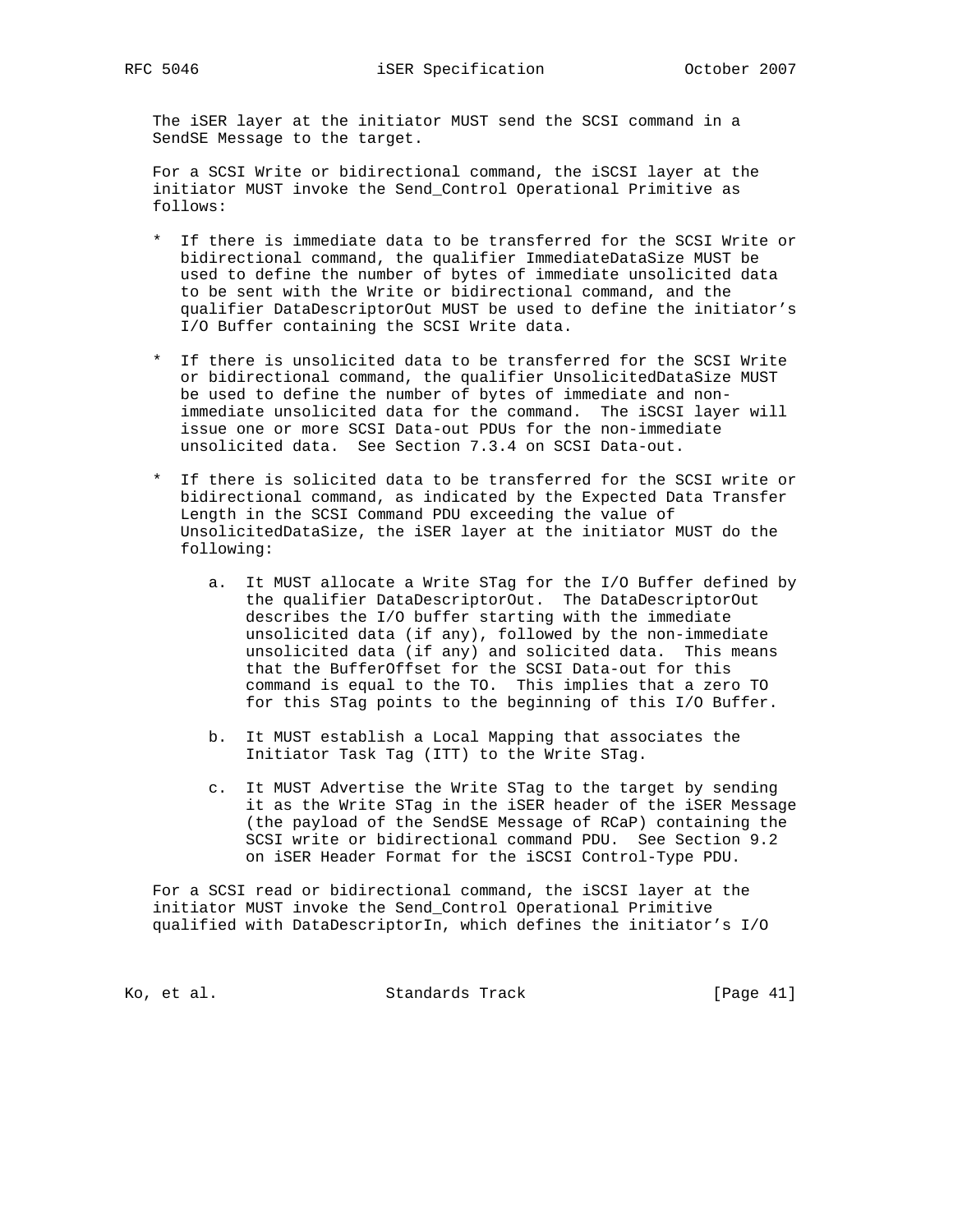Buffer for receiving the SCSI Read data. The iSER layer at the initiator MUST do the following:

- a. It MUST allocate a Read STag for the I/O Buffer.
- b. It MUST establish a Local Mapping that associates the Initiator Task Tag (ITT) to the Read STag.
- c. It MUST Advertise the Read STag to the target by sending it as the Read STag in the iSER header of the iSER Message (the payload of the SendSE Message of RCaP) containing the SCSI read or bidirectional command PDU. See Section 9.2 on iSER Header Format for the iSCSI Control-Type PDU.

 If the amount of unsolicited data to be transferred in a SCSI command exceeds TargetRecvDataSegmentLength, then the iSCSI layer at the initiator MUST segment the data into multiple iSCSI control-type PDUs, with the data segment length in all PDUs generated except the last one having exactly the size TargetRecvDataSegmentLength. The data segment length of the last iSCSI control-type PDU carrying the unsolicited data can be up to TargetRecvDataSegmentLength.

 When the iSER layer at the target receives the SCSI command, it MUST establish a Remote Mapping that associates the ITT to the Advertised Write STag and the Read STag if present in the iSER header. The Write STag is used by the iSER layer at the target in handling the data transfer associated with the R2T PDU(s) as described in Section 7.3.6. The Read STag is used in handling the SCSI Data-in PDU(s) from the iSCSI layer at the target as described in Section 7.3.5.

7.3.2. SCSI Response

Type: control-type PDU

PDU-specific qualifiers: DataDescriptorStatus

 The iSCSI layer at the target MUST invoke the Send\_Control Operational Primitive qualified with DataDescriptorStatus, which defines the buffer containing the sense and response information. The iSCSI layer at the target MUST always return the SCSI status for a SCSI command in a separate SCSI Response PDU. "Phase collapse" for transferring SCSI status in a SCSI Data-in PDU MUST NOT be used. The iSER layer at the target sends the SCSI Response PDU according to the following rules:

 \* If no STags are Advertised by the initiator in the iSER Message containing the SCSI command PDU, then the iSER layer at the target MUST send a SendSE Message containing the SCSI Response PDU.

Ko, et al. Standards Track [Page 42]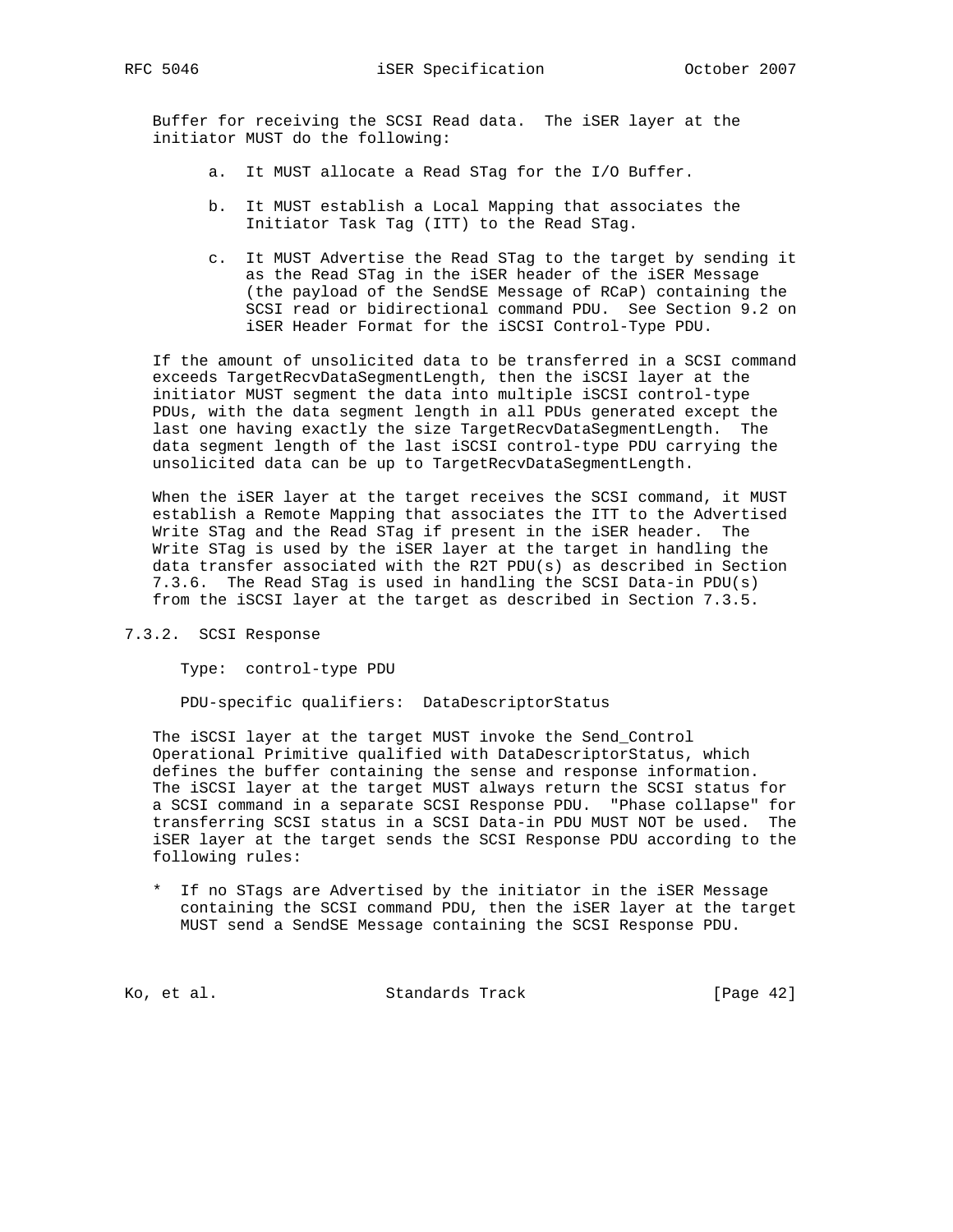- \* If the initiator Advertised a Read STag in the iSER Message containing the SCSI Command PDU, then the iSER layer at the target MUST send a SendInvSE Message containing the SCSI Response PDU. The header of the SendInvSE Message MUST carry the Read STag to be invalidated at the initiator.
- \* If the initiator Advertised only the Write STag in the iSER Message containing the SCSI Command PDU, then the iSER layer at the target MUST send a SendInvSE Message containing the SCSI Response PDU. The header of the SendInvSE Message MUST carry the Write STag to be invalidated at the initiator.

 When the iSCSI layer at the target invokes the Send\_Control Operational Primitive to send the SCSI Response PDU, the iSER layer at the target MUST invalidate the Remote Mapping that associates the ITT to the Advertised STag(s) before transferring the SCSI Response PDU to the initiator.

 Upon receiving the SendInvSE Message containing the SCSI Response PDU from the target, the RCaP layer at the initiator will invalidate the STag specified in the header. The iSER layer at the initiator MUST ensure that the correct STag is invalidated. If both the Read and the Write STags are Advertised earlier by the initiator, then the iSER layer at the initiator MUST explicitly invalidate the Write STag upon receiving the SendInvSE Message because the header of the SendInvSE Message can only carry one STag (in this case, the Read STag) to be invalidated.

 The iSER layer at the initiator MUST ensure the invalidation of the STag(s) used in a command before notifying the iSCSI layer at the initiator by invoking the Control\_Notify Operational Primitive qualified with the SCSI Response. This precludes the possibility of using the STag(s) after the completion of the command, thereby causing data corruption.

 When the iSER layer at the initiator receives the SendSE or the SendInvSE Message containing the SCSI Response PDU, it SHOULD invalidate the Local Mapping that associates the ITT to the local STag(s). The iSER layer MUST ensure that all local STag(s) associated with the ITT are invalidated before notifying the iSCSI layer of the SCSI Response PDU by invoking the Control\_Notify Operational Primitive qualified with the SCSI Response PDU.

Ko, et al. Standards Track [Page 43]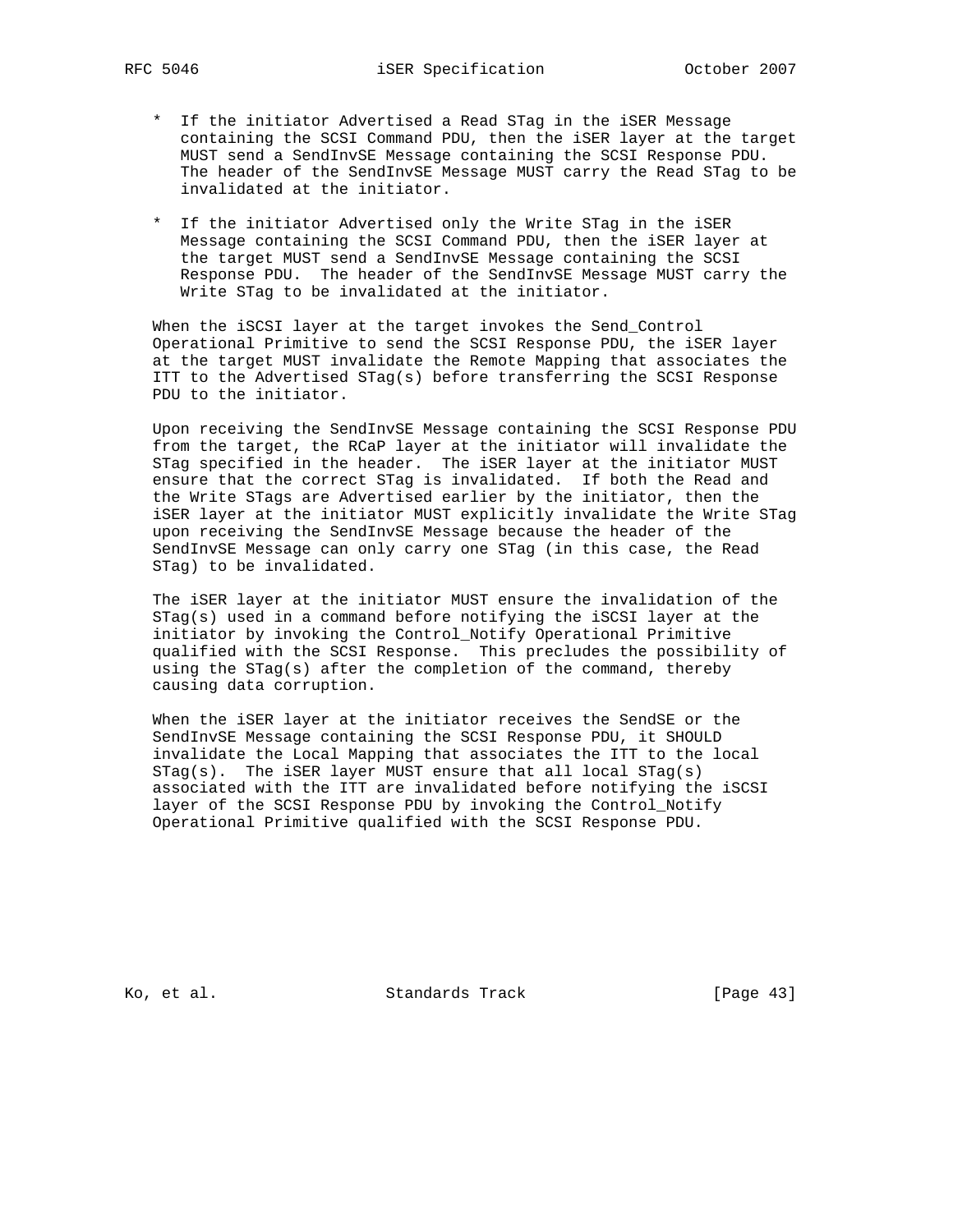7.3.3. Task Management Function Request/Response

Type: control-type PDU

 PDU-specific qualifiers (for TMF Request): DataDescriptorOut, DataDescriptorIn

 The iSER layer MUST use a SendSE Message to send the Task Management Function Request/Response PDU.

 For the Task Management Function Request with the TASK REASSIGN function, the iSER layer at the initiator MUST do the following:

- \* It MUST use the ITT as specified in the Referenced Task Tag from the Task Management Function Request PDU to locate the existing STag(s), if any, in the Local Mapping(s) that associates the ITT to the local STag(s).
- \* It MUST invalidate the existing STag(s), if any, and the Local Mapping(s) that associates the ITT to the local  $STag(s)$ .
- \* It MUST allocate a Read STag for the I/O Buffer as defined by the qualifier DataDescriptorIn if the Send\_Control Operational Primitive invocation is qualified with DataDescriptorIn.
- \* It MUST allocate a Write STag for the I/O Buffer as defined by the qualifier DataDescriptorOut if the Send\_Control Operational Primitive invocation is qualified with DataDescriptorOut.
- \* If STags are allocated, it MUST establish a new Local Mapping(s) that associate the ITT to the allocated STag(s).
- \* It MUST Advertise the STags, if allocated, to the target in the iSER header of the SendSE Message carrying the iSCSI PDU, as described in Section 9.2.

 For the Task Management Function Request with the TASK REASSIGN function for a SCSI read or bidirectional command, the iSCSI layer at the initiator MUST set ExpDataSN to 0 since the data transfer and acknowledgements happen transparently to the iSCSI layer at the initiator. This provides the flexibility to the iSCSI layer at the target to request transmission of only the unacknowledged data as specified in [RFC3720].

 When the iSER layer at the target receives the Task Management Function Request with the TASK REASSIGN function, it MUST do the following:

Ko, et al. Standards Track [Page 44]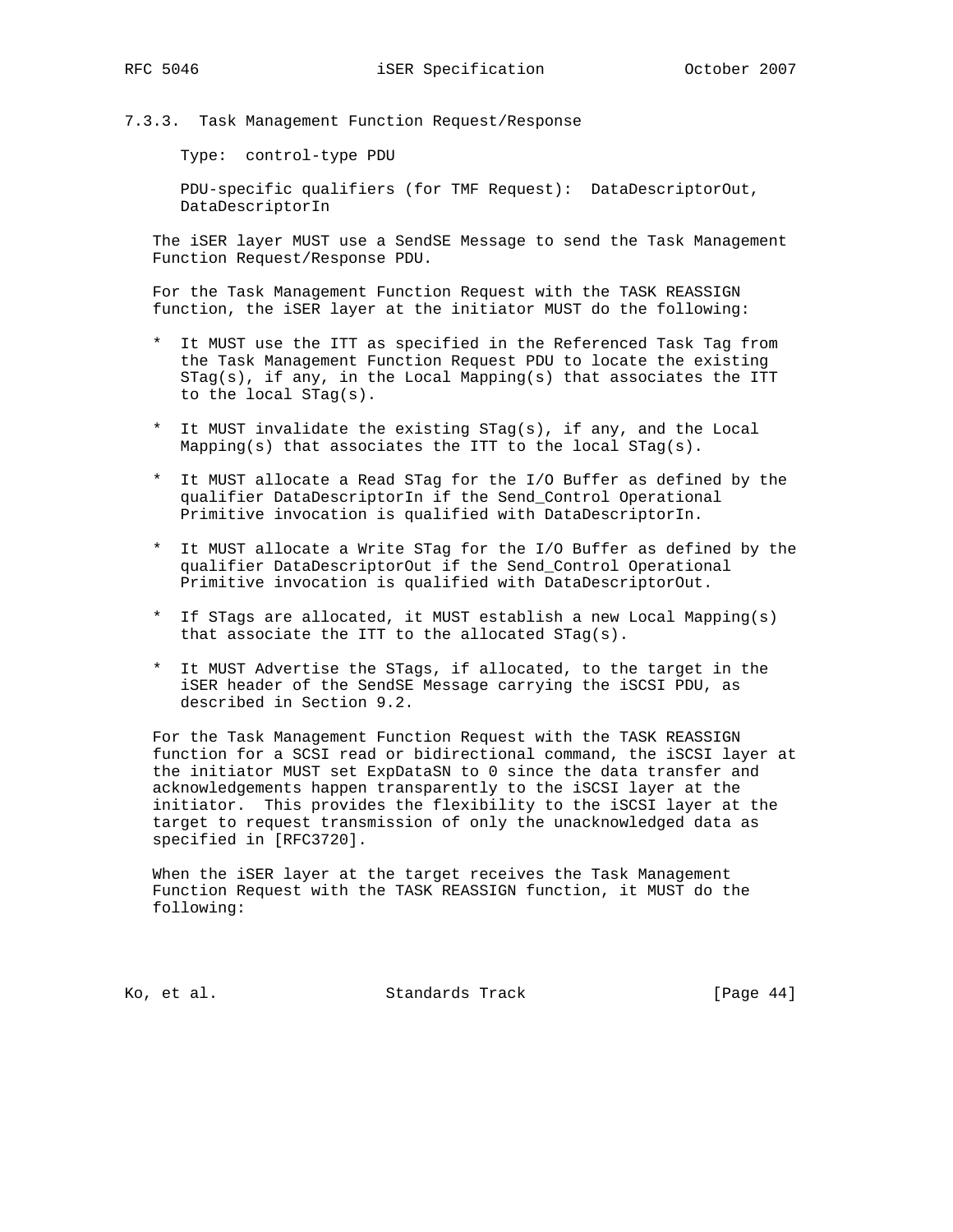- \* It MUST use the ITT as specified in the Referenced Task Tag from the Task Management Function Request PDU to locate the mappings that associate the ITT to the Advertised STag(s) and the local STag(s), if any.
- \* It MUST invalidate the local STag(s), if any, associated with the ITT.
- \* It MUST replace the Advertised STag(s) in the Remote Mapping that associates the ITT to the Advertised STag(s) with the Write STag and the Read STag if present in the iSER header. The Write STag is used in the handling of the R2T PDU(s) from the iSCSI layer at the target as described in Section 7.3.6. The Read STag is used in the handling of the SCSI Data-in PDU(s) from the iSCSI layer at the target as described in Section 7.3.5.
- 7.3.4. SCSI Data-Out

Type: control-type PDU

PDU-specific qualifiers: DataDescriptorOut

 The iSCSI layer at the initiator MUST invoke the Send\_Control Operational Primitive qualified with DataDescriptorOut, which defines the initiator's I/O Buffer containing unsolicited SCSI Write data.

 If the amount of unsolicited data to be transferred as SCSI Data-out exceeds TargetRecvDataSegmentLength, then the iSCSI layer at the initiator MUST segment the data into multiple iSCSI control-type PDUs, with the DataSegmentLength having the value of TargetRecvDataSegmentLength in all PDUs generated except the last one. The DataSegmentLength of the last iSCSI control-type PDU carrying the unsolicited data can be up to TargetRecvDataSegmentLength. The iSCSI layer at the target MUST perform the reassembly function for the unsolicited data.

 For unsolicited data, if the F bit is set to 0 in a SCSI Data-out PDU, the iSER layer at the initiator MUST use a Send Message to send the SCSI Data-out PDU. If the F bit is set to 1, the iSER layer at the initiator MUST use a SendSE Message to send the SCSI Data-out PDU.

 Note that for solicited data, the SCSI Data-out PDUs are not used since R2T PDUs are not delivered to the iSCSI layer at the initiator; instead, R2T PDUs are transformed by the iSER layer at the target into RDMA Read operations. (See Section 7.3.6.)

Ko, et al. Standards Track [Page 45]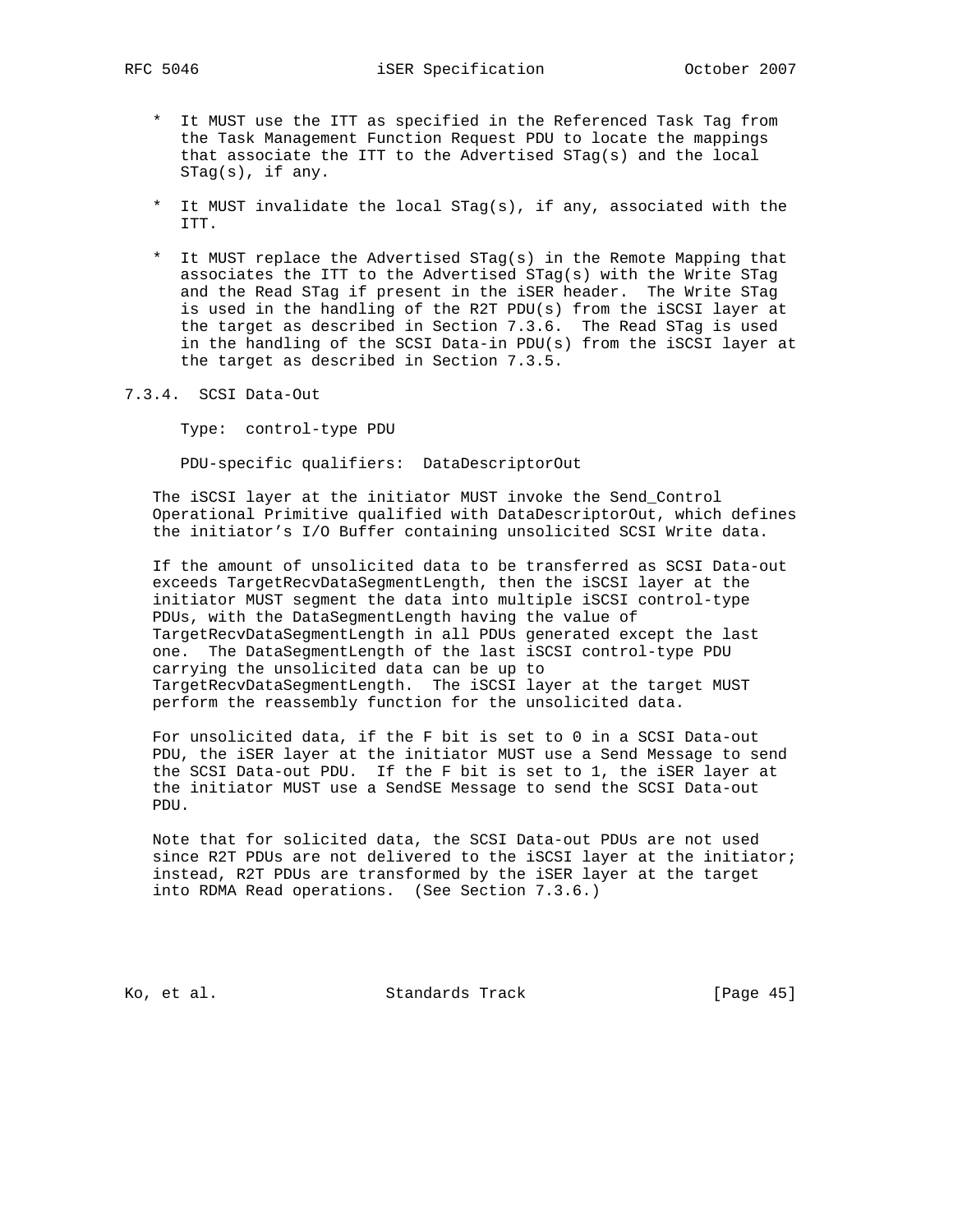7.3.5. SCSI Data-In

Type: data-type PDU

PDU-specific qualifiers: DataDescriptorIn

 When the iSCSI layer at the target is ready to return the SCSI Read data to the initiator, it MUST invoke the Put\_Data Operational Primitive qualified with DataDescriptorIn, which defines the SCSI Data-in buffer. See Section 7.1 on the general requirement on the handling of iSCSI data-type PDUs. SCSI Data-in PDU(s) are used in SCSI Read data transfer as described in Section 9.5.2.

 The iSER layer at the target MUST do the following for each invocation of the Put\_Data Operational Primitive:

- 1. It MUST use the ITT in the SCSI Data-in PDU to locate the remote Read STag in the Remote Mapping that associates the ITT to Advertised STag(s). The Remote Mapping was established earlier by the iSER layer at the target when the SCSI read command was received from the initiator.
- 2. It MUST generate and send an RDMA Write Message containing the read data to the initiator.
	- a. It MUST use the remote Read STag as the Data Sink STag of the RDMA Write Message.
	- b. It MUST use the Buffer Offset from the SCSI Data-in PDU as the Data Sink Tagged Offset of the RDMA Write Message.
	- c. It MUST use DataSegmentLength from the SCSI Data-in PDU to determine the amount of data to be sent in the RDMA Write Message.
- 3. It MUST associate DataSN and ITT from the SCSI Data-in PDU with the RDMA Write operation. If the Put\_Data Operational Primitive invocation was qualified with Notify\_Enable set, then when the iSER layer at the target receives a completion from the RCaP layer for the RDMA Write Message, the iSER layer at the target MUST notify the iSCSI layer by invoking the Data\_Completion\_Notify Operational Primitive qualified with DataSN and ITT. Conversely, if the Put\_Data Operational Primitive invocation was qualified with Notify\_Enable cleared, then the iSER layer at the target MUST NOT notify the iSCSI layer on completion and MUST NOT invoke the Data\_Completion\_Notify Operational Primitive.

Ko, et al. Standards Track [Page 46]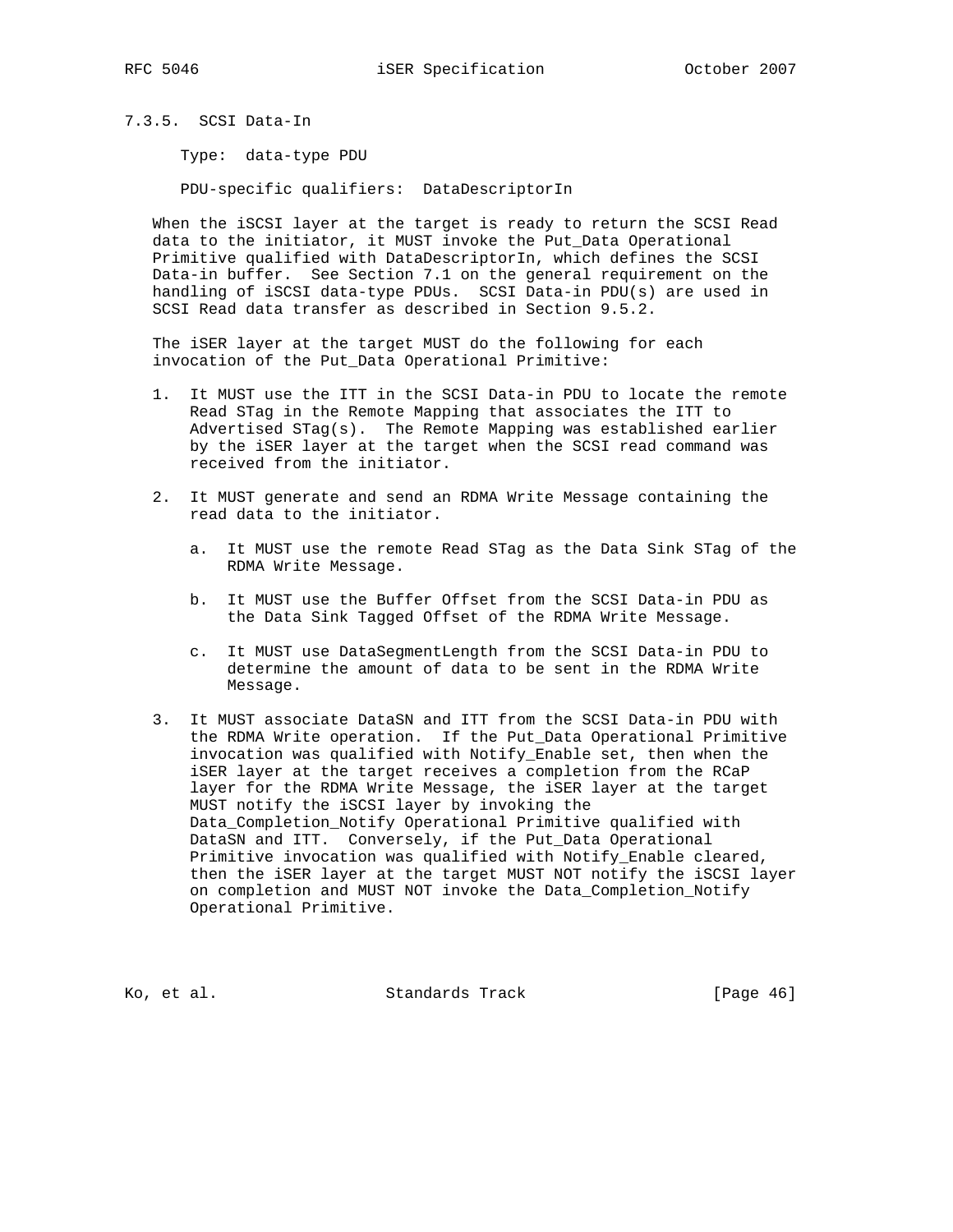When the A-bit is set to 1 in the SCSI Data-in PDU, the iSER layer at the target MUST notify the iSCSI layer at the target when the data transfer is complete at the initiator. To perform this additional function, the iSER layer at the target can take advantage of the operational ErrorRecoveryLevel if previously disclosed by the iSCSI layer via an earlier invocation of the Notice\_Key\_Values Operational Primitive. There are two approaches that can be taken:

- 1. If the iSER layer at the target knows that the operational ErrorRecoveryLevel is 2, or if the iSER layer at the target does not know the operational ErrorRecoveryLevel, then the iSER layer at the target MUST issue a zero-length RDMA Read Request Message following the RDMA Write Message. When the iSER layer at the target receives a completion for the RDMA Read Request Message from the RCaP layer, implying that the RDMA-Capable Controller at the initiator has completed processing the RDMA Write Message due to the completion ordering semantics of RCaP, the iSER layer at the target MUST notify the iSCSI layer at the target by invoking the Data\_Ack\_Notify Operational Primitive qualified with ITT and DataSN (see Section 3.2.3).
- 2. If the iSER layer at the target knows that the operational ErrorRecoveryLevel is 1, then the iSER layer at the target MUST do one of the following:
	- a. It MUST notify the iSCSI layer at the target by invoking the Data\_Ack\_Notify Operational Primitive qualified with ITT and DataSN (see Section 3.2.3) when it receives the local completion from the RCaP layer for the RDMA Write Message. This is allowed since digest errors do not occur in iSER (see Section 10.1.4.2) and a CRC error will cause the connection to be terminated and the task to be terminated anyway. The local RDMA Write completion from the RCaP layer guarantees that the RCaP layer will not access the I/O Buffer again to transfer the data associated with that RDMA Write operation.
	- b. Alternatively, it MUST use the same procedure for handling the data transfer completion at the initiator as for ErrorRecoveryLevel 2.

 Note that the iSCSI layer at the target cannot set the A-bit to 1 if the ErrorRecoveryLevel=0.

 The SCSI status MUST always be returned in a separate SCSI Response PDU. The S bit in the SCSI Data-in PDU MUST always be set to 0. There MUST NOT be a "phase collapse" in the SCSI Data-in PDU.

Ko, et al. Standards Track [Page 47]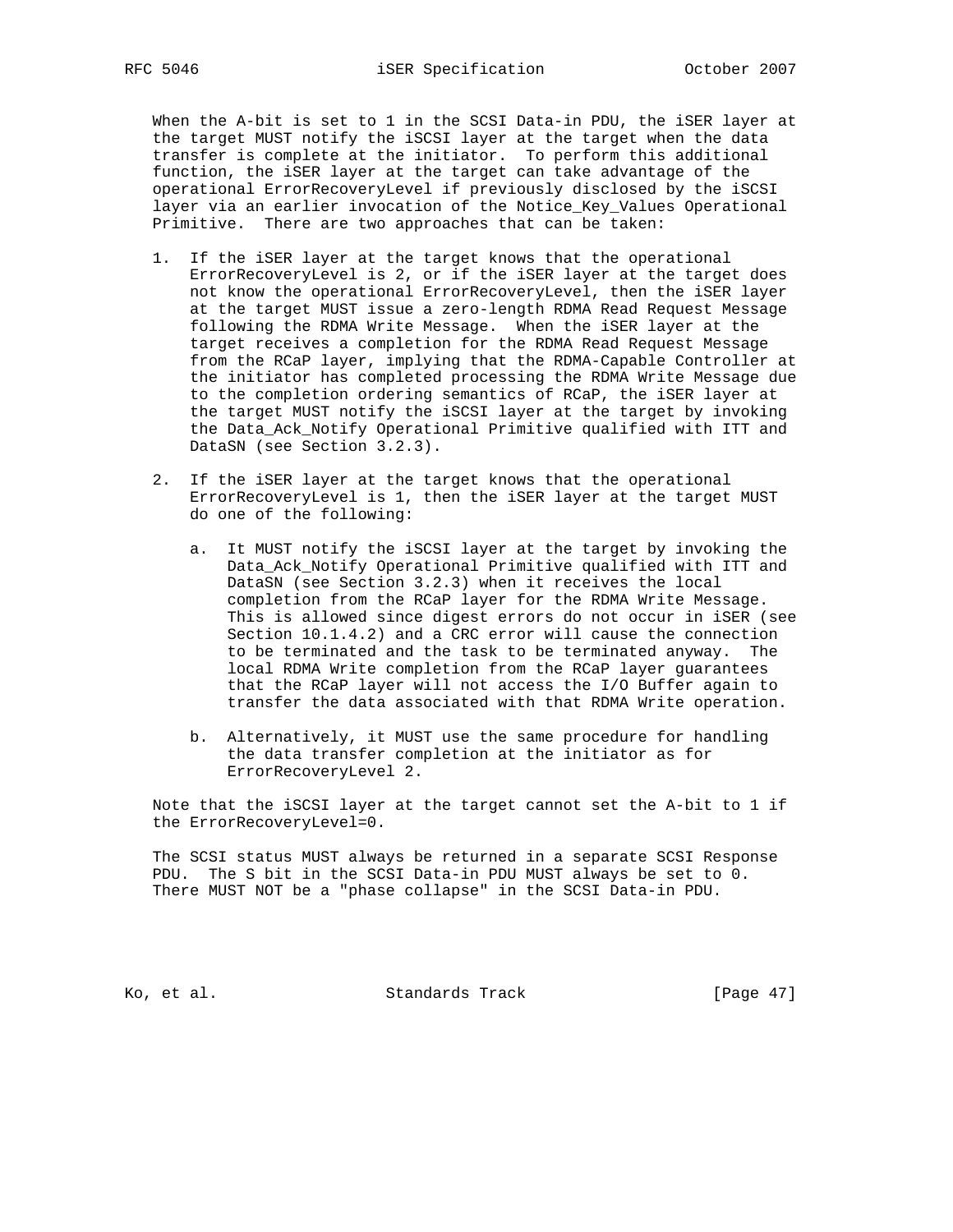Since the RDMA Write Message only transfers the data portion of the SCSI Data-in PDU but not the control information in the header, such as ExpCmdSN, if timely updates of such information are crucial, the iSCSI layer at the initiator MAY issue NOP-Out PDUs to request that the iSCSI layer at the target respond with the information using NOP- In PDUs.

7.3.6. Ready to Transfer (R2T)

Type: data-type PDU

PDU-specific qualifiers: DataDescriptorOut

 In order to send an R2T PDU, the iSCSI layer at the target MUST invoke the Get\_Data Operational Primitive qualified with DataDescriptorOut, which defines the I/O Buffer for receiving the SCSI Write data from the initiator. See Section 7.1 on the general requirements on the handling of iSCSI data-type PDUs.

 The iSER layer at the target MUST do the following for each invocation of the Get\_Data Operational Primitive:

- 1. It MUST ensure a valid local STag for the I/O Buffer and a valid Local Mapping that associates the Initiator Task Tag (ITT) to the local STag. This may involve allocating a valid local STag and establishing a Local Mapping.
- 2. It MUST use the ITT in the R2T to locate the remote Write STag in the Remote Mapping that associates the ITT to Advertised STag(s). The Remote Mapping is established earlier by the iSER layer at the target when the iSER Message containing the Advertised Write STag and the SCSI Command PDU for a SCSI write or bidirectional command is received from the initiator.
- 3. If the iSER-ORD value at the target is set to 0, the iSER layer at the target MUST terminate the connection and free up the resources associated with the connection (as described in Section 5.2.3) if it receives the R2T PDU from the iSCSI layer at the target. Upon termination of the connection, the iSER layer at the target MUST notify the iSCSI layer at the target by invoking the Connection\_Terminate\_Notify Operational Primitive.
- 4. If the iSER-ORD value at the target is set to greater than 0, the iSER layer at the target MUST transform the R2T PDU into an RDMA Read Request Message. While transforming the R2T PDU, the iSER layer at the target MUST ensure that the number of outstanding RDMA Read Request Messages does not exceed the iSER-ORD value. To transform the R2T PDU, the iSER layer at the target:

Ko, et al. Standards Track [Page 48]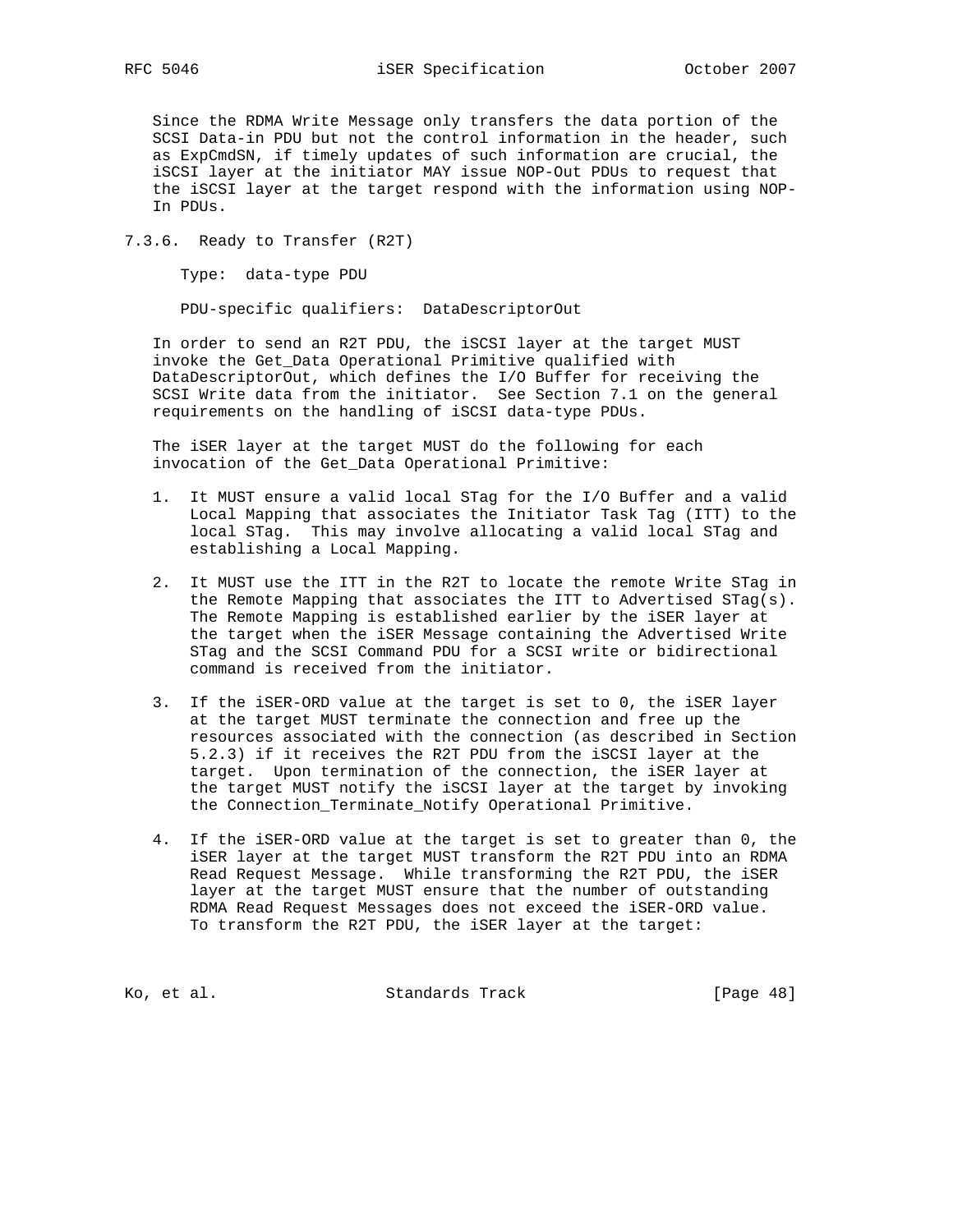- a. MUST derive the local STag and local Tagged Offset from the DataDescriptorOut that qualified the Get\_Data invocation.
- b. MUST use the local STag as the Data Sink STag of the RDMA Read Request Message.
- c. MUST use the local Tagged Offset as the Data Sink Tagged Offset of the RDMA Read Request Message.
- d. MUST use the Desired Data Transfer Length from the R2T PDU as the RDMA Read Message Size of the RDMA Read Request Message.
- e. MUST use the remote Write STag as the Data Source STag of the RDMA Read Request Message.
- f. MUST use the Buffer Offset from the R2T PDU as the Data Source Tagged Offset of the RDMA Read Request Message.
- 5. It MUST associate R2TSN and ITT from the R2T PDU with the RDMA Read operation. If the Get\_Data Operational Primitive invocation is qualified with Notify\_Enable set, then when the iSER layer at the target receives a completion from the RCaP layer for the RDMA Read operation, the iSER layer at the target MUST notify the iSCSI layer by invoking the Data\_Completion\_Notify Operational Primitive qualified with R2TSN and ITT. Conversely, if the Get\_Data Operational Primitive invocation is qualified with Notify\_Enable cleared, then the iSER layer at the target MUST NOT notify the iSCSI layer on completion and MUST NOT invoke the Data\_Completion\_Notify Operational Primitive.

 When the RCaP layer at the initiator receives a valid RDMA Read Request Message, it will return an RDMA Read Response Message containing the solicited write data to the target. When the RCaP layer at target receives the RDMA Read Response Message from the initiator, it will place the solicited data in the I/O Buffer referenced by the Data Sink STag in the RDMA Read Response Message.

 Since the RDMA Read Request Message from the target does not transfer the control information in the R2T PDU, such as ExpCmdSN, if timely updates of such information are crucial, the iSCSI layer at the initiator MAY issue NOP-Out PDUs to request that the iSCSI layer at the target respond with the information using NOP-In PDUs.

 Similarly, since the RDMA Read Response Message from the initiator only transfers the data but not the control information normally found in the SCSI Data-out PDU, such as ExpStatSN, if timely updates of such information are crucial, the iSCSI layer at the target MAY

Ko, et al. Standards Track [Page 49]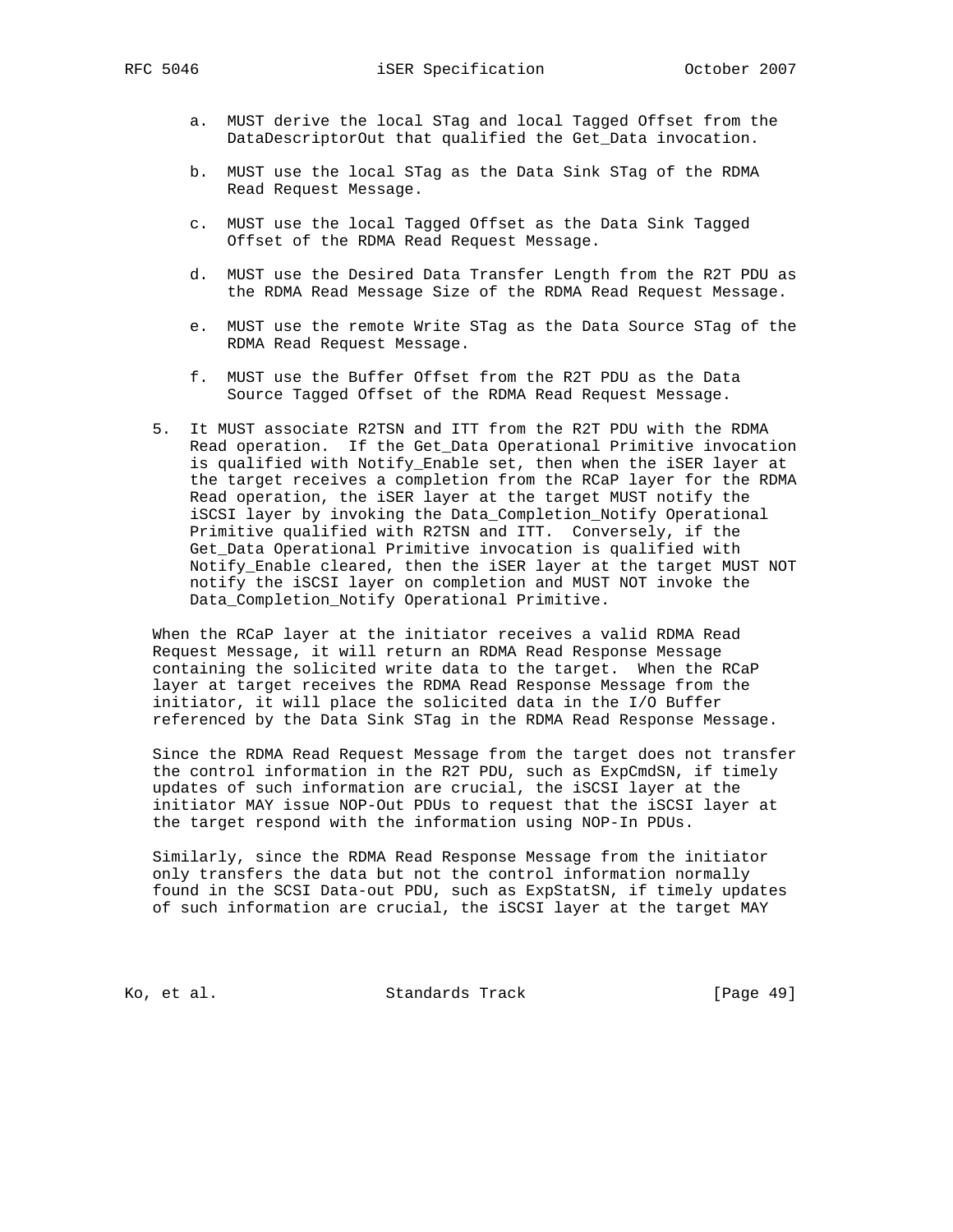issue NOP-In PDUs to request that the iSCSI layer at the initiator respond with the information using NOP-Out PDUs.

7.3.7. Asynchronous Message

Type: control-type PDU

PDU-specific qualifiers: DataDescriptorSense

 The iSCSI layer MUST invoke the Send\_Control Operational Primitive qualified with DataDescriptorSense, which defines the buffer containing the sense and iSCSI Event information. The iSER layer MUST use a SendSE Message to send the Asynchronous Message PDU.

7.3.8. Text Request and Text Response

Type: control-type PDU

 PDU-specific qualifiers: DataDescriptorTextOut (for Text Request), DataDescriptorIn (for Text Response)

 The iSCSI layer MUST invoke the Send\_Control Operational Primitive qualified with DataDescriptorTextOut (or DataDescriptorIn), which defines the Text Request (or Text Response) buffer. The iSER layer MUST use SendSE Messages to send the Text Request (or Text Response PDUs).

7.3.9. Login Request and Login Response

 During the login negotiation, the iSCSI layer interacts with the transport layer directly and the iSER layer is not involved. See Section 5.1 on iSCSI/iSER connection setup. If the underlying transport is TCP, the Login Request PDUs and the Login Response PDUs are exchanged when the connection between the initiator and the target is still in the byte stream mode.

 The iSCSI layer MUST not send a Login Request (or a Login Response) PDU during the Full Feature Phase. A Login Request (or a Login Response) PDU, if used, MUST be treated as an iSCSI protocol error. The iSER layer MAY reject such a PDU from the iSCSI layer with an appropriate error code. If a Login Request PDU is received by the iSCSI layer at the target, it MUST respond with a Reject PDU with a reason code of "protocol error".

Ko, et al. Standards Track [Page 50]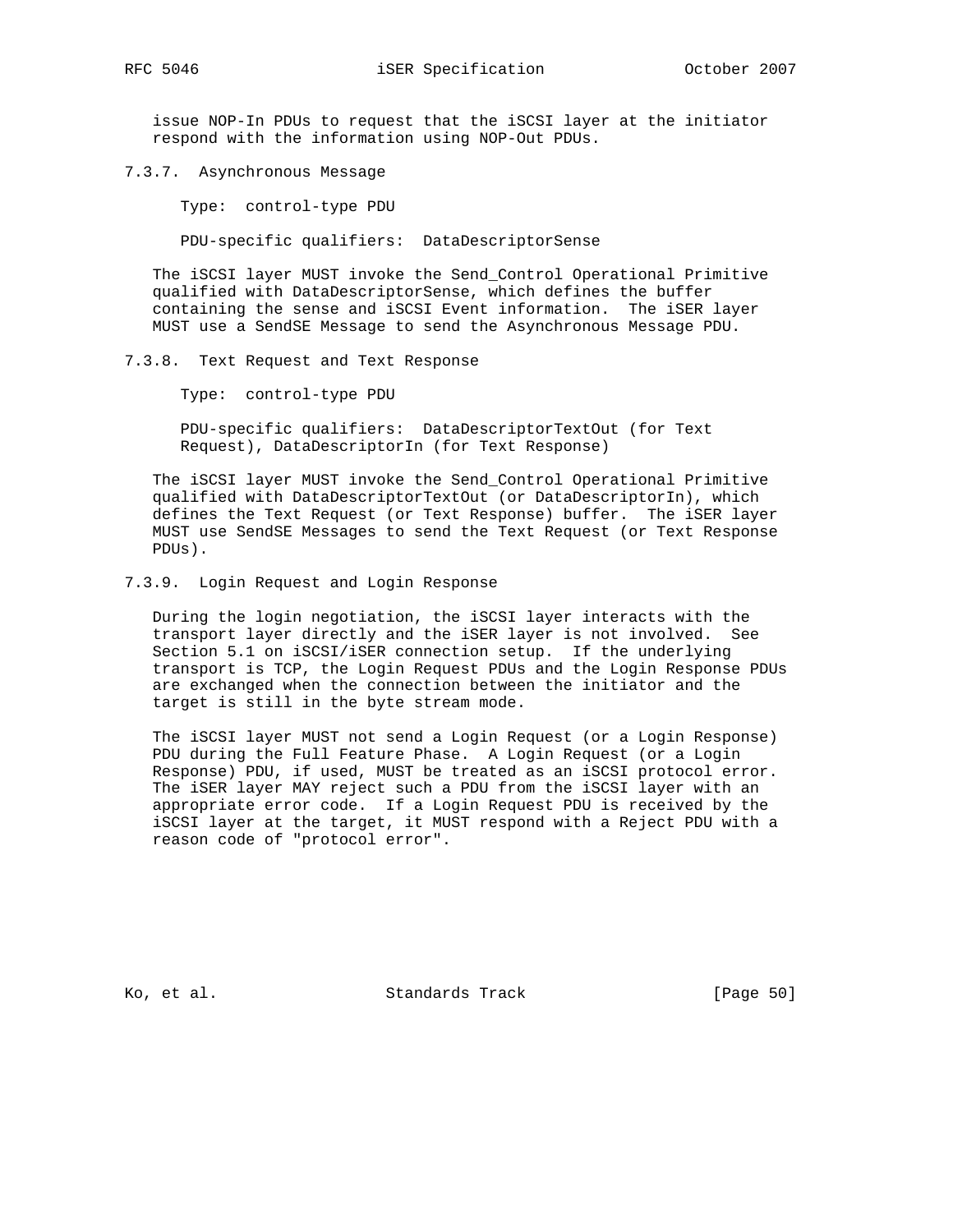7.3.10. Logout Request and Logout Response

Type: control-type PDU

PDU-specific qualifiers: None

 The iSER layer MUST use a SendSE Message to send the Logout Request or Logout Response PDU. Sections 5.2.1 and 5.2.2 describe the handling of the Logout Request and the Logout Response at the initiator and the target and the interactions between the initiator and the target to terminate a connection.

7.3.11. SNACK Request

 Since HeaderDigest and DataDigest must be negotiated to "None", there are no digest errors when the connection is in iSER-assisted mode. Also, since RCaP delivers all messages in the order they were sent, there are no sequence errors when the connection is in iSER-assisted mode. Therefore, the iSCSI layer MUST NOT send SNACK Request PDUs. A SNCAK Request PDU, if used, MUST be treated as an iSCSI protocol error. The iSER layer MAY reject such a PDU from the iSCSI layer with an appropriate error code. If a SNACK Request PDU is received by the iSCSI layer at the target, it MUST respond with a Reject PDU with a reason code of "protocol error".

7.3.12. Reject

Type: control-type PDU

PDU-specific qualifiers: DataDescriptorReject

 The iSCSI layer MUST invoke the Send\_Control Operational Primitive qualified with DataDescriptorReject, which defines the Reject buffer. The iSER layer MUST use a SendSE Message to send the Reject PDU.

7.3.13. NOP-Out and NOP-In

Type: control-type PDU

 PDU-specific qualifiers: DataDescriptorNOPOut (for NOP-Out), DataDescriptorNOPIn (for NOP-In)

 The iSCSI layer MUST invoke the Send\_Control Operational Primitive qualified with DataDescriptorNOPOut (or DataDescriptorNOPIn), which defines the Ping (or Return Ping) data buffer. The iSER layer MUST use SendSE Messages to send the NOP-Out (or NOP-In) PDU.

Ko, et al. Standards Track [Page 51]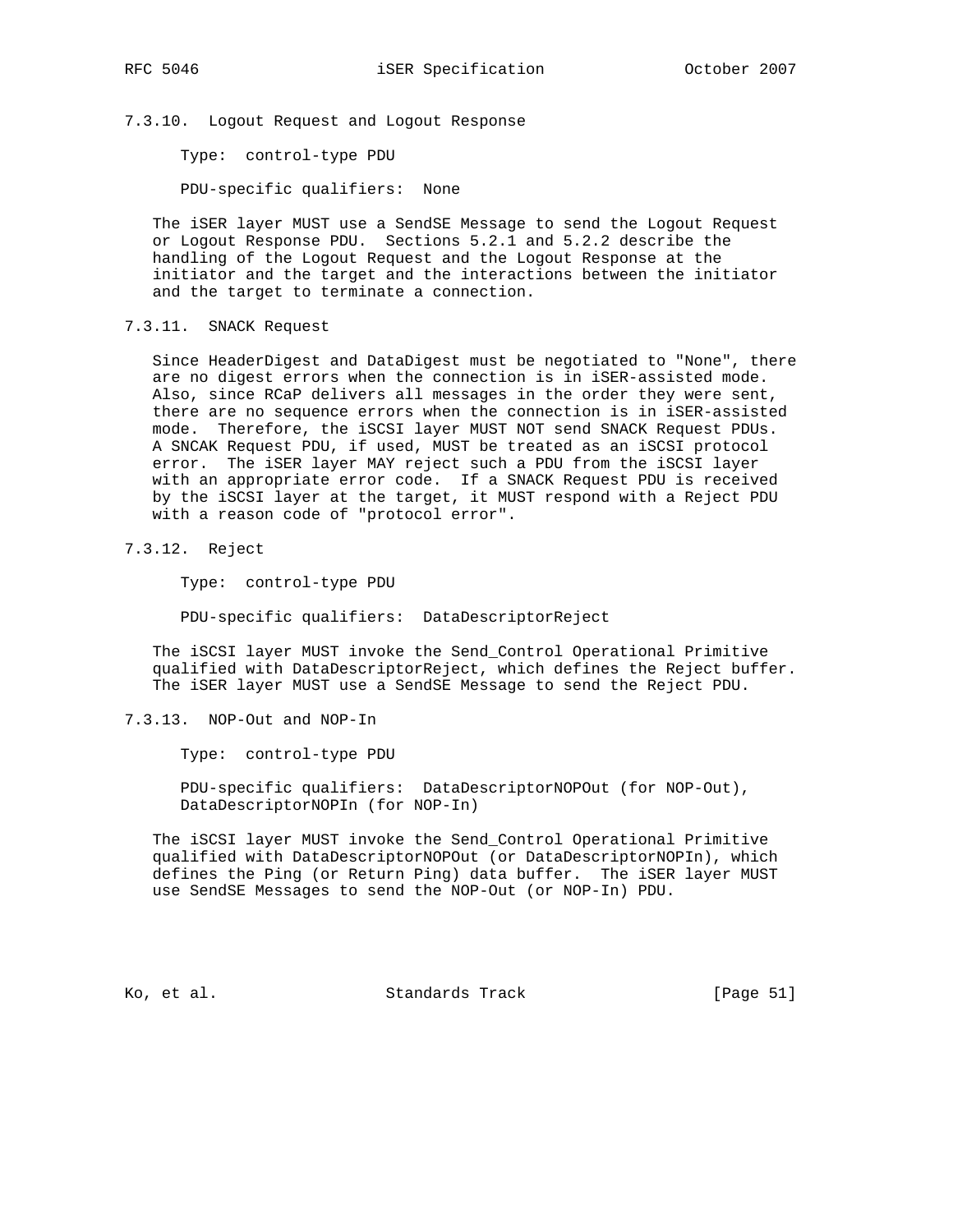#### 8. Flow Control and STag Management

8.1. Flow Control for RDMA Send Message Types

 Send Message Types in RCaP are used by the iSER layer to transfer iSCSI control-type PDUs. Each Send Message Type in RCaP consumes an Untagged Buffer at the Data Sink. However, neither the RCaP layer nor the iSER layer provides an explicit flow control mechanism for the Send Message Types. Therefore, the iSER layer SHOULD provision enough Untagged buffers for handling incoming Send Message Types to prevent buffer exhaustion at the RCaP layer. If buffer exhaustion occurs, it may result in the termination of the connection.

 An implementation may choose to satisfy the buffer requirement by using a common buffer pool shared across multiple connections, with usage limits on a per-connection basis and usage limits on the buffer pool itself. In such an implementation, exceeding the buffer usage limit for a connection or the buffer pool itself may trigger interventions from the iSER layer to replenish the buffer pool and/or to isolate the connection causing the problem.

 iSER also provides the MaxOutstandingUnexpectedPDUs key to be used by the initiator and the target to declare the maximum number of outstanding "unexpected" control-type PDUs that it can receive. It is intended to allow the receiving side to determine the amount of buffer resources needed beyond the normal flow control mechanism available in iSCSI.

 The buffer resources required at both the initiator and the target as a result of control-type PDUs sent by the initiator is described in Section 8.1.1. The buffer resources required at both the initiator and target as a result of control-type PDUs sent by the target is described in Section 8.1.2.

8.1.1. Flow Control for Control-Type PDUs from the Initiator

 The control-type PDUs that can be sent by an initiator to a target can be grouped into the following categories:

- 1. Regulated: Control-type PDUs in this category are regulated by the iSCSI CmdSN window mechanism and the immediate flag is not set.
- 2. Unregulated but Expected: Control-type PDUs in this category are not regulated by the iSCSI CmdSN window mechanism but are expected by the target.

Ko, et al. Standards Track [Page 52]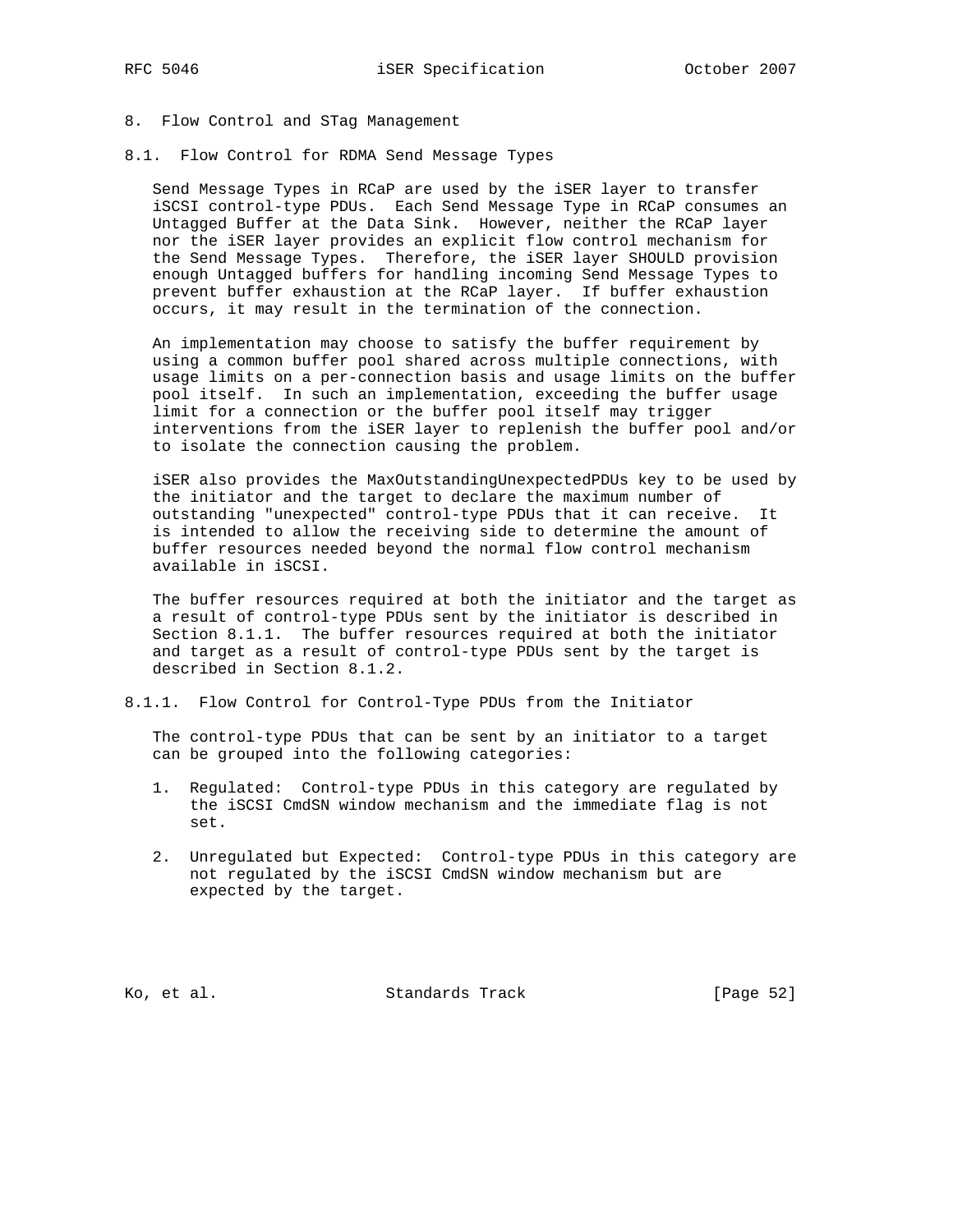- 3. Unregulated and Unexpected: Control-type PDUs in this category are not regulated by the iSCSI CmdSN window mechanism and are "unexpected" by the target.
- 8.1.1.1. Control-Type PDUs from the Initiator in the Regulated Category

 Control-type PDUs that can be sent by the initiator in this category are regulated by the iSCSI CmdSN window mechanism and the immediate flag is not set.

 The queuing capacity required of the iSCSI layer at the target is described in Section 3.2.2.1 of [RFC3720]. For each of the control type PDUs that can be sent by the initiator in this category, the initiator MUST provision for the buffer resources required for the corresponding control-type PDU sent as a response from the target. The following is a list of the PDUs that can be sent by the initiator and the PDUs that are sent by the target in response:

- a. When an initiator sends a SCSI Command PDU, it expects a SCSI Response PDU from the target.
- b. When the initiator sends a Task Management Function Request PDU, it expects a Task Management Function Response PDU from the target.
- c. When the initiator sends a Text Request PDU, it expects a Text Response PDU from the target.
- d. When the initiator sends a Logout Request PDU, it expects a Logout Response PDU from the target.
- e. When the initiator sends a NOP-Out PDU as a ping request with ITT != 0xffffffff and TTT = 0xffffffff, it expects a NOP-In PDU from the target with the same ITT and TTT as in the ping request.

 The response from the target for any of the PDUs enumerated here may alternatively be in the form of a Reject PDU sent instead before the task is active, as described in Section 6.3 of [RFC3720].

8.1.1.2. Control-Type PDUs from the Initiator in the Unregulated but Expected Category

 For the control-type PDUs in the Unregulated but Expected category, the amount of buffering resources required at the target can be predetermined. The following is a list of the PDUs in this category:

Ko, et al. Standards Track [Page 53]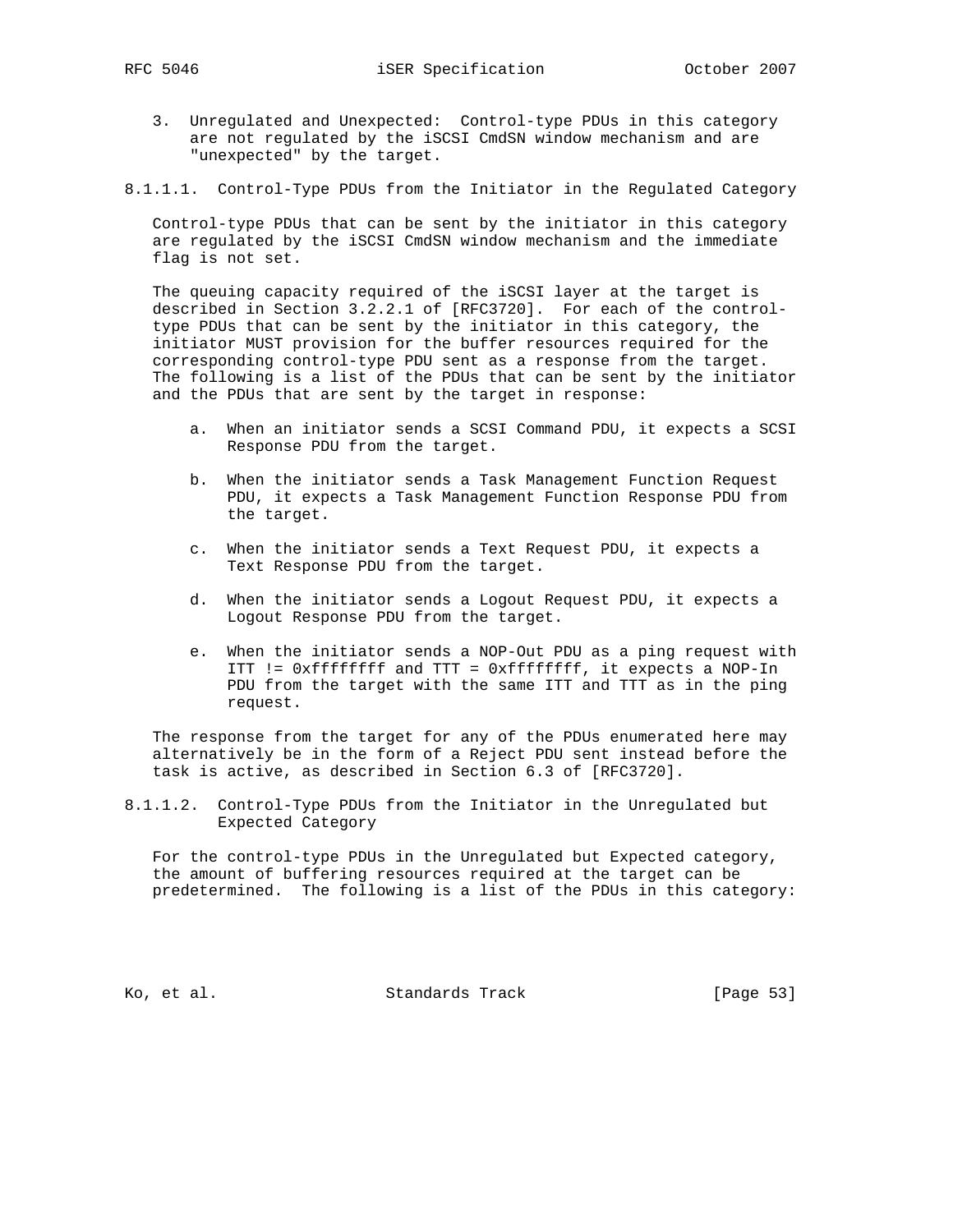- a. SCSI Data-out PDUs are used by the initiator to send unsolicited data. The amount of buffer resources required by the target can be determined using FirstBurstLength. Note that SCSI Data-out PDUs are not used for solicited data since the R2T PDU that is used for solicitation is transformed into RDMA Read operations by the iSER layer at the target. See Section 7.3.4.
- b. A NOP-Out PDU with TTT != 0xffffffff is sent as a ping response by the initiator to the NOP-In PDU sent as a ping request by the target.
- 8.1.1.3. Control-Type PDUs from the Initiator in the Unregulated and Unexpected Category

 PDUs in the Unregulated and Unexpected category are PDUs with the immediate flag set. The number of PDUs in this category that can be sent by an initiator is controlled by the value of MaxOutstandingUnexpectedPDUs declared by the target (see Section 6.7). After a PDU in this category is sent by the initiator, it is outstanding until it is retired. At any time, the number of outstanding unexpected PDUs MUST not exceed the value of MaxOutstandingUnexpectedPDUs declared by the target.

 The target uses the value of MaxOutstandingUnexpectedPDUs that it declared to determine the amount of buffer resources required for control-type PDUs in this category that can be sent by an initiator. For the initiator, for each of the control-type PDUs that can be sent in this category, the initiator MUST provision for the buffer resources if required for the corresponding control-type PDU that can be sent as a response from the target.

 An outstanding PDU in this category is retired as follows. If the CmdSN of the PDU sent by the initiator in this category is x, the PDU is outstanding until the initiator sends a non-immediate control-type PDU on the same connection with CmdSN =  $y$  (where  $y$  is at least  $x$ ) and the target responds with a control-type PDU on any connection where ExpCmdSN is at least y+1.

 When the number of outstanding unexpected control-type PDUs equals MaxOutstandingUnexpectedPDUs, the iSCSI layer at the initiator MUST NOT generate any unexpected PDUs that otherwise it would have generated, even if it is intended for immediate delivery.

Ko, et al. Standards Track [Page 54]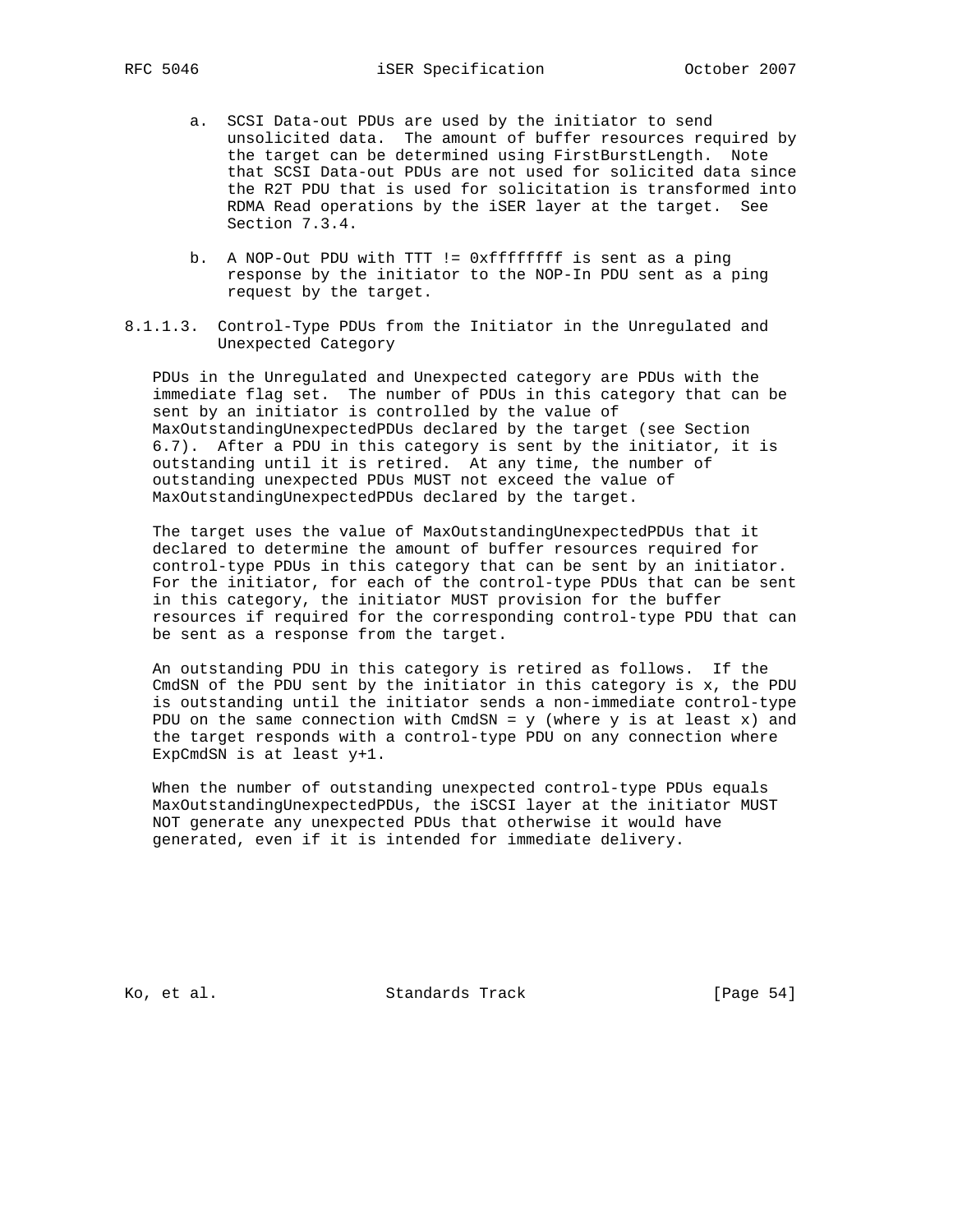8.1.2. Flow Control for Control-Type PDUs from the Target

 Control-type PDUs that can be sent by a target and are expected by the initiator are listed in the Regulated category (see Section 8.1.1.1).

 For the control-type PDUs that can be sent by a target and are unexpected by the initiator, the number is controlled by MaxOutstandingUnexpectedPDUs declared by the initiator (see Section 6.7). After a PDU in this category is sent by a target, it is outstanding until it is retired. At any time, the number of outstanding unexpected PDUs MUST not exceed the value of MaxOutstandingUnexpectedPDUs declared by the initiator. The initiator uses the value of MaxOutstandingUnexpectedPDUs that it declared to determine the amount of buffer resources required for control-type PDUs in this category that can be sent by a target. The following is a list of the PDUs in this category and the conditions for retiring the outstanding PDU:

- a. For an Asynchronous Message PDU with StatSN = x, the PDU is outstanding until the initiator sends a control-type PDU with ExpStatSN set to at least x+1.
- b. For a Reject PDU with StatSN = x that is sent after a task is active, the PDU is outstanding until the initiator sends a control-type PDU with ExpStatSN set to at least x+1.
- c. For a NOP-In PDU with ITT = 0xffffffff and StatSN = x, the PDU is outstanding until the initiator responds with a control-type PDU on the same connection where ExpStatSN is at least x+1. But if the NOP-In PDU is sent as a ping request with TTT != 0xffffffff, the PDU can also be retired when the initiator sends a NOP-Out PDU with the same ITT and TTT as in the ping request. Note that when a target sends a NOP-In PDU as a ping request, it must provision a buffer for the NOP-Out PDU sent as a ping response from the initiator.

 When the number of outstanding unexpected control-type PDUs equals MaxOutstandingUnexpectedPDUs, the iSCSI layer at the target MUST NOT generate any unexpected PDUs that otherwise it would have generated, even if its intent is to indicate an iSCSI error condition (e.g., Asynchronous Message, Reject). Task timeouts, as in the initiator waiting for a command completion or other connection and session level exceptions, will ensure that correct operational behavior will result in these cases despite not generating the PDU. This rule overrides any other requirements elsewhere that require that a Reject PDU MUST be sent.

Ko, et al. Standards Track [Page 55]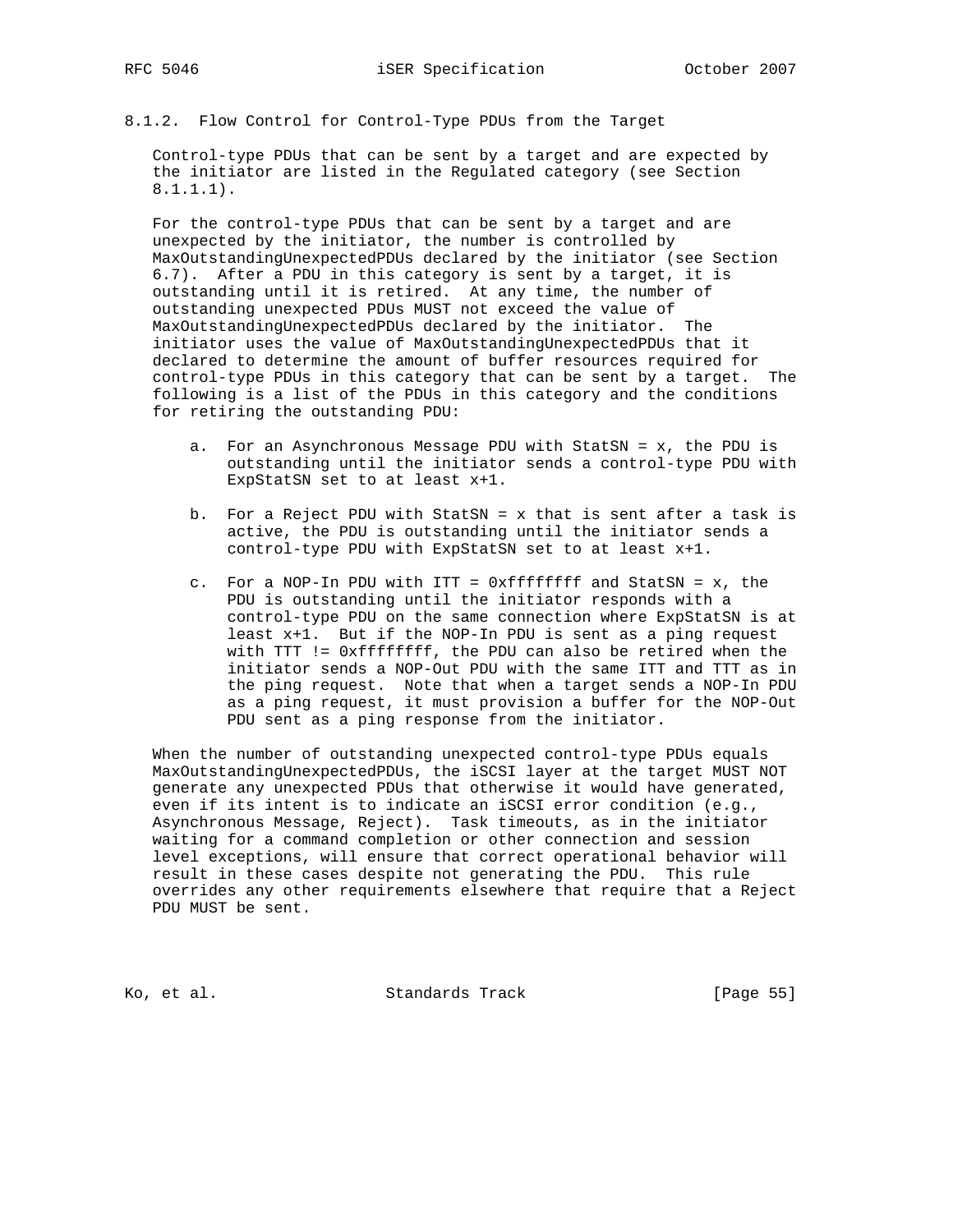(Implementation note: A SCSI task timeout and recovery can be a lengthy process and hence SHOULD be avoided by proper provisioning of resources.)

 (Implementation note: To ensure that the initiator has a means to inform the target that outstanding PDUs have been retired, the target should reserve the last unexpected control-type PDU allowable by the value of MaxOutstandingUnexpectedPDUs declared by the initiator for sending a NOP-In ping request with TTT != 0xffffffff to allow the initiator to return the NOP-Out ping response with the current ExpStatSN.)

## 8.2. Flow Control for RDMA Read Resources

 The total number of RDMA Read operations that can be active simultaneously on an iSCSI/iSER connection depends on the amount of resources allocated as declared in the iSER Hello exchange described in Section 5.1.3. Exceeding the number of RDMA Read operations allowed on a connection will result in the connection being terminated by the RCaP layer. The iSER layer at the target maintains the iSER-ORD to keep track of the maximum number of RDMA Read Requests that can be issued by the iSER layer on a particular RCaP Stream.

 During connection setup (see Section 5.1), iSER-IRD is known at the initiator and iSER-ORD is known at the target after the iSER layers at the initiator and the target have respectively allocated the connection resources necessary to support RCaP, as directed by the Allocate\_Connection\_Resources Operational Primitive from the iSCSI layer before the end of the iSCSI Login Phase. In the Full Feature Phase, the first message sent by the initiator is the iSER Hello Message (see Section 9.3), which contains the value of iSER-IRD. In response to the iSER Hello Message, the target sends the iSER HelloReply Message (see Section 9.4), which contains the value of iSER-ORD. The iSER layer at both the initiator and the target MAY adjust (lower) the resources associated with iSER-IRD and iSER-ORD respectively to match the iSER-ORD value declared in the HelloReply Message. The iSER layer at the target MUST flow control the RDMA Read Request Messages to not exceed the iSER-ORD value at the target.

#### 8.3. STag Management

 An STag, as defined in [RDMAP], is an identifier of a Tagged Buffer used in an RDMA operation. The allocation and the subsequent invalidation of the STags are specified in this document if the STags are exposed on the wire by being Advertised in the iSER header or declared in the header of an RCaP Message.

Ko, et al. Standards Track [Page 56]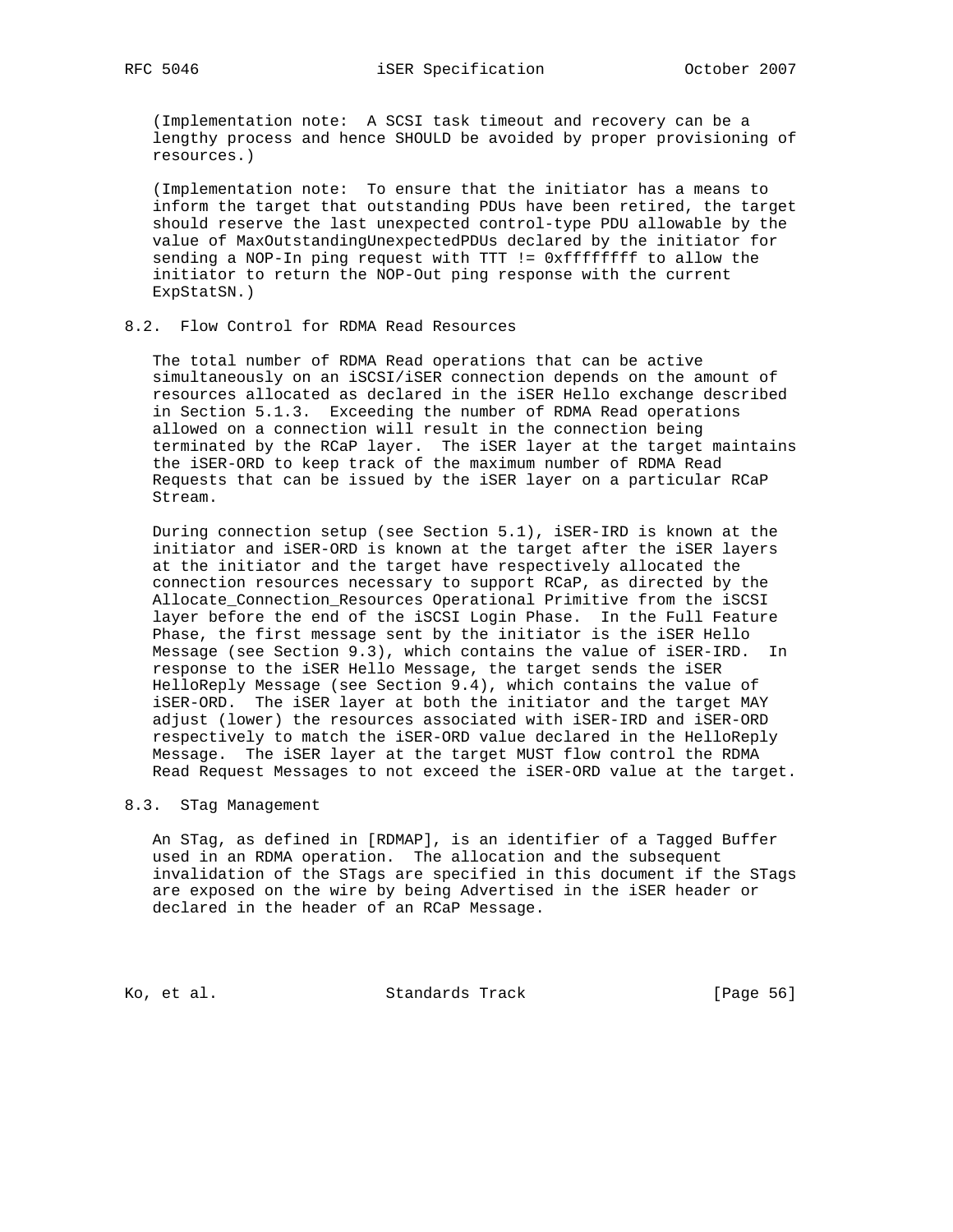### 8.3.1. Allocation of STags

 When the iSCSI layer at the initiator invokes the Send\_Control Operational Primitive to request that the iSER layer at the initiator process a SCSI command, zero, one, or two STags may be allocated by the iSER layer. See Section 7.3.1 for details. The number of STags allocated depends on whether the command is unidirectional or bidirectional and whether or not solicited write data transfer is involved.

 When the iSCSI layer at the initiator invokes the Send\_Control Operational Primitive to request that the iSER layer at the initiator process a Task Management Function Request with the TASK REASSIGN function, besides allocating zero, one, or two STags, the iSER layer MUST invalidate the existing STags, if any, associated with the ITT. See Section 7.3.3 for details.

 The iSER layer at the target allocates a local Data Sink STag when the iSCSI layer at the target invokes the Get\_Data Operational Primitive to request that the iSER layer process an R2T PDU. See Section 7.3.6 for details.

#### 8.3.2. Invalidation of STags

 The invalidation of the STags at the initiator at the completion of a unidirectional or bidirectional command when the associated SCSI Response PDU is sent by the target is described in Section 7.3.2.

 When a unidirectional or bidirectional command concludes without the associated SCSI Response PDU being sent by the target, the iSCSI layer at the initiator MUST request that the iSER layer at the initiator invalidate the STags by invoking the Deallocate\_Task\_Resources Operational Primitive qualified with ITT. In response, the iSER layer at the initiator MUST locate the STag(s) (if any) in the Local Mapping that associates the ITT to the local  $STag(s)$ . The iSER layer at the initiator MUST invalidate the  $STag(s)$ (if any) and the Local Mapping.

 For an RDMA Read operation used to realize a SCSI Write data transfer, the iSER layer at the target SHOULD invalidate the Data Sink STag at the conclusion of the RDMA Read operation referencing the Data Sink STag (to permit the immediate reuse of buffer resources).

 For an RDMA Write operation used to realize a SCSI Read data transfer, the Data Source STag at the target is not declared to the initiator and is not exposed on the wire. Invalidation of the STag is thus not specified.

Ko, et al. Standards Track [Page 57]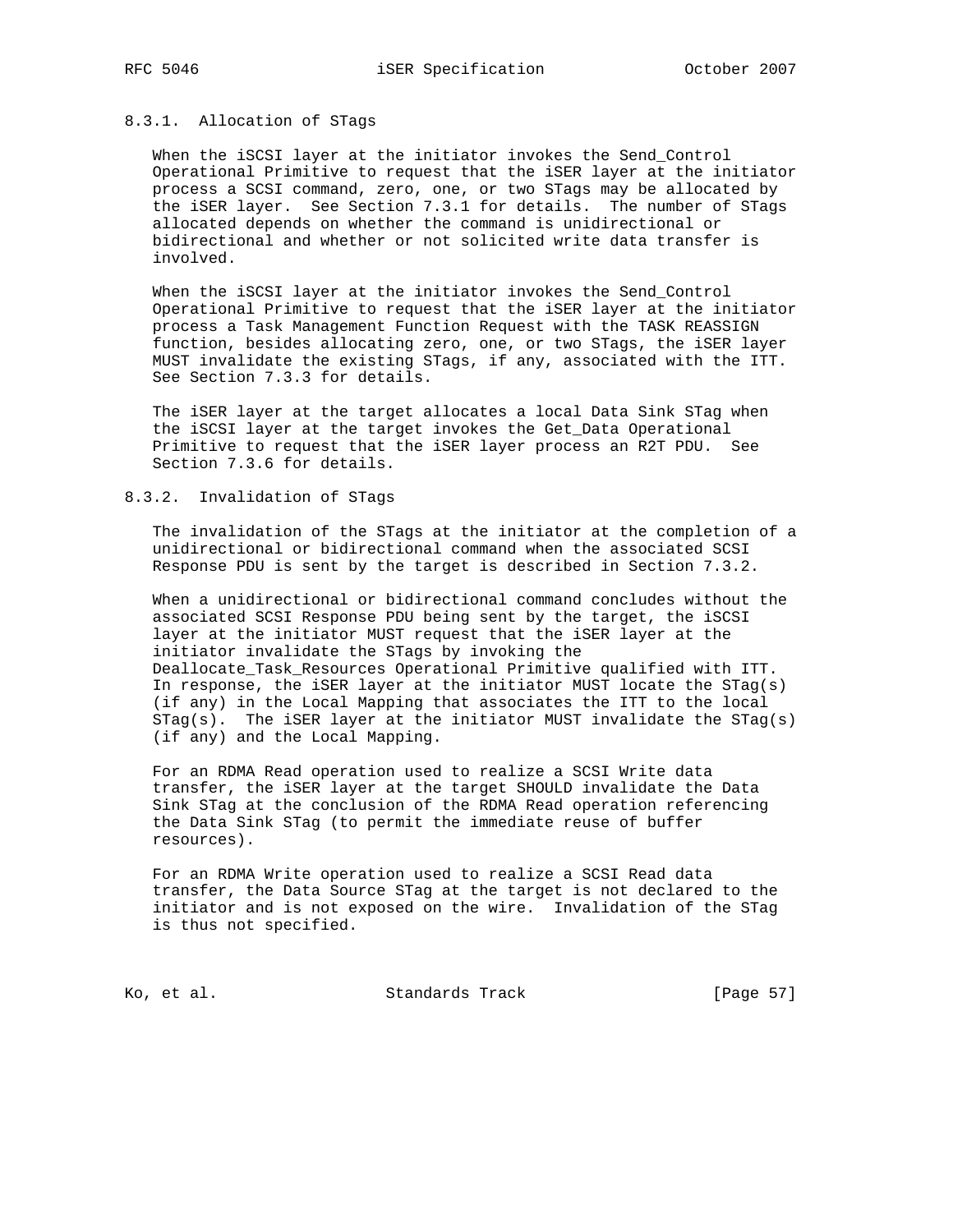When a unidirectional or bidirectional command concludes without the associated SCSI Response PDU being sent by the target, the iSCSI layer at the target MUST request that the iSER layer at the target invalidate the STags by invoking the Deallocate\_Task\_Resources Operational Primitive qualified with ITT. In response, the iSER layer at the target MUST locate the local STag(s) (if any) in the Local Mapping that associates the ITT to the local STag(s). The iSER layer at the target MUST invalidate the local STag(s) (if any) and the mapping.

9. iSER Control and Data Transfer

 For iSCSI data-type PDUs (see Section 7.1), the iSER layer uses RDMA Read and RDMA Write operations to transfer the solicited data. For iSCSI control-type PDUs (see Section 7.2), the iSER layer uses Send Message Types of RCaP.

9.1. iSER Header Format

 An iSER header MUST be present in every Send Message Type of RCaP. The iSER header is located in the first 12 bytes of the message payload of the Send Message Type of RCaP, as shown in Figure 2.

|        | 0 1 2 3 4 5 6 7 8 9 0 1 2 3 4 5 6 7 8 9 0 1 2 3 4 5 6 7 8 9 |                        |  |  |  |  |  |
|--------|-------------------------------------------------------------|------------------------|--|--|--|--|--|
|        |                                                             |                        |  |  |  |  |  |
| Opcode |                                                             | Opcode Specific Fields |  |  |  |  |  |
|        |                                                             |                        |  |  |  |  |  |
|        | Opcode Specific Fields                                      |                        |  |  |  |  |  |
|        |                                                             |                        |  |  |  |  |  |
|        | Opcode Specific Fields                                      |                        |  |  |  |  |  |
|        |                                                             |                        |  |  |  |  |  |

#### Figure 2. iSER Header Format

Opcode - Operation Code: 4 bits

The Opcode field identifies the type of iSER Messages:

0001b = iSCSI control-type PDU

0010b = iSER Hello Message

0011b = iSER HelloReply Message

All other opcodes are reserved.

Ko, et al. Standards Track [Page 58]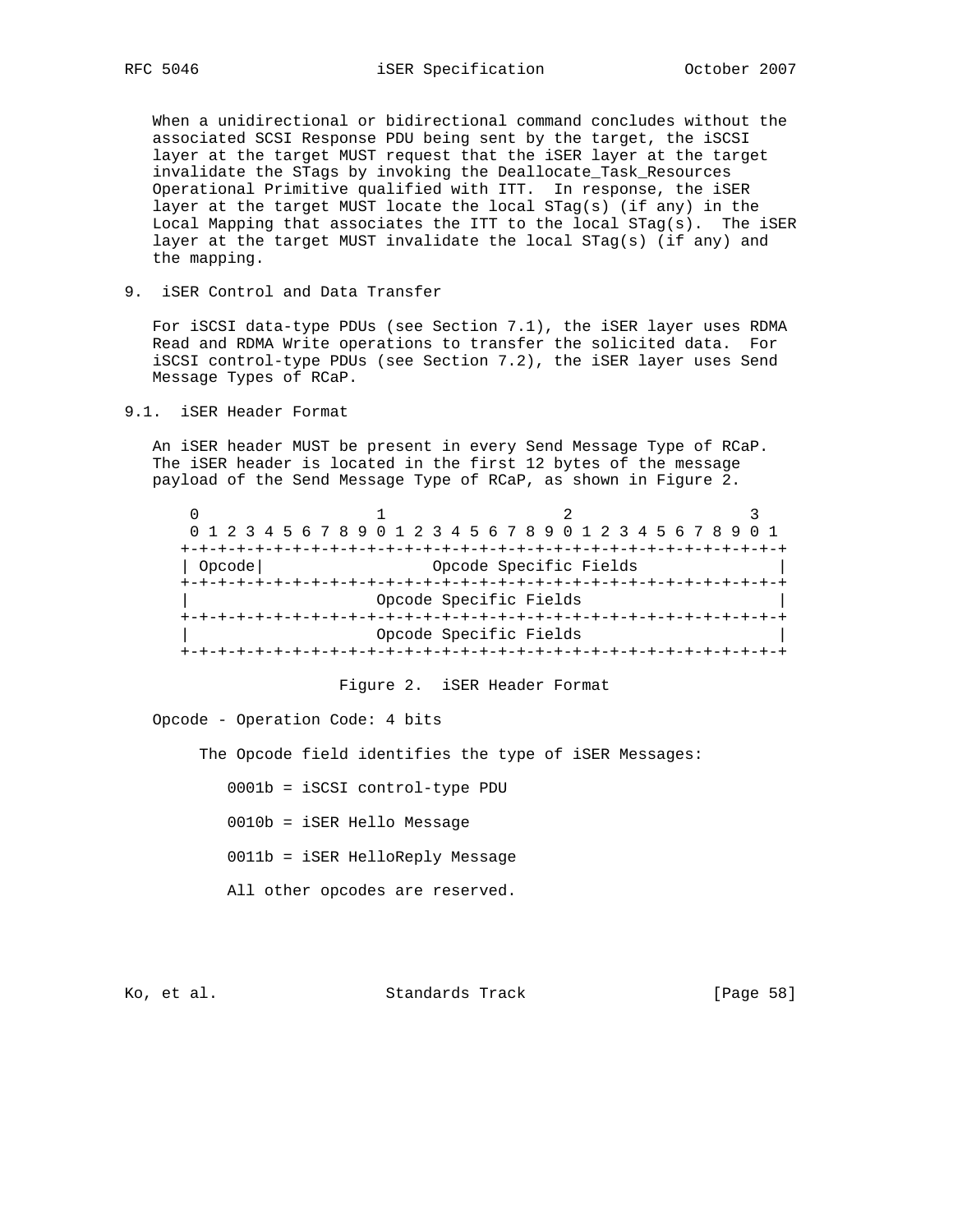#### 9.2. iSER Header Format for the iSCSI Control-Type PDU

 The iSER layer uses Send Message Types of RCaP to transfer iSCSI control-type PDUs (see Section 7.2). The message payload of each of the Send Message Types of RCaP used for transferring an iSER Message contains an iSER Header followed by an iSCSI control-type PDU.

 The iSER header in a Send Message Type of RCaP carrying an iSCSI control-type PDU MUST have the format as described in Figure 3.

 $0$  1 2 3 0 1 2 3 4 5 6 7 8 9 0 1 2 3 4 5 6 7 8 9 0 1 2 3 4 5 6 7 8 9 0 1 +-+-+-+-+-+-+-+-+-+-+-+-+-+-+-+-+-+-+-+-+-+-+-+-+-+-+-+-+-+-+-+-+  $|W|R|$  $| 0001b | s | s |$  Reserved  $|V|V|$  +-+-+-+-+-+-+-+-+-+-+-+-+-+-+-+-+-+-+-+-+-+-+-+-+-+-+-+-+-+-+-+-+ Write STag (or N/A) +-+-+-+-+-+-+-+-+-+-+-+-+-+-+-+-+-+-+-+-+-+-+-+-+-+-+-+-+-+-+-+-+ | Read STag (or N/A) | +-+-+-+-+-+-+-+-+-+-+-+-+-+-+-+-+-+-+-+-+-+-+-+-+-+-+-+-+-+-+-+-+

Figure 3. iSER Header Format for iSCSI Control-Type PDU

WSV - Write STag Valid flag: 1 bit

 This flag indicates the validity of the Write STag field of the iSER Header. If set to one, the Write STag field in this iSER Header is valid. If set to zero, the Write STag field in this iSER Header MUST be ignored at the receiver. The Write STag Valid flag is set to one when there is solicited data to be transferred for a SCSI write or bidirectional command, or when there are non-immediate unsolicited and solicited data to be transferred for the referenced task specified in a Task Management Function Request with the TASK REASSIGN function.

RSV - Read STag Valid flag: 1 bit

 This flag indicates the validity of the Read STag field of the iSER Header. If set to one, the Read STag field in this iSER Header is valid. If set to zero, the Read STag field in this iSER Header MUST be ignored at the receiver. The Read STag Valid flag is set to one for a SCSI read or bidirectional command, or for a Task Management Function Request with the TASK REASSIGN function.

Ko, et al. Standards Track [Page 59]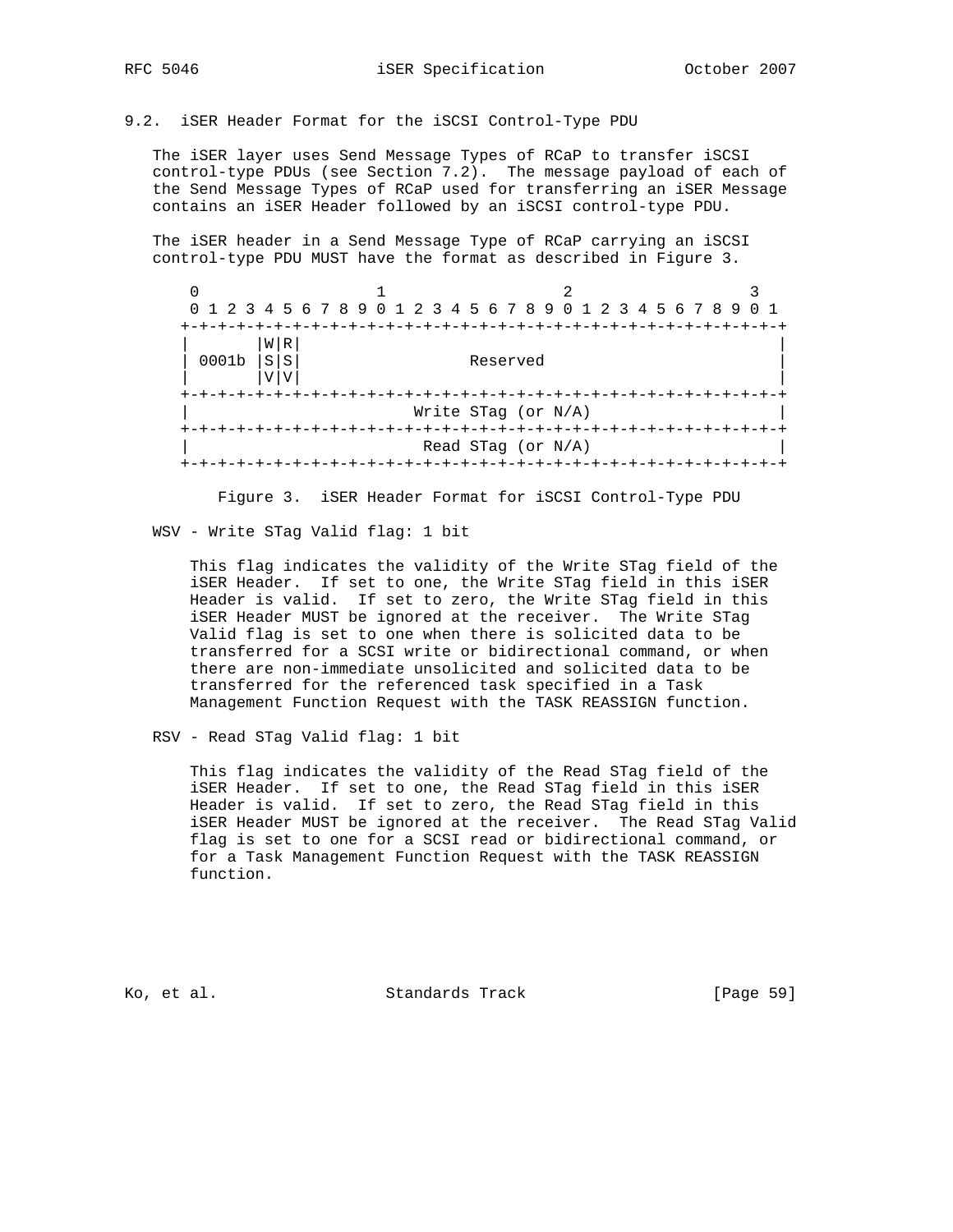Write STag - Write Steering Tag: 32 bits

 This field contains the Write STag when the Write STag Valid flag is set to one. For a SCSI write or bidirectional command, the Write STag is used to Advertise the initiator's I/O Buffer containing the solicited data. For a Task Management Function Request with the TASK REASSIGN function, the Write STag is used to Advertise the initiator's I/O Buffer containing the non immediate unsolicited data and solicited data. This Write STag is used as the Data Source STag in the resultant RDMA Read operation(s). When the Write STag Valid flag is set to zero, this field MUST be set to zero.

Read STag - Read Steering Tag: 32 bits

 This field contains the Read STag when the Read STag Valid flag is set to one. The Read STag is used to Advertise the initiator's Read I/O Buffer of a SCSI read or bidirectional command, or of a Task Management Function Request with the TASK REASSIGN function. This Read STag is used as the Data Sink STag in the resultant RDMA Write operation(s). When the Read STag Valid flag is zero, this field MUST be set to zero.

Reserved:

 Reserved fields MUST be set to zero on transmit and MUST be ignored on reception.

#### 9.3. iSER Header Format for the iSER Hello Message

 An iSER Hello Message MUST only contain the iSER header, which MUST have the format as described in Figure 4. The iSER Hello Message is the first iSER Message sent on the RCaP Stream from the iSER layer at the initiator to the iSER layer at the target.

|          |      |        |          | 0 1 2 3 4 5 6 7 8 9 0 1 2 3 4 5 6 7 8 9 0 1 2 3 4 5 6 7 8 9 |          |  |
|----------|------|--------|----------|-------------------------------------------------------------|----------|--|
| 0010b    | Rsvd | MaxVer | MinVer   |                                                             | iSER-IRD |  |
| Reserved |      |        |          |                                                             |          |  |
| $+-+$    |      |        | Reserved |                                                             |          |  |

Figure 4. iSER Header Format for iSER Hello Message

Ko, et al. Standards Track [Page 60]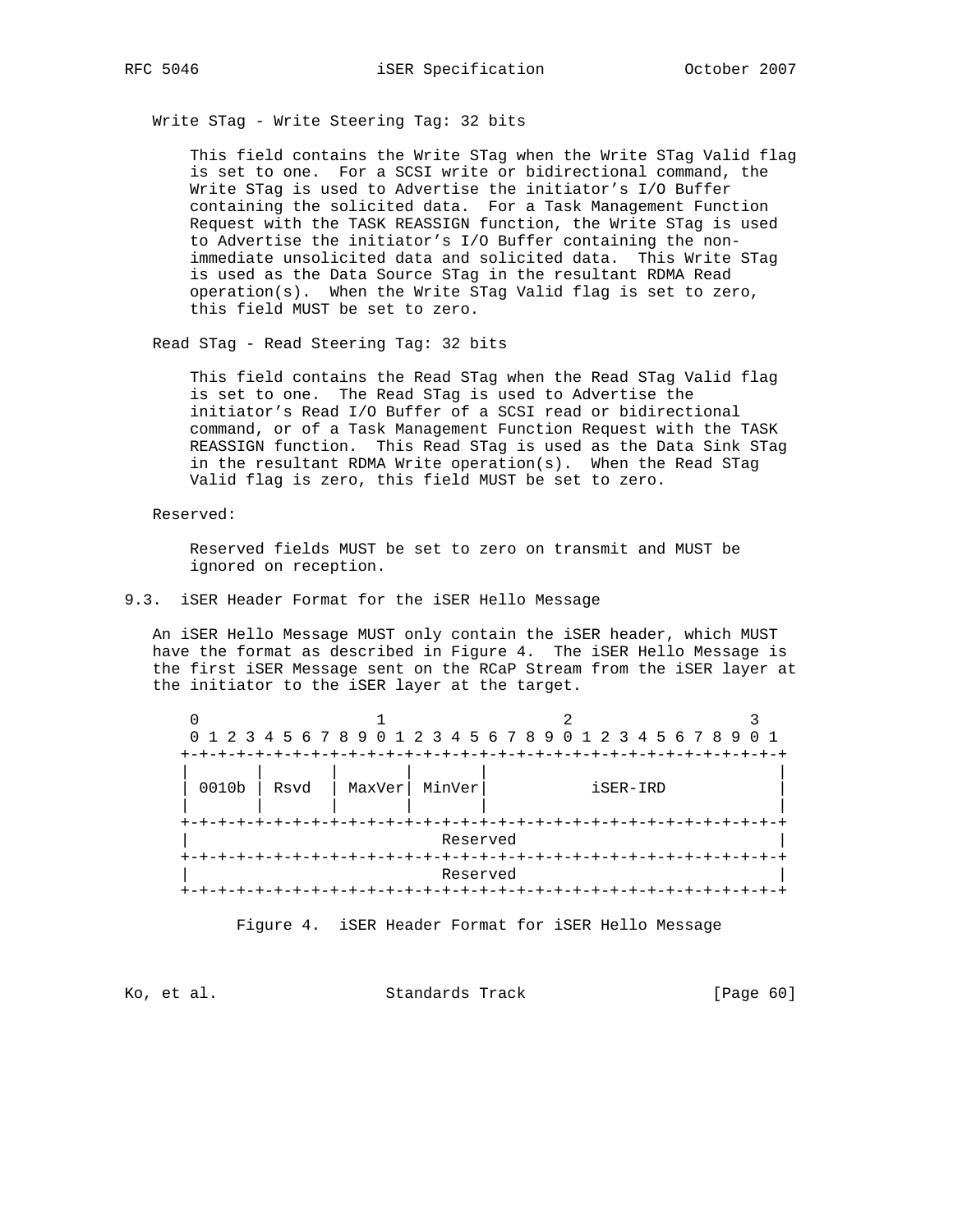MaxVer - Maximum Version: 4 bits

 This field specifies the maximum version of the iSER protocol supported. It MUST be set to one to indicate the version of the specification described in this document.

MinVer - Minimum Version: 4 bits

 This field specifies the minimum version of the iSER protocol supported. It MUST be set to one to indicate the version of the specification described in this document.

iSER-IRD: 16 bits

This field contains the value of the iSER-IRD at the initiator.

Reserved (Rsvd):

 Reserved fields MUST be set to zero on transmit, and MUST be ignored on reception.

9.4. iSER Header Format for the iSER HelloReply Message

 An iSER HelloReply Message MUST only contain the iSER header which MUST have the format as described in Figure 5. The iSER HelloReply Message is the first iSER Message sent on the RCaP Stream from the iSER layer at the target to the iSER layer at the initiator.

|                            |      |                                       |        | 0 1 2 3 4 5 6 7 8 9 0 1 2 3 4 5 6 7 8 9 0 1 2 3 4 5 6 7 8 9 |          |  |
|----------------------------|------|---------------------------------------|--------|-------------------------------------------------------------|----------|--|
| 0011b                      | Rsvd | $\mathbb R$<br>$\mathbf{E}$<br>MaxVer | CurVer |                                                             | iSER-ORD |  |
| +-+-+-+-+-+-+-<br>Reserved |      |                                       |        |                                                             |          |  |
| Reserved<br>$+-$           |      |                                       |        |                                                             |          |  |

Figure 5. iSER Header Format for iSER HelloReply Message

REJ - Reject flag: 1 bit

 This flag indicates whether the target is rejecting this connection. If set to one, the target is rejecting the connection.

Ko, et al. Standards Track [Page 61]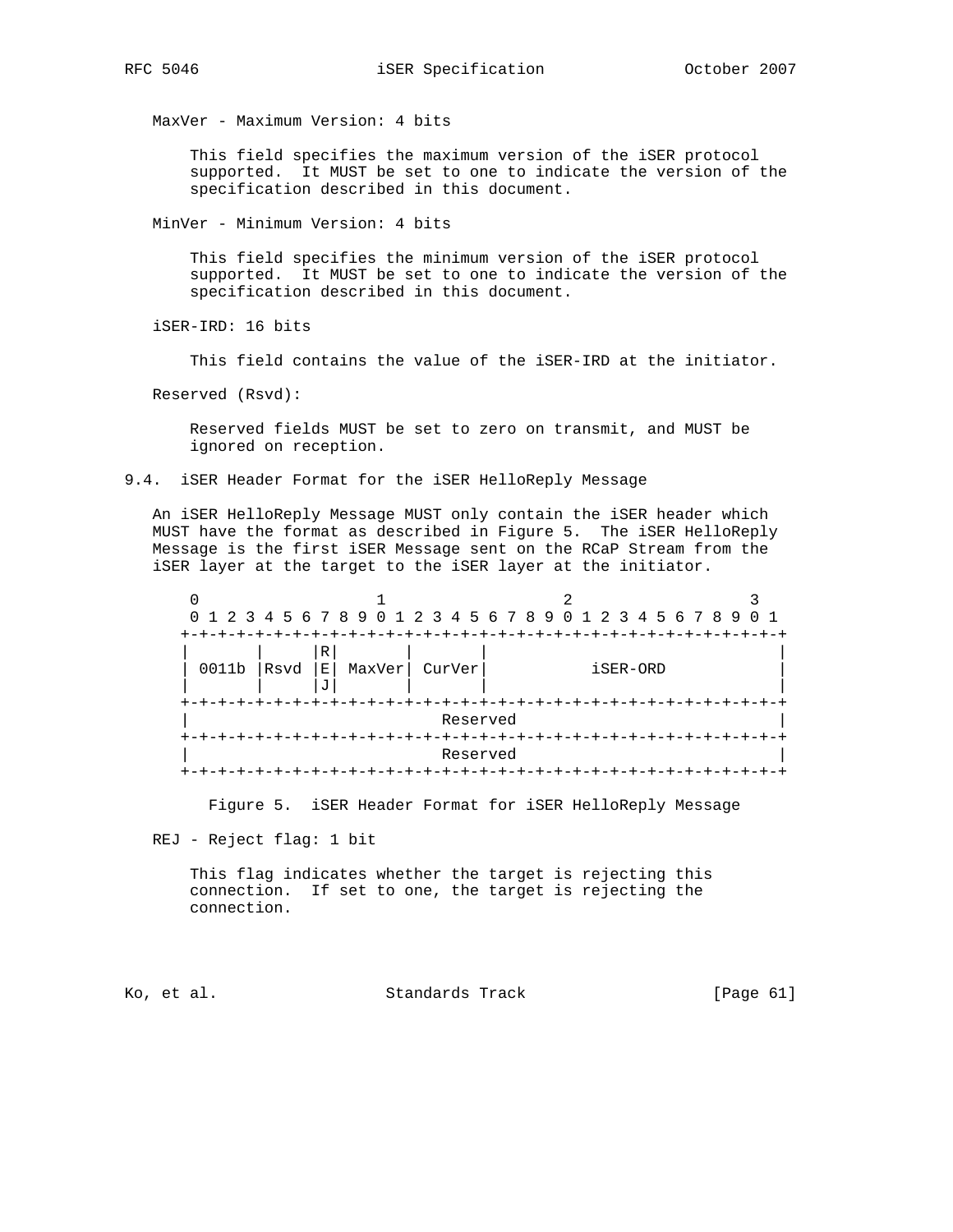MaxVer - Maximum Version: 4 bits

 This field specifies the maximum version of the iSER protocol supported. It MUST be set to one to indicate the version of the specification described in this document.

CurVer - Current Version: 4 bits

 This field specifies the current version of the iSER protocol supported. It MUST be set to one to indicate the version of the specification described in this document.

iSER-ORD: 16 bits

This field contains the value of the iSER-ORD at the target.

Reserved (Rsvd):

 Reserved fields MUST be set to zero on transmit, and MUST be ignored on reception.

9.5. SCSI Data Transfer Operations

 The iSER layer at the initiator and the iSER layer at the target handle each SCSI Write, SCSI Read, and bidirectional operation as described below.

9.5.1. SCSI Write Operation

 The iSCSI layer at the initiator MUST invoke the Send\_Control Operational Primitive to request that the iSER layer at the initiator send the SCSI write command. The iSER layer at the initiator MUST request that the RCaP layer transmit a SendSE Message with the message payload consisting of the iSER header followed by the SCSI Command PDU and immediate data (if any). If there is solicited data, the iSER layer MUST Advertise the Write STag in the iSER header of the SendSE Message, as described in Section 9.2. Upon receiving the SendSE Message, the iSER layer at the target MUST notify the iSCSI layer at the target by invoking the Control\_Notify Operational Primitive qualified with the SCSI Command PDU. See Section 7.3.1 for details on the handling of the SCSI write command.

 For the non-immediate unsolicited data, the iSCSI layer at the initiator MUST invoke a Send\_Control Operational Primitive qualified with the SCSI Data-out PDU. Upon receiving each Send or SendSE Message containing the non-immediate unsolicited data, the iSER layer at the target MUST notify the iSCSI layer at the target by invoking the Control\_Notify Operational Primitive qualified with the SCSI

Ko, et al. Standards Track [Page 62]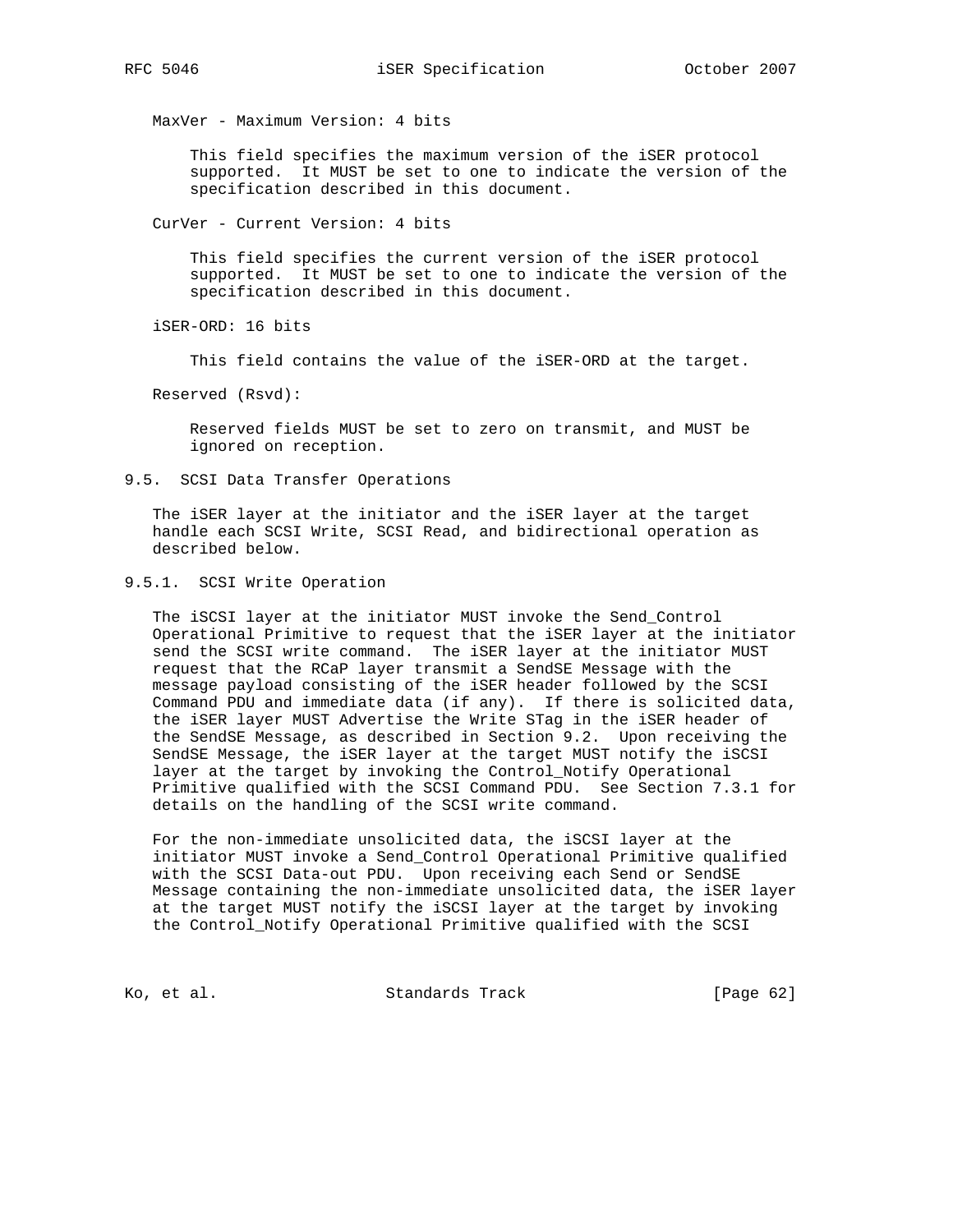Data-out PDU. See Section 7.3.4 for details on the handling of the SCSI Data-out PDU.

 For the solicited data, when the iSCSI layer at the target has an I/O Buffer available, it MUST invoke the Get\_Data Operational Primitive qualified with the R2T PDU. See Section 7.3.6 for details on the handling of the R2T PDU.

 When the data transfer associated with this SCSI Write operation is complete, the iSCSI layer at the target MUST invoke the Send\_Control Operational Primitive when it is ready to send the SCSI Response PDU. Upon receiving a SendSE or SendInvSE Message containing the SCSI Response PDU, the iSER layer at the initiator MUST notify the iSCSI layer at the initiator by invoking the Control\_Notify Operational Primitive qualified with the SCSI Response PDU. See Section 7.3.2 for details on the handling of the SCSI Response PDU.

9.5.2. SCSI Read Operation

 The iSCSI layer at the initiator MUST invoke the Send\_Control Operational Primitive to request that the iSER layer at the initiator to send the SCSI read command. The iSER layer at the initiator MUST request that the RCaP layer transmit a SendSE Message with the message payload consisting of the iSER header followed by the SCSI Command PDU. The iSER layer at the initiator MUST Advertise the Read STag in the iSER header of the SendSE Message, as described in Section 9.2. Upon receiving the SendSE Message, the iSER layer at the target MUST notify the iSCSI layer at the target by invoking the Control\_Notify Operational Primitive qualified with the SCSI Command PDU. See Section 7.3.1 for details on the handling of the SCSI read command.

 When the requested SCSI data is available in the I/O Buffer, the iSCSI layer at the target MUST invoke the Put\_Data Operational Primitive qualified with the SCSI Data-in PDU. See Section 7.3.5 for details on the handling of the SCSI Data-in PDU.

 When the data transfer associated with this SCSI Read operation is complete, the iSCSI layer at the target MUST invoke the Send\_Control Operational Primitive when it is ready to send the SCSI Response PDU. Upon receiving the SendInvSE Message containing the SCSI Response PDU, the iSER layer at the initiator MUST notify the iSCSI layer at the initiator by invoking the Control\_Notify Operational Primitive qualified with the SCSI Response PDU. See Section 7.3.2 for details on the handling of the SCSI Response PDU.

Ko, et al. Standards Track [Page 63]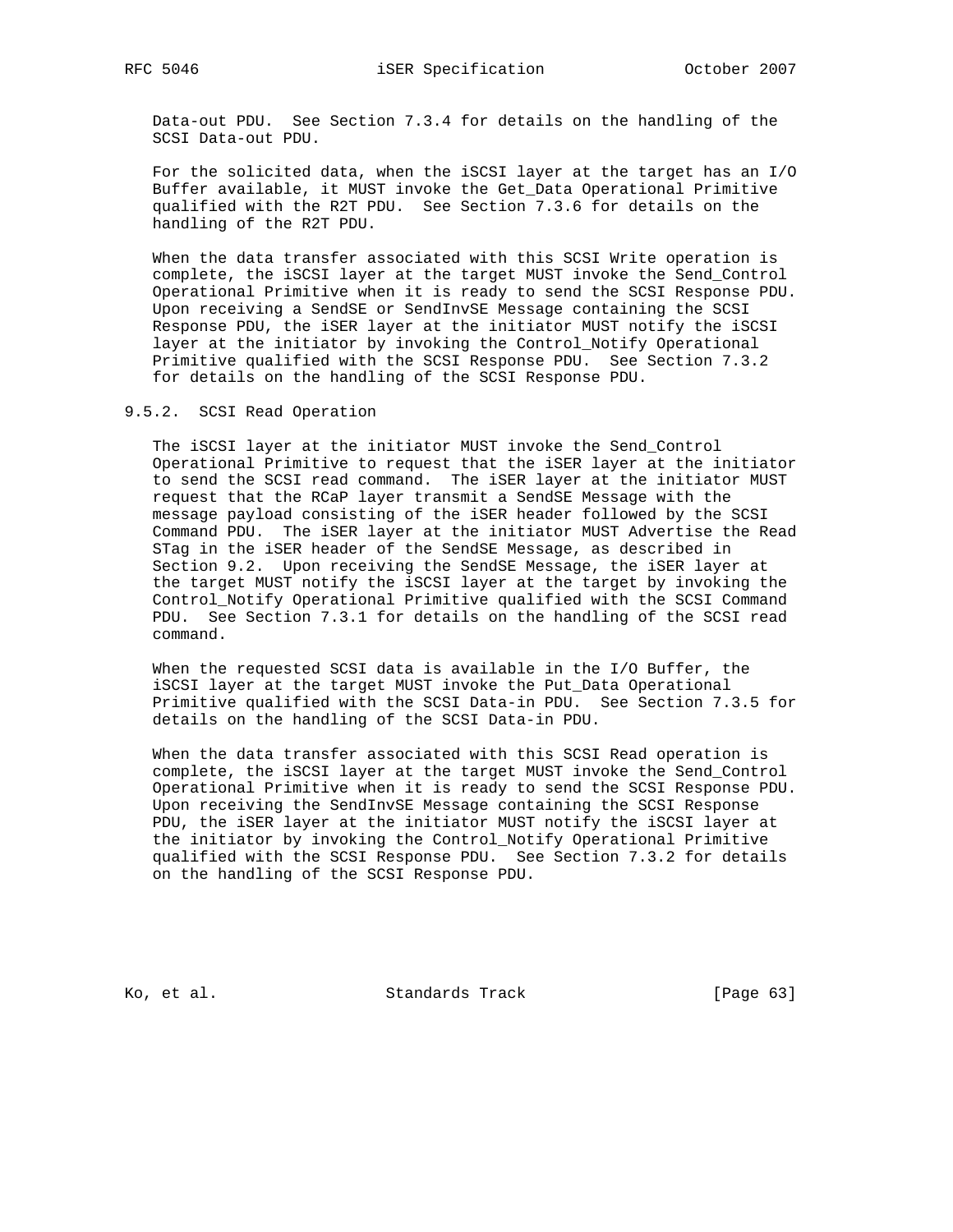9.5.3. Bidirectional Operation

 The initiator and the target handle the SCSI Write and the SCSI Read portions of this bidirectional operation the same as described in Sections 9.5.1 and 9.5.2, respectively.

10. iSER Error Handling and Recovery

 RCaP provides the iSER layer with reliable in-order delivery. Therefore, the error management needs of an iSER-assisted connection are somewhat different than those of a Traditional iSCSI connection.

10.1. Error Handling

 iSER error handling is described in the following sections, classified loosely based on the sources of errors:

- 1. Those originating at the transport layer (e.g., TCP).
- 2. Those originating at the RCaP layer.
- 3. Those originating at the iSER layer.
- 4. Those originating at the iSCSI layer.

10.1.1. Errors in the Transport Layer

 If the transport layer is TCP, then TCP packets with detected errors are silently dropped by the TCP layer and result in retransmission at the TCP layer. This has no impact on the iSER layer. However, connection loss (e.g., link failure) and unexpected termination (e.g., TCP graceful or abnormal close without the iSCSI Logout exchanges) at the transport layer will cause the iSCSI/iSER connection to be terminated as well.

10.1.1.1. Failure in the Transport Layer before RCaP Mode Is Enabled

 If the connection is lost or terminated before the iSCSI layer invokes the Allocate\_Connection\_Resources Operational Primitive, the login process is terminated and no further action is required.

 If the connection is lost or terminated after the iSCSI layer has invoked the Allocate\_Connection\_Resources Operational Primitive, then the iSCSI layer MUST request that the iSER layer deallocate all connection resources by invoking the Deallocate\_Connection\_Resources Operational Primitive.

Ko, et al. Standards Track [Page 64]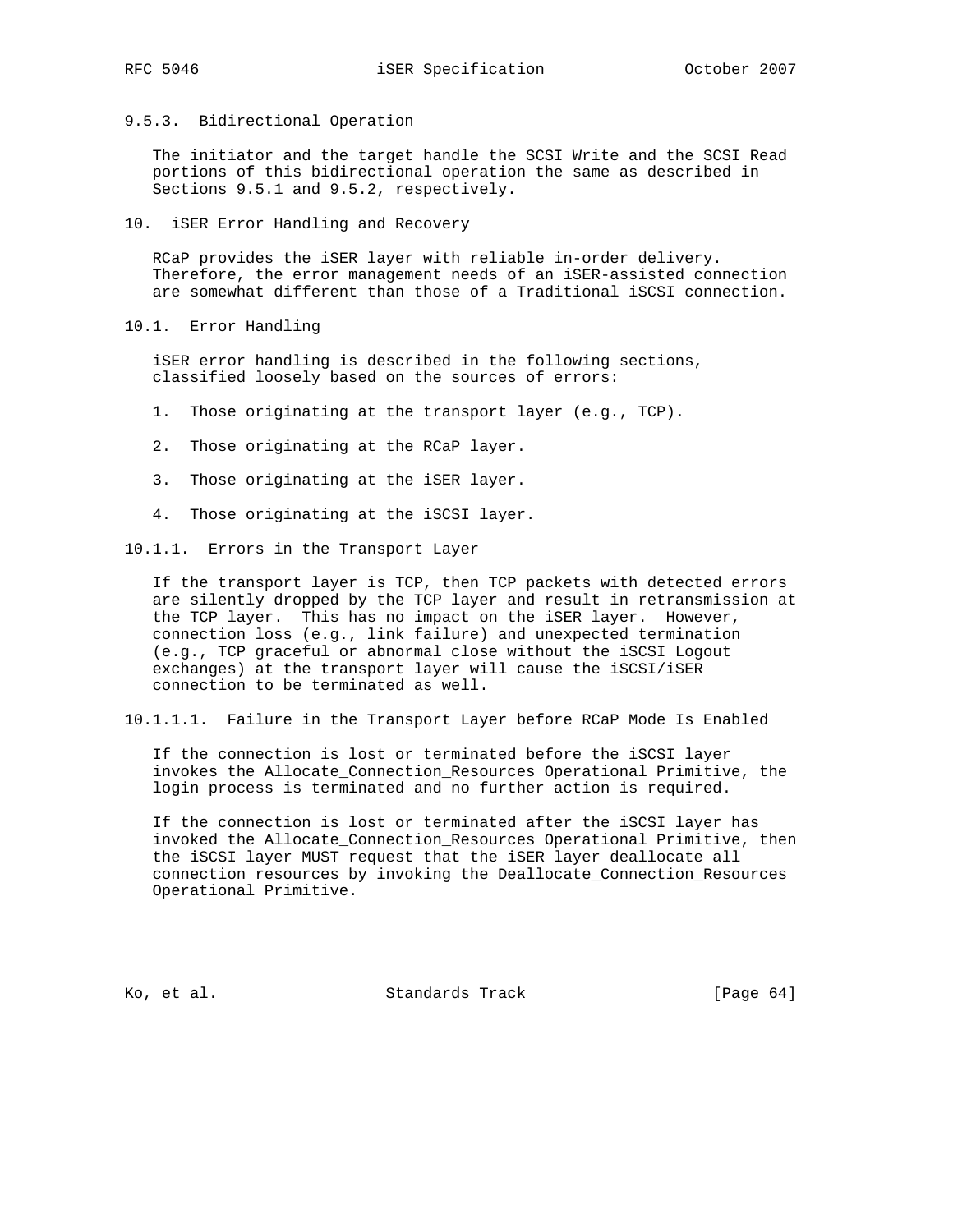10.1.1.2. Failure in the Transport Layer after RCaP Mode Is Enabled

 If the connection is lost or terminated after the iSCSI layer has invoked the Enable\_Datamover Operational Primitive, the iSER layer MUST notify the iSCSI layer of the connection loss by invoking the Connection\_Terminate\_Notify Operational Primitive. Prior to invoking the Connection\_Terminate\_Notify Operational Primitive, the iSER layer MUST perform the actions described in Section 5.2.3.2.

10.1.2. Errors in the RCaP Layer

 The RCaP layer does not have error recovery operations built in. If errors are detected at the RCaP layer, the RCaP layer will terminate the RCaP Stream and the associated connection.

10.1.2.1. Errors Detected in the Local RCaP Layer

 If an error is encountered at the local RCaP layer, the RCaP layer MAY send a Terminate Message to the Remote Peer to report the error if possible. (For iWARP, see [RDMAP] for the list of errors where a Terminate Message is sent.) The RCaP layer is responsible for terminating the connection. After the RCaP layer notifies the iSER layer that the connection is terminated, the iSER layer MUST notify the iSCSI layer by invoking the Connection\_Terminate\_Notify Operational Primitive. Prior to invoking the Connection\_Terminate\_Notify Operational Primitive, the iSER layer MUST perform the actions described in Section 5.2.3.2.

10.1.2.2. Errors Detected in the RCaP Layer at the Remote Peer

 If an error is encountered at the RCaP layer at the Remote Peer, the RCaP layer at the Remote Peer may send a Terminate Message to report the error if possible. If it is unable to send the Terminate Message, the connection is terminated. This is treated the same as a failure in the transport layer after RDMA is enabled as described in Section 10.1.1.2.

 If an error is encountered at the RCaP layer at the Remote Peer and it is able to send a Terminate Message, the RCaP layer at the Remote Peer is responsible for terminating the connection. After the local RCaP layer notifies the iSER layer that the connection is terminated, the iSER layer MUST notify the iSCSI layer by invoking the Connection\_Terminate\_Notify Operational Primitive. Prior to invoking the Connection\_Terminate\_Notify Operational Primitive, the iSER layer MUST perform the actions described in Section 5.2.3.2.

Ko, et al. Standards Track [Page 65]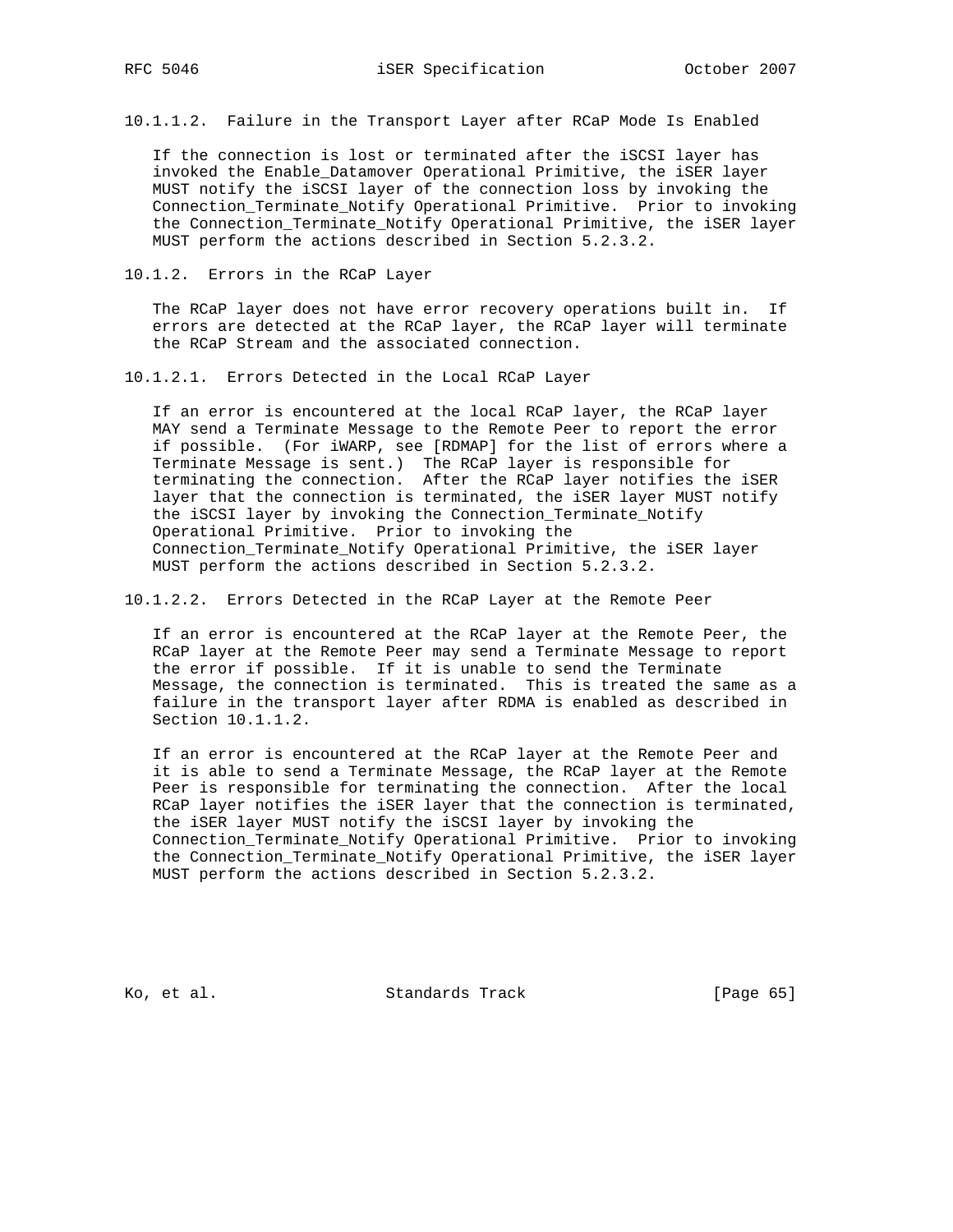10.1.3. Errors in the iSER Layer

 The error handling due to errors at the iSER layer is described in the following sections.

10.1.3.1. Insufficient Connection Resources to Support RCaP at Connection Setup

 After the iSCSI layer at the initiator invokes the Allocate\_Connection\_Resources Operational Primitive during the iSCSI Login Negotiation Phase, if the iSER layer at the initiator fails to allocate the connection resources necessary to support RCaP, it MUST return a status of failure to the iSCSI layer at the initiator. The iSCSI layer at the initiator MUST terminate the connection as described in Section 5.2.3.1.

 After the iSCSI layer at the target invokes the Allocate\_Connection\_Resources Operational Primitive during the iSCSI Login Negotiation Phase, if the iSER layer at the target fails to allocate the connection resources necessary to support RCaP, it MUST return a status of failure to the iSCSI layer at the target. The iSCSI layer at the target MUST send a Login Response with a status class of 3 (Target Error), and a status code of "0302" (Out of Resources). The iSCSI layers at the initiator and the target MUST terminate the connection as described in Section 5.2.3.1.

10.1.3.2. iSER Negotiation Failures

 If the RCaP or iSER related parameters declared by the initiator in the iSER Hello Message are unacceptable to the iSER layer at the target, the iSER layer at the target MUST set the Reject (REJ) flag, as described in Section 9.4, in the iSER HelloReply Message. The following are the cases when the iSER layer MUST set the REJ flag to one in the HelloReply Message:

- \* The initiator-declared iSER-IRD value is greater than 0 and the target-declared iSER-ORD value is 0.
- \* The initiator-supported and the target-supported iSER protocol versions do not overlap.

 After requesting that the RCaP layer send the iSER HelloReply Message, the handling of the error situation is the same as that for iSER format errors as described in Section 10.1.3.3.

Ko, et al. Standards Track [Page 66]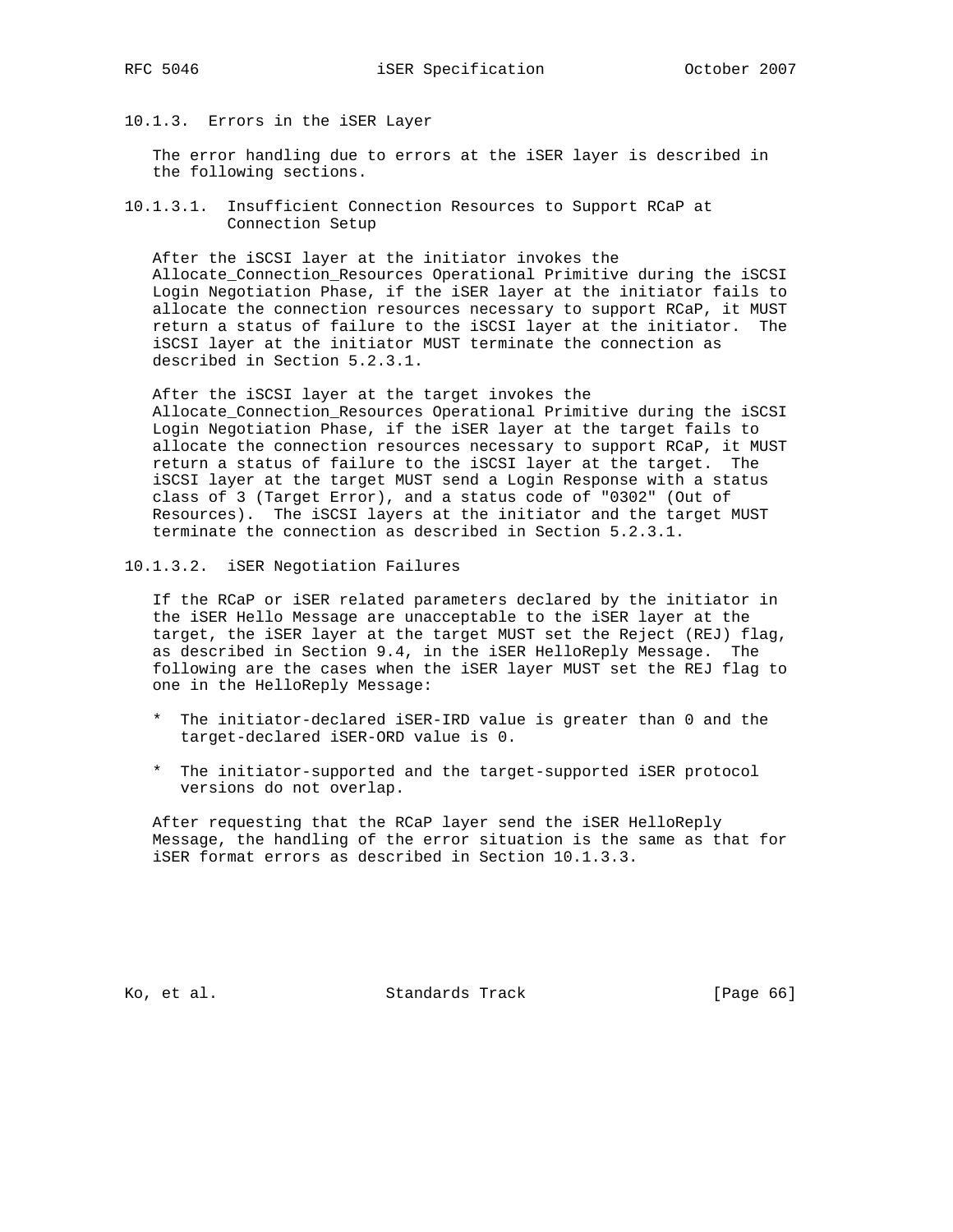## 10.1.3.3. iSER Format Errors

 The following types of errors in an iSER header are considered format errors:

- \* Illegal contents of any iSER header field
- \* Inconsistent field contents in an iSER header
- \* Length error for an iSER Hello or HelloReply Message (see Section 9.3 and 9.4)

 When a format error is detected, the following events MUST occur in the specified sequence:

- 1. The iSER layer MUST request that the RCaP layer terminate the RCaP Stream. The RCaP layer MUST terminate the associated connection.
- 2. The iSER layer MUST notify the iSCSI layer of the connection termination by invoking the Connection\_Terminate\_Notify Operational Primitive. Prior to invoking the Connection\_Terminate\_Notify Operational Primitive, the iSER layer MUST perform the actions described in Section 5.2.3.2.

### 10.1.3.4. iSER Protocol Errors

 The first iSER Message sent by the iSER layer at the initiator after transitioning into iSER-assisted mode MUST be the iSER Hello Message (see Section 9.3). Likewise, the first iSER Message sent by the iSER layer at the target after transitioning into iSER-assisted mode MUST be the iSER HelloReply Message (see Section 9.4). Failure to send the iSER Hello or HelloReply Message, as indicated by the wrong Opcode in the iSER header, is a protocol error. The handling of this error situation is the same as that for iSER format errors as described in Section 10.1.3.3.

 If the sending side of an iSER-enabled connection acts in a manner not permitted by the negotiated or declared login/text operational key values as described in Section 6, this is a protocol error, and the receiving side MAY handle this the same as for iSER format errors as described in Section 10.1.3.3.

10.1.4. Errors in the iSCSI Layer

 The error handling due to errors at the iSCSI layer is described in the following sections. For error recovery, see Section 10.2.

Ko, et al. Standards Track [Page 67]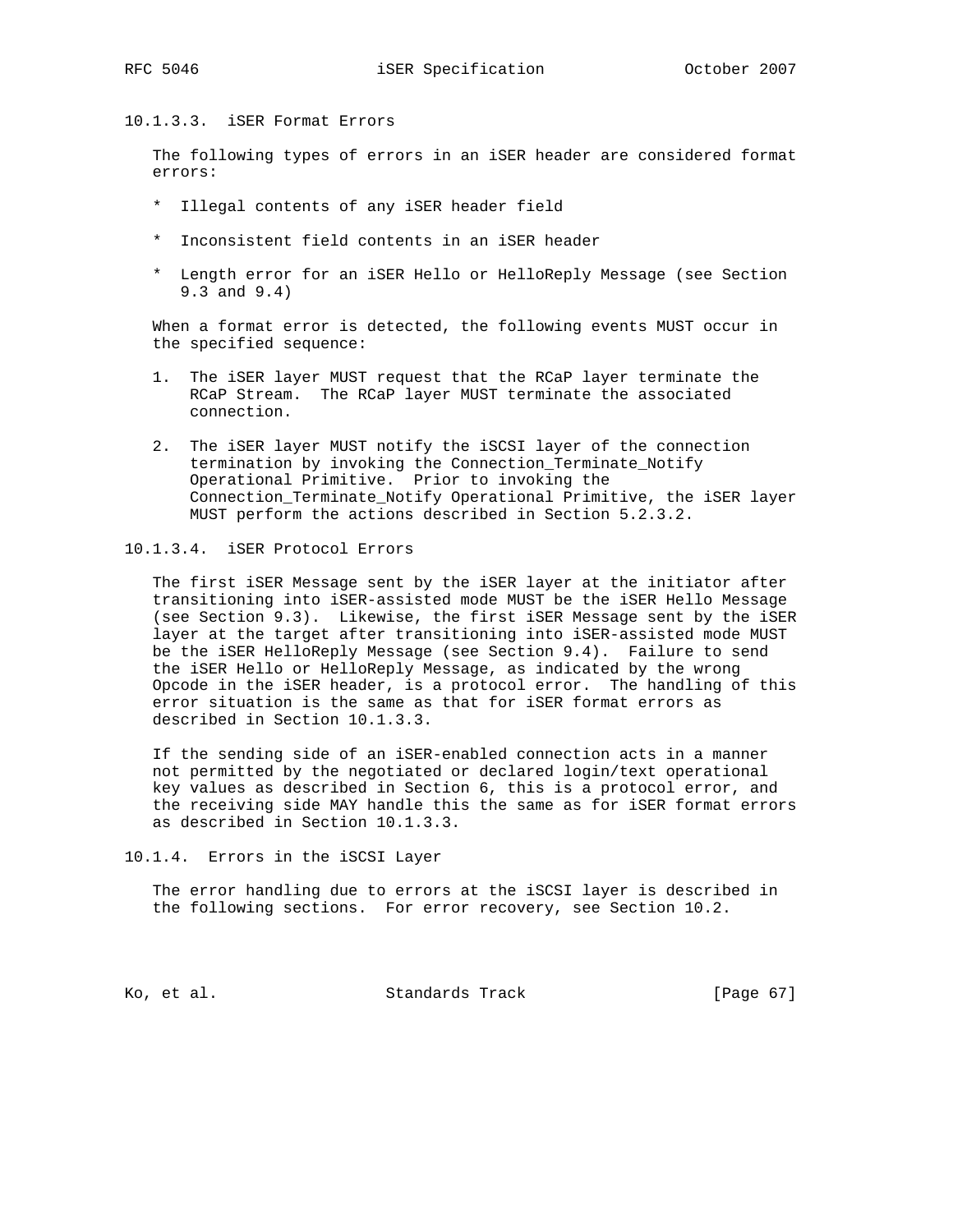10.1.4.1. iSCSI Format Errors

 When an iSCSI format error is detected, the iSCSI layer MUST request that the iSER layer terminate the RCaP Stream by invoking the Connection\_Terminate Operational Primitive. For more details on the connection termination, see Section 5.2.3.1.

10.1.4.2. iSCSI Digest Errors

 In the iSER-assisted mode, the iSCSI layer will not see any digest error because both the HeaderDigest and the DataDigest keys are negotiated to "None".

10.1.4.3. iSCSI Sequence Errors

 For Traditional iSCSI, sequence errors are caused by dropped PDUs due to header or data digest errors. Since digests are not used in iSER-assisted mode and the RCaP layer will deliver all messages in the order they were sent, sequence errors will not occur in iSER assisted mode.

10.1.4.4. iSCSI Protocol Error

 When the iSCSI layer handles certain protocol errors by dropping the connection, the error handling is the same as that for iSCSI format errors as described in Section 10.1.4.1.

 When the iSCSI layer uses the iSCSI Reject PDU and response codes to handle certain other protocol errors, no special handling at the iSER layer is required.

10.1.4.5. SCSI Timeouts and Session Errors

 SCSI Timeouts and Session Errors are handled at the iSCSI layer and no special handling at the iSER layer is required.

10.1.4.6. iSCSI Negotiation Failures

 For negotiation failures that happen during the Login Phase at the initiator after the iSCSI layer has invoked the Allocate\_Connection\_Resources Operational Primitive and before the Enable\_Datamover Operational Primitive has been invoked, the iSCSI layer MUST request that the iSER layer deallocate all connection resources by invoking the Deallocate\_Connection\_Resources Operational Primitive. The iSCSI layer at the initiator MUST terminate the connection.

Ko, et al. Standards Track [Page 68]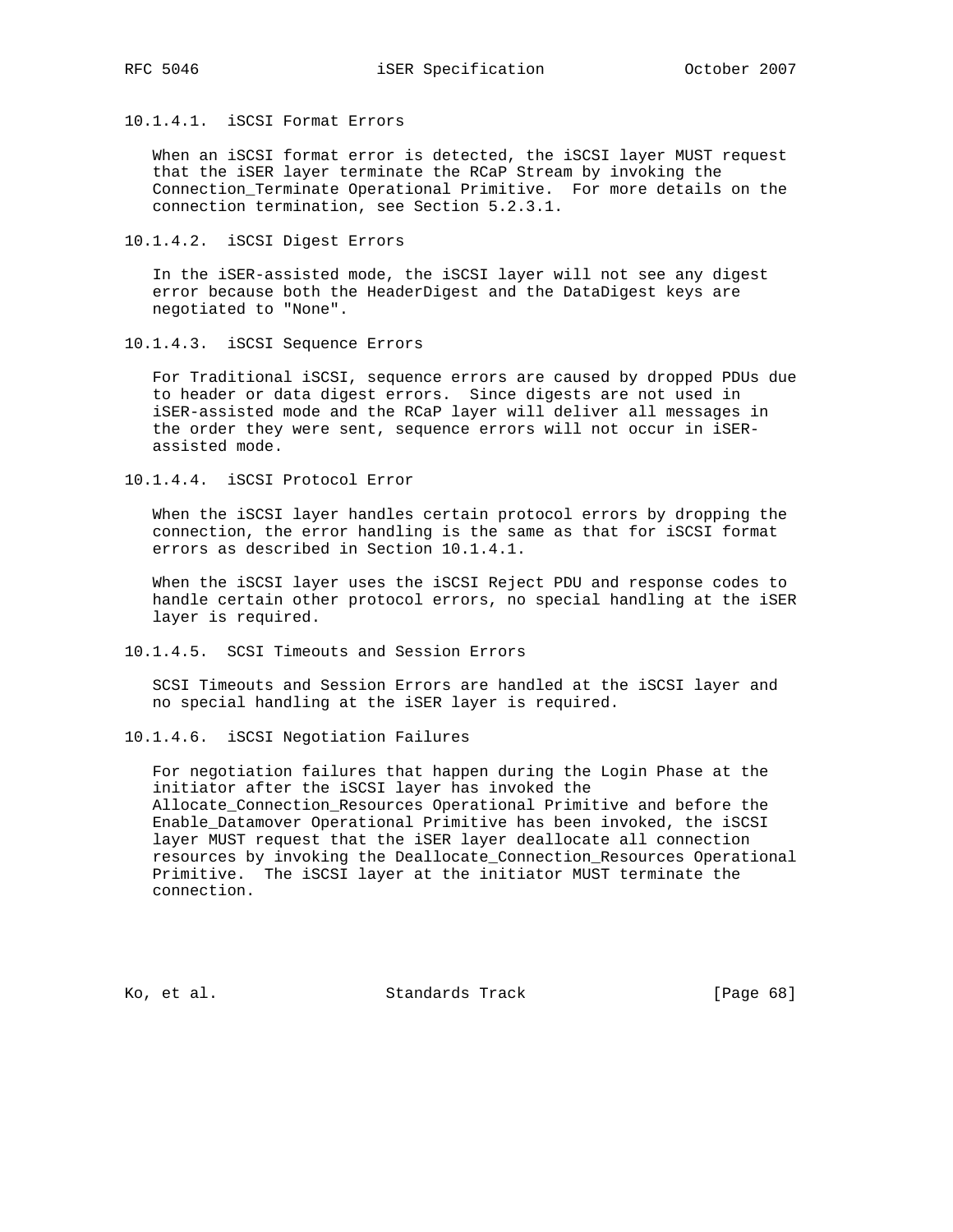For negotiation failures during the Login Phase at the target, the iSCSI layer can use a Login Response with a status class other than 0 (success) to terminate the Login Phase. If the iSCSI layer has invoked the Allocate\_Connection\_Resources Operational Primitive before the Enable\_Datamover Operational Primitive has been invoked, the iSCSI layer at the target MUST request that the iSER layer at the target deallocate all connection resources by invoking the Deallocate\_Connection\_Resources Operational Primitive. The iSCSI layer at both the initiator and the target MUST terminate the connection.

 During the iSCSI Login Phase, if the iSCSI layer at the initiator receives a Login Response from the target with a status class other than 0 (Success) after the iSCSI layer at the initiator has invoked the Allocate\_Connection\_Resources Operational Primitive, the iSCSI layer MUST request the iSER layer to deallocate all connection resources by invoking the Deallocate\_Connection\_Resources Operational Primitive. The iSCSI layer MUST terminate the connection in this case.

 For negotiation failures during the Full Feature Phase, the error handling is left to the iSCSI layer and no special handling at the iSER layer is required.

10.2. Error Recovery

 Error recovery requirements of iSCSI/iSER are the same as that of Traditional iSCSI. All three ErrorRecoveryLevels as defined in [RFC3720] are supported in iSCSI/iSER.

- \* For ErrorRecoveryLevel 0, session recovery is handled by iSCSI and no special handling by the iSER layer is required.
- \* For ErrorRecoveryLevel 1, see Section 10.2.1 on PDU Recovery.
- \* For ErrorRecoveryLevel 2, see Section 10.2.2 on Connection Recovery.

 The iSCSI layer may invoke the Notice\_Key\_Values Operational Primitive during connection setup to request that the iSER layer take note of the value of the operational ErrorRecoveryLevel, as described in Sections 5.1.1 and 5.1.2.

10.2.1. PDU Recovery

 As described in Sections 10.1.4.2 and 10.1.4.3, digest and sequence errors will not occur in the iSER-assisted mode. If the RCaP layer detects an error, it will close the iSCSI/iSER connection, as

Ko, et al. Standards Track [Page 69]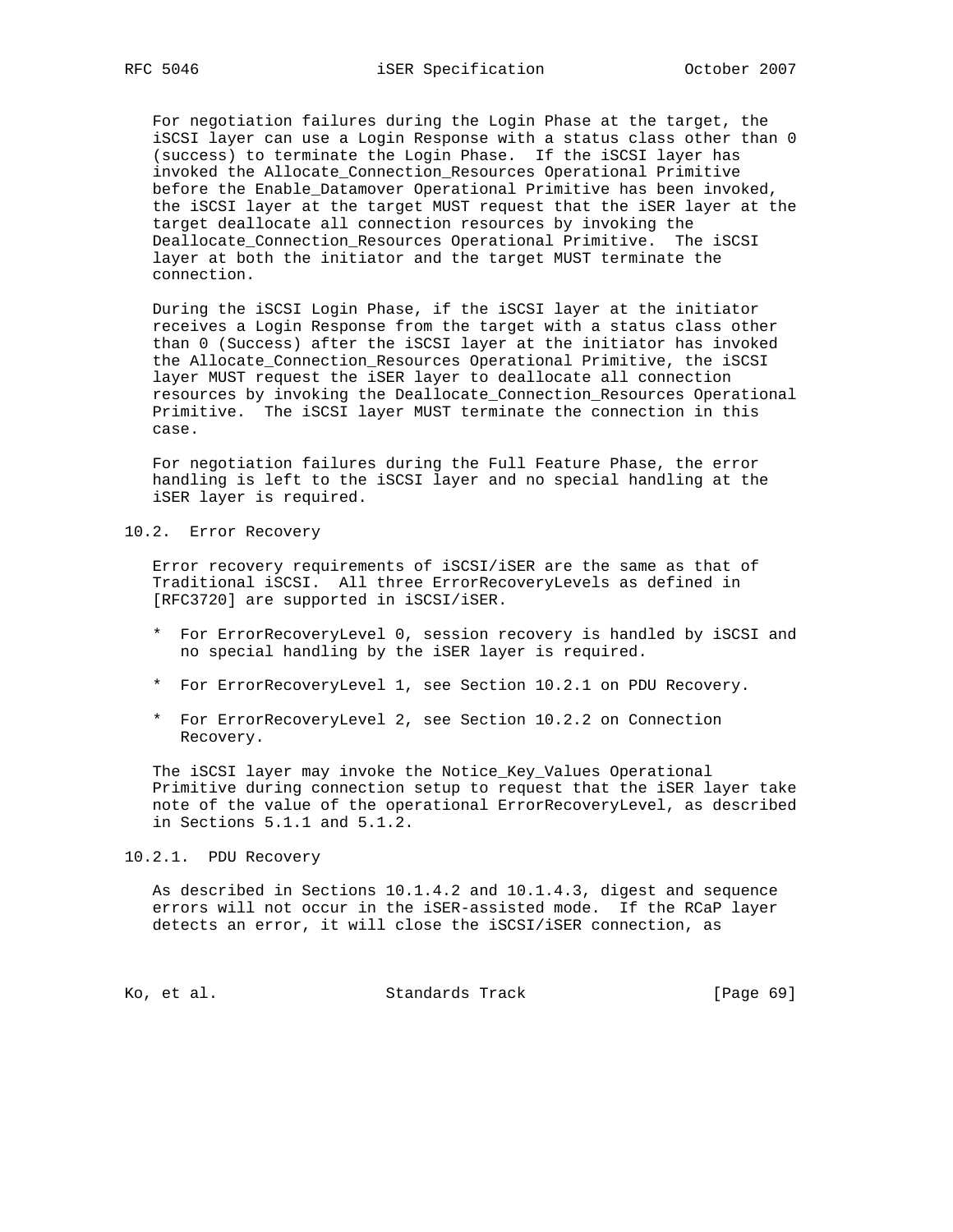described in Section 10.1.2. Therefore, PDU recovery is not useful in the iSER-assisted mode.

 The iSCSI layer at the initiator SHOULD disable iSCSI timeout-driven PDU retransmissions.

10.2.2. Connection Recovery

 The iSCSI layer at the initiator MAY reassign connection allegiance for non-immediate commands that are still in progress and are associated with the failed connection by using a Task Management Function Request with the TASK REASSIGN function. See Section 7.3.3 for more details.

 When the iSCSI layer at the initiator does a task reassignment for a SCSI write command, it MUST qualify the Send\_Control Operational Primitive invocation with DataDescriptorOut, which defines the I/O Buffer for both the non-immediate unsolicited data and the solicited data. This allows the iSCSI layer at the target to use recovery R2Ts to request data originally sent as unsolicited and solicited from the initiator.

 When the iSCSI layer at the target accepts a reassignment request for a SCSI read command, it MUST request that the iSER layer process SCSI Data-in for all unacknowledged data by invoking the Put\_Data Operational Primitive. See Section 7.3.5 on the handling of SCSI Data-in.

 When the iSCSI layer at the target accepts a reassignment request for a SCSI write command, it MUST request that the iSER layer process a recovery R2T for any non-immediate unsolicited data and any solicited data sequences that have not been received by invoking the Get\_Data Operational Primitive. See Section 7.3.6 on the handling of Ready To Transfer (R2T).

 The iSCSI layer at the target MUST NOT issue recovery R2Ts on an iSCSI/iSER connection for a task for which the connection allegiance was never reassigned. The iSER layer at the target MAY reject such a recovery R2T received via the Get\_Data Operational Primitive invocation from the iSCSI layer at the target, with an appropriate error code.

 The iSER layer at the target will process the requests invoked by the Put\_Data and Get\_Data Operational Primitives for a reassigned task in the same way as for the original commands.

Ko, et al. Standards Track [Page 70]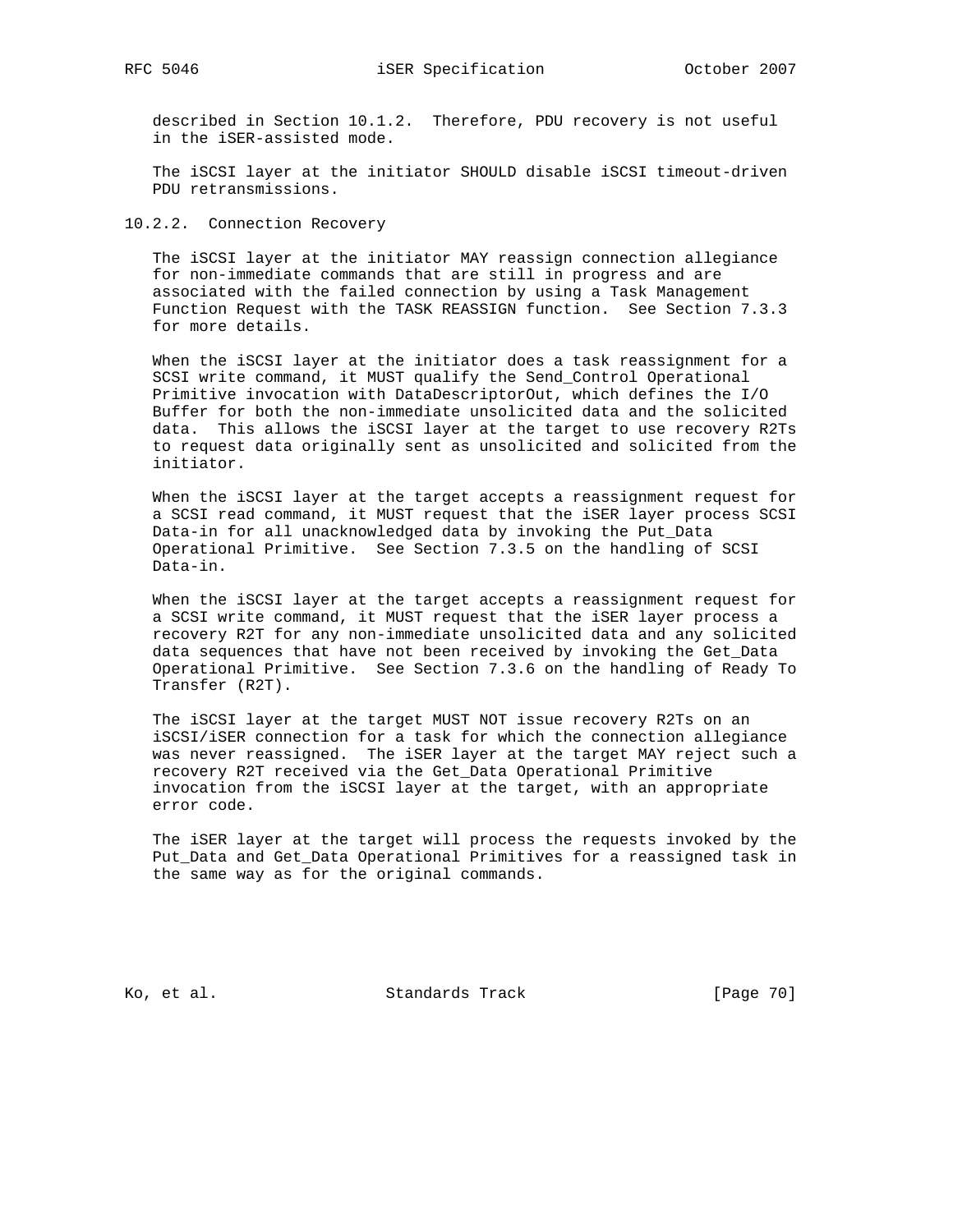#### 11. Security Considerations

 When iSER is layered on top of an RCaP layer and provides the RDMA extensions to the iSCSI protocol, the security considerations of iSER are the same as that of the underlying RCaP layer. For iWARP, this is described in [RDMAP] and [RDDPSEC].

 Since the iSER-assisted iSCSI protocol is still functionally iSCSI from a security considerations perspective, all of the iSCSI security requirements as described in [RFC3720] and [RFC3723] apply. If the IPsec [IPSEC] mechanism is used, then it MUST be established before the connection transitions to the iSER-assisted mode. If iSER is layered on top of a non-IP based RCaP layer, all the security protocol mechanisms applicable to that RCaP layer are also applicable to an iSCSI/iSER connection. If iSER is layered on top of a non-IP protocol, the IPsec mechanism as specified in [RFC3720] MUST be implemented at any point where the iSER protocol enters the IP network (e.g., via gateways), and the non-IP protocol SHOULD implement (optional to use) a packet-by packet security protocol equal in strength to the IPsec mechanism specified by [RFC3720].

 To minimize the potential for a denial-of-service attack, the iSCSI layer MUST NOT request that the iSER layer allocate the connection resources necessary to support RCaP until the iSCSI layer is sufficiently far along in the iSCSI Login Phase that it is reasonably certain that the peer side is not an attacker, as described in Sections 5.1.1 and 5.1.2.

 Note that the IPsec requirements for this document are based on the version of IPsec specified in RFC 2401 [IPSEC] and related RFCs, as profiled by RFC 3723 [RFC3723], despite the existence of a newer version of IPsec specified in RFC 4301 [RFC4301] and related RFCs.

### 12. References

- 12.1. Normative References
	- [RFC3720] Satran, J., Meth, K., Sapuntzakis, C., Chadalapaka, M., and E. Zeidner, "Internet Small Computer Systems Interface (iSCSI)", RFC 3720, April 2004.
	- [RFC3723] Aboba, B., Tseng, J., Walker, J., Rangan, V., and F. Travostino, "Securing Block Storage Protocols over IP", RFC 3723, April 2004.
	- [RDMAP] Recio, R., Culley, P., Garcia, D., Hilland, J., and B. Metzler, "A Remote Direct Memory Access Protocol Specification", RFC 5040, October 2007.

Ko, et al. Standards Track [Page 71]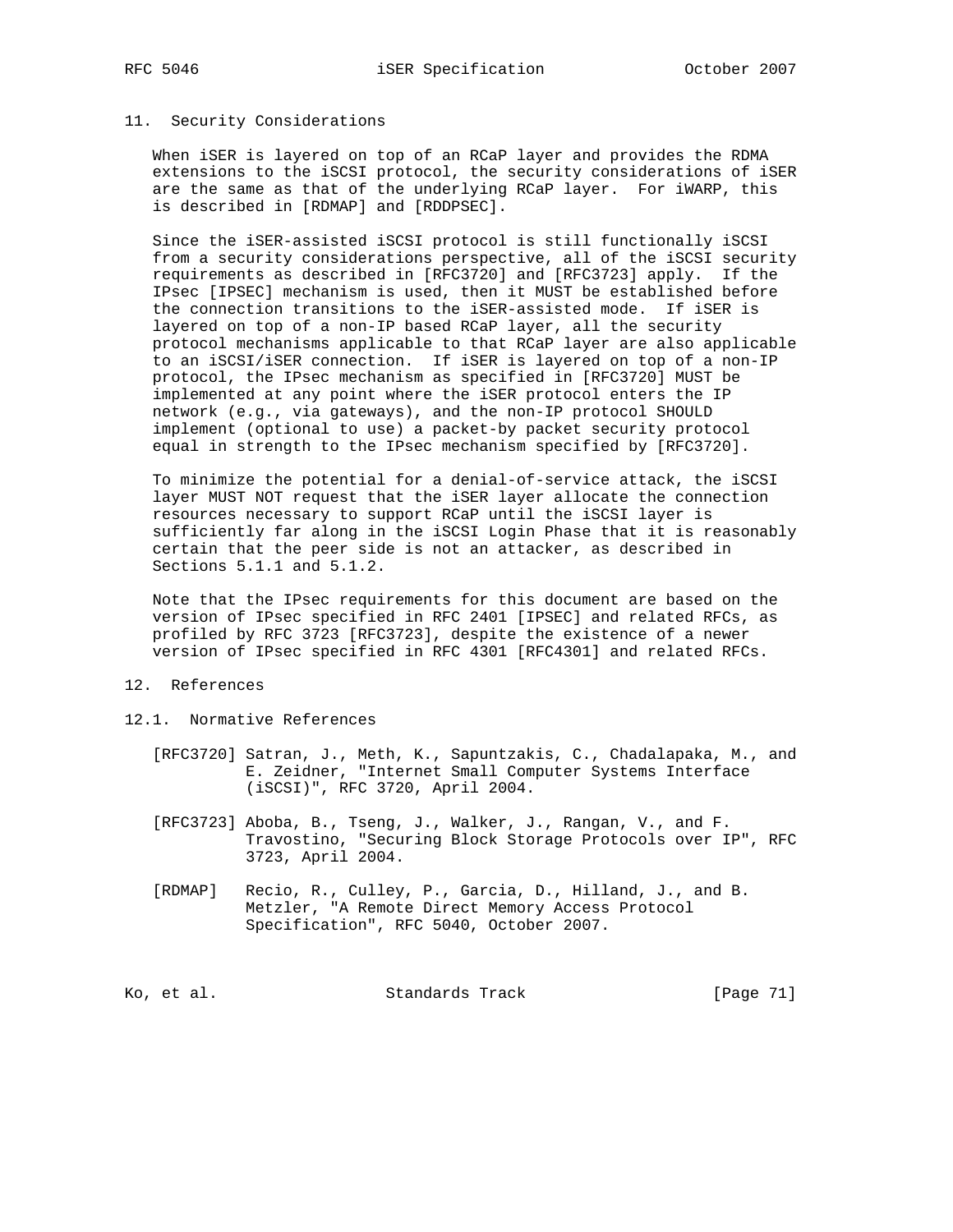RFC 5046 iSER Specification October 2007

- [DDP] Shah, H., Pinkerton, J., Recio, R., and P. Culley, "Direct Data Placement over Reliable Transports", RFC 5041, October 2007.
- [IPSEC] Kent, S. and R. Atkinson, "Security Architecture for the Internet Protocol", RFC 2401, November 1998.
- [MPA] Culley, P., Elzur, U., Recio, R., Bailey, S., and J. Carrier, "Marker PDU Aligned Framing for TCP Specification", RFC 5044, October 2007.
- [RDDPSEC] Pinkerton, J. and E. Deleganes, "Direct Data Placement Protocol (DDP) / Remote Direct Memory Access Protocol (RDMAP) Security", RFC 5042, October 2007.
- [TCP] Postel, J., "Transmission Control Protocol", STD 7, RFC 793, September 1981.
- [RFC2119] Bradner, S., "Key words for use in RFCs to Indicate Requirement Levels", BCP 14, RFC 2119, March 1997.
- 12.2. Informative References
	- [SAM2] T10/1157D, SCSI Architecture Model 2 (SAM-2)
	- [DA] Chadalapaka, M., Hufferd, J., Satran, J., and H. Shah, "DA: Datamover Architecture for the Internet Small Computer System Interface (iSCSI)", RFC 5047, October 2007.
	- [IB] InfiniBand Architecture Specification Volume 1 Release 1.2, October 2004
	- [IPoIB] Chu, J. and V. Kashyap, "Transmission of IP over InfiniBand (IPoIB)", RFC 4391, April 2006.
	- [RFC4301] Kent, S. and K. Seo, "Security Architecture for the Internet Protocol", RFC 4301, December 2005.

Ko, et al. Standards Track [Page 72]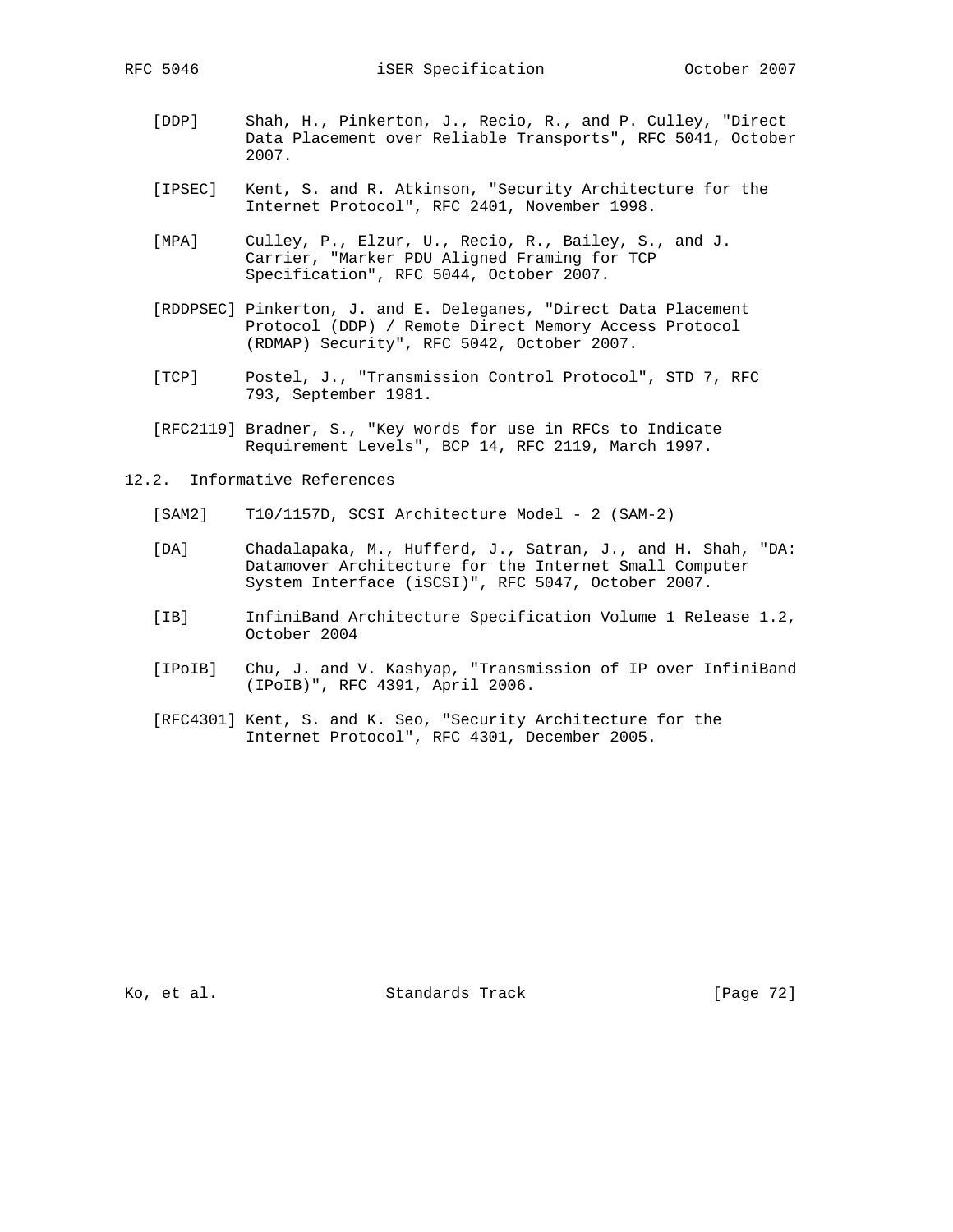Appendix A. iWARP Message Format for iSER

 This section is for information only and is NOT part of the standard. It simply depicts the iWARP Message format for the various iSER Messages when the transport layer is TCP.

A.1. iWARP Message Format for iSER Hello Message

 The following figure depicts an iSER Hello Message encapsulated in an iWARP SendSE Message.

0  $1$  2 3 0 1 2 3 4 5 6 7 8 9 0 1 2 3 4 5 6 7 8 9 0 1 2 3 4 5 6 7 8 9 0 1 +-+-+-+-+-+-+-+-+-+-+-+-+-+-+-+-+-+-+-+-+-+-+-+-+-+-+-+-+-+-+-+-+ | MPA Header | DDP Control | RDMA Control | +-+-+-+-+-+-+-+-+-+-+-+-+-+-+-+-+-+-+-+-+-+-+-+-+-+-+-+-+-+-+-+-+ Reserved +-+-+-+-+-+-+-+-+-+-+-+-+-+-+-+-+-+-+-+-+-+-+-+-+-+-+-+-+-+-+-+-+ (Send) Queue Number +-+-+-+-+-+-+-+-+-+-+-+-+-+-+-+-+-+-+-+-+-+-+-+-+-+-+-+-+-+-+-+-+ (Send) Message Sequence Number +-+-+-+-+-+-+-+-+-+-+-+-+-+-+-+-+-+-+-+-+-+-+-+-+-+-+-+-+-+-+-+-+ (Send) Message Offset +-+-+-+-+-+-+-+-+-+-+-+-+-+-+-+-+-+-+-+-+-+-+-+-+-+-+-+-+-+-+-+-+ | 0010b | Zeros | 0001b | 0001b | iSER-IRD | +-+-+-+-+-+-+-+-+-+-+-+-+-+-+-+-+-+-+-+-+-+-+-+-+-+-+-+-+-+-+-+-+ All Zeros +-+-+-+-+-+-+-+-+-+-+-+-+-+-+-+-+-+-+-+-+-+-+-+-+-+-+-+-+-+-+-+-+ All Zeros +-+-+-+-+-+-+-+-+-+-+-+-+-+-+-+-+-+-+-+-+-+-+-+-+-+-+-+-+-+-+-+-+ | MPA CRC | +-+-+-+-+-+-+-+-+-+-+-+-+-+-+-+-+-+-+-+-+-+-+-+-+-+-+-+-+-+-+-+-+

Figure 6. SendSE Message Containing an iSER Hello Message

Ko, et al. Standards Track [Page 73]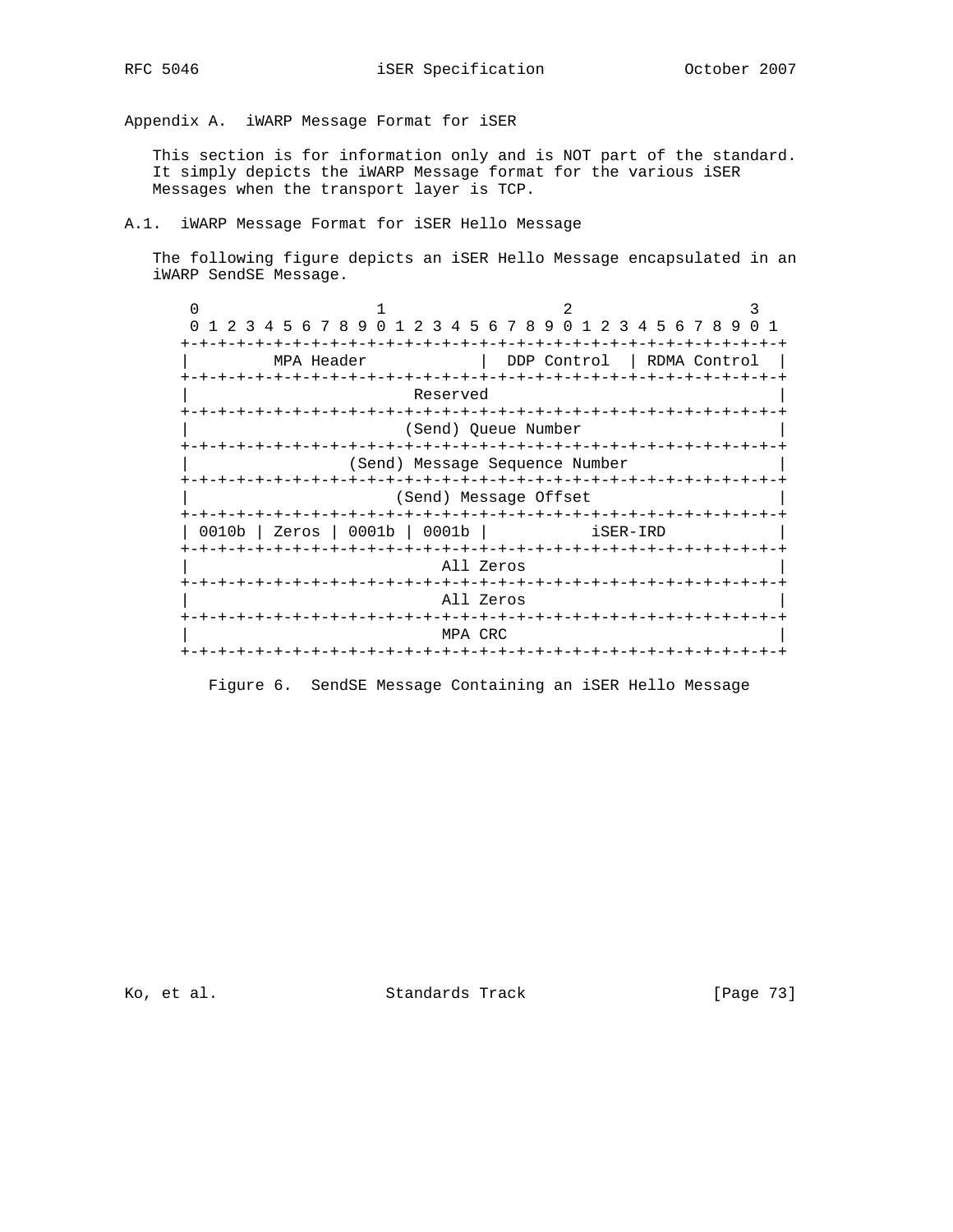# A.2. iWARP Message Format for iSER HelloReply Message

 The following figure depicts an iSER HelloReply Message encapsulated in an iWARP SendSE Message. The Reject (REJ) flag is set to 0.

|       | 1 2 3 4 5 6 7 8 9 0 1 2 3 4 5 6 7 8 9 0 1 2 3 4 5 6 7 8 9 |                          |             | n 1            |  |  |
|-------|-----------------------------------------------------------|--------------------------|-------------|----------------|--|--|
|       |                                                           |                          |             |                |  |  |
|       | MPA Header                                                |                          | DDP Control | RDMA Control   |  |  |
|       | +-+-+-+-+-+-+-+-+-+                                       |                          |             |                |  |  |
|       |                                                           | Reserved                 |             |                |  |  |
|       | -+-+-+-+-+-+-+-+-+-+-+-+<br>-+-+-+-+-+-+-+                |                          |             |                |  |  |
|       | (Send) Queue Number                                       |                          |             |                |  |  |
|       |                                                           |                          |             |                |  |  |
|       | (Send) Message Sequence Number                            |                          |             |                |  |  |
|       | (Send) Message Offset                                     |                          |             |                |  |  |
| 0011b | -+-+-+-+-+-+<br>0001b<br> Zeros 0                         | 0001b                    | iSER-ORD    | -+-+-+-+-+-+-+ |  |  |
|       |                                                           |                          |             |                |  |  |
|       |                                                           | All Zeros                |             |                |  |  |
|       |                                                           | -+-+-+-+-+-<br>All Zeros |             |                |  |  |
|       |                                                           | MPA CRC                  |             |                |  |  |
|       |                                                           | -+-+-+-+-+-+             |             |                |  |  |

Figure 7. SendSE Message Containing an iSER HelloReply Message

Ko, et al. Standards Track [Page 74]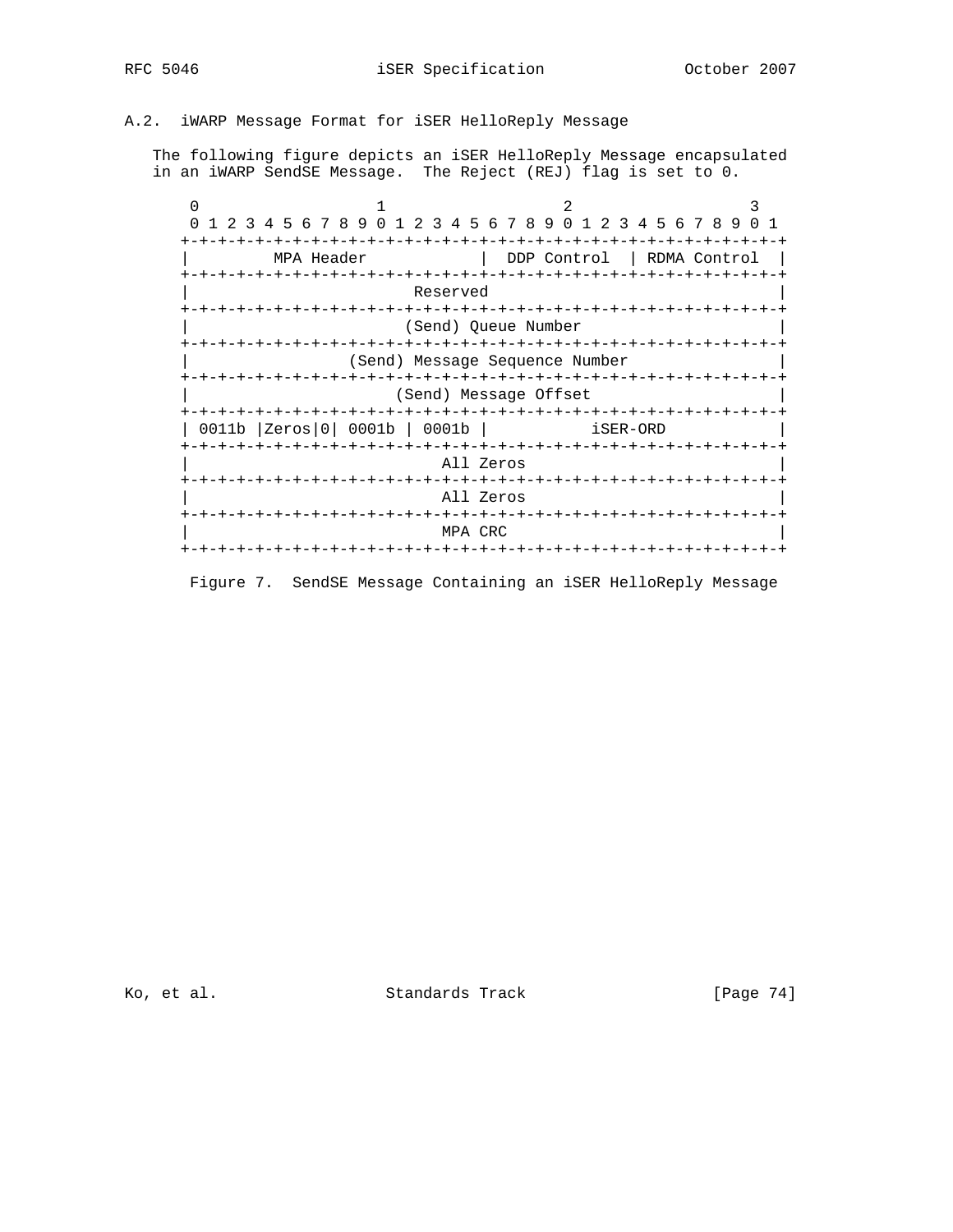# A.3. iWARP Message Format for SCSI Read Command PDU

 The following figure depicts a SCSI Read Command PDU embedded in an iSER Message encapsulated in an iWARP SendSE Message. For this particular example, in the iSER header, the Write STag Valid flag is set to zero, the Read STag Valid flag is set to one, the Write STag field is set to all zeros, and the Read STag field contains a valid Read STag.

 $0$  1 2 3 0 1 2 3 4 5 6 7 8 9 0 1 2 3 4 5 6 7 8 9 0 1 2 3 4 5 6 7 8 9 0 1 +-+-+-+-+-+-+-+-+-+-+-+-+-+-+-+-+-+-+-+-+-+-+-+-+-+-+-+-+-+-+-+-+ | MPA Header | DDP Control | RDMA Control | +-+-+-+-+-+-+-+-+-+-+-+-+-+-+-+-+-+-+-+-+-+-+-+-+-+-+-+-+-+-+-+-+ Reserved +-+-+-+-+-+-+-+-+-+-+-+-+-+-+-+-+-+-+-+-+-+-+-+-+-+-+-+-+-+-+-+-+ | (Send) Queue Number | +-+-+-+-+-+-+-+-+-+-+-+-+-+-+-+-+-+-+-+-+-+-+-+-+-+-+-+-+-+-+-+-+ | (Send) Message Sequence Number | +-+-+-+-+-+-+-+-+-+-+-+-+-+-+-+-+-+-+-+-+-+-+-+-+-+-+-+-+-+-+-+-+ (Send) Message Offset +-+-+-+-+-+-+-+-+-+-+-+-+-+-+-+-+-+-+-+-+-+-+-+-+-+-+-+-+-+-+-+-+ | 0001b |0|1| All zeros | +-+-+-+-+-+-+-+-+-+-+-+-+-+-+-+-+-+-+-+-+-+-+-+-+-+-+-+-+-+-+-+-+ All Zeros +-+-+-+-+-+-+-+-+-+-+-+-+-+-+-+-+-+-+-+-+-+-+-+-+-+-+-+-+-+-+-+-+ | Read STag | +-+-+-+-+-+-+-+-+-+-+-+-+-+-+-+-+-+-+-+-+-+-+-+-+-+-+-+-+-+-+-+-+ | SCSI Read Command PDU |  $\frac{1}{2}$  //  $\frac{1}{2}$  //  $\frac{1}{2}$  //  $\frac{1}{2}$  //  $\frac{1}{2}$  //  $\frac{1}{2}$  //  $\frac{1}{2}$  //  $\frac{1}{2}$  //  $\frac{1}{2}$  //  $\frac{1}{2}$  //  $\frac{1}{2}$  //  $\frac{1}{2}$  //  $\frac{1}{2}$  //  $\frac{1}{2}$  //  $\frac{1}{2}$  //  $\frac{1}{2}$  //  $\frac{1}{2}$  // | | +-+-+-+-+-+-+-+-+-+-+-+-+-+-+-+-+-+-+-+-+-+-+-+-+-+-+-+-+-+-+-+-+ | MPA CRC | +-+-+-+-+-+-+-+-+-+-+-+-+-+-+-+-+-+-+-+-+-+-+-+-+-+-+-+-+-+-+-+-+

Figure 8. SendSE Message Containing a SCSI Read Command PDU

Ko, et al. Standards Track [Page 75]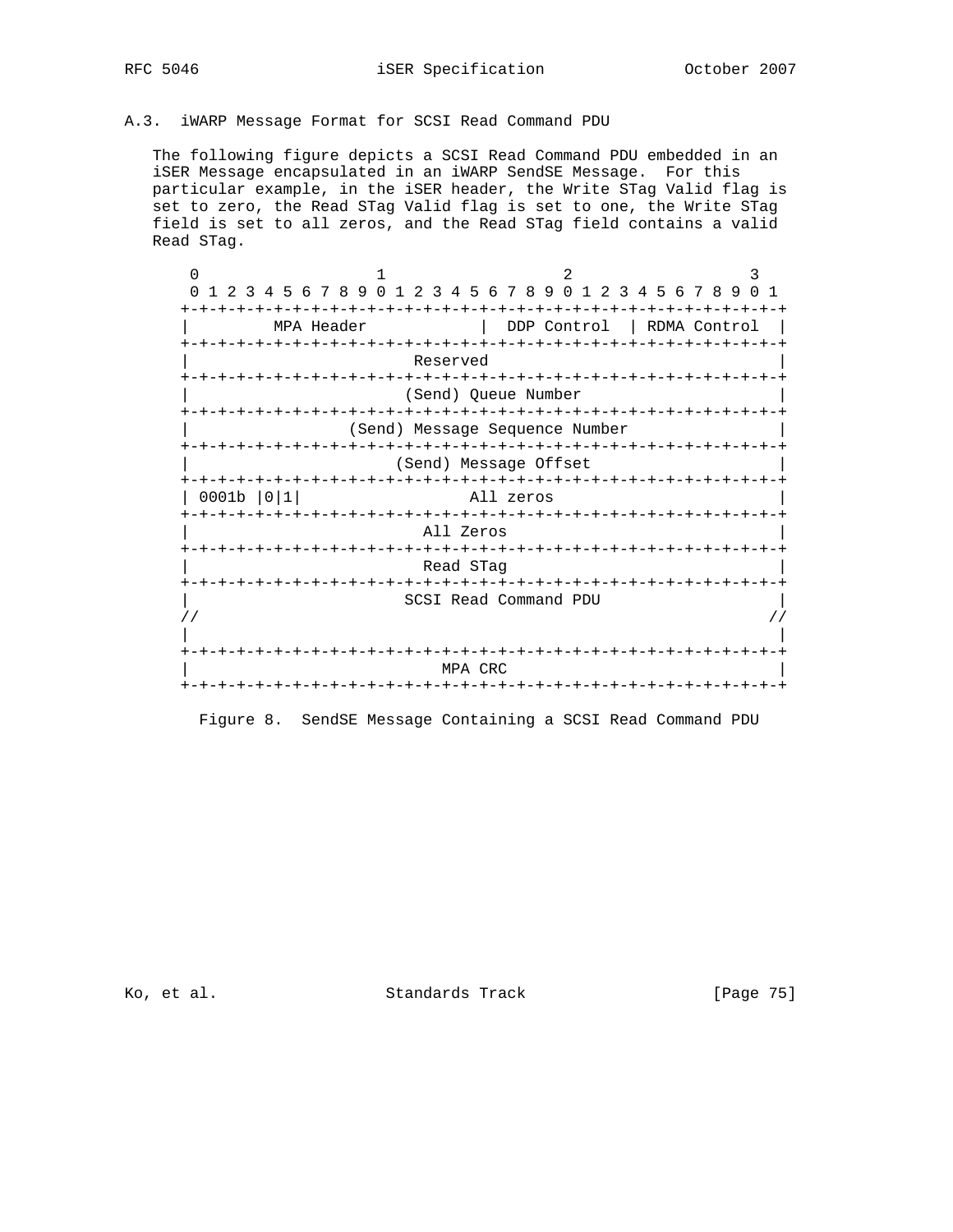A.4. iWARP Message Format for SCSI Read Data

 The following figure depicts an iWARP RDMA Write Message carrying SCSI Read data in the payload:

0  $1$  2 3 0 1 2 3 4 5 6 7 8 9 0 1 2 3 4 5 6 7 8 9 0 1 2 3 4 5 6 7 8 9 0 1 +-+-+-+-+-+-+-+-+-+-+-+-+-+-+-+-+-+-+-+-+-+-+-+-+-+-+-+-+-+-+-+-+ | MPA Header | DDP Control | RDMA Control | +-+-+-+-+-+-+-+-+-+-+-+-+-+-+-+-+-+-+-+-+-+-+-+-+-+-+-+-+-+-+-+-+ Data Sink STag +-+-+-+-+-+-+-+-+-+-+-+-+-+-+-+-+-+-+-+-+-+-+-+-+-+-+-+-+-+-+-+-+ Data Sink Tagged Offset + + | | +-+-+-+-+-+-+-+-+-+-+-+-+-+-+-+-+-+-+-+-+-+-+-+-+-+-+-+-+-+-+-+-+ | SCSI Read data |  $\frac{1}{2}$  //  $\frac{1}{2}$  //  $\frac{1}{2}$  //  $\frac{1}{2}$  //  $\frac{1}{2}$  //  $\frac{1}{2}$  //  $\frac{1}{2}$  //  $\frac{1}{2}$  //  $\frac{1}{2}$  //  $\frac{1}{2}$  //  $\frac{1}{2}$  //  $\frac{1}{2}$  //  $\frac{1}{2}$  //  $\frac{1}{2}$  //  $\frac{1}{2}$  //  $\frac{1}{2}$  //  $\frac{1}{2}$  // | | +-+-+-+-+-+-+-+-+-+-+-+-+-+-+-+-+-+-+-+-+-+-+-+-+-+-+-+-+-+-+-+-+ | MPA CRC | +-+-+-+-+-+-+-+-+-+-+-+-+-+-+-+-+-+-+-+-+-+-+-+-+-+-+-+-+-+-+-+-+

Figure 9. RDMA Write Message Containing SCSI Read Data

Ko, et al. Standards Track [Page 76]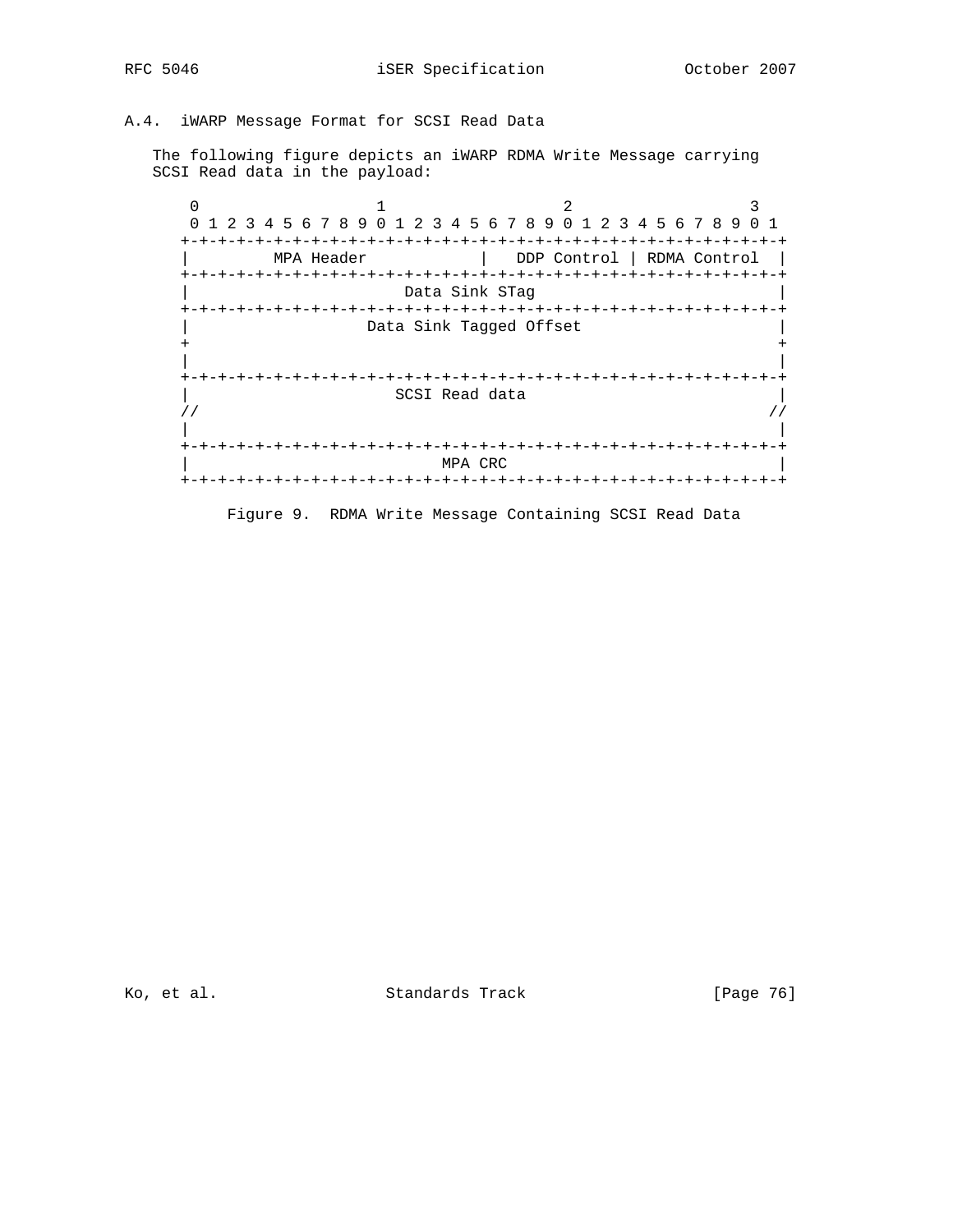## A.5. iWARP Message Format for SCSI Write Command PDU

 The following figure depicts a SCSI Write Command PDU embedded in an iSER Message encapsulated in an iWARP SendSE Message. For this particular example, in the iSER header, the Write STag Valid flag is set to one, the Read STag Valid flag is set to zero, the Write STag field contains a valid Write STag, and the Read STag field is set to all zeros since it is not used.

| $\Omega$           |                                                                                       | 2                                                        | 3                                |  |  |  |
|--------------------|---------------------------------------------------------------------------------------|----------------------------------------------------------|----------------------------------|--|--|--|
| $\Omega$<br>2<br>3 | 9<br>-5<br>$6\overline{6}$<br>78<br>$\Omega$<br>4<br>3<br>2                           | 789<br>$\Omega$<br>5<br>-6<br>$\mathbf 1$<br>3<br>4<br>2 | 456789<br>$\cap$<br>$\mathbf{1}$ |  |  |  |
|                    |                                                                                       |                                                          |                                  |  |  |  |
|                    | MPA Header                                                                            | DDP Control                                              | RDMA Control                     |  |  |  |
|                    | -+-+-+-+-+-+<br>-+-+-+-+-+-+-+-+                                                      |                                                          |                                  |  |  |  |
|                    | Reserved                                                                              |                                                          |                                  |  |  |  |
|                    | -+-+-+-+-+-+-+-+                                                                      |                                                          |                                  |  |  |  |
|                    |                                                                                       | (Send) Queue Number                                      |                                  |  |  |  |
|                    | -+-+-+-+-+-+-+-+-+<br>-+-+-+-+-+-+-+-+-+-+-+-+-+-+-<br>(Send) Message Sequence Number |                                                          |                                  |  |  |  |
|                    | -+-+-+-+-+<br>- +                                                                     | -+-+-+-+-+-+-+-+-+-+-+-+-+-+-+-+-+-+                     |                                  |  |  |  |
|                    |                                                                                       | (Send) Message Offset                                    |                                  |  |  |  |
|                    |                                                                                       | -+-+-+-+-+-+<br>-+-+-+-+-+-+-+-+-+-+                     |                                  |  |  |  |
| 0001b              | 10                                                                                    | All zeros                                                |                                  |  |  |  |
|                    | -+-+-+-+-+-+-+-+                                                                      |                                                          |                                  |  |  |  |
|                    | Write STag                                                                            |                                                          |                                  |  |  |  |
|                    | -+-+-+-+-+-+-+-+-+-+-+-+-                                                             |                                                          |                                  |  |  |  |
|                    | All Zeros                                                                             |                                                          |                                  |  |  |  |
|                    |                                                                                       | SCSI Write Command PDU                                   |                                  |  |  |  |
|                    |                                                                                       |                                                          |                                  |  |  |  |
|                    |                                                                                       |                                                          |                                  |  |  |  |
|                    |                                                                                       |                                                          |                                  |  |  |  |
|                    |                                                                                       | MPA CRC                                                  |                                  |  |  |  |
|                    |                                                                                       | -+-+-+-+-+-+-+-+                                         |                                  |  |  |  |

Figure 10. SendSE Message Containing a SCSI Write Command PDU

Ko, et al. Standards Track [Page 77]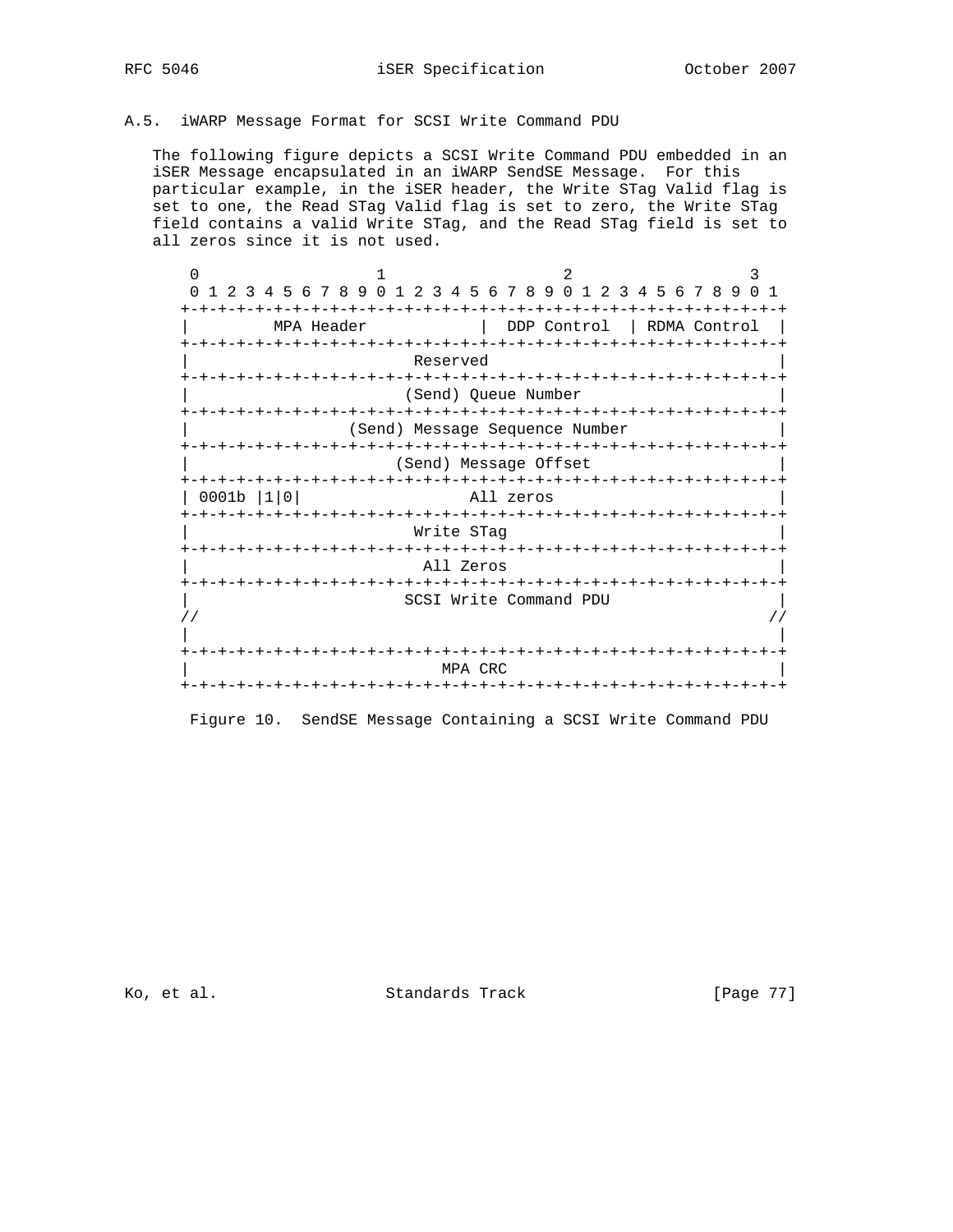## A.6. iWARP Message Format for RDMA Read Request

 An iSCSI R2T is transformed into an iWARP RDMA Read Request Message. The following figure depicts an iWARP RDMA Read Request Message:

| $\Omega$ | +-+-+-+-+-+-+-+-+ | 1 2 3 4 5 6 7 8 9 0 1 2 3 4 5 6 7 8 9 0 1 2 3 4 5 6 7 8 9<br>-+-+-+-+-+-+-+ | -1                         |
|----------|-------------------|-----------------------------------------------------------------------------|----------------------------|
|          | MPA Header        |                                                                             | DDP Control   RDMA Control |
|          |                   | Reserved (Not Used)                                                         |                            |
|          |                   | DDP (RDMA Read Request) Queue Number                                        |                            |
|          |                   | DDP (RDMA Read Request) Message Sequence Number                             |                            |
|          |                   | DDP (RDMA Read Request) Message Offset                                      |                            |
|          |                   | Data Sink STag (SinkSTag)                                                   |                            |
|          |                   |                                                                             |                            |
|          |                   | Data Sink Tagged Offset (SinkTO)                                            |                            |
|          |                   | RDMA Read Message Size (RDMARDSZ)                                           |                            |
|          |                   | Data Source STag (SrcSTag)                                                  |                            |
|          |                   |                                                                             |                            |
|          |                   | Data Source Taqqed Offset (SrcTO)                                           |                            |
|          |                   | MPA CRC                                                                     |                            |
|          |                   |                                                                             |                            |

Figure 11. RDMA Read Request Message

Ko, et al. Standards Track [Page 78]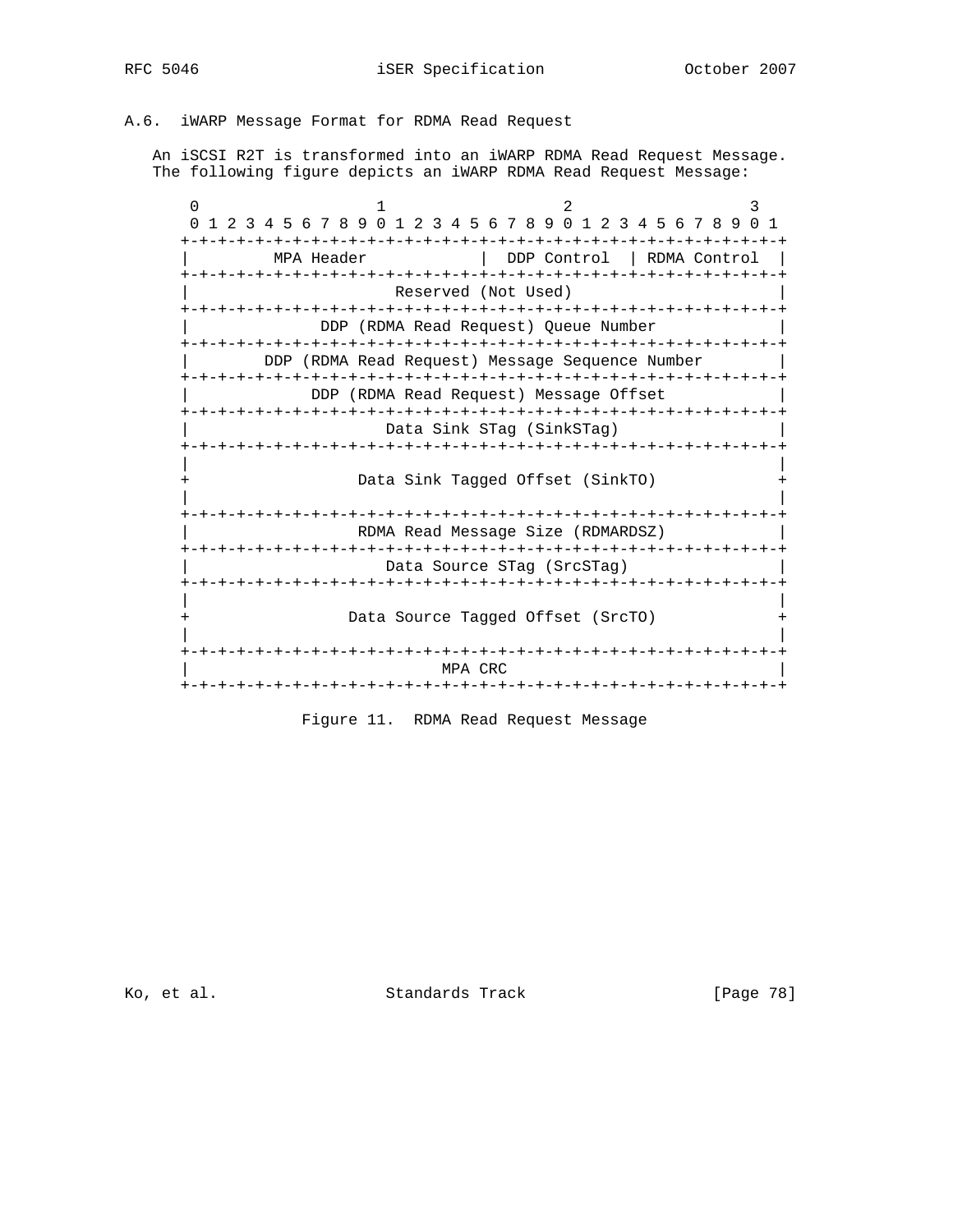# A.7. iWARP Message Format for Solicited SCSI Write Data

 The following figure depicts an iWARP RDMA Read Response Message carrying the solicited SCSI Write data in the payload:

0  $1$  2 3 0 1 2 3 4 5 6 7 8 9 0 1 2 3 4 5 6 7 8 9 0 1 2 3 4 5 6 7 8 9 0 1 +-+-+-+-+-+-+-+-+-+-+-+-+-+-+-+-+-+-+-+-+-+-+-+-+-+-+-+-+-+-+-+-+ | MPA Header | DDP Control | RDMA Control | +-+-+-+-+-+-+-+-+-+-+-+-+-+-+-+-+-+-+-+-+-+-+-+-+-+-+-+-+-+-+-+-+ Data Sink STag +-+-+-+-+-+-+-+-+-+-+-+-+-+-+-+-+-+-+-+-+-+-+-+-+-+-+-+-+-+-+-+-+ Data Sink Tagged Offset + + | | +-+-+-+-+-+-+-+-+-+-+-+-+-+-+-+-+-+-+-+-+-+-+-+-+-+-+-+-+-+-+-+-+ SCSI Write Data  $\frac{1}{2}$  //  $\frac{1}{2}$  //  $\frac{1}{2}$  //  $\frac{1}{2}$  //  $\frac{1}{2}$  //  $\frac{1}{2}$  //  $\frac{1}{2}$  //  $\frac{1}{2}$  //  $\frac{1}{2}$  //  $\frac{1}{2}$  //  $\frac{1}{2}$  //  $\frac{1}{2}$  //  $\frac{1}{2}$  //  $\frac{1}{2}$  //  $\frac{1}{2}$  //  $\frac{1}{2}$  //  $\frac{1}{2}$  // | | +-+-+-+-+-+-+-+-+-+-+-+-+-+-+-+-+-+-+-+-+-+-+-+-+-+-+-+-+-+-+-+-+ | MPA CRC | +-+-+-+-+-+-+-+-+-+-+-+-+-+-+-+-+-+-+-+-+-+-+-+-+-+-+-+-+-+-+-+-+

Figure 12. RDMA Read Response Message Containing SCSI Write Data

Ko, et al. Standards Track [Page 79]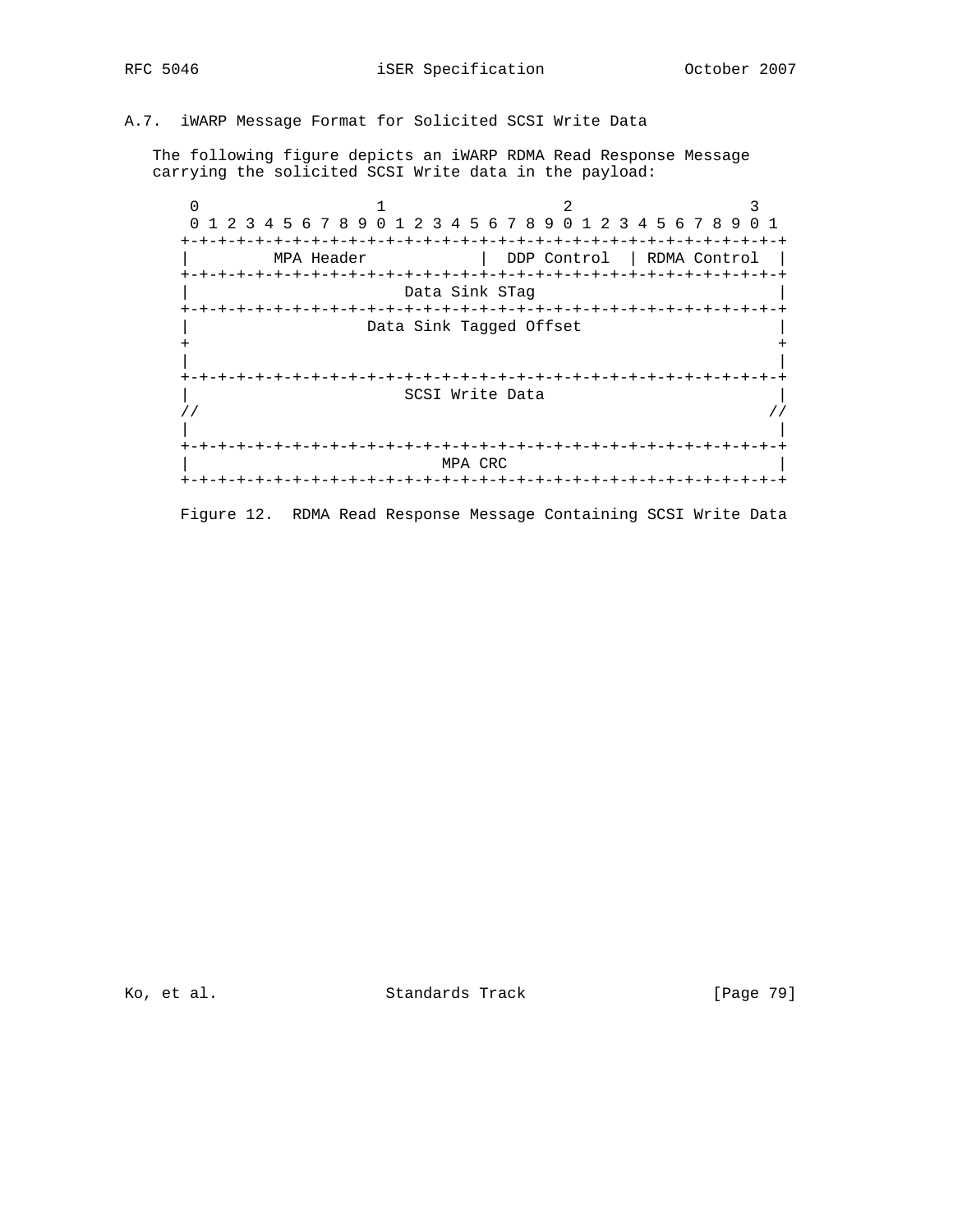# A.8. iWARP Message Format for SCSI Response PDU

 The following figure depicts a SCSI Response PDU embedded in an iSER Message encapsulated in an iWARP SendInvSE Message:

| $\Omega$                       |                                   | 2                                                   |                                | 3                          |
|--------------------------------|-----------------------------------|-----------------------------------------------------|--------------------------------|----------------------------|
| $\Omega$<br>2<br>3             | 4 5 6 7 8 9<br>$\Omega$<br>2<br>3 | 4 5 6 7 8 9 0<br>$\overline{1}$                     | $\mathcal{L}$<br>3 4 5 6 7 8 9 | $\Omega$<br>$\overline{1}$ |
|                                |                                   |                                                     |                                | -+                         |
|                                | MPA Header                        | DDP Control                                         | RDMA Control                   |                            |
| +-+-+-+-+-+-+-+-+-+-+-+        |                                   | Invalidate STag                                     |                                |                            |
|                                |                                   |                                                     |                                |                            |
|                                |                                   | (Send) Queue Number                                 |                                |                            |
|                                |                                   |                                                     |                                |                            |
| (Send) Message Sequence Number |                                   |                                                     |                                |                            |
|                                |                                   | (Send) Message Offset                               |                                |                            |
|                                |                                   |                                                     |                                |                            |
| 0001b                          |                                   | All Zeros                                           |                                |                            |
| キーキーキーキーキーキ                    |                                   | -+-+-+-+-+-+-+-+-+-+-+-+-+-+-+-+-+-+-+<br>All Zeros |                                |                            |
|                                |                                   |                                                     |                                |                            |
|                                |                                   | All Zeros                                           |                                |                            |
|                                |                                   | -+-+-+-+-+-+-+-+-+-+-+-+-+-+-+-+-+-+-+              |                                |                            |
|                                |                                   | SCSI Response PDU                                   |                                |                            |
|                                |                                   |                                                     |                                |                            |
|                                |                                   |                                                     |                                |                            |
|                                |                                   |                                                     |                                |                            |
|                                |                                   | MPA CRC                                             |                                |                            |
|                                |                                   |                                                     |                                |                            |

Figure 13. SendInvSE Message Containing SCSI Response PDU

Ko, et al. Standards Track [Page 80]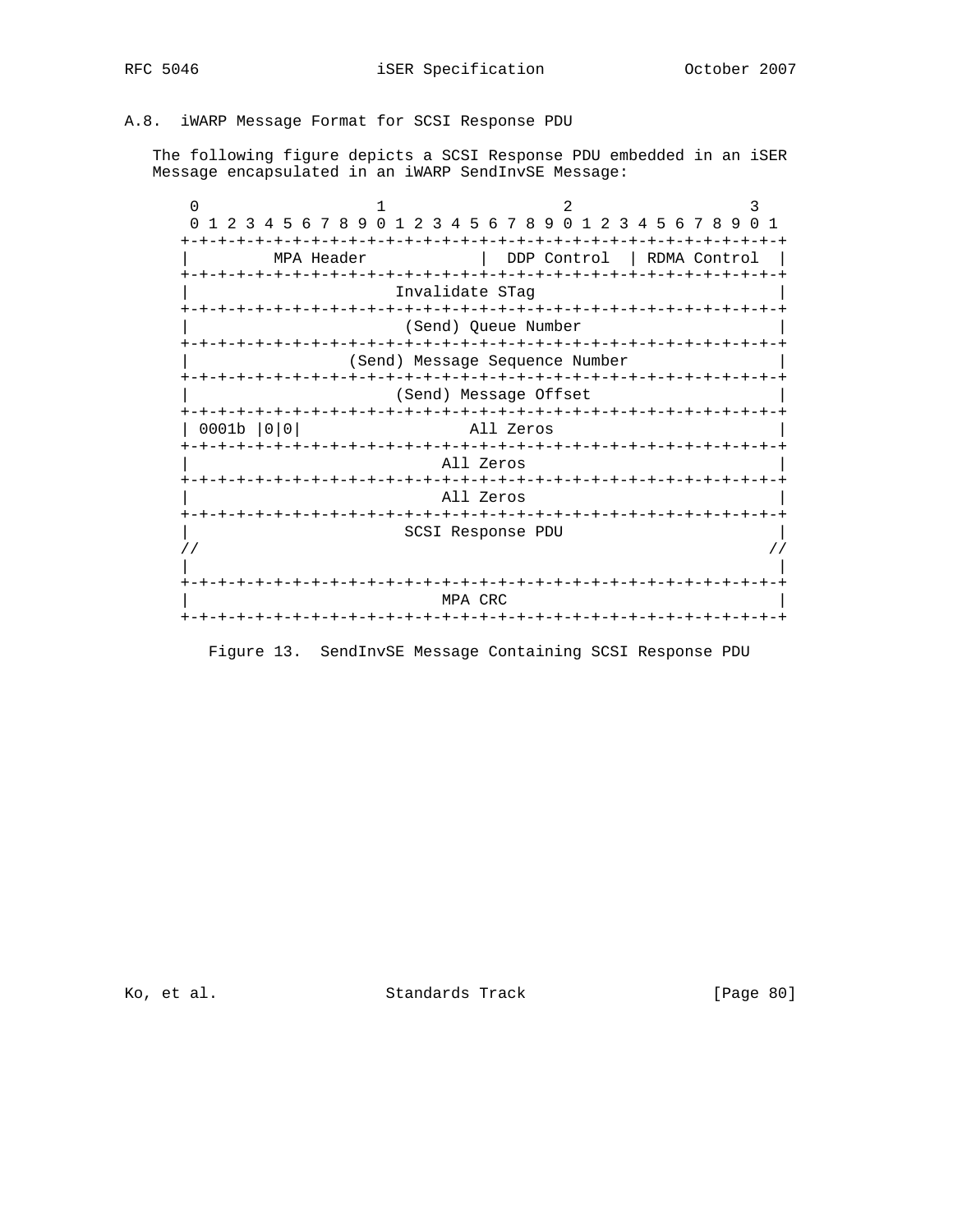Appendix B. Architectural Discussion of iSER over InfiniBand

 This section explains how an InfiniBand network (with Gateways) would be structured. It is informational only and is intended to provide insight on how iSER is used in an InfiniBand environment.

B.1. The Host Side of the iSCSI and iSER Connections in InfiniBand

 Figure 14 defines the topologies in which iSCSI and iSER will be able to operate on an InfiniBand Network.





 In Figure 14, the Host systems are connected via the InfiniBand Host Channel Adapters (HCAs) to the InfiniBand links. With the use of IB switch(es), the InfiniBand links connect the HCA to InfiniBand Target Channel Adapters (TCAs) located in gateways or Storage Controllers. An iSER-capable IB-IP Gateway converts the iSER Messages encapsulated in IB protocols to either standard iSCSI, or iSER Messages for iWARP. An [IPoIB] Gateway converts the InfiniBand [IPoIB] protocol to IP protocol, and in the iSCSI case, permits iSCSI to be operated on an IB Network between the Hosts and the [IPoIB] Gateway.

Ko, et al. Standards Track [Page 81]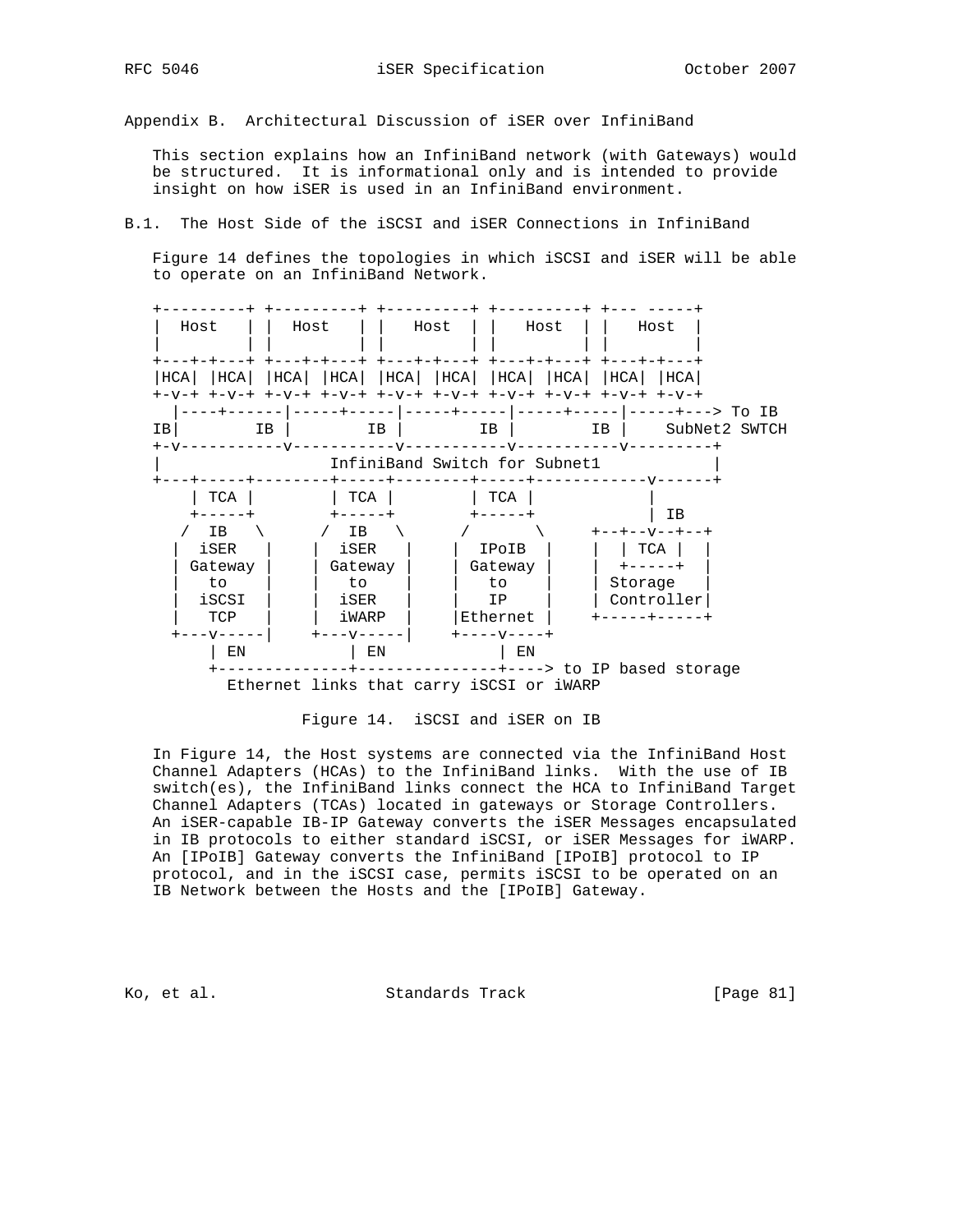B.2. The Storage Side of the iSCSI and iSER Mixed Network Environment

 Figure 15 shows a storage controller that has three different portal groups: one supporting only iSCSI (TPG-4), one supporting iSER/iWARP or iSCSI (TPG-2), and one supporting iSER/IB (TPG-1).



Figure 15. Storage Controller with TCP, iWARP, and IB Connections

 The normal iSCSI portal group advertising processes (via the Service Location Protocol (SLP), the Internet Storage Name Service (iSNS), or SendTargets) are available to a Storage Controller.

### B.3. Discovery Processes for an InfiniBand Host

 An InfiniBand Host system can gather portal group IP addresses from SLP, iSNS, or the SendTargets discovery processes by using TCP/IP via [IPoIB]. After obtaining one or more remote portal IP addresses, the Initiator uses the standard IP mechanisms to resolve the IP address to a local outgoing interface and the destination hardware address (Ethernet MAC or IB GID of the target or a gateway leading to the target). If the resolved interface is an [IPoIB] network interface, then the target portal can be reached through an InfiniBand fabric. In this case, the Initiator can establish an iSCSI/TCP or iSCSI/iSER session with the Target over that InfiniBand interface, using the Hardware Address (InfiniBand GID) obtained through the standard Address Resolution (ARP) processes.

 If more than one IP address is obtained through the discovery process, the Initiator should select a Target IP address that is on the same IP subnet as the Initiator, if one exists. This will avoid a potential overhead of going through a gateway when a direct path exists.

Ko, et al. Standards Track [Page 82]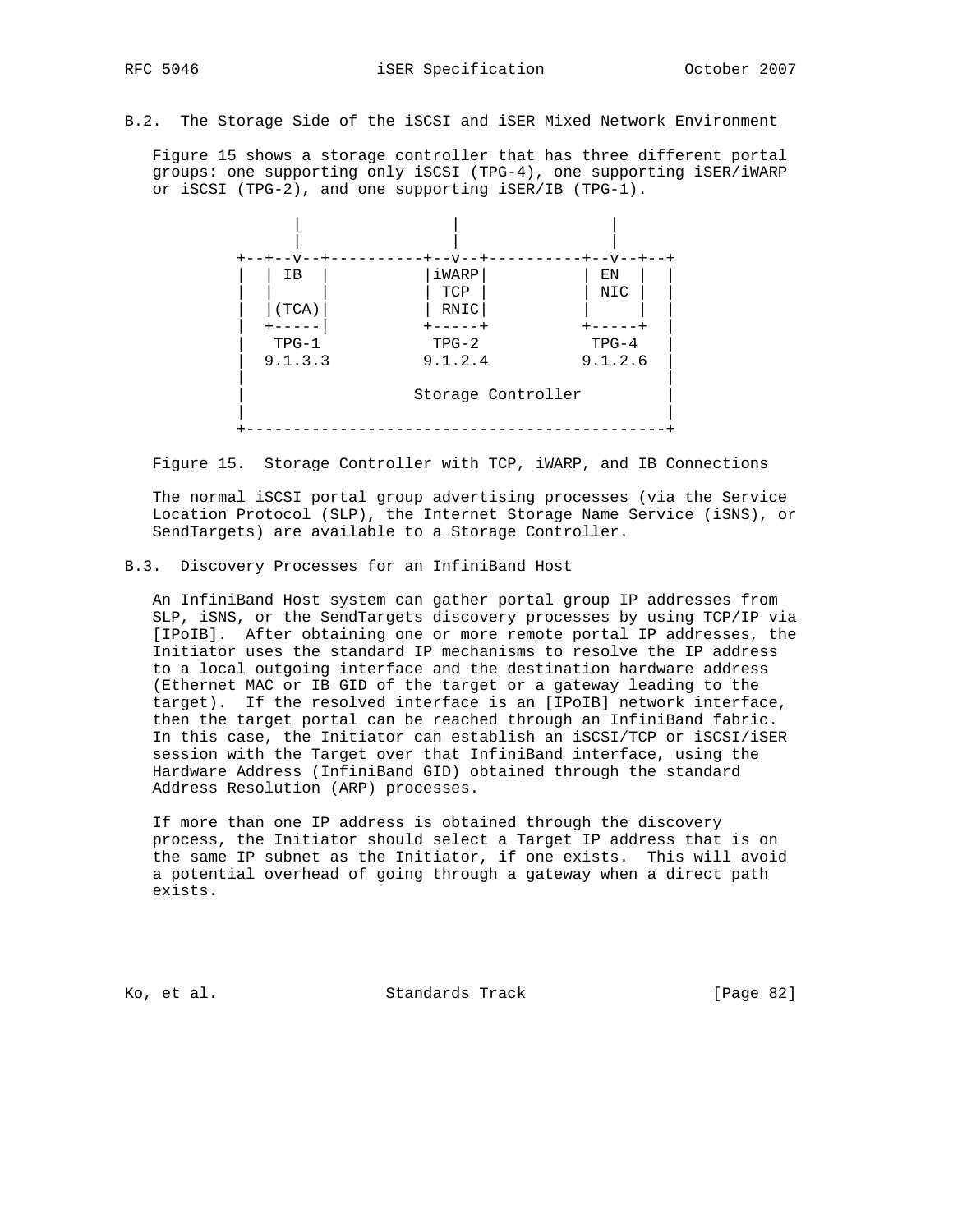In addition, a user can configure manual static IP route entries if a particular path to the target is preferred.

B.4. IBTA Connection Specifications

 The InfiniBand Trade Association (IBTA) connection specifications are outside the scope of this document, but it is expected that the IBTA has or will define:

- \* The iSER ServiceID.
- \* A Means for permitting a Host to establish a connection with a peer InfiniBand end-node, and to fall back to iSCSI/TCP over [IPoIB] if that peer indicates iSER is not supported.
- \* A Means for permitting the Host to establish connections with IB iSER connections on storage controllers or IB iSER connected Gateways in preference to [IPoIB] connected Gateways/Bridges or connections to Target Storage Controllers that also accept iSCSI via [IPoIB].
- \* A Means for combining the IB ServiceID for iSER and the IP port number such that the IB Host can use normal IB connection processes, yet ensure that the iSER target peer can actually connect to the required IP port number.

### Acknowledgments

 This protocol was developed by a design team that, in addition to the authors, included Dwight Barron (HP), John Carrier (formerly from Adaptec), Ted Compton (EMC), Paul R. Culley (HP), Yaron Haviv (Voltaire), Jeff Hilland (HP), Mike Krause (HP), Alex Nezhinsky (Voltaire), Jim Pinkerton (Microsoft), Renato J. Recio (IBM), Julian Satran (IBM), Tom Talpey (Network Appliance), and Jim Wendt (HP). Special thanks to David Black (EMC) for his extensive review comments.

Ko, et al. Standards Track [Page 83]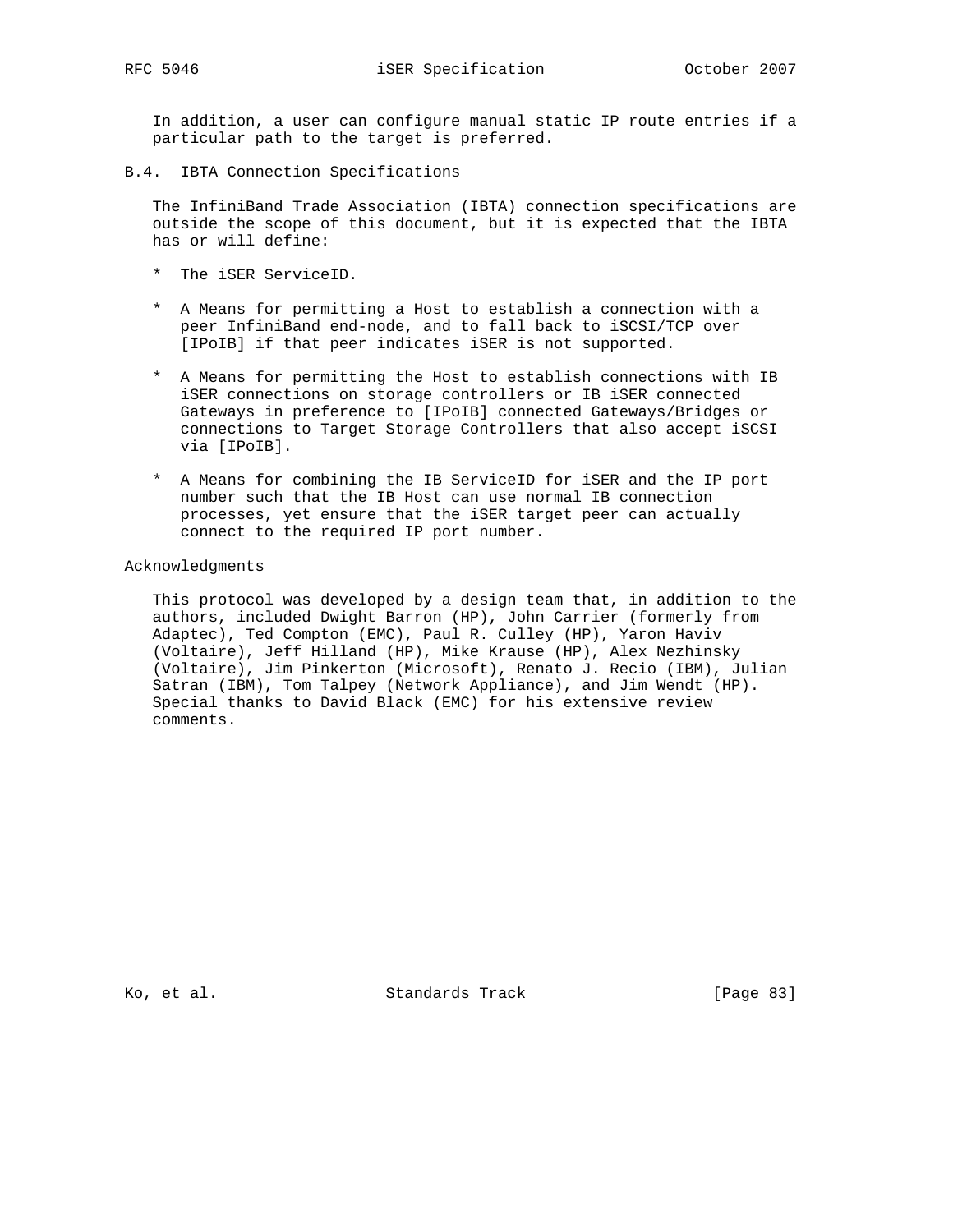Author's Address Mallikarjun Chadalapaka Hewlett-Packard Company 8000 Foothills Blvd. Roseville, CA 95747-5668, USA Phone: +1-916-785-5621 EMail: cbm@rose.hp.com Uri Elzur Broadcom Corporation 5300 California Avenue Irvine, CA 92617, USA Phone: +1-949-926-6432 EMail: Uri@Broadcom.com John Hufferd Brocade Communications Systems, Inc. 1745 Technology Drive San Jose, CA 95110, USA Phone: +1-408-333-5244 EMail: jhufferd@brocade.com Mike Ko IBM Corp. 650 Harry Rd. San Jose, CA 95120, USA Phone: +1-408-927-2085 EMail: mako@us.ibm.com Hemal Shah Broadcom Corporation 5300 California Avenue Irvine, CA 92617, USA Phone: +1-949-926-6941 EMail: hemal@broadcom.com Patricia Thaler Broadcom Corporation 5300 California Avenue Irvine, CA 92617, USA Phone: +1-916-570-2707 EMail: pthaler@broadcom.com

Ko, et al. Standards Track [Page 84]